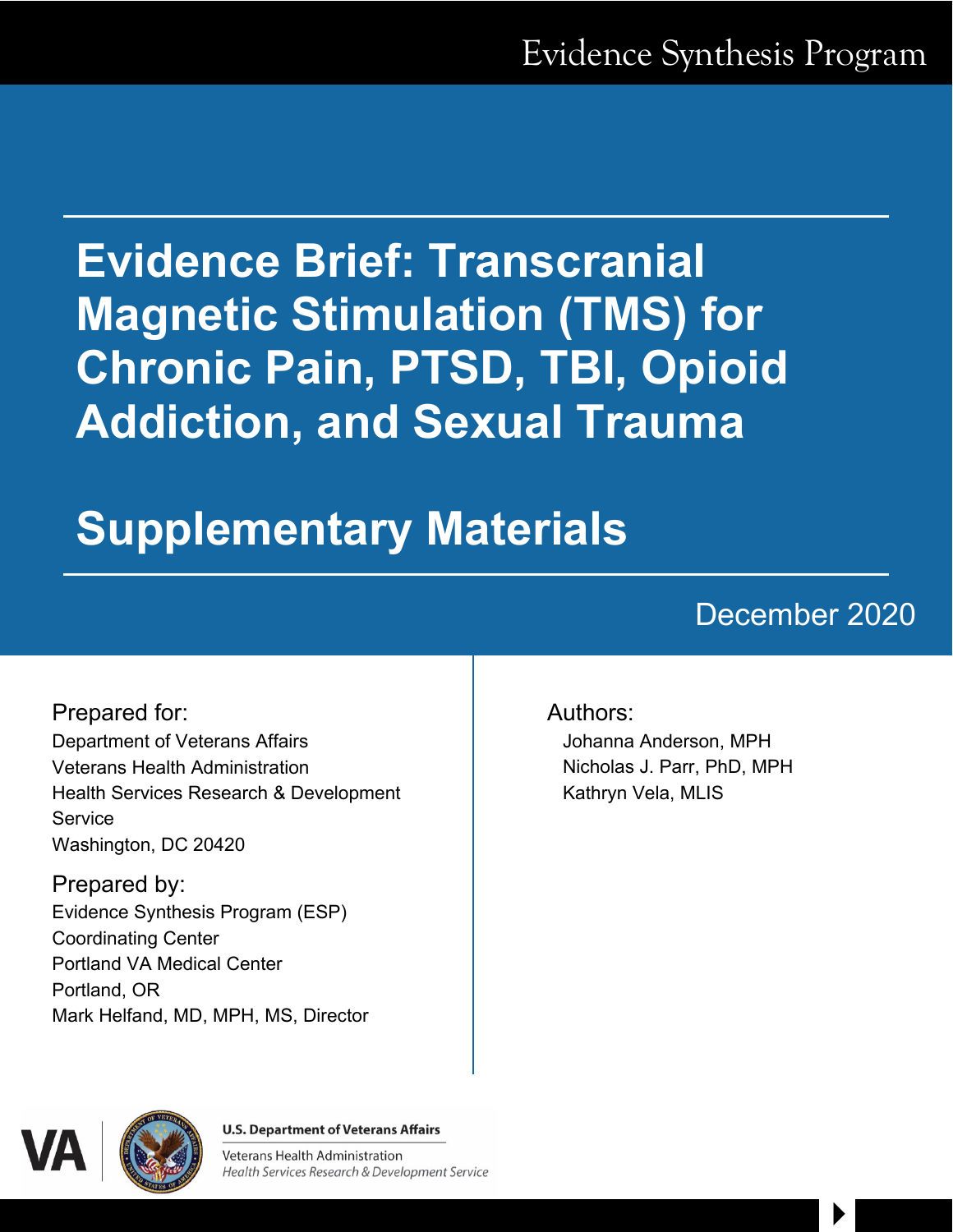**KI** 

# **TABLE OF CONTENTS**

| Appendix D: Studies Included in Existing Systematic Review (O'Connell 2018)  18 |  |
|---------------------------------------------------------------------------------|--|
|                                                                                 |  |
|                                                                                 |  |
|                                                                                 |  |
|                                                                                 |  |
|                                                                                 |  |
|                                                                                 |  |
|                                                                                 |  |
|                                                                                 |  |
|                                                                                 |  |
|                                                                                 |  |
|                                                                                 |  |
|                                                                                 |  |
|                                                                                 |  |
|                                                                                 |  |
|                                                                                 |  |
|                                                                                 |  |
|                                                                                 |  |
|                                                                                 |  |
|                                                                                 |  |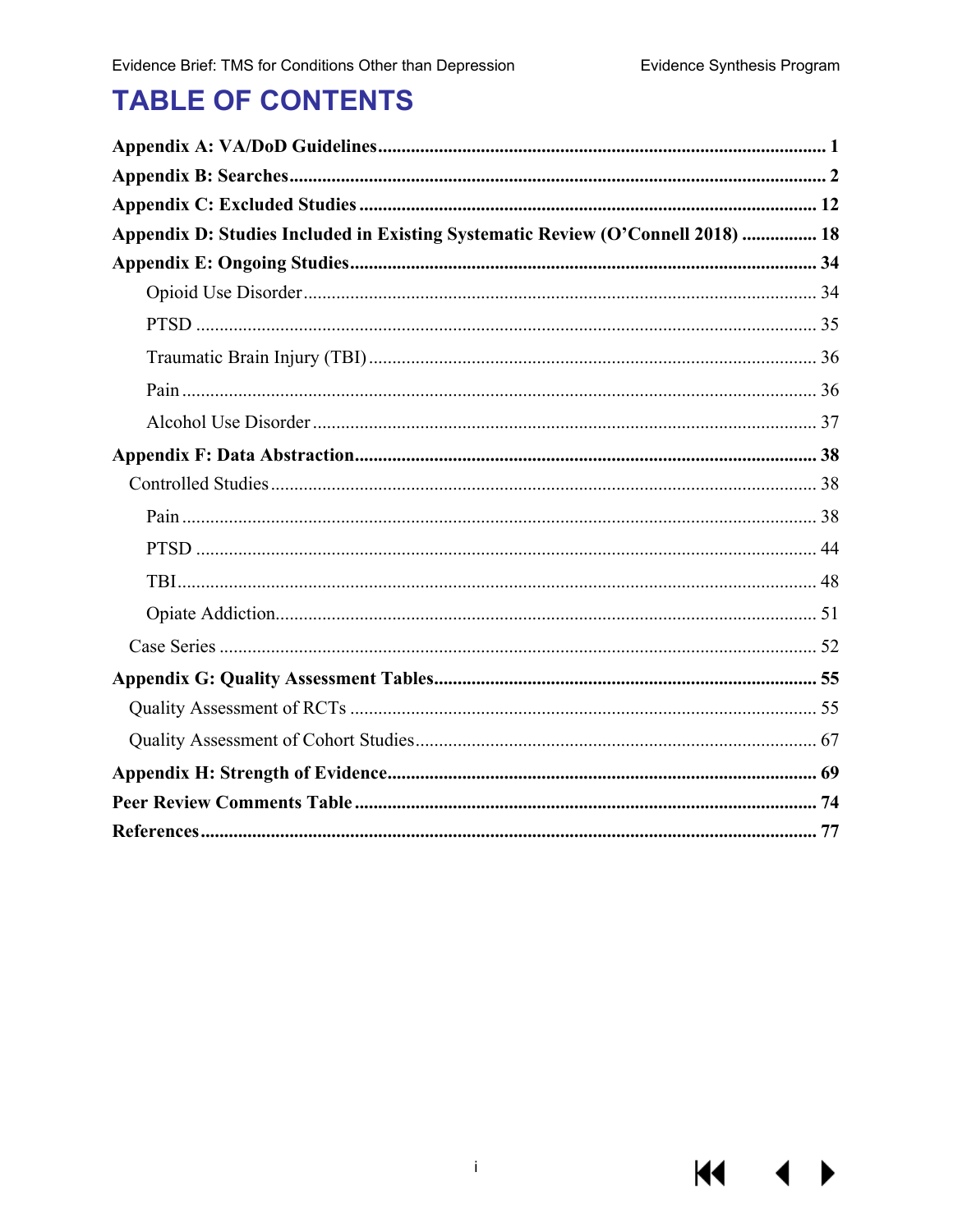### <span id="page-2-0"></span>**APPENDIX A: VA/DOD GUIDELINES**

| Year | Title                                                                                      | Condition                                           | <b>TMS-related guidance</b>                                                                                                                                                                                                                                                                            |
|------|--------------------------------------------------------------------------------------------|-----------------------------------------------------|--------------------------------------------------------------------------------------------------------------------------------------------------------------------------------------------------------------------------------------------------------------------------------------------------------|
| 2017 | Management of<br><b>Posttraumatic Stress</b><br>Disorder and Acute Stress<br>Reaction 2017 | PTSD/Acute<br><b>Stress Reaction</b>                | There is insufficient evidence to recommend<br>for or against the following somatic therapies:<br>repetitive transcranial magnetic stimulation<br>(rTMS), electroconvulsive therapy (ECT),<br>hyperbaric oxygen therapy (HBOT), stellate<br>ganglion block (SGB), or vagal nerve<br>stimulation (VNS). |
| 2020 | The Primary Care<br>Management of Headache                                                 | Headache                                            | There is insufficient evidence to recommend<br>for or against the following for headache:<br>•Transcranial magnetic stimulation<br>•Transcranial direct current stimulation<br>•External trigeminal nerve stimulation<br>•Supraorbital electrical stimulation                                          |
| 2016 | Management of Concussion-<br>mild Traumatic Brain Injury<br>(mTBI)                         | Concussion/mild<br>Traumatic Brain<br>Injury (mTBI) | There is no evidence to suggest for or against<br>the use of any particular modality for the<br>treatment (including rTMS) of tinnitus after<br>mTBI.                                                                                                                                                  |

**K4**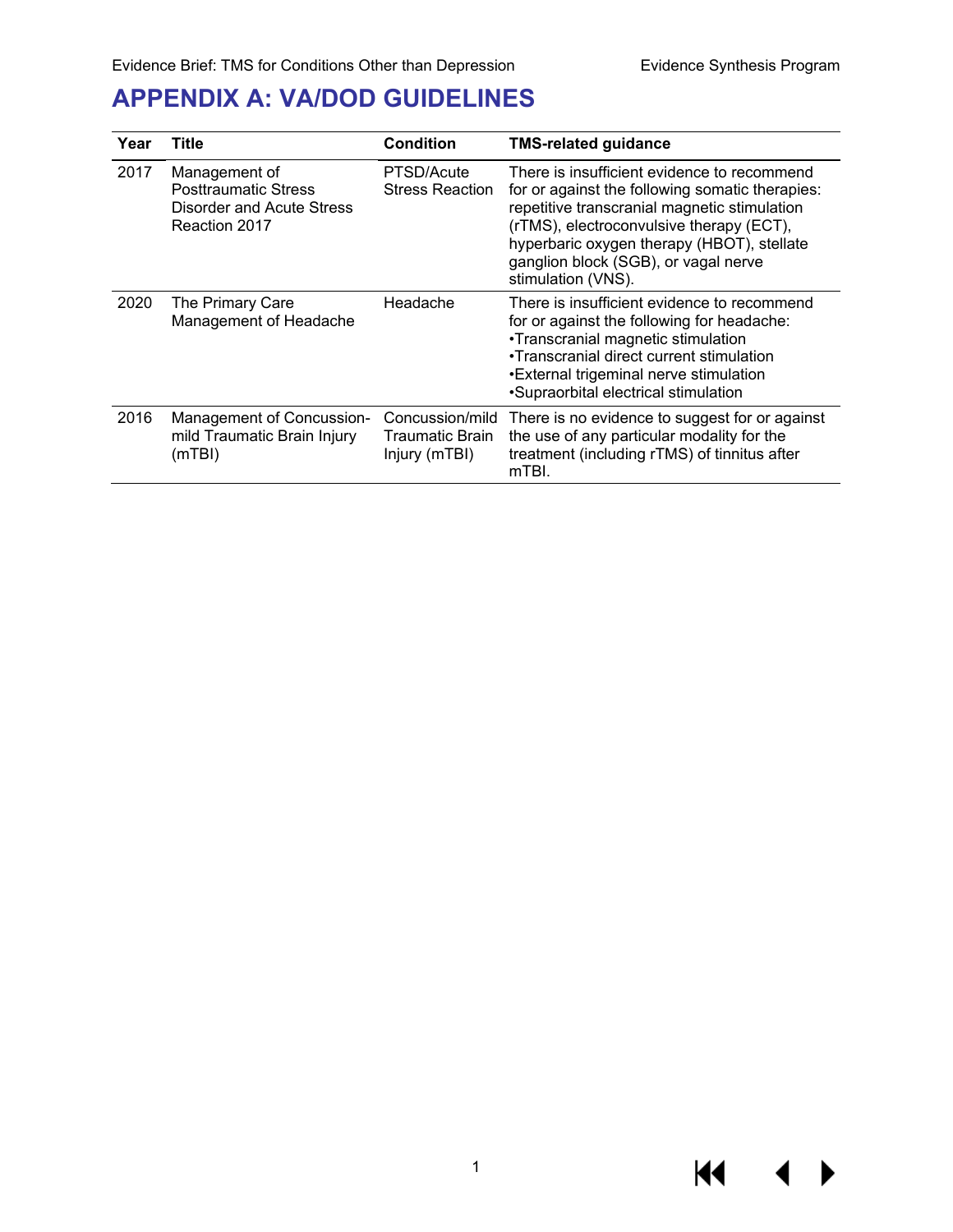## <span id="page-3-0"></span>**APPENDIX B: SEARCHES**

| 1. Search for current systematic reviews (limited to last 7 years)<br>Date Searched: 08-06-2020                                                                                               |                |                                                                                                                                                                                                                                                                                                                                                                                                                                                                                                                                                                                                                                                                                                                                                                                                                                                                                                                                                                                                                                                                                                                                                                                                                                                                                                                                                                                                                                                                                                                                                                                                                                                                                                                                                                                                                                                                                                                                                                                                                                                                     |                 |  |
|-----------------------------------------------------------------------------------------------------------------------------------------------------------------------------------------------|----------------|---------------------------------------------------------------------------------------------------------------------------------------------------------------------------------------------------------------------------------------------------------------------------------------------------------------------------------------------------------------------------------------------------------------------------------------------------------------------------------------------------------------------------------------------------------------------------------------------------------------------------------------------------------------------------------------------------------------------------------------------------------------------------------------------------------------------------------------------------------------------------------------------------------------------------------------------------------------------------------------------------------------------------------------------------------------------------------------------------------------------------------------------------------------------------------------------------------------------------------------------------------------------------------------------------------------------------------------------------------------------------------------------------------------------------------------------------------------------------------------------------------------------------------------------------------------------------------------------------------------------------------------------------------------------------------------------------------------------------------------------------------------------------------------------------------------------------------------------------------------------------------------------------------------------------------------------------------------------------------------------------------------------------------------------------------------------|-----------------|--|
| A. Bibliographic<br>Databases:                                                                                                                                                                | #              | <b>Search Statement</b>                                                                                                                                                                                                                                                                                                                                                                                                                                                                                                                                                                                                                                                                                                                                                                                                                                                                                                                                                                                                                                                                                                                                                                                                                                                                                                                                                                                                                                                                                                                                                                                                                                                                                                                                                                                                                                                                                                                                                                                                                                             | <b>Results:</b> |  |
| MEDLINE:                                                                                                                                                                                      | 1              | Transcranial Magnetic Stimulation/                                                                                                                                                                                                                                                                                                                                                                                                                                                                                                                                                                                                                                                                                                                                                                                                                                                                                                                                                                                                                                                                                                                                                                                                                                                                                                                                                                                                                                                                                                                                                                                                                                                                                                                                                                                                                                                                                                                                                                                                                                  | 11013           |  |
| Systematic                                                                                                                                                                                    | $\overline{2}$ | (transcranial magnetic stimulation\$1 or rTMS or TMS).mp.                                                                                                                                                                                                                                                                                                                                                                                                                                                                                                                                                                                                                                                                                                                                                                                                                                                                                                                                                                                                                                                                                                                                                                                                                                                                                                                                                                                                                                                                                                                                                                                                                                                                                                                                                                                                                                                                                                                                                                                                           | 21201           |  |
| <b>Reviews</b>                                                                                                                                                                                | 3              | $1$ or $2$                                                                                                                                                                                                                                                                                                                                                                                                                                                                                                                                                                                                                                                                                                                                                                                                                                                                                                                                                                                                                                                                                                                                                                                                                                                                                                                                                                                                                                                                                                                                                                                                                                                                                                                                                                                                                                                                                                                                                                                                                                                          | 21201           |  |
| Ovid<br><b>MEDLINE(R)</b><br>and Epub<br>Ahead of Print,<br>In-Process &<br><b>Other Non-</b><br><b>Indexed</b><br><b>Citations, Daily</b><br>and Versions(R)<br>1946 to February<br>05, 2020 | 4              | (systematic review.ti. or meta-analysis.pt. or meta-analysis.ti. or<br>systematic literature review.ti. or this systematic review.tw. or<br>pooling project.tw. or (systematic review.ti, ab. and review.pt.) or<br>meta synthesis.ti. or meta-analy*.ti. or integrative review.tw. or<br>integrative research review.tw. or rapid review.tw. or umbrella<br>review.tw. or consensus development conference.pt. or practice<br>guideline.pt. or drug class reviews.ti. or cochrane database syst<br>rev.jn. or acp journal club.jn. or health technol assess.jn. or evid<br>rep technol assess summ.jn. or jbi database system rev<br>implement rep.jn. or (clinical guideline and management).tw. or<br>((evidence based.ti. or evidence-based medicine/ or best<br>practice*.ti. or evidence synthesis.ti,ab.) and (((review.pt. or<br>diseases category/ or behavior.mp.) and behavior mechanisms/)<br>or therapeutics/ or evaluation studies.pt. or validation studies.pt.<br>or guideline.pt. or pmcbook.mp.)) or (((systematic or<br>systematically).tw. or critical.ti,ab. or study selection.tw. or<br>((predetermined or inclusion) and criteri*).tw. or exclusion<br>criteri*.tw. or main outcome measures.tw. or standard of care.tw.<br>or standards of care.tw.) and ((survey or surveys).ti,ab. or<br>overview*.tw. or review.ti,ab. or reviews.ti,ab. or search*.tw. or<br>handsearch.tw. or analysis.ti. or critique.ti, ab. or appraisal.tw. or<br>(reduction.tw. and (risk/ or risk.tw.) and (death or<br>recurrence).mp.)) and ((literature or articles or publications or<br>publication or bibliography or bibliographies or published).ti,ab. or<br>pooled data.tw. or unpublished.tw. or citation.tw. or citations.tw. or<br>database.ti, ab. or internet.ti, ab. or textbooks.ti, ab. or<br>references.tw. or scales.tw. or papers.tw. or datasets.tw. or<br>trials.ti,ab. or meta-analy*.tw. or (clinical and studies).ti,ab. or<br>treatment outcome/ or treatment outcome.tw. or pmcbook.mp.)))<br>not (letter or newspaper article).pt. | 382964          |  |
|                                                                                                                                                                                               | 5              | $3$ and $4$                                                                                                                                                                                                                                                                                                                                                                                                                                                                                                                                                                                                                                                                                                                                                                                                                                                                                                                                                                                                                                                                                                                                                                                                                                                                                                                                                                                                                                                                                                                                                                                                                                                                                                                                                                                                                                                                                                                                                                                                                                                         | 717             |  |
|                                                                                                                                                                                               | 6              | limit 5 to english language                                                                                                                                                                                                                                                                                                                                                                                                                                                                                                                                                                                                                                                                                                                                                                                                                                                                                                                                                                                                                                                                                                                                                                                                                                                                                                                                                                                                                                                                                                                                                                                                                                                                                                                                                                                                                                                                                                                                                                                                                                         | 686             |  |
|                                                                                                                                                                                               | $\overline{7}$ | limit 6 to last 7 years                                                                                                                                                                                                                                                                                                                                                                                                                                                                                                                                                                                                                                                                                                                                                                                                                                                                                                                                                                                                                                                                                                                                                                                                                                                                                                                                                                                                                                                                                                                                                                                                                                                                                                                                                                                                                                                                                                                                                                                                                                             | 545             |  |
| <b>CDSR: Protocols</b>                                                                                                                                                                        | $\mathbf{1}$   | Transcranial Magnetic Stimulation/                                                                                                                                                                                                                                                                                                                                                                                                                                                                                                                                                                                                                                                                                                                                                                                                                                                                                                                                                                                                                                                                                                                                                                                                                                                                                                                                                                                                                                                                                                                                                                                                                                                                                                                                                                                                                                                                                                                                                                                                                                  | 0               |  |
| and Reviews                                                                                                                                                                                   | $\overline{2}$ | (transcranial magnetic stimulation\$1 or rTMS or TMS).mp.                                                                                                                                                                                                                                                                                                                                                                                                                                                                                                                                                                                                                                                                                                                                                                                                                                                                                                                                                                                                                                                                                                                                                                                                                                                                                                                                                                                                                                                                                                                                                                                                                                                                                                                                                                                                                                                                                                                                                                                                           | 68              |  |
| <b>EBM Reviews -</b>                                                                                                                                                                          | 3              | 1 or 2                                                                                                                                                                                                                                                                                                                                                                                                                                                                                                                                                                                                                                                                                                                                                                                                                                                                                                                                                                                                                                                                                                                                                                                                                                                                                                                                                                                                                                                                                                                                                                                                                                                                                                                                                                                                                                                                                                                                                                                                                                                              | 68              |  |
| Cochrane<br>Database of<br><b>Systematic</b><br>Reviews 2005 to<br>February 4, 2020                                                                                                           | 4              | limit 3 to last 7 years                                                                                                                                                                                                                                                                                                                                                                                                                                                                                                                                                                                                                                                                                                                                                                                                                                                                                                                                                                                                                                                                                                                                                                                                                                                                                                                                                                                                                                                                                                                                                                                                                                                                                                                                                                                                                                                                                                                                                                                                                                             | 47              |  |

**K4**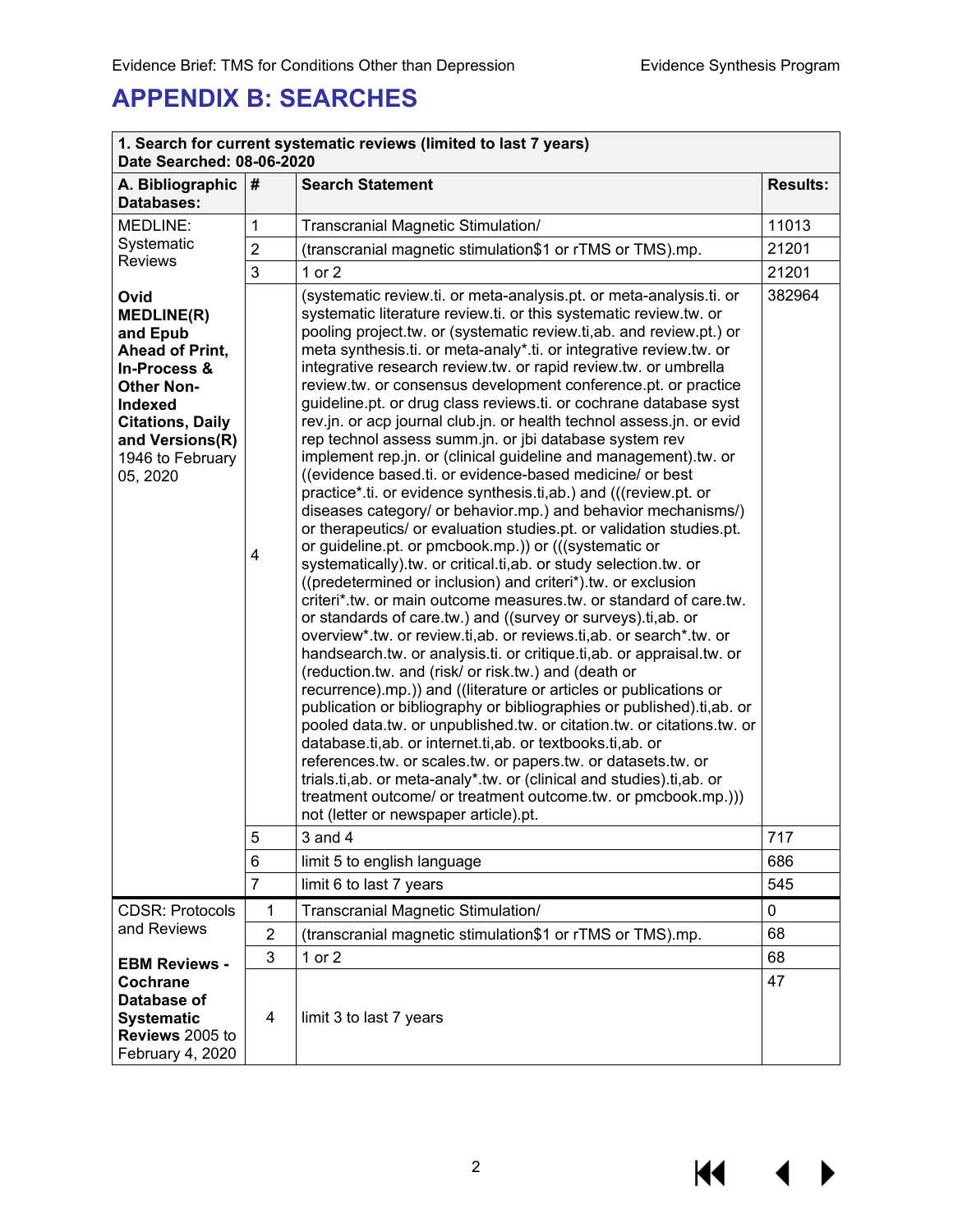| 2. Search for systematic reviews currently under development (includes forthcoming reviews &<br>protocols)<br>Date Searched: 08-06-20 |                                                     |                 |  |
|---------------------------------------------------------------------------------------------------------------------------------------|-----------------------------------------------------|-----------------|--|
| D. Under<br>development:                                                                                                              | Evidence:                                           | <b>Results:</b> |  |
| <b>PROSPERO</b><br>(SR registry)                                                                                                      | http://www.crd.york.ac.uk/PROSPERO/                 | $\mathbf{0}$    |  |
|                                                                                                                                       | Search: TMS; transcranial magnetic stimulation      |                 |  |
| DoPHER (SR<br>Protocols)                                                                                                              | http://eppi.ioe.ac.uk/webdatabases4/Intro.aspx?ID=9 | 0               |  |
|                                                                                                                                       | Search: TMS; transcranial magnetic stimulation      |                 |  |
| Cochrane<br>Database of                                                                                                               | http://www.ohsu.edu/xd/education/library/           | 0               |  |
| Systematic<br>Reviews:<br>Protocols                                                                                                   | See Cochrane search above                           |                 |  |

|                | 3. Search for primary literature<br>Date searched: 08-15-20                                                                                                                                                                                                                                                                                                                                                                                             |                |
|----------------|---------------------------------------------------------------------------------------------------------------------------------------------------------------------------------------------------------------------------------------------------------------------------------------------------------------------------------------------------------------------------------------------------------------------------------------------------------|----------------|
|                | MEDLINE [Ovid MEDLINE(R) ALL 1946 to July 14, 2020]                                                                                                                                                                                                                                                                                                                                                                                                     |                |
| #              | <b>Search Statement</b>                                                                                                                                                                                                                                                                                                                                                                                                                                 | <b>Results</b> |
| $\mathbf{1}$   | Transcranial Magnetic Stimulation/                                                                                                                                                                                                                                                                                                                                                                                                                      | 11396          |
| 2              | (transcranial magnetic stimulation\$1 or rTMS or TMS or (repetitive adj transcranial<br>magnetic stimulation\$1) or (single-pulse adj transcranial magnetic stimulation\$1) or<br>(paired?pulse adj transcranial magnetic stimulation\$1)).ti,ab,kw.                                                                                                                                                                                                    | 20349          |
| 3              | 1 or $2$                                                                                                                                                                                                                                                                                                                                                                                                                                                | 21918          |
| 4              | Chronic Pain/                                                                                                                                                                                                                                                                                                                                                                                                                                           | 14451          |
| 5              | (chronic adj1 pain).ti,ab,kw.                                                                                                                                                                                                                                                                                                                                                                                                                           | 36934          |
| 6              | 4 or 5                                                                                                                                                                                                                                                                                                                                                                                                                                                  | 43337          |
| $\overline{7}$ | $3$ and $6$                                                                                                                                                                                                                                                                                                                                                                                                                                             | 246            |
| 8              | limit 7 to english language                                                                                                                                                                                                                                                                                                                                                                                                                             | 236            |
| 9              | limit 8 to yr="2017-Current"                                                                                                                                                                                                                                                                                                                                                                                                                            | 77             |
|                | <b>CINAHL [EBSCO]</b>                                                                                                                                                                                                                                                                                                                                                                                                                                   |                |
| #              | <b>Search Statement</b>                                                                                                                                                                                                                                                                                                                                                                                                                                 | <b>Results</b> |
| $\mathbf{1}$   | (MH "Transcranial Magnetic Stimulation")                                                                                                                                                                                                                                                                                                                                                                                                                | 1234           |
| $\overline{2}$ | TI ( (transcranial magnetic stimulation# or rTMS or TMS or (repetitive N1 transcranial<br>magnetic stimulation#) or (single-pulse N1 transcranial magnetic stimulation#) or (paired<br>pulse N1 transcranial magnetic stimulation#)) ) OR AB ( (transcranial magnetic<br>stimulation# or rTMS or TMS or (repetitive N1 transcranial magnetic stimulation#) or<br>(single-pulse N1 transcrapial magnetic stimulation#) or (paired?pulse N1 transcrapial) | 3637           |

#### (single-pulse N1 transcranial magnetic stimulation#) or (paired?pulse N1 transcranial magnetic stimulation#)) ) 3 1 or 2 3896 4 (MH "Chronic Pain") 23575 5 TI (chronic N1 pain) OR AB (chronic N1 pain) 27466 6 4 or 5 38370 7 3 and 6 118

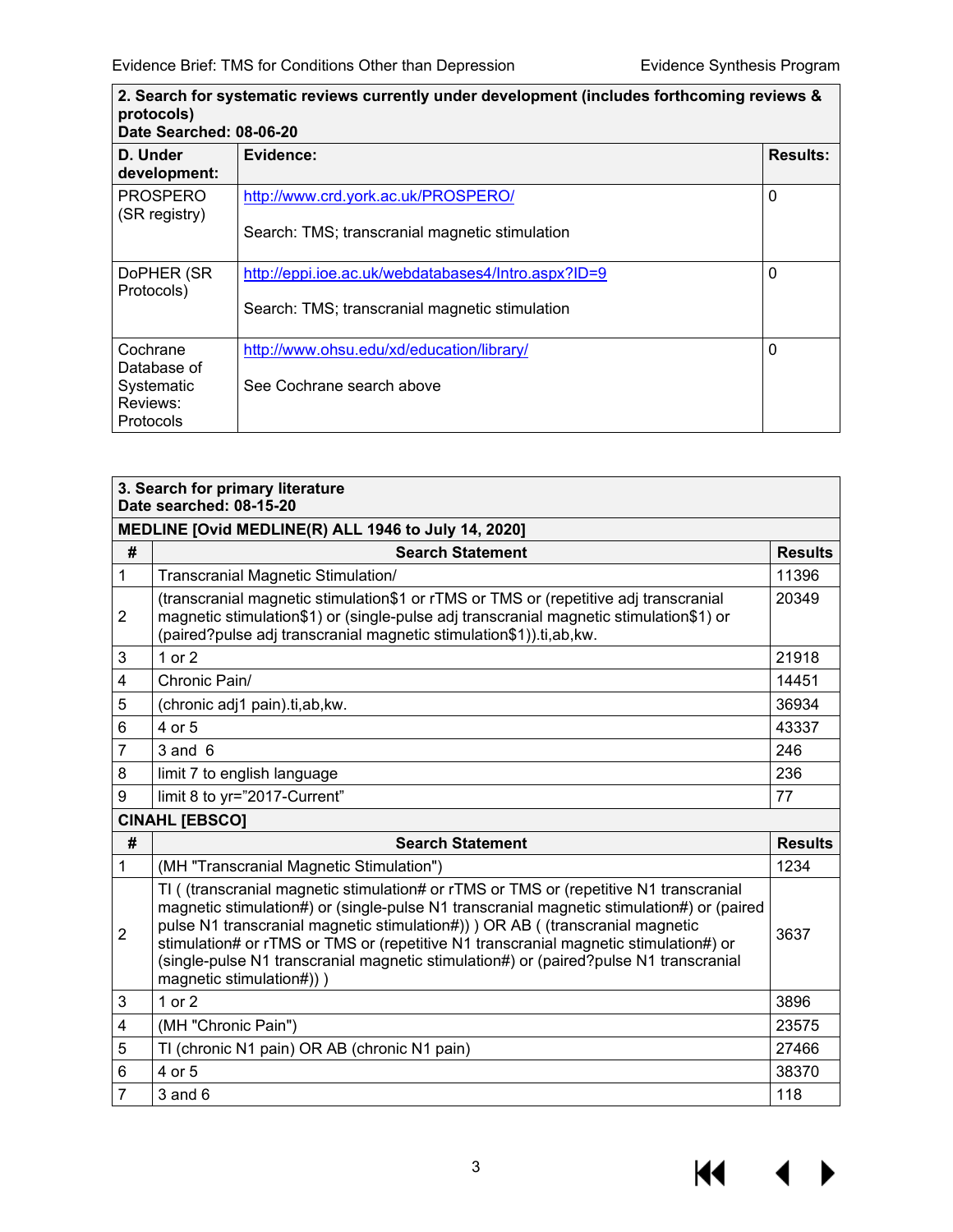| 8 | limit 7 to english language                                                                                                                                                                                                                          | 116            |
|---|------------------------------------------------------------------------------------------------------------------------------------------------------------------------------------------------------------------------------------------------------|----------------|
| 9 | limit 8 to 2017-Current                                                                                                                                                                                                                              | 30             |
|   | <b>CCRCT [EBM Reviews - Cochrane Central Register of Controlled Trials June 2020]</b>                                                                                                                                                                |                |
| # | <b>Search Statement</b>                                                                                                                                                                                                                              | <b>Results</b> |
|   | Transcranial Magnetic Stimulation/                                                                                                                                                                                                                   | 1360           |
| 2 | (transcranial magnetic stimulation\$1 or rTMS or TMS or (repetitive adj transcranial<br>magnetic stimulation\$1) or (single-pulse adj transcranial magnetic stimulation\$1) or<br>(paired?pulse adj transcranial magnetic stimulation\$1)).ti,ab,kw. | 5643           |
| 3 | 1 or 2                                                                                                                                                                                                                                               | 5823           |
| 4 | Chronic Pain/                                                                                                                                                                                                                                        | 2241           |
| 5 | (chronic adj1 pain).ti,ab,kw.                                                                                                                                                                                                                        | 8487           |
| 6 | 4 or 5                                                                                                                                                                                                                                               | 9437           |
| 7 | $3$ and $6$                                                                                                                                                                                                                                          | 139            |
| 8 | limit 7 to english language                                                                                                                                                                                                                          | 90             |
| 9 | limit 8 to yr="2017-Current"                                                                                                                                                                                                                         | 37             |

| 4. Search for primary literature - TMS-all + PTSD/TBI/Opioid addiction/MST<br>Date searched: 08-10-20 |                                                                                                                                                                                                                                                                                                                                                                                                  |                |  |
|-------------------------------------------------------------------------------------------------------|--------------------------------------------------------------------------------------------------------------------------------------------------------------------------------------------------------------------------------------------------------------------------------------------------------------------------------------------------------------------------------------------------|----------------|--|
|                                                                                                       | MEDLINE [Ovid MEDLINE(R) ALL 1946 to August 07, 2020]                                                                                                                                                                                                                                                                                                                                            |                |  |
| #                                                                                                     | <b>Search Statement</b>                                                                                                                                                                                                                                                                                                                                                                          | <b>Results</b> |  |
| 1                                                                                                     | exp Transcranial Magnetic Stimulation/ or Magnetic Stimulation Therapy/                                                                                                                                                                                                                                                                                                                          | 12590          |  |
| $\overline{2}$                                                                                        | (TMS or ((transcrani* or crani* or brain*) adj4 (electrostim* or electro-stim* or<br>electrotherap* or electro-therap*)) or electrical stimulation or electrical treatment or<br>((brain* or cortex or cortical or transcranial* or cranial or magneti*) adj4 stimulat*) or<br>(transcranial magnetic stimulation or rTMS or cranial electrostimulation or cranial<br>electrotherapy)).ti,ab,kw. | 95929          |  |
| 3                                                                                                     | (MeRT or magnetic eResonance therapy or magnetic e-Resonance<br>therapy).ti,ab, kw.                                                                                                                                                                                                                                                                                                              | 268            |  |
| 4                                                                                                     | (magnetic EEG?EKG guidance resonance therapy or magnetic EEG guided<br>resonance therapy or magnetic EEG-guided resonance therapy or magnetic EKG-<br>guided resonance therapy or magnetic EKG-guided resonance therapy).ti,ab, kw.                                                                                                                                                              | $\overline{0}$ |  |
| 5                                                                                                     | (EEG?EKG guided TMS or EEG guided TMS or EEG-guided TMS or EKG guided<br>TMS or EKG-guided TMS or EEG guided transcranial magnetic stimulation or EEG-<br>guided transcranial magnetic stimulation or EKG guided transcranial magnetic<br>stimulation or EKG guided transcranial magnetic stimulation or q-EEG or quantitative<br>EEG).ti,ab,kw.                                                 | 1402           |  |
| 6                                                                                                     | $or/1-5$                                                                                                                                                                                                                                                                                                                                                                                         | 99318          |  |
| 7                                                                                                     | Stress Disorders, Post-Traumatic/ or exp Brain Injuries, Traumatic/ or exp Opioid-<br>Related Disorders/ or Sexual Harassment/ or exp Sex Offenses/                                                                                                                                                                                                                                              | 96630          |  |
| 8                                                                                                     | (PTSD or post-traumatic stress disorder or posttraumatic stress disorder or post-<br>traumatic stress disorders or posttraumatic stress disorders or post-traumatic<br>neuroses or posttraumatic neuroses or moral injury or moral injuries).ti,ab, kw.                                                                                                                                          | 34503          |  |
| 9                                                                                                     | (TBI or TBIs or traumatic brain injury or traumatic brain injuries or brain trauma or<br>brain traumas or traumatic encephalopathy or traumatic encephalopathies).ti,ab, kw.                                                                                                                                                                                                                     | 44065          |  |
| 10                                                                                                    | (opioid related disorders or opioid-related disorders or opioid addiction or opioid<br>addictions or opioid dependence or opioid dependences or opiate abuse or opiate<br>abuses or opiate dependence or opiate addiction or opioid abuse or opioid<br>abuses).ti,ab,kw.                                                                                                                         | 7202           |  |

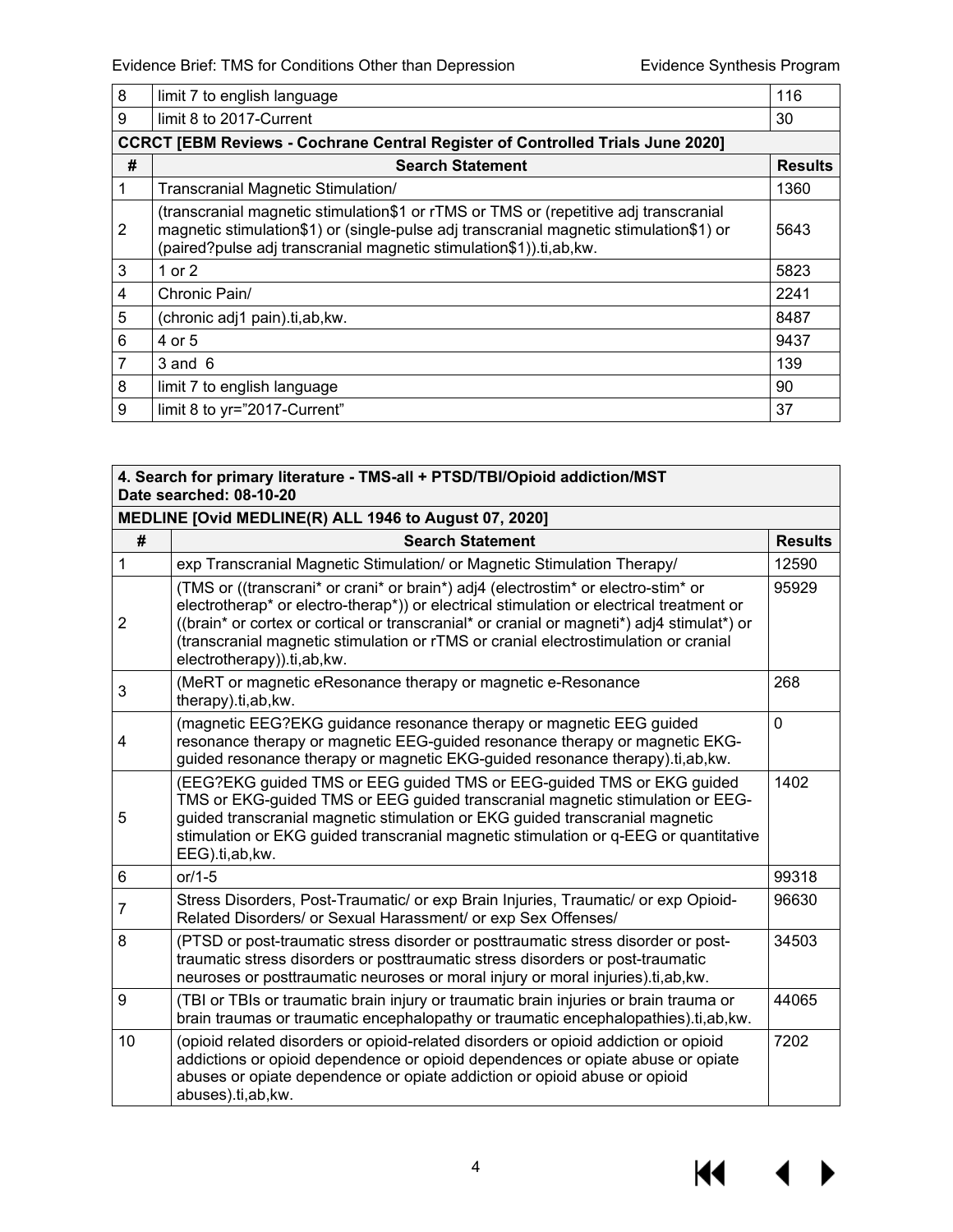| 11             | ((sexual* adj1 (trauma or abuse or violence or harassment or assault or assults or<br>assulted) or (sex* adj1 offense or offenses) or rape or raped)).ti,ab, kw.                                                                                                                                                                                                                                                                                                                                                                                                                                                                                                                                                                                                                                                                                                                                                                                                                                                                                                                                                                                                                                                                 | 30052          |
|----------------|----------------------------------------------------------------------------------------------------------------------------------------------------------------------------------------------------------------------------------------------------------------------------------------------------------------------------------------------------------------------------------------------------------------------------------------------------------------------------------------------------------------------------------------------------------------------------------------------------------------------------------------------------------------------------------------------------------------------------------------------------------------------------------------------------------------------------------------------------------------------------------------------------------------------------------------------------------------------------------------------------------------------------------------------------------------------------------------------------------------------------------------------------------------------------------------------------------------------------------|----------------|
| 12             | or/7-11                                                                                                                                                                                                                                                                                                                                                                                                                                                                                                                                                                                                                                                                                                                                                                                                                                                                                                                                                                                                                                                                                                                                                                                                                          | 160123         |
| 13             | 6 and 12                                                                                                                                                                                                                                                                                                                                                                                                                                                                                                                                                                                                                                                                                                                                                                                                                                                                                                                                                                                                                                                                                                                                                                                                                         | 802            |
| 14             | limit 13 to english language                                                                                                                                                                                                                                                                                                                                                                                                                                                                                                                                                                                                                                                                                                                                                                                                                                                                                                                                                                                                                                                                                                                                                                                                     | 770            |
| 15             | limit 14 to yr="2012-Current"                                                                                                                                                                                                                                                                                                                                                                                                                                                                                                                                                                                                                                                                                                                                                                                                                                                                                                                                                                                                                                                                                                                                                                                                    | 541            |
|                | <b>CINAHL [EBSCO]</b>                                                                                                                                                                                                                                                                                                                                                                                                                                                                                                                                                                                                                                                                                                                                                                                                                                                                                                                                                                                                                                                                                                                                                                                                            |                |
| #              | <b>Search Statement</b>                                                                                                                                                                                                                                                                                                                                                                                                                                                                                                                                                                                                                                                                                                                                                                                                                                                                                                                                                                                                                                                                                                                                                                                                          | <b>Results</b> |
| 1              | (MH "Transcranial Magnetic Stimulation")                                                                                                                                                                                                                                                                                                                                                                                                                                                                                                                                                                                                                                                                                                                                                                                                                                                                                                                                                                                                                                                                                                                                                                                         | 1215           |
| $\overline{2}$ | TI ( (TMS or ((transcrani* or crani* or brain*) adj4 (electrostim* or electro-stim* or<br>electrotherap* or electro-therap*)) or electrical stimulation or electrical treatment or<br>((brain* or cortex or cortical or transcranial* or cranial or magneti*) adj4 stimulat*) or<br>(transcranial magnetic stimulation or rTMS or cranial electrostimulation or cranial<br>electrotherapy)) ) OR AB ((TMS or ((transcrani* or crani* or brain*) adj4 (electrostim*<br>or electro-stim <sup>*</sup> or electrotherap <sup>*</sup> or electro-therap <sup>*</sup> )) or electrical stimulation or<br>electrical treatment or ((brain* or cortex or cortical or transcranial* or cranial or<br>magneti*) adj4 stimulat*) or (transcranial magnetic stimulation or rTMS or cranial<br>electrostimulation or cranial electrotherapy)) OR SU ((TMS or ((transcrani* or crani*<br>or brain*) adj4 (electrostim* or electro-stim* or electrotherap* or electro-therap*)) or<br>electrical stimulation or electrical treatment or ((brain* or cortex or cortical or<br>transcranial* or cranial or magneti*) adj4 stimulat*) or (transcranial magnetic<br>stimulation or rTMS or cranial electrostimulation or cranial electrotherapy)) ) | 10359          |
| 3              | TI ((MeRT or magnetic eResonance therapy or magnetic e-Resonance therapy))<br>OR AB ((MeRT or magnetic eResonance therapy or magnetic e-Resonance<br>therapy) ) OR SU ( (MeRT or magnetic eResonance therapy or magnetic e-<br>Resonance therapy) )                                                                                                                                                                                                                                                                                                                                                                                                                                                                                                                                                                                                                                                                                                                                                                                                                                                                                                                                                                              | 40             |
| 4              | TI ( (magnetic EEG?EKG guidance resonance therapy or magnetic EEG guided<br>resonance therapy or magnetic EEG-guided resonance therapy or magnetic EKG-<br>guided resonance therapy or magnetic EKG-guided resonance therapy) ) OR AB (<br>(magnetic EEG?EKG guidance resonance therapy or magnetic EEG guided<br>resonance therapy or magnetic EEG-guided resonance therapy or magnetic EKG-<br>guided resonance therapy or magnetic EKG-guided resonance therapy) ) OR SU (<br>(magnetic EEG?EKG guidance resonance therapy or magnetic EEG guided<br>resonance therapy or magnetic EEG-guided resonance therapy or magnetic EKG-<br>guided resonance therapy or magnetic EKG-guided resonance therapy))                                                                                                                                                                                                                                                                                                                                                                                                                                                                                                                       | $\mathbf 0$    |
| 5              | TI ( (EEG?EKG guided TMS or EEG guided TMS or EEG-guided TMS or EKG<br>guided TMS or EKG-guided TMS or EEG guided transcranial magnetic stimulation or<br>EEG-guided transcranial magnetic stimulation or EKG guided transcranial magnetic<br>stimulation or EKG guided transcranial magnetic stimulation or q-EEG or quantitative<br>EEG) ) OR AB ( (EEG?EKG guided TMS or EEG guided TMS or EEG-guided TMS<br>or EKG guided TMS or EKG-guided TMS or EEG guided transcranial magnetic<br>stimulation or EEG-guided transcranial magnetic stimulation or EKG guided<br>transcranial magnetic stimulation or EKG guided transcranial magnetic stimulation or<br>q-EEG or quantitative EEG) ) OR SU ((EEG?EKG guided TMS or EEG guided TMS<br>or EEG-guided TMS or EKG guided TMS or EKG-guided TMS or EEG guided<br>transcranial magnetic stimulation or EEG-guided transcranial magnetic stimulation or<br>EKG guided transcranial magnetic stimulation or EKG guided transcranial magnetic<br>stimulation or q-EEG or quantitative EEG))                                                                                                                                                                                       | 226            |
| 6              | S1 OR S2 OR S3 OR S4 OR S5                                                                                                                                                                                                                                                                                                                                                                                                                                                                                                                                                                                                                                                                                                                                                                                                                                                                                                                                                                                                                                                                                                                                                                                                       | 10622          |
| 7              | (MH "Stress Disorders, Post-Traumatic+") OR (MH "Brain Injuries+") OR (MH<br>"Sexual Harassment") OR (MH "Substance Use Disorders+")                                                                                                                                                                                                                                                                                                                                                                                                                                                                                                                                                                                                                                                                                                                                                                                                                                                                                                                                                                                                                                                                                             | 214680         |
| 8              | TI ( (PTSD or post-traumatic stress disorder or posttraumatic stress disorder or post-<br>traumatic stress disorders or posttraumatic stress disorders or post-traumatic                                                                                                                                                                                                                                                                                                                                                                                                                                                                                                                                                                                                                                                                                                                                                                                                                                                                                                                                                                                                                                                         | 16203          |

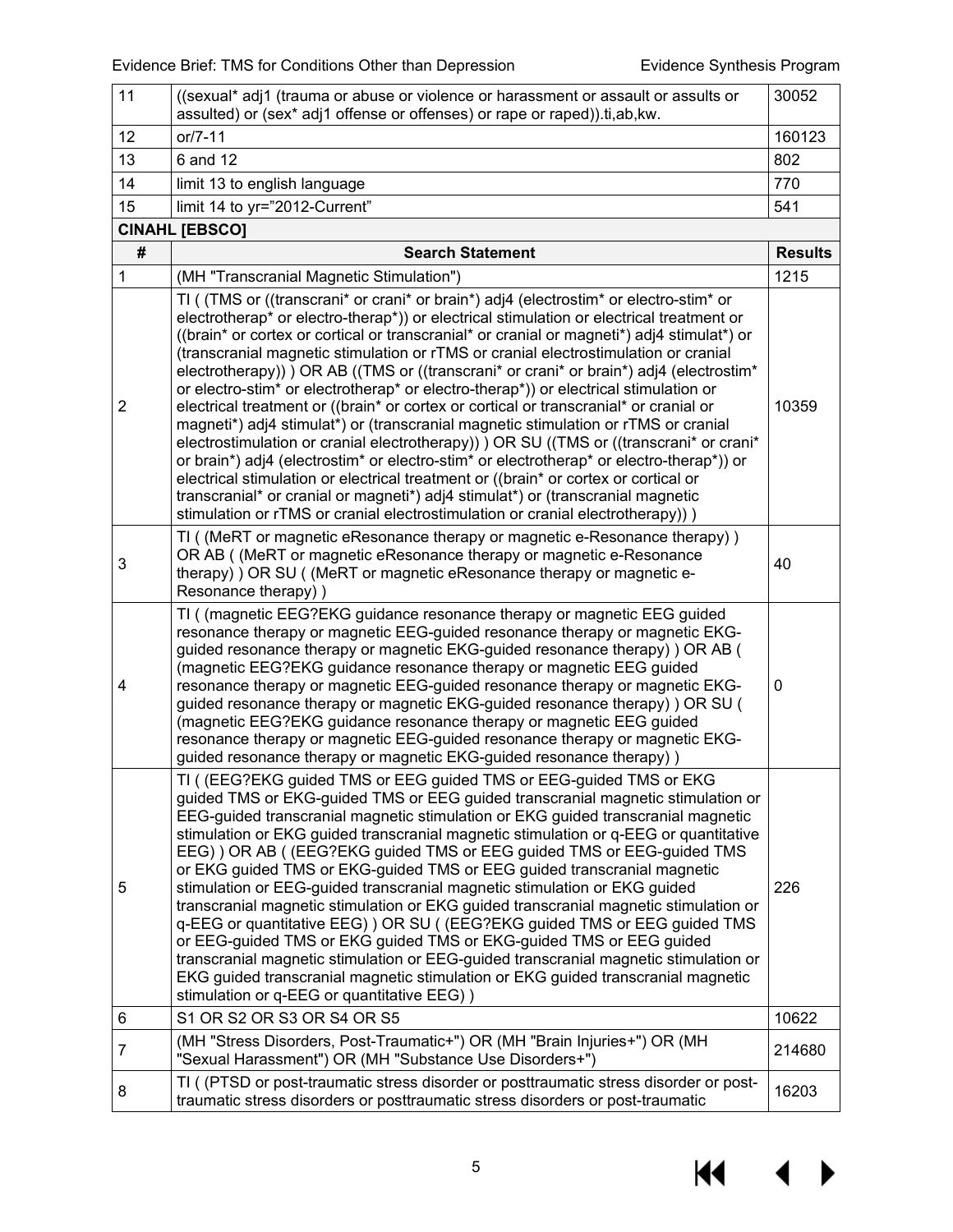|             | neuroses or posttraumatic neuroses or moral injury or moral injuries) ) OR AB (<br>(PTSD or post-traumatic stress disorder or posttraumatic stress disorder or post-<br>traumatic stress disorders or posttraumatic stress disorders or post-traumatic<br>neuroses or posttraumatic neuroses or moral injury or moral injuries) ) OR SU (<br>(PTSD or post-traumatic stress disorder or posttraumatic stress disorder or post-<br>traumatic stress disorders or posttraumatic stress disorders or post-traumatic<br>neuroses or posttraumatic neuroses or moral injury or moral injuries))                                                                                                                                                                                                                         |                |
|-------------|--------------------------------------------------------------------------------------------------------------------------------------------------------------------------------------------------------------------------------------------------------------------------------------------------------------------------------------------------------------------------------------------------------------------------------------------------------------------------------------------------------------------------------------------------------------------------------------------------------------------------------------------------------------------------------------------------------------------------------------------------------------------------------------------------------------------|----------------|
| 9           | TI ( (TBI or TBIs or traumatic brain injury or traumatic brain injuries or brain trauma or<br>brain traumas or traumatic encephalopathy or traumatic encephalopathies) ) OR AB (<br>(TBI or TBIs or traumatic brain injury or traumatic brain injuries or brain trauma or<br>brain traumas or traumatic encephalopathy or traumatic encephalopathies) ) OR SU<br>( (TBI or TBIs or traumatic brain injury or traumatic brain injuries or brain trauma or<br>brain traumas or traumatic encephalopathy or traumatic encephalopathies))                                                                                                                                                                                                                                                                              | 17087          |
| 10          | TI ( (opioid related disorders or opioid-related disorders or opioid addiction or opioid<br>addictions or opioid dependence or opioid dependences or opiate abuse or opiate<br>abuses or opiate dependence or opiate addiction or opioid abuse or opioid abuses))<br>OR AB ((opioid related disorders or opioid-related disorders or opioid addiction or<br>opioid addictions or opioid dependence or opioid dependences or opiate abuse or<br>opiate abuses or opiate dependence or opiate addiction or opioid abuse or opioid<br>abuses)) OR SU ((opioid related disorders or opioid-related disorders or opioid<br>addiction or opioid addictions or opioid dependence or opioid dependences or opiate<br>abuse or opiate abuses or opiate dependence or opiate addiction or opioid abuse or<br>opioid abuses)) | 3476           |
| 11          | TI ( ((sexual* adj1 (trauma or abuse or violence or harassment or assault or assults<br>or assulted) or (sex* adj1 offense or offenses) or rape or raped)) OR AB ( ((sexual*<br>adj1 (trauma or abuse or violence or harassment or assault or assults or assulted) or<br>(sex* adj1 offense or offenses) or rape or raped)) ) OR SU ( ((sexual* adj1 (trauma or<br>abuse or violence or harassment or assault or assults or assulted) or (sex* adj1<br>offense or offenses) or rape or raped)))                                                                                                                                                                                                                                                                                                                    | 6905           |
| 12          | S7 or S8 or S9 or S10 or S11                                                                                                                                                                                                                                                                                                                                                                                                                                                                                                                                                                                                                                                                                                                                                                                       | 228968         |
| 13          | <b>S6 and S12</b>                                                                                                                                                                                                                                                                                                                                                                                                                                                                                                                                                                                                                                                                                                                                                                                                  | 283            |
| 14          | limit 13 to english language                                                                                                                                                                                                                                                                                                                                                                                                                                                                                                                                                                                                                                                                                                                                                                                       | 282            |
| 15          | limit 14 to yr="2012-Current"                                                                                                                                                                                                                                                                                                                                                                                                                                                                                                                                                                                                                                                                                                                                                                                      | 191            |
|             | <b>CCRCT [EBM Reviews - Cochrane Central Register of Controlled Trials July 2020]</b>                                                                                                                                                                                                                                                                                                                                                                                                                                                                                                                                                                                                                                                                                                                              |                |
| $\#$        | <b>Search Statement</b>                                                                                                                                                                                                                                                                                                                                                                                                                                                                                                                                                                                                                                                                                                                                                                                            | <b>Results</b> |
| $\mathbf 1$ | exp Transcranial Magnetic Stimulation/ or Magnetic Stimulation Therapy/                                                                                                                                                                                                                                                                                                                                                                                                                                                                                                                                                                                                                                                                                                                                            | 1537           |
| 2           | (TMS or ((transcrani* or crani* or brain*) adj4 (electrostim* or electro-stim* or<br>electrotherap* or electro-therap*)) or electrical stimulation or electrical treatment or<br>((brain* or cortex or cortical or transcranial* or cranial or magneti*) adj4 stimulat*) or<br>(transcranial magnetic stimulation or rTMS or cranial electrostimulation or cranial<br>electrotherapy)).ti,ab, kw.                                                                                                                                                                                                                                                                                                                                                                                                                  | 17132          |
| 3           | (MeRT or magnetic eResonance therapy or magnetic e-Resonance<br>therapy).ti,ab, kw.                                                                                                                                                                                                                                                                                                                                                                                                                                                                                                                                                                                                                                                                                                                                | 8              |
| 4           | (magnetic EEG?EKG guidance resonance therapy or magnetic EEG guided<br>resonance therapy or magnetic EEG-guided resonance therapy or magnetic EKG-<br>guided resonance therapy or magnetic EKG-guided resonance therapy).ti,ab, kw.                                                                                                                                                                                                                                                                                                                                                                                                                                                                                                                                                                                | 0              |
| 5           | (EEG?EKG guided TMS or EEG guided TMS or EEG-guided TMS or EKG guided<br>TMS or EKG-guided TMS or EEG guided transcranial magnetic stimulation or EEG-<br>guided transcranial magnetic stimulation or EKG guided transcranial magnetic<br>stimulation or EKG guided transcranial magnetic stimulation or q-EEG or quantitative<br>EEG).ti,ab,kw.                                                                                                                                                                                                                                                                                                                                                                                                                                                                   | 309            |
| 6           | or/1-5                                                                                                                                                                                                                                                                                                                                                                                                                                                                                                                                                                                                                                                                                                                                                                                                             | 17606          |

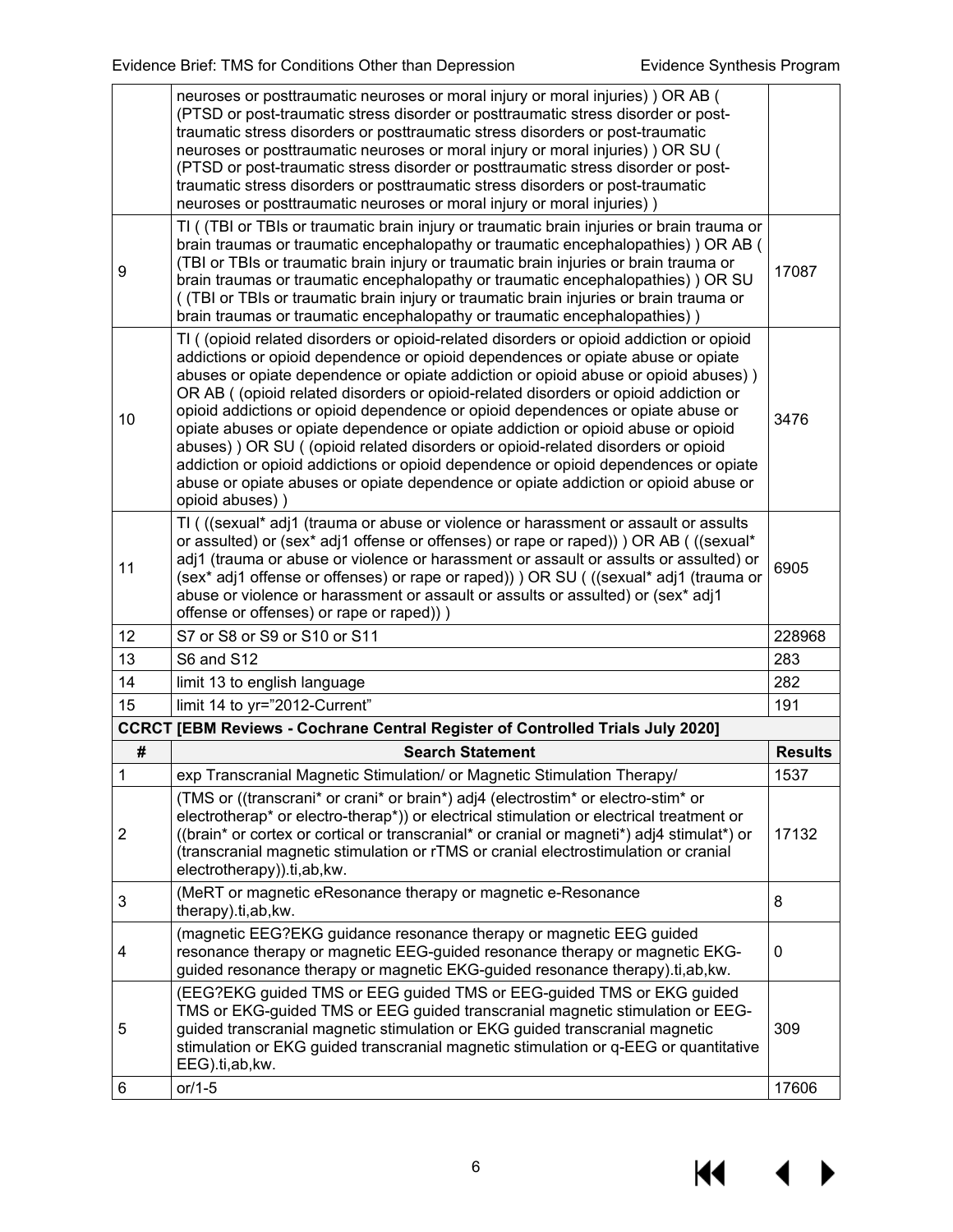| $\overline{7}$ | Stress Disorders, Post-Traumatic/ or exp Brain Injuries, Traumatic/ or exp Opioid-<br>Related Disorders/ or Sexual Harassment/ or exp Sex Offenses/                                                                                                                                                                                                                                              | 6821           |
|----------------|--------------------------------------------------------------------------------------------------------------------------------------------------------------------------------------------------------------------------------------------------------------------------------------------------------------------------------------------------------------------------------------------------|----------------|
| 8              | (PTSD or post-traumatic stress disorder or posttraumatic stress disorder or post-<br>traumatic stress disorders or posttraumatic stress disorders or post-traumatic<br>neuroses or posttraumatic neuroses or moral injury or moral injuries).ti,ab, kw.                                                                                                                                          | 5644           |
| 9              | (TBI or TBIs or traumatic brain injury or traumatic brain injuries or brain trauma or<br>brain traumas or traumatic encephalopathy or traumatic encephalopathies).ti,ab, kw.                                                                                                                                                                                                                     | 4539           |
| 10             | (opioid related disorders or opioid-related disorders or opioid addiction or opioid<br>addictions or opioid dependence or opioid dependences or opiate abuse or opiate<br>abuses or opiate dependence or opiate addiction or opioid abuse or opioid<br>abuses).ti,ab,kw.                                                                                                                         | 2061           |
| 11             | (sexual* trauma or sexual* abuse or sexual* violence or sex* offense or sex*<br>offenses or sexual* harassment or sexual* assault or sexual* assaults or sexual*<br>assaulted or rape or raped).ti,ab,kw.                                                                                                                                                                                        | 1531           |
| 12             | $or / 7 - 11$                                                                                                                                                                                                                                                                                                                                                                                    | 15898          |
| 13             | 6 and 12                                                                                                                                                                                                                                                                                                                                                                                         | 418            |
| 14             | limit 13 to english language                                                                                                                                                                                                                                                                                                                                                                     | 230            |
| 15             | limit 14 to yr="2012-Current"                                                                                                                                                                                                                                                                                                                                                                    | 202            |
|                | PsycINFO [Ovid, APA PsycInfo 1806 to August Wk 1 2020]                                                                                                                                                                                                                                                                                                                                           |                |
| #              | <b>Search Statement</b>                                                                                                                                                                                                                                                                                                                                                                          | <b>Results</b> |
| 1              | exp Transcranial Magnetic Stimulation/                                                                                                                                                                                                                                                                                                                                                           | 8425           |
| $\overline{2}$ | (TMS or ((transcrani* or crani* or brain*) adj4 (electrostim* or electro-stim* or<br>electrotherap* or electro-therap*)) or electrical stimulation or electrical treatment or<br>((brain* or cortex or cortical or transcranial* or cranial or magneti*) adj4 stimulat*) or<br>(transcranial magnetic stimulation or rTMS or cranial electrostimulation or cranial<br>electrotherapy)).ti,ab,id. | 31753          |
| 3              | (MeRT or magnetic eResonance therapy or magnetic e-Resonance therapy).ti,ab,id.                                                                                                                                                                                                                                                                                                                  | 25             |
| 4              | (magnetic EEG?EKG guidance resonance therapy or magnetic EEG guided<br>resonance therapy or magnetic EEG-guided resonance therapy or magnetic EKG-<br>guided resonance therapy or magnetic EKG-guided resonance therapy).ti,ab,id.                                                                                                                                                               | 0              |
| 5              | (EEG?EKG guided TMS or EEG guided TMS or EEG-guided TMS or EKG guided<br>TMS or EKG-guided TMS or EEG guided transcranial magnetic stimulation or EEG-<br>guided transcranial magnetic stimulation or EKG guided transcranial magnetic<br>stimulation or EKG guided transcranial magnetic stimulation or q-EEG or quantitative<br>EEG).ti,ab,id.                                                 | 848            |
| $\,6$          | or/1-5                                                                                                                                                                                                                                                                                                                                                                                           | 32760          |
| $\overline{7}$ | exp Posttraumatic Stress Disorder/ or exp Traumatic Brain Injury/ or exp "Opioid Use<br>Disorder"/ or exp Sexual Harassment/ or exp Sex Offenses/                                                                                                                                                                                                                                                | 92255          |
| 8              | (PTSD or post-traumatic stress disorder or posttraumatic stress disorder or post-<br>traumatic stress disorders or posttraumatic stress disorders or post-traumatic<br>neuroses or posttraumatic neuroses or moral injury or moral injuries).ti,ab,id.                                                                                                                                           | 42280          |
| 9              | (TBI or TBIs or traumatic brain injury or traumatic brain injuries or brain trauma or<br>brain traumas or traumatic encephalopathy or traumatic encephalopathies).ti,ab,id.                                                                                                                                                                                                                      | 18909          |
| 10             | (opioid related disorders or opioid-related disorders or opioid addiction or opioid<br>addictions or opioid dependence or opioid dependences or opiate abuse or opiate<br>abuses or opiate dependence or opiate addiction or opioid abuse or opioid<br>abuses).ti,ab,id.                                                                                                                         | 4358           |
| 11             | (sexual* trauma or sexual* abuse or sexual* violence or sex* offense or sex*<br>offenses or sexual* harassment or sexual* assault or sexual* assaults or sexual*<br>assaulted or rape or raped).ti,ab,id.                                                                                                                                                                                        | 42333          |
| 12             | $or/7-12$                                                                                                                                                                                                                                                                                                                                                                                        | 122224         |

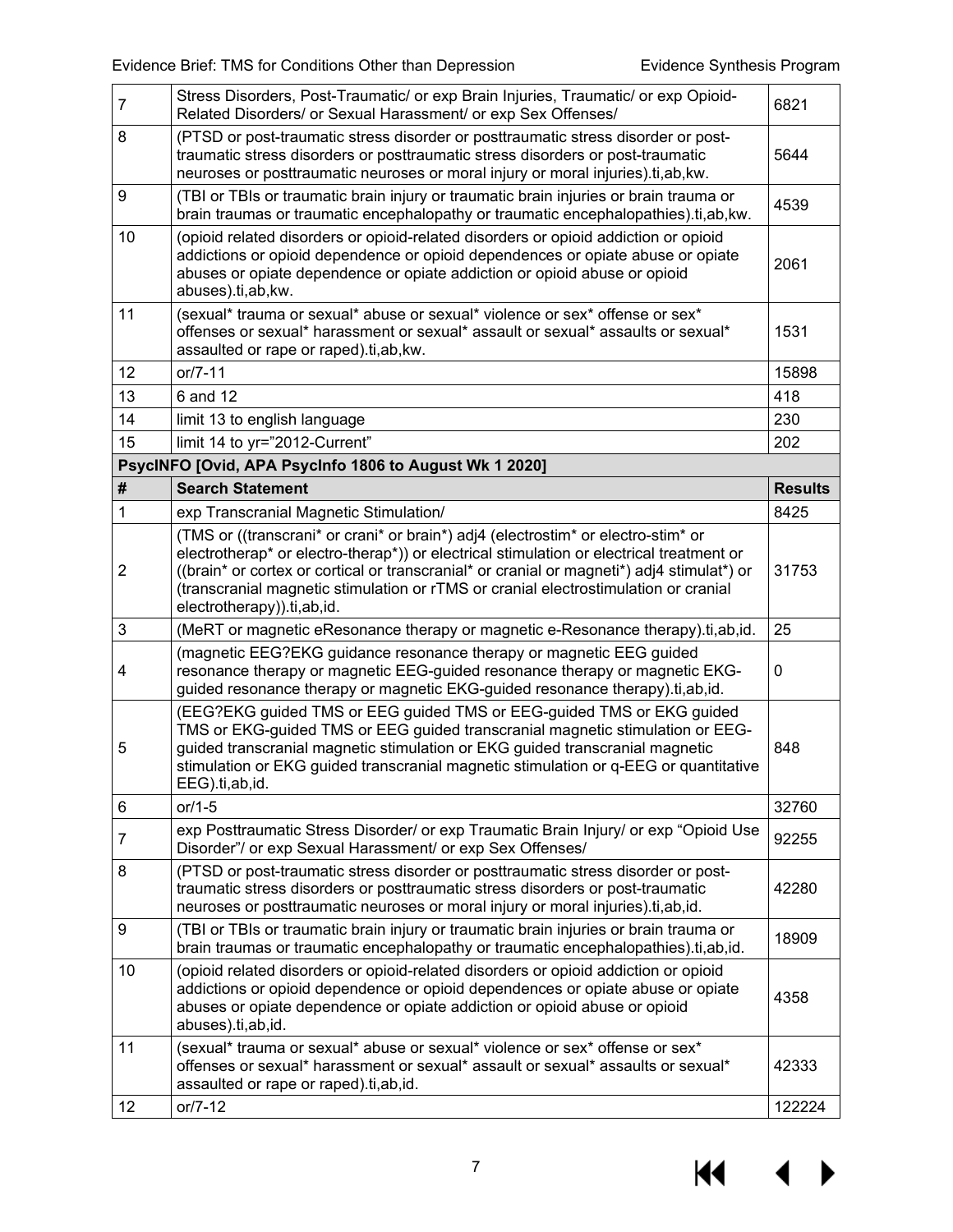| 13 | 6 and 12                      | 488 |
|----|-------------------------------|-----|
| 14 | limit 13 to english language  | 468 |
| 15 | limit 14 to yr="2012-Current" | 314 |

|                       | 5. Search for primary literature - TMS-all + Chronic pain-post2017<br>Date searched: 08-10-20                                                                                                                                                                                                                                                                                                                                                                                                                                                                                                                                                                                                                                    |                |
|-----------------------|----------------------------------------------------------------------------------------------------------------------------------------------------------------------------------------------------------------------------------------------------------------------------------------------------------------------------------------------------------------------------------------------------------------------------------------------------------------------------------------------------------------------------------------------------------------------------------------------------------------------------------------------------------------------------------------------------------------------------------|----------------|
|                       | MEDLINE [Ovid MEDLINE(R) ALL 1946 to August 06, 2020]                                                                                                                                                                                                                                                                                                                                                                                                                                                                                                                                                                                                                                                                            |                |
| #                     | <b>Search Statement</b>                                                                                                                                                                                                                                                                                                                                                                                                                                                                                                                                                                                                                                                                                                          | <b>Results</b> |
| $\mathbf{1}$          | exp Transcranial Magnetic Stimulation/ or Magnetic Stimulation Therapy/                                                                                                                                                                                                                                                                                                                                                                                                                                                                                                                                                                                                                                                          | 12590          |
| $\overline{2}$        | (TMS or ((transcrani* or crani* or brain*) adj4 (electrostim* or electro-stim* or<br>electrotherap* or electro-therap*)) or electrical stimulation or electrical treatment or<br>((brain* or cortex or cortical or transcranial* or cranial or magneti*) adj4 stimulat*)<br>or (transcranial magnetic stimulation or rTMS or cranial electrostimulation or<br>cranial<br>electrotherapy)).ti,ab,kw.                                                                                                                                                                                                                                                                                                                              | 95929          |
| 3                     | (MeRT or magnetic eResonance therapy or magnetic e-Resonance<br>therapy).ti,ab, kw.                                                                                                                                                                                                                                                                                                                                                                                                                                                                                                                                                                                                                                              | 268            |
| 4                     | (magnetic EEG?EKG guidance resonance therapy or magnetic EEG guided<br>resonance therapy or magnetic EEG-guided resonance therapy or magnetic EKG-<br>guided resonance therapy or magnetic EKG-guided resonance therapy).ti,ab, kw.                                                                                                                                                                                                                                                                                                                                                                                                                                                                                              | $\mathbf 0$    |
| 5                     | (EEG?EKG guided TMS or EEG guided TMS or EEG-guided TMS or EKG guided<br>TMS or EKG-guided TMS or EEG guided transcranial magnetic stimulation or<br>EEG-guided transcranial magnetic stimulation or EKG guided transcranial<br>magnetic stimulation or EKG guided transcranial magnetic stimulation or q-EEG or<br>quantitative EEG).ti,ab, kw.                                                                                                                                                                                                                                                                                                                                                                                 | 1402           |
| 6                     | $or/1-5$                                                                                                                                                                                                                                                                                                                                                                                                                                                                                                                                                                                                                                                                                                                         | 99318          |
| $\overline{7}$        | Chronic Pain/                                                                                                                                                                                                                                                                                                                                                                                                                                                                                                                                                                                                                                                                                                                    | 14595          |
| 8                     | ((chronic* or back or musculoskel* or intractabl* or neuropath* or phantom limb or<br>fantom limb or neck or myofasc* or "temporomandib* joint*" or "temperomandib*<br>joint*" or "tempromandib* joint*" or central or post*stroke or complex or regional or<br>spinal cord) adj4 pain*) or (sciatica or back-ache or back*ache or lumbago or<br>fibromyalg* or (trigemin* adj2 neuralg*) or (herp* adj2 neuralg*) or (diabet* adj2<br>neuropath*) or (reflex adj4 dystroph*) or (sudeck* adj2 atroph*) or causalg* or<br>whip-lash or whip*lash or polymyalg* or (failed back adj4 surg*) or (failed back<br>adj4 syndrome*)).ti,ab,kw.                                                                                         | 207706         |
| 9                     | 7 or 8                                                                                                                                                                                                                                                                                                                                                                                                                                                                                                                                                                                                                                                                                                                           | 207706         |
| 10                    | 6 and 9                                                                                                                                                                                                                                                                                                                                                                                                                                                                                                                                                                                                                                                                                                                          | 2887           |
| 11                    | limit 10 to english language                                                                                                                                                                                                                                                                                                                                                                                                                                                                                                                                                                                                                                                                                                     | 2719           |
| 12                    | limit 11 to yr="2017-current"                                                                                                                                                                                                                                                                                                                                                                                                                                                                                                                                                                                                                                                                                                    | 674            |
| <b>CINAHL [EBSCO]</b> |                                                                                                                                                                                                                                                                                                                                                                                                                                                                                                                                                                                                                                                                                                                                  |                |
| #                     | <b>Search Statement</b>                                                                                                                                                                                                                                                                                                                                                                                                                                                                                                                                                                                                                                                                                                          | <b>Results</b> |
| 1                     | (MH "Transcranial Magnetic Stimulation")                                                                                                                                                                                                                                                                                                                                                                                                                                                                                                                                                                                                                                                                                         | 1215           |
| $\overline{2}$        | TI ((TMS or ((transcrani* or crani* or brain*) adj4 (electrostim* or electro-stim* or<br>electrotherap* or electro-therap*)) or electrical stimulation or electrical treatment or<br>((brain* or cortex or cortical or transcranial* or cranial or magneti*) adj4 stimulat*)<br>or (transcranial magnetic stimulation or rTMS or cranial electrostimulation or<br>cranial<br>electrotherapy)) ) OR AB ((TMS or ((transcrani* or crani* or brain*) adj4<br>(electrostim* or electro-stim* or electrotherap* or electro-therap*)) or electrical<br>stimulation or electrical treatment or ((brain* or cortex or cortical or transcranial* or<br>cranial or magneti*) adj4 stimulat*) or (transcranial magnetic stimulation or rTMS | 10359          |

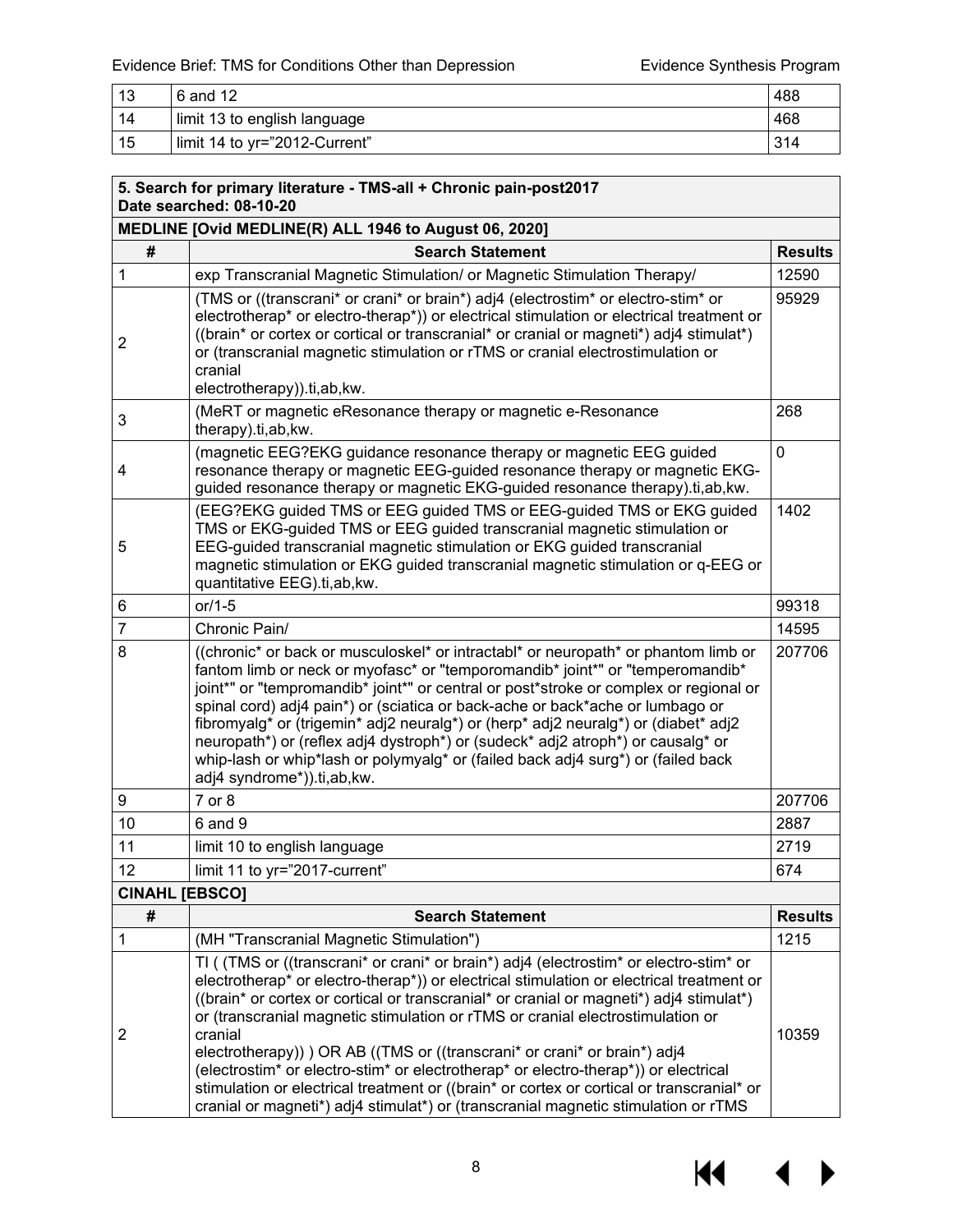|                | or cranial electrostimulation or cranial electrotherapy)) ) OR SU ((TMS or<br>((transcrani* or crani* or brain*) adj4 (electrostim* or electro-stim* or electrotherap*<br>or electro-therap*)) or electrical stimulation or electrical treatment or ((brain* or<br>cortex or cortical or transcranial* or cranial or magneti*) adj4 stimulat*) or<br>(transcranial magnetic stimulation or rTMS or cranial electrostimulation or cranial                                                                                                                                                                                                                                                                                                                                                                                                                                                                                                                                                                                                                                                                                                                                                                                                                                                                                                                                                                                                                                                                                                                                                                                                                                                                                                                                  |       |  |  |
|----------------|---------------------------------------------------------------------------------------------------------------------------------------------------------------------------------------------------------------------------------------------------------------------------------------------------------------------------------------------------------------------------------------------------------------------------------------------------------------------------------------------------------------------------------------------------------------------------------------------------------------------------------------------------------------------------------------------------------------------------------------------------------------------------------------------------------------------------------------------------------------------------------------------------------------------------------------------------------------------------------------------------------------------------------------------------------------------------------------------------------------------------------------------------------------------------------------------------------------------------------------------------------------------------------------------------------------------------------------------------------------------------------------------------------------------------------------------------------------------------------------------------------------------------------------------------------------------------------------------------------------------------------------------------------------------------------------------------------------------------------------------------------------------------|-------|--|--|
|                | electrotherapy)))                                                                                                                                                                                                                                                                                                                                                                                                                                                                                                                                                                                                                                                                                                                                                                                                                                                                                                                                                                                                                                                                                                                                                                                                                                                                                                                                                                                                                                                                                                                                                                                                                                                                                                                                                         |       |  |  |
| 3              | TI ((MeRT or magnetic eResonance therapy or magnetic e-Resonance therapy))<br>OR AB ((MeRT or magnetic eResonance therapy or magnetic e-Resonance<br>therapy) ) OR SU ( (MeRT or magnetic eResonance therapy or magnetic e-<br>Resonance therapy) )                                                                                                                                                                                                                                                                                                                                                                                                                                                                                                                                                                                                                                                                                                                                                                                                                                                                                                                                                                                                                                                                                                                                                                                                                                                                                                                                                                                                                                                                                                                       | 40    |  |  |
| 4              | TI ( (magnetic EEG?EKG guidance resonance therapy or magnetic EEG guided<br>resonance therapy or magnetic EEG-guided resonance therapy or magnetic EKG-<br>guided resonance therapy or magnetic EKG-guided resonance therapy) ) OR AB (<br>(magnetic EEG?EKG guidance resonance therapy or magnetic EEG guided<br>resonance therapy or magnetic EEG-guided resonance therapy or magnetic EKG-<br>0<br>guided resonance therapy or magnetic EKG-guided resonance therapy) ) OR SU (<br>(magnetic EEG?EKG guidance resonance therapy or magnetic EEG guided<br>resonance therapy or magnetic EEG-guided resonance therapy or magnetic EKG-<br>guided resonance therapy or magnetic EKG-guided resonance therapy))                                                                                                                                                                                                                                                                                                                                                                                                                                                                                                                                                                                                                                                                                                                                                                                                                                                                                                                                                                                                                                                           |       |  |  |
| 5              | TI ( (EEG?EKG guided TMS or EEG guided TMS or EEG-guided TMS or EKG<br>guided TMS or EKG-guided TMS or EEG guided transcranial magnetic stimulation<br>or EEG-guided transcranial magnetic stimulation or EKG guided transcranial<br>magnetic stimulation or EKG guided transcranial magnetic stimulation or q-EEG or<br>quantitative EEG) ) OR AB ((EEG?EKG guided TMS or EEG guided TMS or EEG-<br>guided TMS or EKG guided TMS or EKG-guided TMS or EEG guided transcranial<br>magnetic stimulation or EEG-guided transcranial magnetic stimulation or EKG<br>guided transcranial magnetic stimulation or EKG guided transcranial magnetic<br>stimulation or q-EEG or quantitative EEG) ) OR SU ( (EEG?EKG guided TMS or<br>EEG guided TMS or EEG-guided TMS or EKG guided TMS or EKG-guided TMS<br>or EEG guided transcranial magnetic stimulation or EEG-guided transcranial<br>magnetic stimulation or EKG guided transcranial magnetic stimulation or EKG<br>guided transcranial magnetic stimulation or q-EEG or quantitative EEG) )                                                                                                                                                                                                                                                                                                                                                                                                                                                                                                                                                                                                                                                                                                                              | 226   |  |  |
| 6              | S1 OR S2 OR S3 OR S4 OR S5                                                                                                                                                                                                                                                                                                                                                                                                                                                                                                                                                                                                                                                                                                                                                                                                                                                                                                                                                                                                                                                                                                                                                                                                                                                                                                                                                                                                                                                                                                                                                                                                                                                                                                                                                | 10622 |  |  |
| $\overline{7}$ | (MH "Chronic Pain")                                                                                                                                                                                                                                                                                                                                                                                                                                                                                                                                                                                                                                                                                                                                                                                                                                                                                                                                                                                                                                                                                                                                                                                                                                                                                                                                                                                                                                                                                                                                                                                                                                                                                                                                                       | 12958 |  |  |
| 8              | TI (((chronic* or back or musculoskel* or intractabl* or neuropath* or phantom<br>limb or fantom limb or neck or myofasc* or "temporomandib* joint*" or<br>"temperomandib* joint*" or "tempromandib* joint*" or central or post*stroke or<br>complex or regional or spinal cord) adj4 pain*) or (sciatica or back-ache or<br>back*ache or lumbago or fibromyalg* or (trigemin* adj2 neuralg*) or (herp* adj2<br>neuralg*) or (diabet* adj2 neuropath*) or (reflex adj4 dystroph*) or (sudeck* adj2<br>atroph*) or causalg* or whip-lash or whip*lash or polymyalg* or (failed back adj4<br>surg*) or (failed back adj4 syndrome*)) ) OR AB ( ((chronic* or back or<br>musculoskel* or intractabl* or neuropath* or phantom limb or fantom limb or neck<br>or myofasc* or "temporomandib* joint*" or "temperomandib* joint*" or<br>"tempromandib* joint*" or central or post*stroke or complex or regional or spinal<br>cord) adj4 pain*) or (sciatica or back-ache or back*ache or lumbago or fibromyalg*<br>or (trigemin* adj2 neuralg*) or (herp* adj2 neuralg*) or (diabet* adj2 neuropath*) or<br>(reflex adj4 dystroph*) or (sudeck* adj2 atroph*) or causalg* or whip-lash or<br>whip*lash or polymyalg* or (failed back adj4 surg*) or (failed back adj4<br>syndrome*)) ) OR SU ( ((chronic* or back or musculoskel* or intractabl* or<br>neuropath* or phantom limb or fantom limb or neck or myofasc* or<br>"temporomandib* joint*" or "temperomandib* joint*" or "tempromandib* joint*" or<br>central or post*stroke or complex or regional or spinal cord) adj4 pain*) or (sciatica<br>or back-ache or back*ache or lumbago or fibromyalg* or (trigemin* adj2 neuralg*)<br>or (herp* adj2 neuralg*) or (diabet* adj2 neuropath*) or (reflex adj4 dystroph*) or | 5599  |  |  |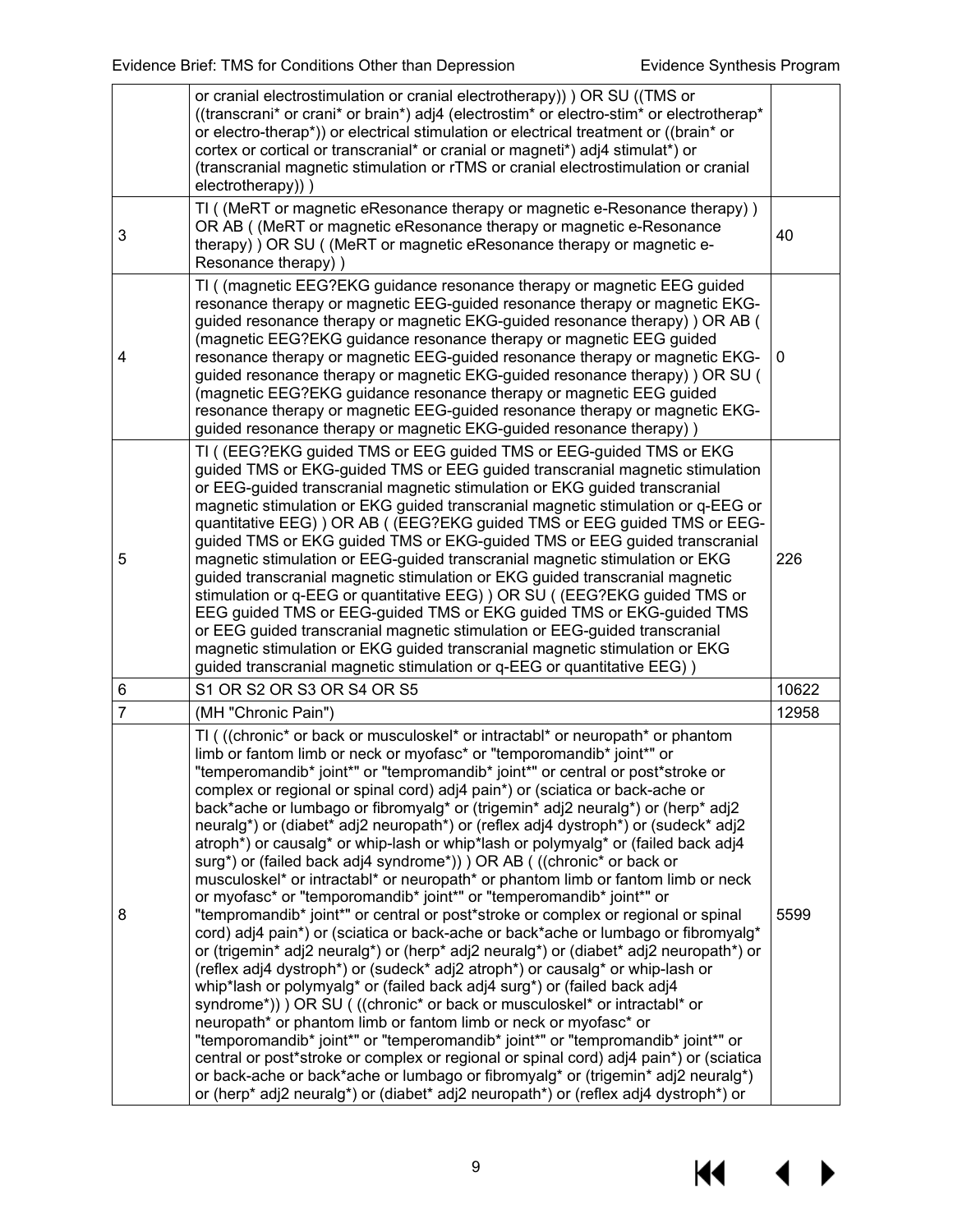|                | (sudeck* adj2 atroph*) or causalg* or whip-lash or whip*lash or polymyalg* or<br>(failed back adj4 surg*) or (failed back adj4 syndrome*)) )                                                                                                                                                                                                                                                                                                                                                                                                                                                                                             |                |  |  |
|----------------|------------------------------------------------------------------------------------------------------------------------------------------------------------------------------------------------------------------------------------------------------------------------------------------------------------------------------------------------------------------------------------------------------------------------------------------------------------------------------------------------------------------------------------------------------------------------------------------------------------------------------------------|----------------|--|--|
| 9              | S7 or S8                                                                                                                                                                                                                                                                                                                                                                                                                                                                                                                                                                                                                                 |                |  |  |
| 10             | S6 and S9                                                                                                                                                                                                                                                                                                                                                                                                                                                                                                                                                                                                                                |                |  |  |
| 11             | limit 10 to english language                                                                                                                                                                                                                                                                                                                                                                                                                                                                                                                                                                                                             | 136            |  |  |
| 12             | limit 11 to yr="2017-current"                                                                                                                                                                                                                                                                                                                                                                                                                                                                                                                                                                                                            | 52             |  |  |
|                | <b>CCRCT [EBM Reviews - Cochrane Central Register of Controlled Trials July 2020]</b>                                                                                                                                                                                                                                                                                                                                                                                                                                                                                                                                                    |                |  |  |
| #              | <b>Search Statement</b>                                                                                                                                                                                                                                                                                                                                                                                                                                                                                                                                                                                                                  | <b>Results</b> |  |  |
| 1              | exp Transcranial Magnetic Stimulation/ or Magnetic Stimulation Therapy/                                                                                                                                                                                                                                                                                                                                                                                                                                                                                                                                                                  | 1537           |  |  |
| $\overline{2}$ | (TMS or ((transcrani* or crani* or brain*) adj4 (electrostim* or electro-stim* or<br>electrotherap* or electro-therap*)) or electrical stimulation or electrical treatment or<br>((brain* or cortex or cortical or transcranial* or cranial or magneti*) adj4 stimulat*)<br>or (transcranial magnetic stimulation or rTMS or cranial electrostimulation or<br>cranial<br>electrotherapy)).ti,ab,kw.                                                                                                                                                                                                                                      | 17132          |  |  |
| 3              | (MeRT or magnetic eResonance therapy or magnetic e-Resonance<br>therapy).ti,ab, kw.                                                                                                                                                                                                                                                                                                                                                                                                                                                                                                                                                      | 8              |  |  |
| 4              | (magnetic EEG/EKG guidance resonance therapy or magnetic EEG guided<br>resonance therapy or magnetic EEG-guided resonance therapy or magnetic EKG-<br>guided resonance therapy or magnetic EKG-guided resonance therapy).ti,ab, kw.                                                                                                                                                                                                                                                                                                                                                                                                      | 0              |  |  |
| 5              | (EEG?EKG guided TMS or EEG guided TMS or EEG-guided TMS or EKG guided<br>TMS or EKG-guided TMS or EEG guided transcranial magnetic stimulation or<br>EEG-guided transcranial magnetic stimulation or EKG guided transcranial<br>magnetic stimulation or EKG guided transcranial magnetic stimulation or q-EEG or<br>quantitative EEG).ti,ab, kw.                                                                                                                                                                                                                                                                                         |                |  |  |
| 6              | $or/1-5$                                                                                                                                                                                                                                                                                                                                                                                                                                                                                                                                                                                                                                 | 17606          |  |  |
| 7              | Chronic Pain/                                                                                                                                                                                                                                                                                                                                                                                                                                                                                                                                                                                                                            | 2274           |  |  |
| 8              | ((chronic* or back or musculoskel* or intractabl* or neuropath* or phantom limb or<br>fantom limb or neck or myofasc* or "temporomandib* joint*" or "temperomandib*<br>joint*" or "tempromandib* joint*" or central or post*stroke or complex or regional or<br>spinal cord) adj4 pain*) or (sciatica or back-ache or back*ache or lumbago or<br>fibromyalg* or (trigemin* adj2 neuralg*) or (herp* adj2 neuralg*) or (diabet* adj2<br>neuropath*) or (reflex adj4 dystroph*) or (sudeck* adj2 atroph*) or causalg* or<br>whip-lash or whip*lash or polymyalg* or (failed back adj4 surg*) or (failed back<br>adj4 syndrome*)).ti,ab,kw. | 45397          |  |  |
| 9              | 7 or 8                                                                                                                                                                                                                                                                                                                                                                                                                                                                                                                                                                                                                                   | 45397          |  |  |
| 10             | 6 and 9                                                                                                                                                                                                                                                                                                                                                                                                                                                                                                                                                                                                                                  | 1342           |  |  |
| 11             | limit 10 to english language                                                                                                                                                                                                                                                                                                                                                                                                                                                                                                                                                                                                             | 806            |  |  |
| 12             | limit 11 to yr="2017-current"                                                                                                                                                                                                                                                                                                                                                                                                                                                                                                                                                                                                            | 307            |  |  |
|                | PsycINFO [Ovid, APA PsycInfo 1806 to August Wk 1 2020]                                                                                                                                                                                                                                                                                                                                                                                                                                                                                                                                                                                   |                |  |  |
| #              | <b>Search Statement</b>                                                                                                                                                                                                                                                                                                                                                                                                                                                                                                                                                                                                                  | <b>Results</b> |  |  |
| 1              |                                                                                                                                                                                                                                                                                                                                                                                                                                                                                                                                                                                                                                          | 8425           |  |  |
|                | exp Transcranial Magnetic Stimulation/                                                                                                                                                                                                                                                                                                                                                                                                                                                                                                                                                                                                   |                |  |  |
| 2              | (TMS or ((transcrani* or crani* or brain*) adj4 (electrostim* or electro-stim* or<br>electrotherap* or electro-therap*)) or electrical stimulation or electrical treatment or<br>((brain* or cortex or cortical or transcranial* or cranial or magneti*) adj4 stimulat*)<br>or (transcranial magnetic stimulation or rTMS or cranial electrostimulation or<br>cranial<br>electrotherapy)).ti,ab,id.                                                                                                                                                                                                                                      | 31753          |  |  |

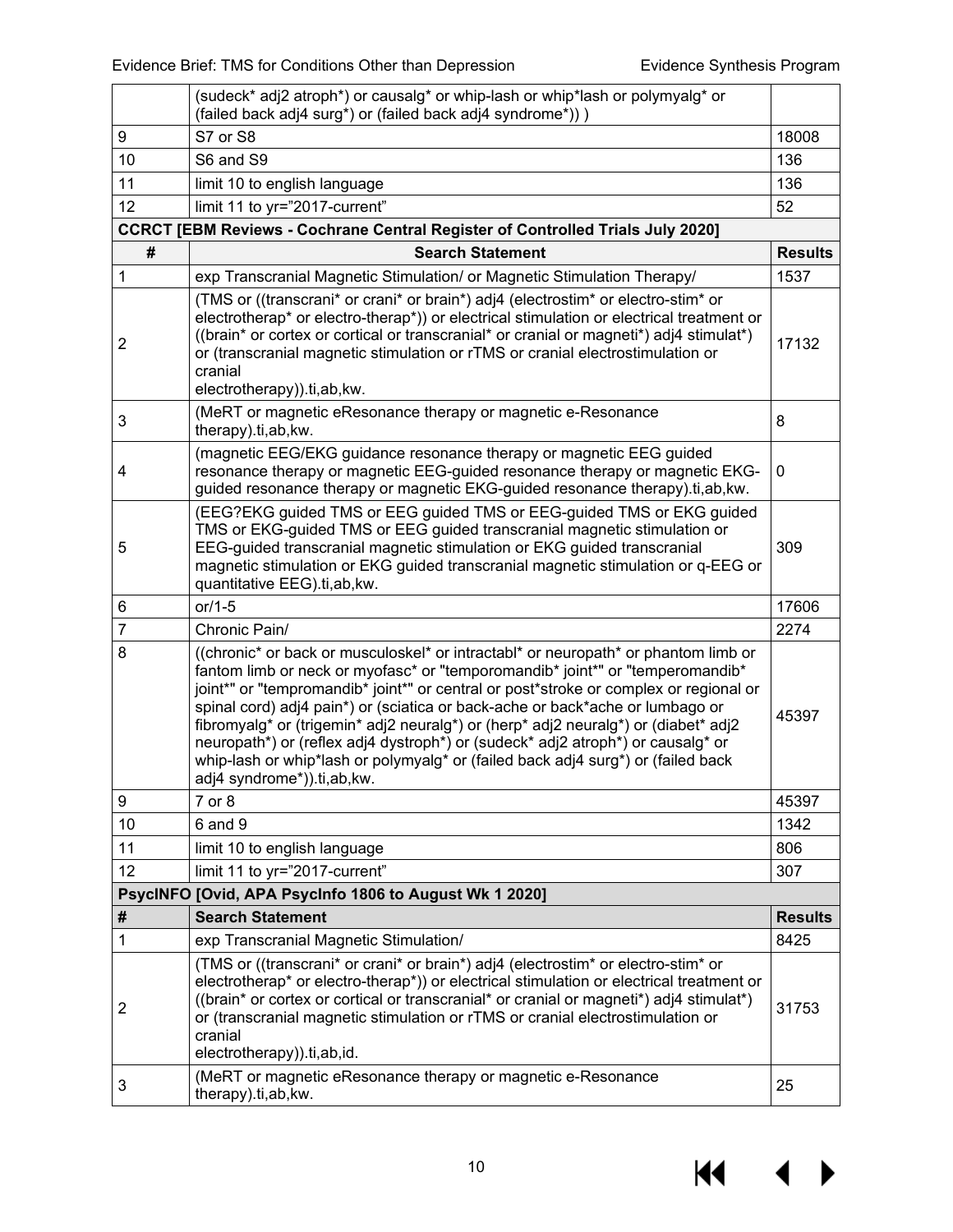| 4              | (magnetic EEG/EKG guidance resonance therapy or magnetic EEG guided<br>resonance therapy or magnetic EEG-guided resonance therapy or magnetic EKG-<br>guided resonance therapy or magnetic EKG-guided resonance therapy).ti,ab,id.                                                                                                                                                                                                                                                                                                                                                                                                         |       |  |  |  |
|----------------|--------------------------------------------------------------------------------------------------------------------------------------------------------------------------------------------------------------------------------------------------------------------------------------------------------------------------------------------------------------------------------------------------------------------------------------------------------------------------------------------------------------------------------------------------------------------------------------------------------------------------------------------|-------|--|--|--|
| 5              | (EEG?EKG guided TMS or EEG guided TMS or EEG-guided TMS or EKG guided<br>TMS or EKG-guided TMS or EEG guided transcranial magnetic stimulation or<br>EEG-guided transcranial magnetic stimulation or EKG guided transcranial<br>magnetic stimulation or EKG guided transcranial magnetic stimulation or q-EEG or<br>quantitative EEG).ti,ab,id.                                                                                                                                                                                                                                                                                            |       |  |  |  |
| 6              | or/1-5                                                                                                                                                                                                                                                                                                                                                                                                                                                                                                                                                                                                                                     |       |  |  |  |
| $\overline{7}$ | exp Chronic Pain/                                                                                                                                                                                                                                                                                                                                                                                                                                                                                                                                                                                                                          | 13491 |  |  |  |
| 8              | (((chronic* or back or musculoskel* or intractabl* or neuropath* or phantom limb or<br>fantom limb or neck or myofasc* or "temporomandib* joint*" or "temperomandib*<br>joint*" or "tempromandib* joint*" or central or post*stroke or complex or regional or<br>spinal cord) adj4 pain*) or (sciatica or back-ache or back*ache or lumbago or<br>fibromyalg* or (trigemin* adj2 neuralg*) or (herp* adj2 neuralg*) or (diabet* adj2<br>neuropath*) or (reflex adj4 dystroph*) or (sudeck* adj2 atroph*) or causalg* or<br>whip-lash or whip*lash or polymyalg* or (failed back adj4 surg*) or (failed back<br>adj4 syndrome*))).ti,ab,id. | 35688 |  |  |  |
| 9              | $7$ or $8$                                                                                                                                                                                                                                                                                                                                                                                                                                                                                                                                                                                                                                 | 36491 |  |  |  |
| 10             | $6$ and $9$                                                                                                                                                                                                                                                                                                                                                                                                                                                                                                                                                                                                                                | 861   |  |  |  |
| 11             | limit 10 to english language                                                                                                                                                                                                                                                                                                                                                                                                                                                                                                                                                                                                               | 821   |  |  |  |
| 12             | limit 11 to yr="2017-Current"                                                                                                                                                                                                                                                                                                                                                                                                                                                                                                                                                                                                              | 157   |  |  |  |
|                |                                                                                                                                                                                                                                                                                                                                                                                                                                                                                                                                                                                                                                            |       |  |  |  |

| 6. ClinicalTrials.gov*<br>Date Searched: 08-27-20 |                                                                                                                                                                                                                                                                                                                                                                                                                                                 |                |  |  |
|---------------------------------------------------|-------------------------------------------------------------------------------------------------------------------------------------------------------------------------------------------------------------------------------------------------------------------------------------------------------------------------------------------------------------------------------------------------------------------------------------------------|----------------|--|--|
| #                                                 | <b>Search Statement</b>                                                                                                                                                                                                                                                                                                                                                                                                                         | <b>Results</b> |  |  |
|                                                   | Condition or disease: PTSD or post-traumatic stress disorder or posttraumatic<br>stress disorder or traumatic brain injury or TBI or opioid or opioids or sexual<br>trauma or sexual abuse or sexual violence or chronic pain<br>Other terms: TMS or transcranial magnetic stimulation or MeRT or magnetic<br>eResonance therapy or magnetic EEG/EKG guidance resonance therapy EEG<br>guidance or EKG guidance or magnetic stimulation therapy | 0              |  |  |
| 2                                                 | Condition or disease: PTSD or post-traumatic stress disorder or posttraumatic<br>stress disorder<br>Other terms: TMS or transcranial magnetic stimulation                                                                                                                                                                                                                                                                                       |                |  |  |
| 3                                                 | Condition or disease: PTSD or post-traumatic stress disorder or posttraumatic<br>stress disorder<br>Other terms: MeRT                                                                                                                                                                                                                                                                                                                           | $\overline{2}$ |  |  |
| 4                                                 | Condition or disease: traumatic brain injury or TBI or concussion<br>Other terms: TMS or transcranial magnetic stimulation                                                                                                                                                                                                                                                                                                                      | 3              |  |  |
| 5                                                 | Condition or disease: traumatic brain injury or TBI or concussion<br>Other terms: MeRT                                                                                                                                                                                                                                                                                                                                                          | 1              |  |  |
| 6                                                 | Condition or disease: opioid or opioids<br>Other terms: TMS or transcranial magnetic stimulation                                                                                                                                                                                                                                                                                                                                                | 12             |  |  |
| 8                                                 | Condition or disease: chronic pain<br>Other terms: TMS or transcranial magnetic stimulation                                                                                                                                                                                                                                                                                                                                                     | 42             |  |  |

\*No results for: sexual trauma and any intervention; EEG/EKG-guided resonance therapy and any condition; MeRT and opioid addiction, chronic pain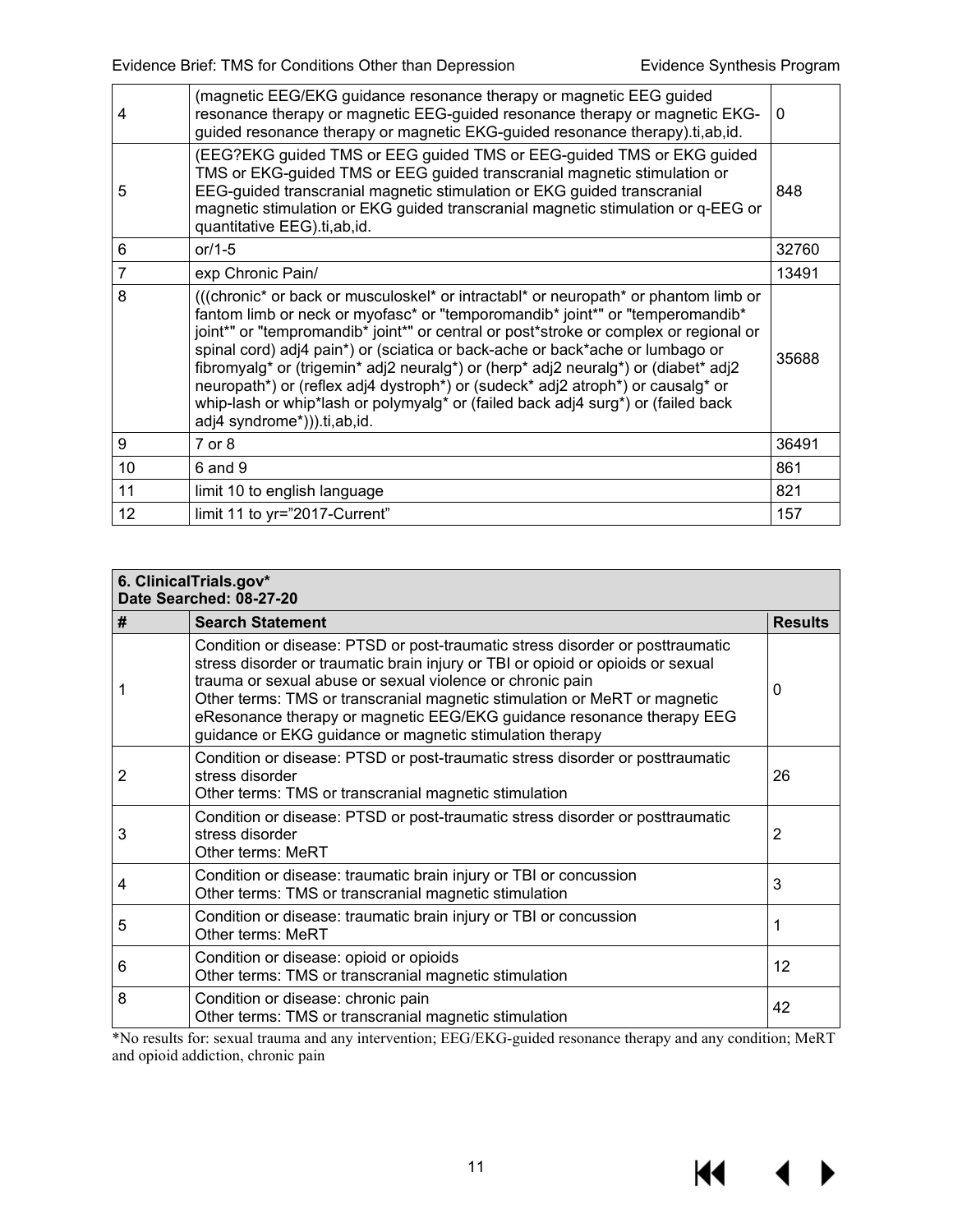#### <span id="page-13-0"></span>**APPENDIX C: EXCLUDED STUDIES**

Exclude reasons: 1=Ineligible population, 2=Ineligible intervention, 3=Ineligible comparator, 4=Ineligible outcome, 5=Ineligible timing, 6=Ineligible study design, 7=Ineligible publication type 8=Outdated or ineligible systematic review, 9=Non-prioritized pain area, 10=Unable to locate full-text

| #              | <b>Citation</b>                                                                                                                                                                                                                                                                                                                                                  |                |  |
|----------------|------------------------------------------------------------------------------------------------------------------------------------------------------------------------------------------------------------------------------------------------------------------------------------------------------------------------------------------------------------------|----------------|--|
| 1              | Aamir, A., et al. (2020). "Repetitive Magnetic Stimulation for the Management of<br>Peripheral Neuropathic Pain: A Systematic Review." Advances in Therapy 37(3):<br>998-1012.                                                                                                                                                                                   | E7             |  |
| $\overline{c}$ | Adamson, M., et al. (2020). "Repetitive transcranial magnetic stimulation for<br>improving cognition in veterans with TBI: results from pilot clinical trial." Brain<br>E4<br>Stimulation 12(2): 551-.                                                                                                                                                           |                |  |
| 3              | Adamson, M., et al. (2020). "Repetitive transcranial magnetic stimulation for<br>improving cognition in veterans with TBI: results from pilot clinical trial." Brain<br>Stimulation 12(2): 551-.                                                                                                                                                                 | E <sub>6</sub> |  |
| 4              | Ansado, J., et al. (2019). "Impact of non-invasive brain stimulation on transcallosal<br>modulation in mild traumatic brain injury: a multimodal pilot investigation." Brain<br>Injury 33(8): 1021-1031.                                                                                                                                                         | E4             |  |
| 5              | Akyuz, G. and E. Giray (2019). "Noninvasive neuromodulation techniques for the<br>management of phantom limb pain: a systematic review of randomized controlled<br>trials." International Journal of Rehabilitation Research 42(1): 1-10.                                                                                                                        | E7             |  |
| $6\,$          | Baptista, A. F., et al. (2019). "Latin American and Caribbean consensus on<br>noninvasive central nervous system neuromodulation for chronic pain<br>management (LAC <sub>2</sub> -NIN-CP)." The Pain Report 4(1): e692.                                                                                                                                         | E7             |  |
| $\overline{7}$ | Berlim, M. T. and F. Van Den Eynde (2014). "Repetitive transcranial magnetic<br>stimulation over the dorsolateral prefrontal cortex for treating posttraumatic stress<br>disorder: an exploratory meta-analysis of randomized, double-blind and sham-<br>controlled trials." Canadian Journal of Psychiatry - Revue Canadienne de<br>Psychiatrie 59(9): 487-496. | E7             |  |
| 8              | Berlim, M. T. and F. Van Den Eynde (2014). "Repetitive transcranial magnetic<br>stimulation over the dorsolateral prefrontal cortex for treating posttraumatic stress<br>disorder: an exploratory meta-analysis of randomized, double-blind and sham-<br>controlled trials." Canadian Journal of Psychiatry - Revue Canadienne de<br>Psychiatrie 59(9): 487-496. | E7             |  |
| 9              | Bhatia, R., et al. (2017). "Transcranial magnetic stimulation of dorsolateral<br>prefrontal cortex in chronic pain management." Brain Stimulation 10(2): 434-435.                                                                                                                                                                                                | E <sub>6</sub> |  |
| 10             | Blanchard, D. and S. Bourgeois (2017). "Efficacy of non-invasive brain stimulation<br>for people experiencing chronic pain." International Journal of Evidence-Based<br>Healthcare 15(2): 79-80.                                                                                                                                                                 | E <sub>6</sub> |  |
| 11             | Bogdanova, Y., et al. (2015). "Sleep problems, treatment and recovery in veterans<br>with blast exposure, TBI and PTSD." Archives of physical medicine and<br>rehabilitation 96(10): e3-e4.                                                                                                                                                                      | E <sub>6</sub> |  |
| 12             | Bursali, C., et al. (2019). "Effectiveness of repetitive transcranial magnetic<br>stimulation in patients with failed back surgery syndrome." Annals of the rheumatic<br>diseases 78.                                                                                                                                                                            | E <sub>6</sub> |  |
| 13             | Castel-Lacanal, E., et al. (2014). "Transcranial magnetic stimulation in brain<br>injury." Annales Francaises d Anesthesie et de Reanimation 33(2): 83-87.                                                                                                                                                                                                       | E7             |  |

KI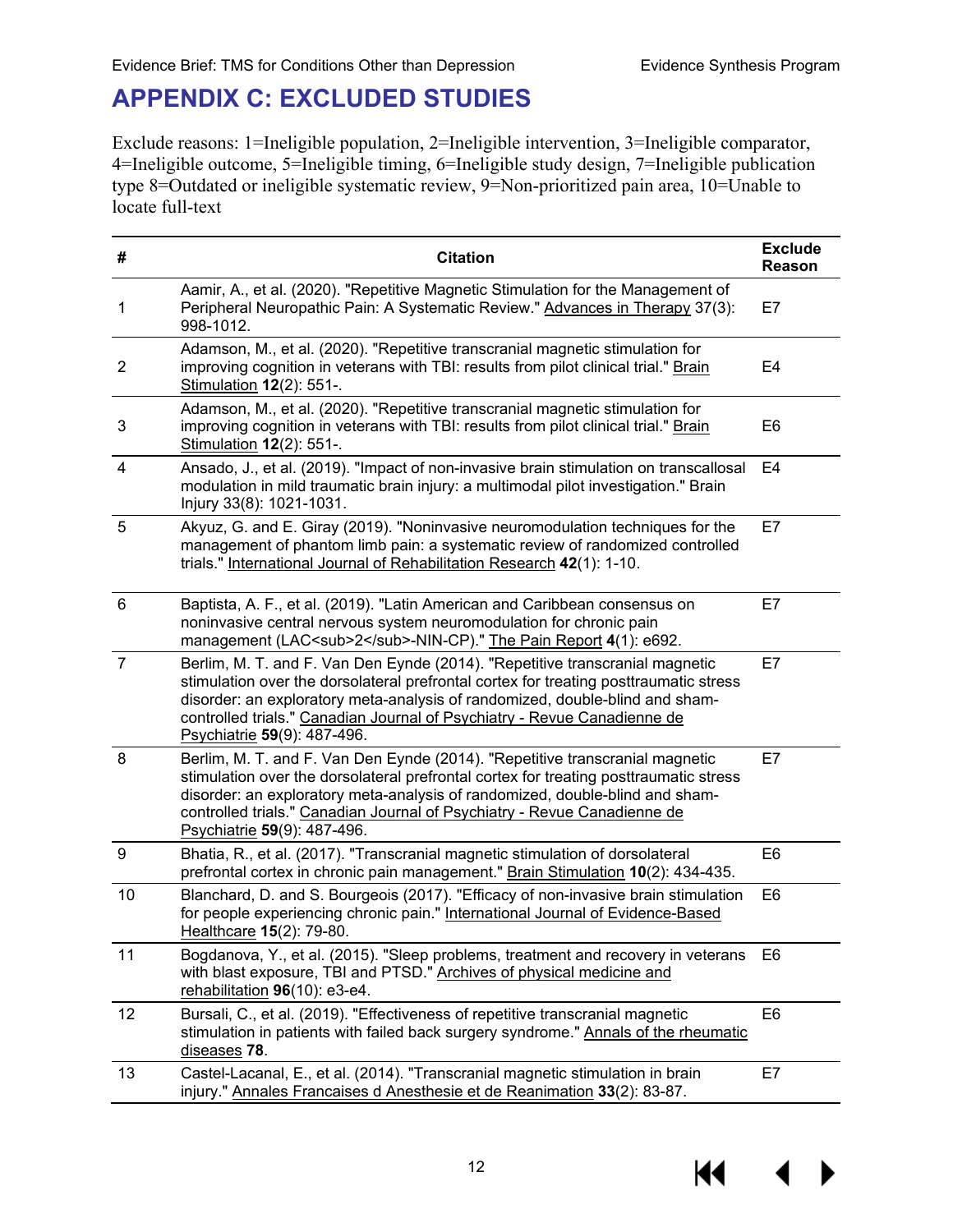$\blacklozenge$ 

 $\blacktriangleright$ 

**K4** 

| 14 | Cervigni, M., et al. (2018). "Repetitive transcranial magnetic stimulation for chronic<br>E9<br>neuropathic pain in patients with bladder pain syndrome/interstitial cystitis."<br>Neurourology & Urodynamics 37(8): 2678-2687.          |                 |  |
|----|------------------------------------------------------------------------------------------------------------------------------------------------------------------------------------------------------------------------------------------|-----------------|--|
| 15 | Chan, P., et al. (2019). "The Role of Fast or Slow Repetitive Transcranial Magnetic E6<br>Stimulation in Civilian Post-Traumatic Stress Disorder: a Randomized, Sham-<br>Controlled Trial." Brain Stimulation 12(4): e132-.              |                 |  |
| 16 | Choi, G. S., et al. (2018). "Effect of high-frequency repetitive transcranial magnetic<br>stimulation on chronic central pain after mild traumatic brain injury: A pilot study."<br>Journal of Rehabilitation Medicine 50(3): 246-252    | E <sub>9</sub>  |  |
| 17 | Cirillo, P., et al. (2019). "Transcranial magnetic stimulation in anxiety and trauma-<br>E7<br>related disorders: A systematic review and meta-analysis." Brain and Behavior<br>$9(6)$ : e01284.                                         |                 |  |
| 18 | Cogne, M., et al. (2017). "Seizure induced by repetitive transcranial magnetic<br>stimulation for central pain: Adapted guidelines for post-stroke patients." Brain<br>Stimulation 10(4): 862-864.                                       | E <sub>6</sub>  |  |
| 19 | Cohen, B., et al. (2017). "Deep tms augmentation treatment for fibromyalgia: a<br>safety and feasibility study." Brain stimulation. Conference: 2nd international brain<br>stimulation conference. Spain 10(2): 450.                     |                 |  |
| 20 | Coles, A., et al. (2018). "A review of brain stimulation methods to treat substance<br>use disorders." American Journal on Addictions 27(2): 71-91                                                                                       | E <sub>2</sub>  |  |
| 21 | Cordero-Gessa, A. and L. Espejo-Antúnez (2019). "Eficacia de la estimulación<br>magnética transcraneal de baja intensidad en mujeres diagnosticadas de<br>fibromialgia. Un estudio piloto." Fisioterapia 41(2): 99-106.                  |                 |  |
| 22 | Etoh, S. (2017). "Effect of the repetitive transcranial magnetic stimulation and<br>motor imagery therapy on the central pain after stroke."                                                                                             | E <sub>10</sub> |  |
| 23 | Dhaliwal, S. K., et al. (2015). "Non-Invasive Brain Stimulation for the Treatment of<br>Symptoms Following Traumatic Brain Injury." Frontiers in psychiatry Frontiers<br>Research Foundation 6: 119.                                     |                 |  |
| 24 | Ferreira, N. R., et al. (2019). "The efficacy of transcranial direct current stimulation<br>and transcranial magnetic stimulation for chronic orofacial pain: A systematic<br>review." PLoS ONE [Electronic Resource] 14(8): e0221110.   | E7              |  |
| 25 | Ferrulli, A., et al. (2019). "Deep transcranial magnetic stimulation in patients with<br>obesity: italian safety data." Obesity facts 12(11).                                                                                            | E <sub>6</sub>  |  |
| 26 | Freire, R. C., et al. (2020). "Neurostimulation in Anxiety Disorders, Post-traumatic<br>Stress Disorder, and Obsessive-Compulsive Disorder." Advances in Experimental<br>Medicine & Biology 1191: 331-346.                               | E6              |  |
| 27 | Fryml, L. D., et al. (2018). "The role of rTMS for patients with severe PTSD and<br>depression." Evidence-Based Mental Health 21(1): 39-40.                                                                                              |                 |  |
| 28 | Gao, F., et al. (2017). "Repetitive transcranial magnetic stimulation for pain after<br>spinal cord injury: a systematic review and meta-analysis." Journal of<br>Neurosurgical Sciences 61(5): 514-522.                                 |                 |  |
| 29 | Geraets, C. N. W., et al. (2019). "Lack of analgesic effects of transcranial pulsed<br>electromagnetic field stimulation in neuropathic pain patients: A randomized<br>double-blind crossover trial." Neuroscience Letters 699: 212-216. |                 |  |
| 30 | Geraets, C. N. W., et al. (2019). "Lack of analgesic effects of transcranial pulsed<br>electromagnetic field stimulation in neuropathic pain patients: A randomized<br>double-blind crossover trial." Neuroscience Letters 699: 212-216. | E1              |  |
| 31 | Gertler, P., et al. (2015). "Non-pharmacological interventions for depression in<br>adults and children with traumatic brain injury." Cochrane Database of Systematic<br>Reviews(12): CD009871.                                          | E7              |  |

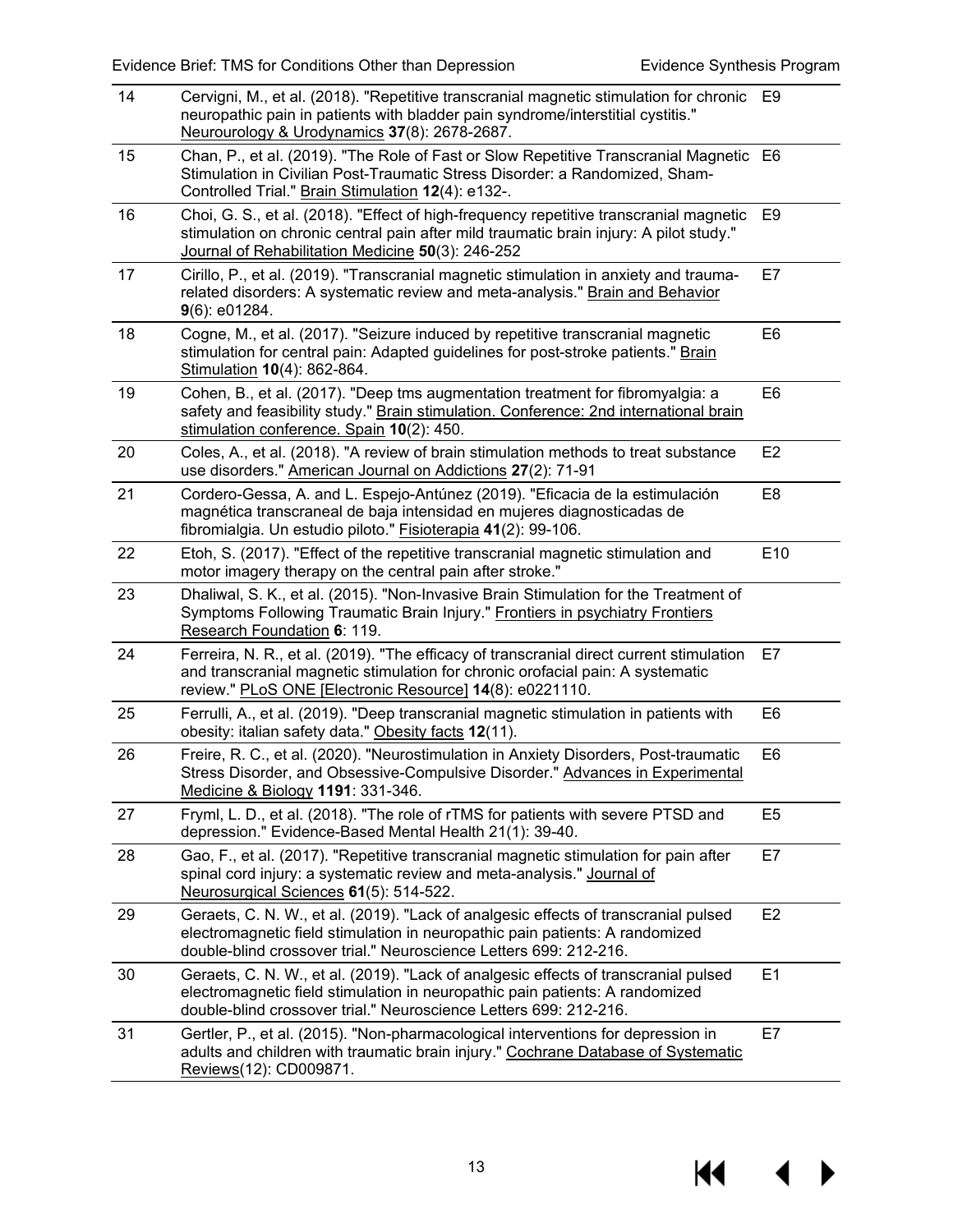| 32 | Goudra, B., et al. (2017). "Repetitive Transcranial Magnetic Stimulation in Chronic<br>Pain: A Meta-analysis." Albang Magalat Wa Abhat Fi Altahdir Waalinas 11(3): 751-<br>757.                                                                                        |                |  |
|----|------------------------------------------------------------------------------------------------------------------------------------------------------------------------------------------------------------------------------------------------------------------------|----------------|--|
| 33 | Gouveia, F. V., et al. (2020). "Treating Post-traumatic Stress Disorder with<br>Neuromodulation Therapies: Transcranial Magnetic Stimulation, Transcranial<br>Direct Current Stimulation, and Deep Brain Stimulation." Neurotherapeutics 28: 28.                       |                |  |
| 34 | Hamid, P., et al. (2019). "Noninvasive Transcranial Magnetic Stimulation (TMS) in<br>Chronic Refractory Pain: A Systematic Review." Cureus 11(10): e6019.                                                                                                              | E7             |  |
| 35 | Hammoud, M. and M. Milad (2018). "Symptom Changes in Posttraumatic Stress<br>E <sub>6</sub><br>Disorder and Major Depressive Disorder After Transcranial Magnetic Stimulation:<br>Mechanisms of Where and How in the Brain." Biological Psychiatry 83(3): 200-<br>202. |                |  |
| 36 | Hayashi, C., et al. (2019). "Abstract #77: repetitive Transcranial Magnetic<br>Stimulation (rTMS) in chronic diffuse axonal injury: a randomized controlled trial."<br>Brain Stimulation 12(2): e27-.                                                                  | E <sub>6</sub> |  |
| 37 | Henssen, D., et al. (2019). "Bilateral vs unilateral repetitive transcranial magnetic<br>stimulation to treat neuropathic orofacial pain: A pilot study." Brain Stimulation<br>$12(3)$ : 803-805.                                                                      |                |  |
| 38 | Herrero Babiloni, A., et al. (2018). "Non-invasive brain stimulation in chronic<br>orofacial pain: a systematic review." Journal of pain research 11: 1445-1457.                                                                                                       | E7             |  |
| 39 | Herrold, A., et al. (2014). "Transcranial magnetic stimulation: potential treatment<br>for co-occurring alcohol, traumatic brain injury and posttraumatic stress disorders."<br>Neural Regeneration Research 9(19): 1712-1730.                                         |                |  |
| 40 | Hosomi, K., et al. (2019). "P74-S A randomized clinical trial of repetitive<br>transcranial magnetic stimulation for neuropathic pain." Clinical Neurophysiology<br>130(7): e114-.                                                                                     |                |  |
| 41 | Hosomi, K., et al. (2019). "Exploratory study of optimal conditions of repetitive<br>transcranial magnetic stimulation of the primary motor cortex for chronic pain."<br>Brain Stimulation 12(2): 454-.                                                                | E <sub>6</sub> |  |
| 42 | Kan, R. L. D., et al. (2020). "Non-invasive brain stimulation for posttraumatic stress<br>disorder: a systematic review and meta-analysis." Transl Psychiatry Psychiatry<br>$10(1)$ : 168.                                                                             | E7             |  |
| 43 | Kaplan, C. M., et al. (2020). "Targeting network hubs with noninvasive brain<br>stimulation in patients with fibromyalgia." Pain 161(1): 43-46.                                                                                                                        | E <sub>6</sub> |  |
| 44 | Karsen, E. F., et al. (2014). "Review of the effectiveness of transcranial magnetic<br>stimulation for post-traumatic stress disorder." Brain Stimulation 7(2): 151-157.                                                                                               | E7             |  |
| 45 | Keays, A. C. (2020). "190 Treating Fibromyalgia Syndrome through<br>Neuromodulation With Transcranial Magnetic Stimulation." Cns Spectrums 25(2):<br>319.                                                                                                              |                |  |
| 46 | Kohutova, B., et al. (2017). "Theta burst stimulation in the treatment of chronic<br>orofacial pain: a randomized controlled trial." Physiological Research 66(6): 1041-<br>1047.                                                                                      |                |  |
| 47 | Kumar, A., et al. (2017). "Targeting motor cortex with neuronavigated repetitive<br>transcranial magnetic stimulation in management of chronic migraine." Indian<br>journal of physiology and 6pharmacology 1(5): 115-116                                              | E10            |  |
| 48 | Kumru, H., et al. (2017). "Effectiveness of repetitive trancranial or peripheral<br>magnetic stimulation in neuropathic pain." Disability & Rehabilitation 39(9): 856-<br>866.                                                                                         | E7             |  |
| 49 | Lage, C., et al. (2016). "A systematic review of the effects of low-frequency<br>repetitive transcranial magnetic stimulation on cognition." Journal of Neural<br>Transmission 123(12): 1479-1490.                                                                     | E7             |  |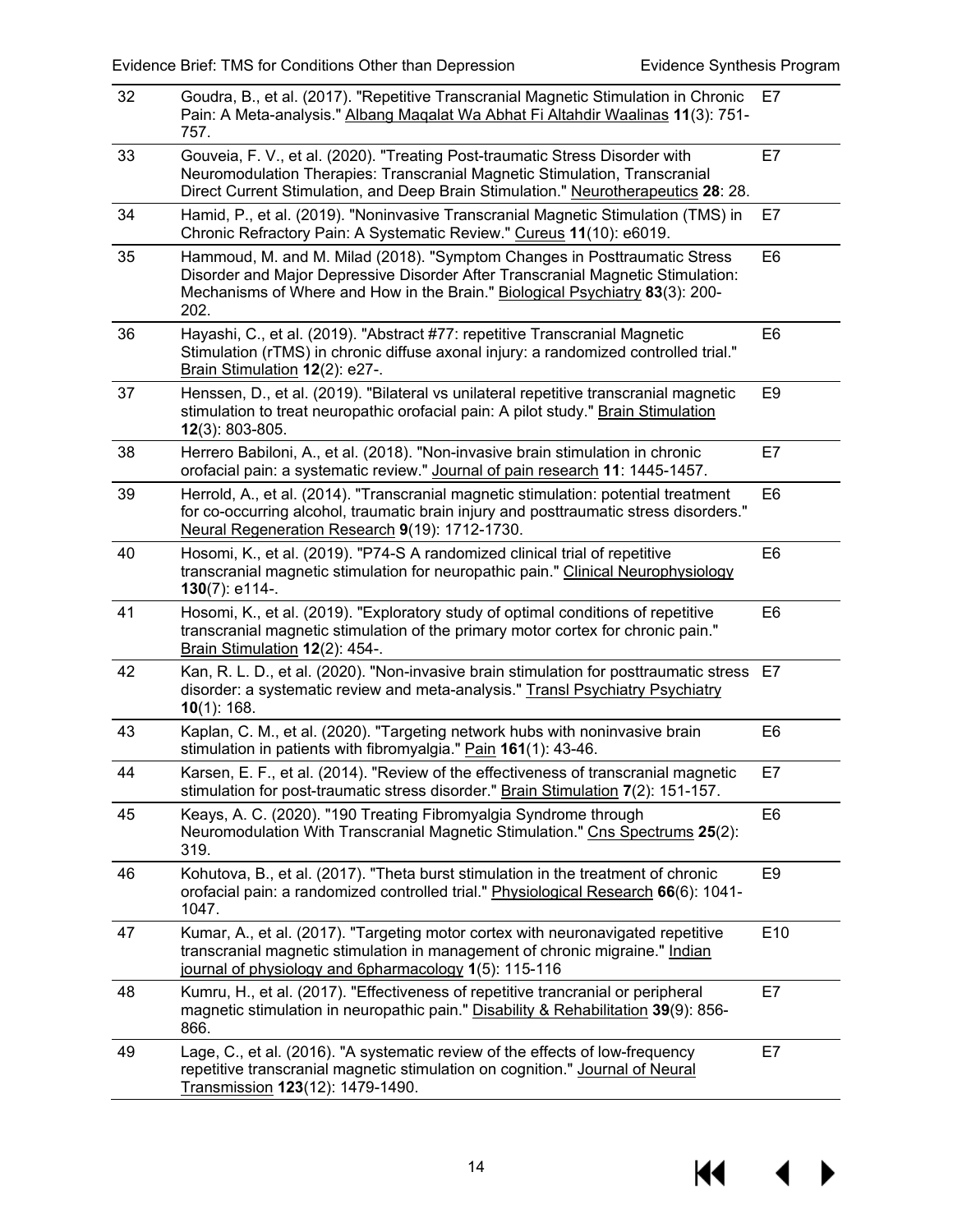| 50 | Larkin, M. B., et al. (2020). "Neurostimulation for treatment-resistant posttraumatic<br>stress disorder: an update on neurocircuitry and therapeutic targets." Journal of<br>Neurosurgery: 1-9.                                                                                                 |                |  |
|----|--------------------------------------------------------------------------------------------------------------------------------------------------------------------------------------------------------------------------------------------------------------------------------------------------|----------------|--|
| 51 | Lefaucheur, J. P., et al. (2020). "Evidence-based guidelines on the therapeutic use<br>E6<br>of repetitive transcranial magnetic stimulation (rTMS): An update (2014-2018)."<br>Clinical Neurophysiology 131(2): 474-528.                                                                        |                |  |
| 52 | Leung, A., et al. (2020). "Transcranial Magnetic Stimulation for Pain, Headache,<br>E <sub>6</sub><br>and Comorbid Depression: INS-NANS Expert Consensus Panel Review and<br>Recommendation." Neuromodulation 23(3): 267-290.                                                                    |                |  |
| 53 | Lin, J., et al. (2019). "Chronic repetitive transcranial magnetic stimulation (rTMS)<br>on sleeping quality and mood status in drug dependent male inpatients during<br>abstinence." Sleep Medicine 58: 7-12.                                                                                    | E1             |  |
| 54 | Lopez-Trigo, J., et al. (2017). "Effect of repetitive high frequency transcranial<br>magnetic stimulation on trigeminal neuralgia." Brain stimulation. Conference: 2nd<br>international brain stimulation conference. Spain. Conference start:. 20170305<br>Conference end: 20170308 10(2): 532. | E <sub>6</sub> |  |
| 55 | Martino Cinnera, A., et al. (2016). "Clinical effects of non-invasive cerebellar<br>magnetic stimulation treatment combined with neuromotor rehabilitation in<br>traumatic brain injury. A single case study." Functional Neurology 31(2): 117-120.                                              | E <sub>5</sub> |  |
| 56 | Mavromatis, N., et al. (2020). "Combination of cortical and peripheral TBS with<br>E <sub>6</sub><br>physical therapy in chronic low back pain: after-effects on clinical and TMS<br>outcomes." Clinical Neurophysiology 131(4): e136-.                                                          |                |  |
| 57 | Mo, J. J., et al. (2019). "Motor cortex stimulation: a systematic literature-based<br>analysis of effectiveness and case series experience." BMC Neurology 19(1): 48.                                                                                                                            |                |  |
| 58 | Mori, N., et al. (2019). "P75-S Exploratory study of optimal stimulus parameters of<br>repetitive transcranial magnetic stimulation for neuropathic pain." Clinical<br>Neurophysiology 130(7): e114-.                                                                                            | E <sub>6</sub> |  |
| 59 | Nardone R, S. L., Versace V, Brigo F, Golaszewski S, Manganotti P, Saltuari L,<br>Trinka E (2020). "Repetitive transcranial magnetic stimulation in traumatic brain<br>injury: Evidence from animal and human studies." Brain Research Bulletin 159: 44-<br>52.                                  | E7             |  |
| 60 | Nardone, R., et al. (2017). "rTMS of the prefrontal cortex has analgesic effects on<br>neuropathic pain in subjects with spinal cord injury." Spinal Cord 55(1): 20-25.                                                                                                                          | E6             |  |
| 61 | Neville, I. S., et al. (2015). "Repetitive Transcranial Magnetic Stimulation (rTMS)<br>for the cognitive rehabilitation of traumatic brain injury (TBI) victims: study protocol<br>for a randomized controlled trial." Trials [Electronic Resource] 16: 440.                                     | E <sub>6</sub> |  |
| 62 | Nurmikko, T., et al. (2017). "Comparison of local sensory effects associated with<br>real and sham TMS." Brain Stimulation 10(2): 455-.                                                                                                                                                          | E4             |  |
| 63 | Nurmikko T, et al. (2019). "Enhanced functional connectivity within primary motor<br>cortex correlates with pain relief induced by repetitive transcranial magnetic<br>stimulation (RTMS)." Neuromodulation 22(7): e445-.                                                                        |                |  |
| 64 | Pape, T., et al. (2019). "ReEnabling ConsciOus behaViors by Engaging<br>dopamineRgic pathwaYs (RECOVERY)." Brain Stimulation 12(2): 559-.                                                                                                                                                        | E <sub>6</sub> |  |
| 65 | Pink, A. E., et al. (2019). "The use of repetitive transcranial magnetic stimulation<br>(rTMS) following traumatic brain injury (TBI): A scoping review."<br>Neuropsychological Rehabilitation: 1-27.                                                                                            |                |  |
| 66 | Paxman, E., et al. (2018). "Repetitive transcranial magnetic stimulation (rTMS) as<br>a treatment for chronic dizziness following mild traumatic brain injury." BMJ Case<br>Reports 05: 05.                                                                                                      | E <sub>5</sub> |  |
| 67 | Pommier, B., et al. (2018). "Added value of multiple versus single sessions of<br>repetitive transcranial magnetic stimulation in predicting motor cortex stimulation<br>efficacy for refractory neuropathic pain." Journal of Neurosurgery: 1-12.                                               | E <sub>2</sub> |  |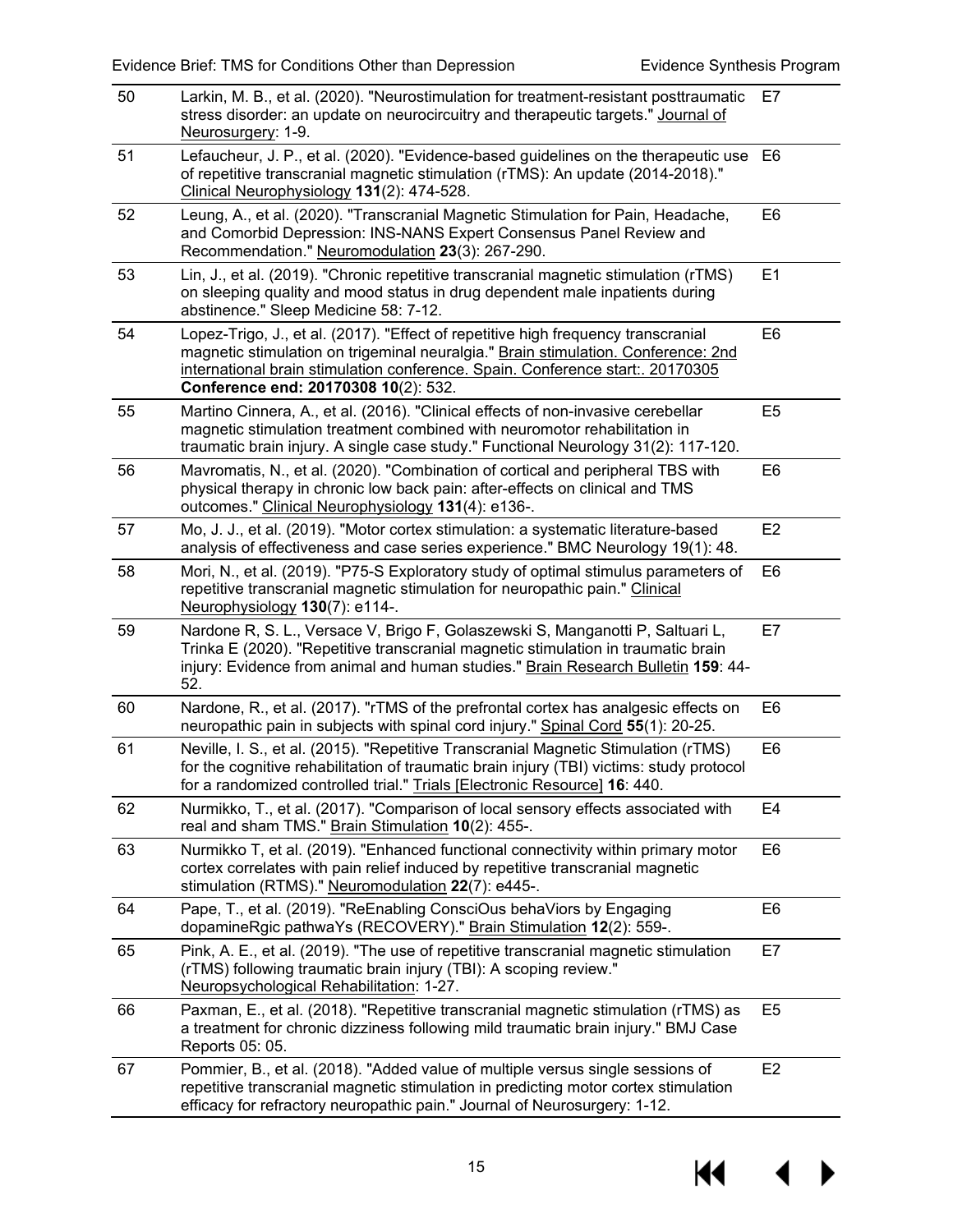| 68 | Qui X, B. Y. (2019). "Manual lymphatic drainage combined with repetitive<br>transcranial magnetic stimulation for post-stroke type I complex regional pain<br>syndrome: a randomized controlled trial."                                                                        |                |
|----|--------------------------------------------------------------------------------------------------------------------------------------------------------------------------------------------------------------------------------------------------------------------------------|----------------|
| 69 | Rodger J, S. R. (2015). "Optimising repetitive transcranial magnetic stimulation for<br>neural circuit repair following traumatic brain injury." Neural Regeneration<br>Research 10(3): 357-359.                                                                               |                |
| 70 | Rosenow, J., et al. (2019). "Amantadine + RTMS as a neurotherapeutic for<br>disordered consciousness after TBI: safety findings." Neuromodulation 22(3):<br>E202-.                                                                                                             | E <sub>6</sub> |
| 71 | Rutherford, G., et al. (2017). "RTMS as a treatment for mild traumatic brain injury."<br>E6<br>Brain Stimulation 10(2): 481-.                                                                                                                                                  |                |
| 72 | Sahlem, G., et al. (2017). "Dorsolateral prefrontal cortex transcranial magnetic<br>E <sub>6</sub><br>stimulation as a tool to decrease pain and craving in opiate dependent individuals:<br>a pilot study of feasibility and effect size." Brain Stimulation 10(2): 482-.     |                |
| 73 | Selingardi, P. M. L., et al. (2019). "Long-term deep-TMS does not negatively affect<br>cognitive functions in stroke and spinal cord injury patients with central<br>neuropathic pain." BMC Neurology 19(1): 319.                                                              | E4             |
| 74 | E1<br>Seminowicz, D. A., et al. (2018). "Left dorsolateral prefrontal cortex repetitive<br>transcranial magnetic stimulation reduces the development of long-term muscle<br>pain." Pain 159(12): 2486-2492.                                                                    |                |
| 75 | Shafiee, S., et al. (2017). "Repetitive transcranial magnetic stimulation: a potential<br>therapeutic modality for chronic low back pain." The Korean journal of pain 30(1):<br>71-72.                                                                                         |                |
| 76 | Shin, S. S., et al. (2018). "Transcranial magnetic stimulation and environmental<br>enrichment enhances cortical excitability and functional outcomes after traumatic<br>brain injury." Brain Stimulation 11(6): 1306-1313.                                                    |                |
| 77 | Siddiqi, S., et al. (2019). "Functional connectivity changes with targeted rTMS of<br>the dorsal attention network in TBI-associated depression." Brain Stimulation<br>$12(2)$ : 538-.                                                                                         |                |
| 78 | Siddiqi, S. H., et al. (2019). "Individualized Connectome-Targeted Transcranial<br>Magnetic Stimulation for Neuropsychiatric Sequelae of Repetitive Traumatic Brain<br>Injury in a Retired NFL Player." Journal of Neuropsychiatry & Clinical<br>Neurosciences 31(3): 254-263. | E <sub>6</sub> |
| 79 | Tallus, J., et al. (2013). "Transcranial magnetic stimulation-<br>electroencephalography responses in recovered and symptomatic mild traumatic<br>brain injury." Journal of Neurotrauma 30(14): 1270-1277.                                                                     | E <sub>4</sub> |
| 80 | Taheri, A., et al. (2017). "Repetitive Transcranial Magnetic Stimulation for<br>Phantom Limb Pain: Probably Effective but Understudied." Neuromodulation<br>$20(1)$ : 88-89.                                                                                                   | E <sub>6</sub> |
| 81 | Tanwar, S., et al. (2020). "Effect of transcranial magnetic stimulation on noxious<br>cold mediated pain modulation in fibromyalgia syndrome." Brain Stimulation 10(2):<br>$471 -$                                                                                             |                |
| 82 | Tendler, A., et al. (2017). "How to Use the H1 Deep Transcranial Magnetic<br>Stimulation Coil for Conditions Other than Depression." Journal of Visualized<br>Experiments 119(01): 23.                                                                                         | E <sub>6</sub> |
| 83 | Tiwari, V., et al. (2019). "Effect of rTMS therapy on pain descriptors and<br>corticomotor excitability in fibromyalgia: a randomized control trial." Brain<br>Stimulation 12(2): 495-.                                                                                        | E <sub>6</sub> |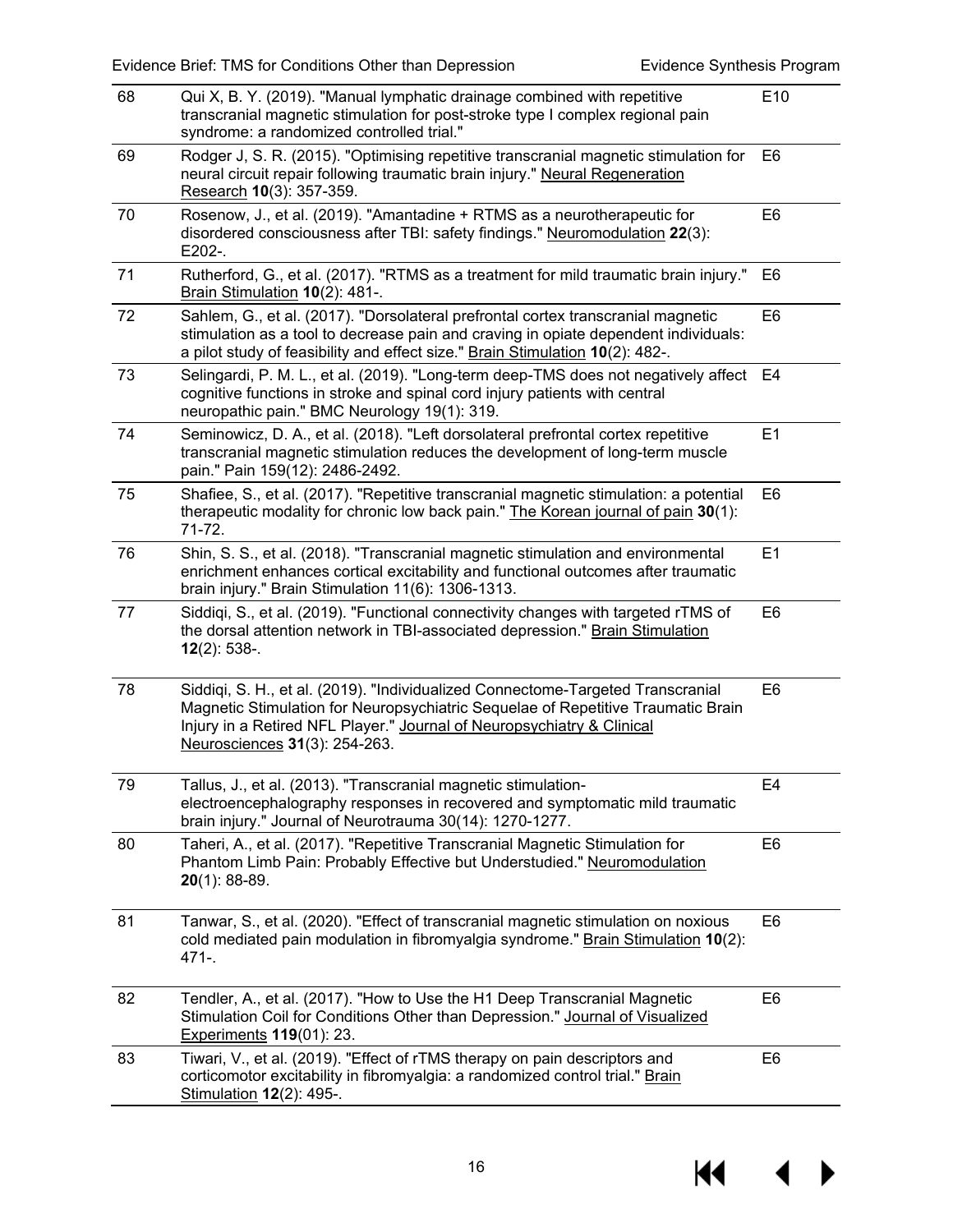| 84 | Tolonen, A., et al. (2018). "Quantitative EEG Parameters for Prediction of<br>Outcome in Severe Traumatic Brain Injury: Development Study." Clinical EEG &<br>Neuroscience: Official Journal of the EEG & Clinical Neuroscience Society (ENCS)<br>49(4): 248-257. |                 |
|----|-------------------------------------------------------------------------------------------------------------------------------------------------------------------------------------------------------------------------------------------------------------------|-----------------|
| 85 | Trevizol, A. P., et al. (2016). "Transcranial magnetic stimulation for posttraumatic<br>stress disorder: an updated systematic review and meta-analysis." Trends in<br>Psychiatry & Psychotherapy 38(1): 50-55.                                                   | E7              |
| 86 | Villamar, M. F., et al. (2012). "Noninvasive brain stimulation to modulate<br>neuroplasticity in traumatic brain injury." Neuromodulation 15(4): 326-338.                                                                                                         | E <sub>6</sub>  |
| 87 | Wahbeh, H., et al. (2014). "Complementary and Alternative Medicine for<br>E7<br>Posttraumatic Stress Disorder Symptoms: A Systematic Review." Journal of<br>Evidence-Based Complementary & Alternative Medicine 19(3): 161-175.                                   |                 |
| 88 | Walter, A., et al. (2020). "Repetitive transcranial magnetic stimulation as treatment<br>for neuropathic pain in patients with spinal cord injury." Journal of Neurosurgical<br>Sciences 64(4): 404-405.                                                          | E <sub>10</sub> |
| 89 | Wilkes, S., et al. (2020). "Impacts of rTMS on Refractory Depression and<br>Comorbid PTSD Symptoms at a Military Treatment Facility." Military Medicine 03:<br>03.                                                                                                | E1              |
| 90 | Wout-Frank, M., et al. (2019). "TBS-Modulated Anger in Veterans With PTSD."<br>Biological Psychiatry 85(10): S217-.                                                                                                                                               | E <sub>6</sub>  |
| 91 | Yan, T., et al. (2017). "Different frequency repetitive transcranial magnetic<br>stimulation (rTMS) for posttraumatic stress disorder (PTSD): A systematic review<br>and meta-analysis." Journal of Psychiatric Research 89: 125-135.                             | E7              |
| 92 | Yani, M. S., et al. (2019). "Motor cortical neuromodulation of pelvic floor muscle<br>tone: Potential implications for the treatment of urologic conditions." Neurourology<br>& Urodynamics 38(6): 1517-1523.                                                     | E <sub>4</sub>  |
| 93 | Yang, S. and M. C. Chang (2020). "Effect of Repetitive Transcranial Magnetic<br>Stimulation on Pain Management: A Systematic Narrative Review." Frontiers in<br>neurology [electronic resource]. 11: 114.                                                         | E7              |
| 94 | Young, J. R., et al. (2020). "Non-invasive brain stimulation modalities for the<br>treatment and prevention of opioid use disorder: a systematic review of the<br>literature." Journal of Addictive Diseases 38(2): 186-199.                                      | E7              |
| 95 | Zhang, J. J. Q., et al. (2019). "Effects of repetitive transcranial magnetic<br>stimulation (rTMS) on craving and substance consumption in patients with<br>substance dependence: a systematic review and meta-analysis." Addiction<br>114(12): 2137-2149.        | E7              |
| 96 | (2019). "CTMSS 2019 Annual Meeting." Brain Stimulation 12(4): A1-A10.                                                                                                                                                                                             | E <sub>6</sub>  |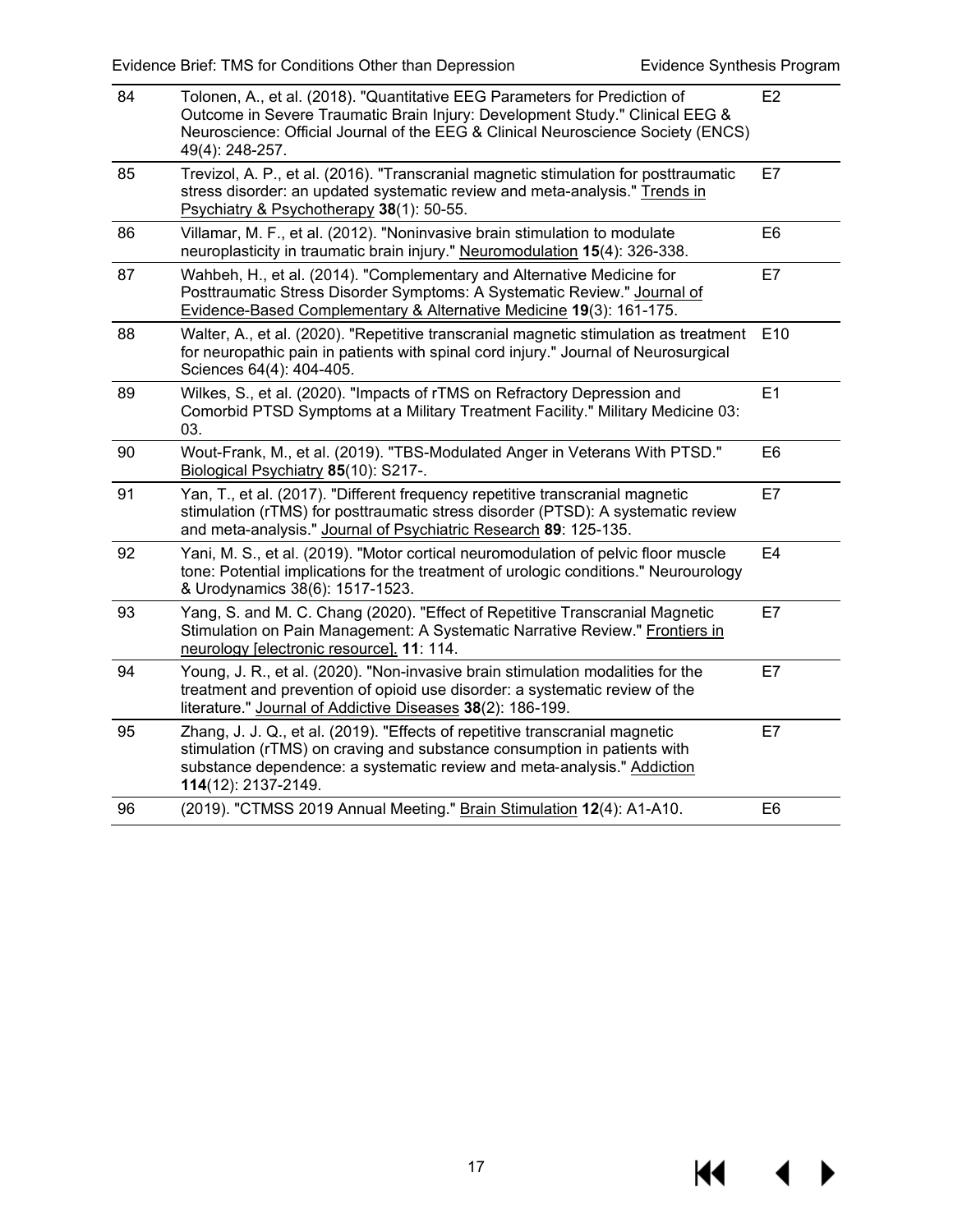## **APPENDIX D: STUDIES INCLUDED IN EXISTING SYSTEMATIC REVIEW (O'CONNELL 2018)**

<span id="page-19-0"></span>

| Author,<br>Year                       | <b>Methods</b>                     | <b>Participants</b>                                                                                                                                                                                                                                                                                                                                                                                                                                                                     | <b>Interventions</b>                                                                                                                                                                                                                                                                                                                                                                                                                                                                                                                                                                                             | <b>Outcomes</b>                                                                                                                                                                |
|---------------------------------------|------------------------------------|-----------------------------------------------------------------------------------------------------------------------------------------------------------------------------------------------------------------------------------------------------------------------------------------------------------------------------------------------------------------------------------------------------------------------------------------------------------------------------------------|------------------------------------------------------------------------------------------------------------------------------------------------------------------------------------------------------------------------------------------------------------------------------------------------------------------------------------------------------------------------------------------------------------------------------------------------------------------------------------------------------------------------------------------------------------------------------------------------------------------|--------------------------------------------------------------------------------------------------------------------------------------------------------------------------------|
| Ahmed<br>20111                        | Parallel, quasi-<br><b>RCT</b>     | Country of study: Egypt<br>Setting: Dept of Neurology, hospital-based<br>Condition: chronic phantom limb pain<br>Prior management details: unresponsive to<br>various pain medications $n = 27$ , 17 active<br>and 10 sham<br>Age, mean (SD): active group 52.01 (12.7)<br>years, sham group 53.3 (13.3) years<br>Duration of symptoms, mean (SD) months:<br>active group 33.4 (39.3), sham group 31.9<br>(21.9)<br>Gender distribution: active group 13 M, 4 F;<br>sham group 6 M, 4 F | Stimulation type: rTMS<br>Stimulation parameters: frequency 20 Hz;<br>coil orientation not specified, number of<br>trains 10; duration<br>of trains 10 s; ITI 50 s; total number of<br>pulses 2000<br>Stimulation location: M1 stump region<br>Number of treatments: x 5, daily<br>Control type: sham - coil angled away<br>from scalp                                                                                                                                                                                                                                                                           | Primary: pain VAS (anchors not<br>reported), LANNS<br>When taken: poststimulation session 1<br>and 5 and at 1 month and 2 months<br>post-treatment<br>Secondary: none relevant |
| Andre-<br>Obadia<br>2006 <sup>2</sup> | Cross-over<br>RCT; 3<br>conditions | Country of study: France<br>Setting: laboratory<br>Condition: neuropathic pain (mixed central,<br>peripheral and facial)<br>Prior management details: refractory to<br>drug management, candidates for invasive<br>$MCS$ n=14<br>Age: 31-66 years;<br>mean 53 (SD 11)<br>Duration of symptoms: mean 6.9 years (SD<br>4)<br>Gender distribution: 10 M, 4 F                                                                                                                               | Stimulation type: rTMS figure-of-8 coil<br>Stimulation parameters:<br>Condition 1: frequency 20 Hz; coil<br>orientation posteroanterior; 90% RMT;<br>number of trains 20; duration<br>of trains 4 s; ITI 84 s; total number of<br>pulses 1600<br>Condition 2: frequency 1 Hz; coil<br>orientation lateromedial; number of trains<br>1; duration of trains 26 min,<br>total number of pulses 1600<br>Condition 3: sham - same as for condition<br>2 with coil angled away perpendicular to<br>scalp<br>Stimulation location: M1 contralateral to<br>painful side<br>Number of treatments: 1 for each<br>condition | Primary: VAS 0-10 cm, anchors "no<br>pain" to "unbearable pain"<br>When taken: immediately<br>poststimulation then daily for 1 wk<br>Secondary: none                           |
| Andre-<br>Obadia<br>20083             | Cross-over<br>RCT; 3<br>conditions | Country of study: France<br>Setting: laboratory-based<br>Condition: neuropathic pain (mixed central,<br>peripheral and facial)<br>Prior management details: refractory to                                                                                                                                                                                                                                                                                                               | Stimulation type: rTMS, figure-of-8 coil<br>Stimulation parameters:<br>Condition 1: frequency 20 Hz; coil<br>orientation posteroanterior; 90% RMT;<br>number of trains 20; duration                                                                                                                                                                                                                                                                                                                                                                                                                              | Primary: 0-10 NRS (anchors "no pain"<br>to "unbearable pain")<br>When taken: daily for 2 wks<br>poststimulation<br>Secondary: none                                             |

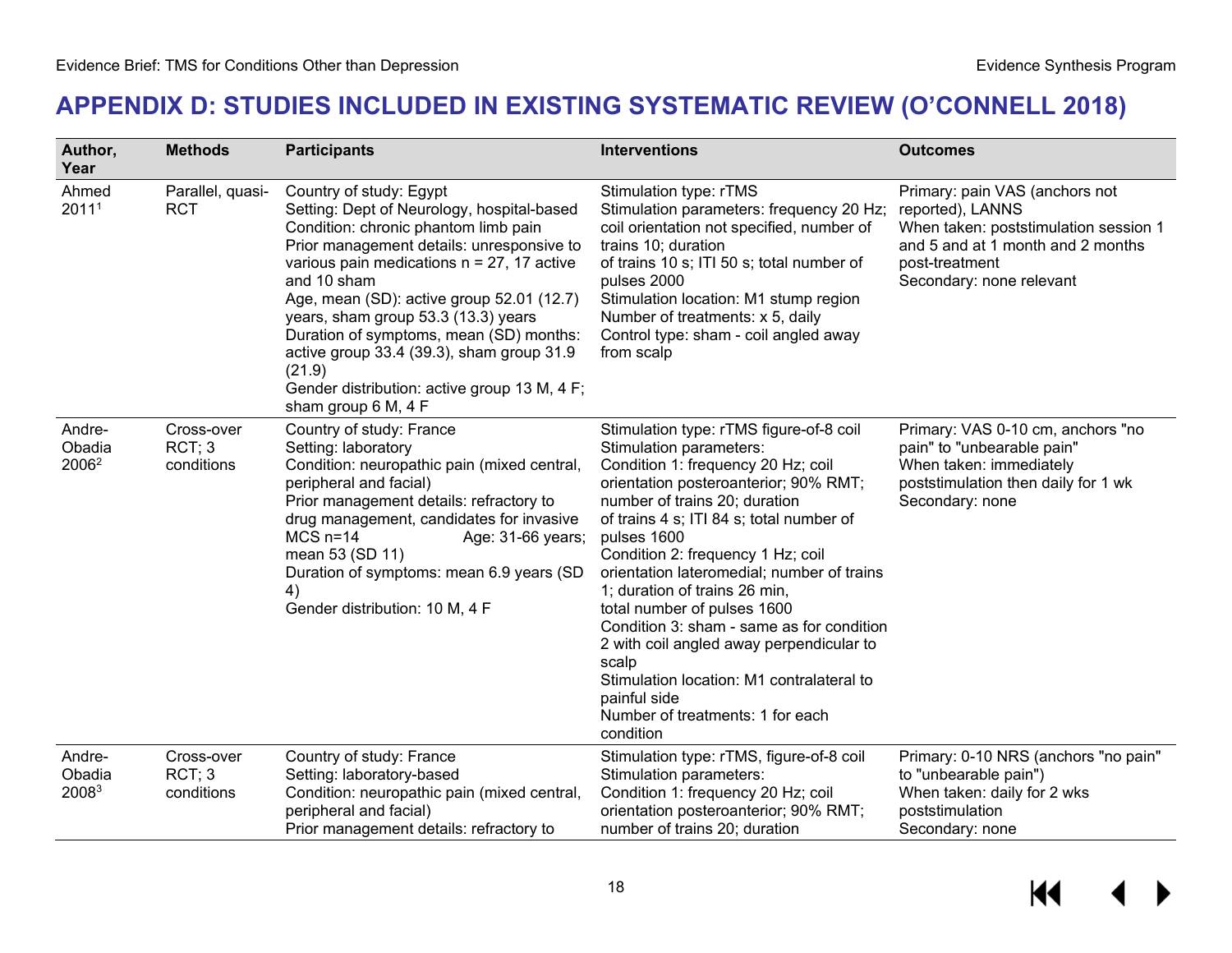|                           |                                    | drug management, candidates for invasive<br><b>MCS</b><br>$n = 30$<br>Age: 31-72 years, mean 55 (SD 10.5)<br>Duration of symptoms: mean 5 years (SD<br>3.9)<br>Gender distribution: 23 M, 7 F                                                                                                                                                  | of trains 4 s; ITI 84 s; total number of<br>pulses 1600<br>Condition 2: frequency 20 Hz, coil<br>orientation lateromedial; number of trains<br>20; duration of trains 4 s;<br>ITI 84 s; total number of pulses 1600<br>Condition 3: sham - same as for active<br>conditions with coil angled away<br>perpendicular to scalp<br>Stimulation location: M1 contralateral to<br>painful side<br>Number of treatments: 1 for each<br>condition |                                                                                                                                                                                                                                                                               |
|---------------------------|------------------------------------|------------------------------------------------------------------------------------------------------------------------------------------------------------------------------------------------------------------------------------------------------------------------------------------------------------------------------------------------|-------------------------------------------------------------------------------------------------------------------------------------------------------------------------------------------------------------------------------------------------------------------------------------------------------------------------------------------------------------------------------------------------------------------------------------------|-------------------------------------------------------------------------------------------------------------------------------------------------------------------------------------------------------------------------------------------------------------------------------|
| Andre-<br>Obadia<br>20114 | Cross-over<br>RCT; 3<br>conditions | Country of study: France<br>Setting: laboratory-based<br>Condition: chronic neuropathic pain (mixed)<br>Prior management details: resistant to<br>conventional pharmacological treatment<br>$n = 45$<br>Age: 31-72 years (mean 55)<br>Duration of symptoms: "chronic"<br>Gender distribution: 28 M, 17 F                                       | Stimulation type: rTMS<br>Stimulation parameters: frequency 20 Hz;<br>coil orientation not specified, number of<br>trains 20; duration<br>of trains 4 s; ITI 84 s; total number of<br>pulses 1600<br>Stimulation location: M1 hand area<br>Number of treatments: 1 per group<br>Control type: sham coil - same sound and<br>appearance, no control for sensory cues                                                                       | Primary: pain NRS anchors $0 = no$<br>pain, 10 = unbearable pain<br>When taken: daily for 2 wks following<br>each stimulation<br>Secondary: none relevant                                                                                                                     |
| Avery 2013 <sup>5</sup>   | Parallel RCT                       | Country of study: USA<br>Setting: unclear<br>Condition: chronic widespread pain<br>Prior management details: not reported<br>$n = 19$<br>Age mean (SD): active 54.86 (7.65) years,<br>sham 52.09 (10.02) years<br>Duration of symptoms (months mean (SD)):<br>active group 11 (4.26), sham group 15.64<br>(6.93)<br>Gender distribution: all F | Stimulation type: rTMS<br>Stimulation parameters: frequency 10 Hz; reported<br>coil orientation not specified; 120% RMT;<br>number of trains<br>75; duration of trains 4 s; ITI 26 s; total<br>number of pulses 3000<br>Stimulation location: L DLPFC<br>Number of treatments: 15 sessions over<br>4 wks<br>Control type: sham coil - controls for<br>visual, auditory and scalp sensory cues                                             | Primary: pain NRS 0-10 anchors not<br>When taken: end of treatment period, 1<br>month following and 3 months<br>following<br>Secondary: pain interference BPI<br>QoL SF-36<br>AEs: multiple minor; no clear difference<br>in incidence between active and sham<br>stimulation |
| <b>Borckardt</b><br>20096 | Cross-over<br>RCT; 2<br>conditions | Country of study: USA<br>Setting: laboratory<br>Condition: peripheral neuropathic pain<br>Prior management details: not specified<br>$n = 4$<br>Age: 33-58 years; mean 46 (SD 11)                                                                                                                                                              | Stimulation type: rTMS, figure-of-8 coil<br>Stimulation parameters: frequency 10 Hz;<br>coil orientation not specified; 100% RMT;<br>number of trains<br>40; duration of trains 10 s; ITI 20 s; total<br>number of pulses 4000                                                                                                                                                                                                            | Primary: average daily pain 0-10 Likert<br>scale, anchors "no pain at all" to "worst<br>pain imaginable"<br>When taken: post-stimulation for each<br>condition (unclear how many days<br>post) and daily for 3 wks                                                            |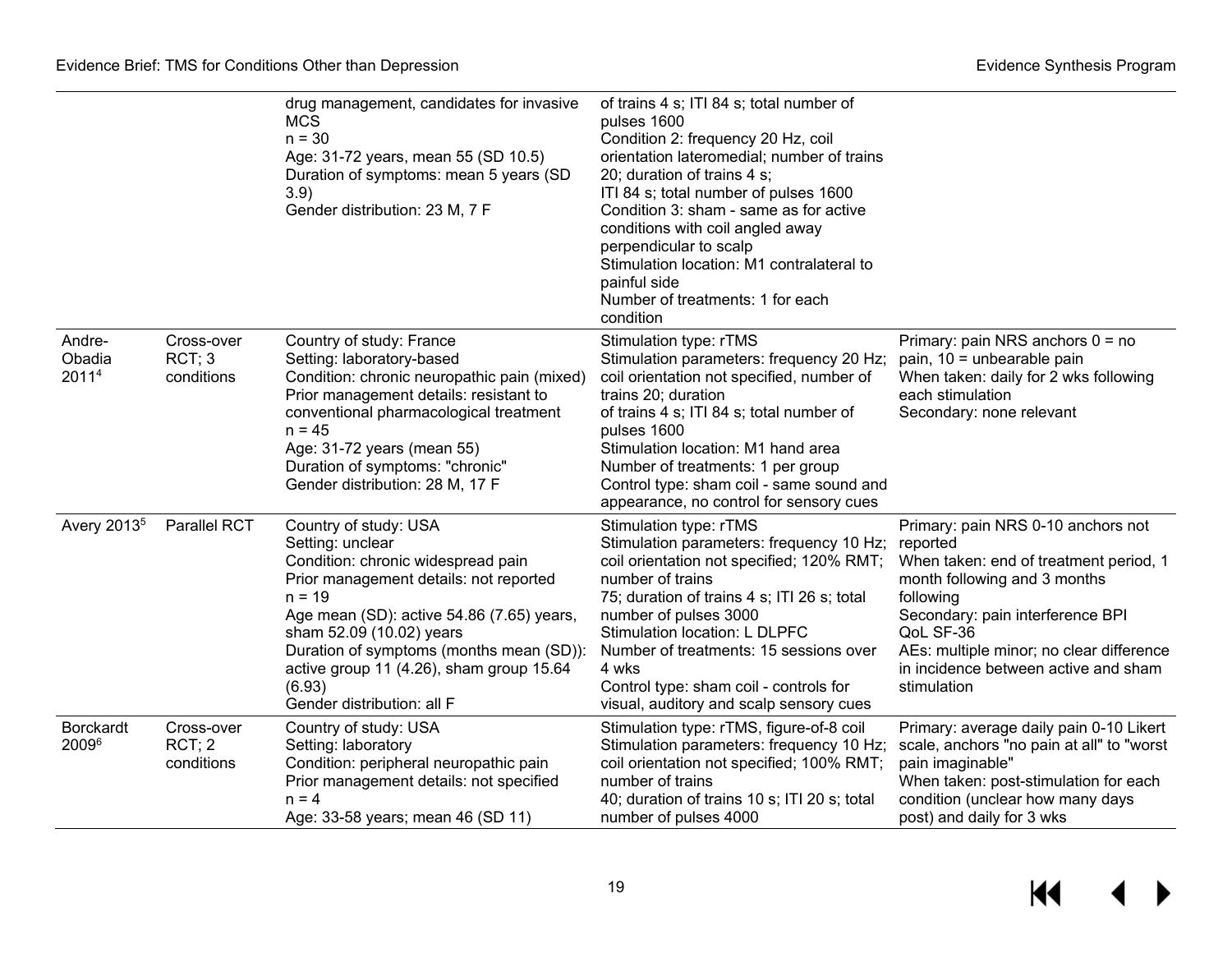|                                 |              | Duration of symptoms: 5-12 years; mean<br>10.25 (SD 3.5)<br>Gender distribution: 1 M, 3 F                                                                                                                                                                                                                                                                                                                           | Stimulation location: L PFC<br>Number of treatments: 3 over a 5-d<br>period Control type: neuronetics sham<br>coil (looks and sounds identical)                                                                                                                                                                                                                                                                                                   | poststimulation<br>Secondary: none                                                                                                                             |
|---------------------------------|--------------|---------------------------------------------------------------------------------------------------------------------------------------------------------------------------------------------------------------------------------------------------------------------------------------------------------------------------------------------------------------------------------------------------------------------|---------------------------------------------------------------------------------------------------------------------------------------------------------------------------------------------------------------------------------------------------------------------------------------------------------------------------------------------------------------------------------------------------------------------------------------------------|----------------------------------------------------------------------------------------------------------------------------------------------------------------|
| Boyer 20147                     | Parallel RCT | Country of study: France<br>Setting: specialised pain treatment centre<br>Condition: fibromyalgia<br>Prior management details: stable treatment<br>for more than 1 month before enrolment<br>$n = 38$<br>Age, mean (SD): active group 49.1(10.6)<br>years, sham group 47.7 (10.4) years<br>Duration of symptoms, mean (SD): active<br>group 3.7 (4.5) years, sham group 3.6 (3.8)<br>Gender distribution: 37 F, 1 M | Stimulation type: rTMS<br>Stimulation parameters: frequency 10 Hz;<br>coil orientation anteroposterior; 90%<br>RMT; number of trains<br>20; duration of trains 10 s; ITI 50 s; total<br>number of pulses 2000<br>Stimulation location: L M1<br>Number of treatments: 14 sessions. 10<br>sessions in 2 wks followed by<br>maintenance phase of 1 session<br>at wks 4, 6, 8 and 10<br>Control type: sham coil - did not control<br>for sensory cues | Primary: pain VAS $0 =$ no pain, $10 =$<br>maximal pain imaginable<br>When taken: 2 wks, 11 wks<br>Secondary: FIQ<br>AEs                                       |
| Carretero<br>20098              | Parallel RCT | Country of study: Spain<br>Setting: outpatient clinic<br>Condition: fibromyalgia (with major<br>depression)<br>Prior management details: unclear<br>$n = 26$<br>Age: active group 47.5 (SD 5.7) years,<br>sham group 54.9 (SD 4.9) years<br>Duration of symptoms: unclear "chronic"<br>Gender distribution: 2 M, 24 F                                                                                               | Stimulation type: rTMS<br>Stimulation parameters: frequency 1 Hz;<br>coil orientation not specified; 110% RMT;<br>number of trains 20;<br>duration of trains 60 s; ITI 45 s; number<br>of pulses 1200<br>Stimulation location: R DLPFC<br>Number of treatments: up to 20 on<br>consecutive working days<br>Control type: coil angled 45° from the<br>scalp                                                                                        | Primary: Likert pain scale 0-10,<br>anchors "no pain" to "extreme pain"<br>When taken: 2 wks, 4 wks and 8 wks<br>from commencement of study<br>Secondary: none |
| Dall'Agnol<br>2014 <sup>9</sup> | Parallel RCT | Country of study: Brazil<br>Setting: not specified<br>Condition: chronic myofascial pain in the<br>upper body<br>Prior management details: not reported<br>$n = 24$<br>Age, mean (SD): active group 45.83 (9.63)<br>years, sham group 44.83 (14.09) years<br>Duration of symptoms: not reported<br>Gender distribution: all F                                                                                       | Stimulation type: rTMS<br>Stimulation parameters: frequency 10 Hz;<br>coil orientation 45° from midline, 80%<br>RMT, number of trains<br>16; duration of trains 10 s; ITI 26 s; total<br>number of pulses 1600<br>Stimulation location: L M1<br>Number of treatments: 10 sessions,<br>timescale not specified<br>Control type: sham coil - same sound and<br>appearance and sensation                                                             | Primary: pain NRS anchors $0 = no$<br>pain, 10 = worst possible pain<br>When taken: postintervention<br>Secondary: AEs                                         |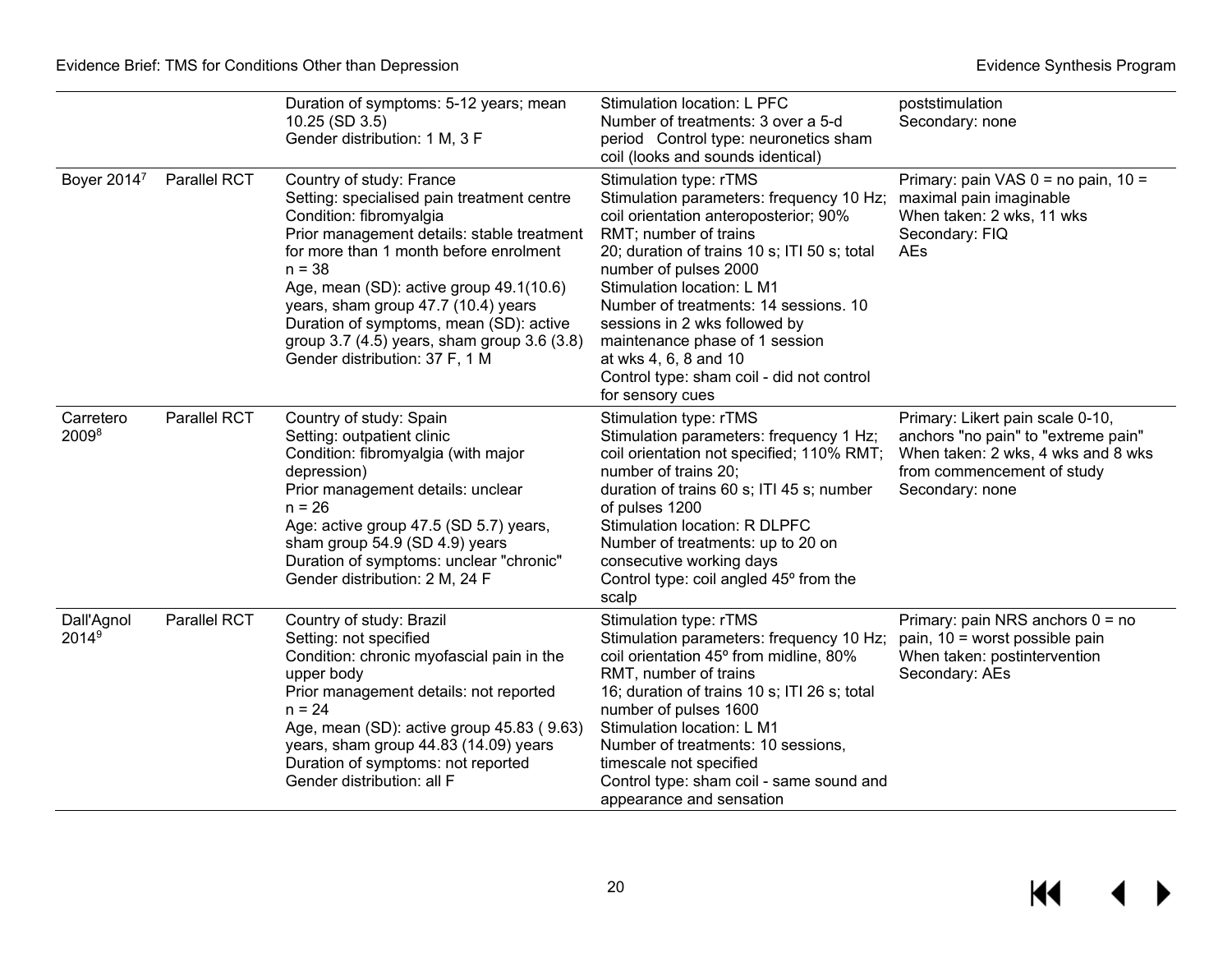| de Oliveira<br>201410     | Parallel RCT             | Country of study: Brazil<br>Setting: neurology dept<br><b>Condition: CPSP</b><br>Prior management details: stable<br>medication for 30 d preceding baseline<br>$n = 23$<br>Age, mean (SD): active group 55 (9.67)<br>years, sham group SD 57.8 (11.86) years<br>Duration of symptoms, mean (SD): active<br>group 64.18 (49.27) months, sham group<br>50.1 (28.04)<br>Gender distribution: active group 45% M,<br>sham group 50% M | Stimulation type: rTMS<br>Stimulation parameters: frequency 10 Hz;<br>coil orientation not specified, 120% RMT,<br>number of trains<br>25; duration of trains 5 s; ITI 25s; total<br>number of pulses 1250<br>Stimulation location: L premotor/DLPFC<br>Number of treatments: 10 sessions daily<br>for 2 wks<br>Control type: sham coil - same sound and<br>appearance, no control for sensory cues                                                                                                | Primary: pain NRS anchors not<br>reported<br>When taken: end of intervention, 1, 2,<br>and 4 wks postintervention<br>Secondary: AEs, QoL (SF-36)                                                                                                          |
|---------------------------|--------------------------|-----------------------------------------------------------------------------------------------------------------------------------------------------------------------------------------------------------------------------------------------------------------------------------------------------------------------------------------------------------------------------------------------------------------------------------|----------------------------------------------------------------------------------------------------------------------------------------------------------------------------------------------------------------------------------------------------------------------------------------------------------------------------------------------------------------------------------------------------------------------------------------------------------------------------------------------------|-----------------------------------------------------------------------------------------------------------------------------------------------------------------------------------------------------------------------------------------------------------|
| Defrin 2007 <sup>11</sup> | <b>Parallel RCT</b>      | Country of study: Israel<br>Setting: outpatient department<br>Condition: post-SCI central neuropathic<br>pain<br>Prior management details: refractory to<br>drug, physical therapy and complementary<br>therapy management<br>$n = 12$<br>Age: 44-60 years; mean 54 (SD 6)<br>Duration of symptoms: > 12 months<br>Gender distribution: 7 M, 4 F                                                                                  | Stimulation type: rTMS, figure-of-8 coil<br>Stimulation parameters: frequency 5 Hz;<br>coil orientation not specified; 115% RMT;<br>number of trains<br>500; duration of trains 10 s; ITI 30 s; total<br>number of pulses 500 reported, likely to<br>have been 25,000<br>judging by these parameters<br>Stimulation location: M1 - midline<br>Number of treatments: x 10, x 1 daily on<br>consecutive days<br>Control type: sham coil - visually the<br>same and makes similar background<br>noise | Primary: 15 cm 0-10 VAS pain<br>intensity, anchors "no pain sensation"<br>to "most intense pain sensation"<br>When taken: pre and post each<br>stimulation session<br>Secondary: McGill pain questionnaire<br>When taken: 2- and 6-wk follow-up<br>period |
| Fregni<br>200512          | Cross-over<br><b>RCT</b> | Country of study: USA<br>Setting: laboratory<br>Condition: chronic pancreatitis pain<br>Prior management details: not specified<br>$n = 5$<br>Age: 44 (SD 11)<br>Duration of symptoms: not specified,<br>"chronic"<br>Gender distribution: not specified                                                                                                                                                                          | Stimulation type: rTMS, figure-of-8 coil<br>Stimulation parameters: frequency 1 Hz<br>or 20 Hz; coil orientation not specified;<br>90% RMT; number of trains not specified;<br>duration of trains not specified; ITI not<br>specified; total number of pulses 1600<br>Stimulation location: L and R SII<br>Number of treatments: 1 for each<br>condition<br>Control type: sham, "specially designed<br>sham coil". No further details                                                              | Primary: pain VAS, anchors not<br>specified<br>When taken: after each stimulation<br>session<br>Secondary: none                                                                                                                                           |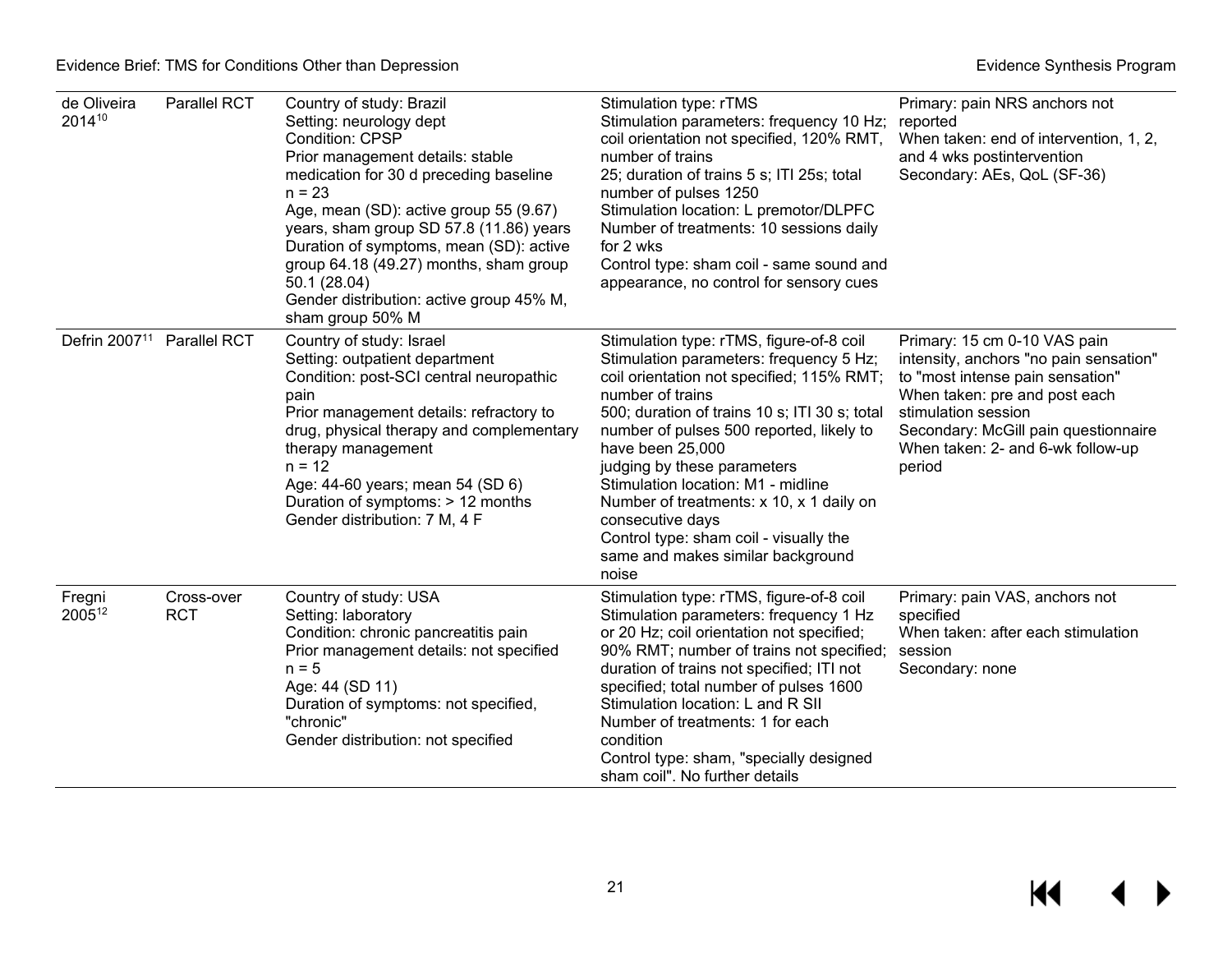| Fregni<br>201113         | Parallel RCT                       | Country of study: USA<br>Setting: laboratory<br>Condition: chronic visceral pain (chronic<br>pancreatitis)<br>Prior management details: most on<br>continuous opioid therapy, most had<br>received surgery for their<br>pain<br>$n = 17$ , 9 in active group, 8 in sham group<br>Age mean (SD): active group 41.11 (11.27)<br>years, sham group 46.71 (13.03) years<br>Duration of symptoms: > 2 years<br>Gender distribution: 14 F, 3 M | Stimulation type: rTMS<br>Stimulation parameters: frequency 1 Hz;<br>coil orientation not specified, number of<br>trains 1; duration of<br>trains not specified; intensity 70%<br>maximum stimulator output, total number<br>of pulses 1600<br><b>Stimulation location: SII</b><br>Number of treatments: 10, x 1 daily<br>(wkdays only)<br>Control type: sham rTMS coil                                                                                                                                                                                                           | Primary: pain VAS; $0 =$ no pain, $10 =$<br>most intense pain imaginable<br>When taken: daily pain logs for 3 wks<br>pre-intervention, daily post-stimulation<br>during intervention period<br>and at 3-wk follow-up<br>Secondary: none relevant |
|--------------------------|------------------------------------|------------------------------------------------------------------------------------------------------------------------------------------------------------------------------------------------------------------------------------------------------------------------------------------------------------------------------------------------------------------------------------------------------------------------------------------|-----------------------------------------------------------------------------------------------------------------------------------------------------------------------------------------------------------------------------------------------------------------------------------------------------------------------------------------------------------------------------------------------------------------------------------------------------------------------------------------------------------------------------------------------------------------------------------|--------------------------------------------------------------------------------------------------------------------------------------------------------------------------------------------------------------------------------------------------|
| Hirayama<br>$2006a^{14}$ | Cross-over<br>RCT; 5<br>conditions | Country of study: Japan<br>Setting: laboratory<br>Condition: intractable deafferentation pain<br>(mixed central, peripheral and facial)<br>Prior management details: intractable<br>$n = 20$<br>Age: 28-72 years<br>Duration of symptoms: 1.5-24.3 years,<br>mean 6.4 (SD 6)<br>Gender distribution: 13 M, 7 F                                                                                                                           | Stimulation type: rTMS, figure-of-8 coil<br>Stimulation parameters: frequency 5 Hz;<br>coil orientation not specified; 90% RMT;<br>number of trains 10;<br>duration of trains 10 s; ITI 50 s; total<br>number of pulses 500<br>Stimulation location: condition 1: M1;<br>condition 2: primary sensory cortex;<br>condition 3: pre-motor area;<br>condition 4: supplementary motor area;<br>condition 5: sham<br>Number of treatments: 1 for each<br>condition<br>Control type: coil angled 45° from scalp<br>with synchronised electrical scalp<br>stimulations to mask sensation | Primary: pain intensity VAS, anchors<br>not specified<br>When taken: 0, 30, 60, 90, 180 min<br>poststimulation Secondary: None                                                                                                                   |
| Hosomi<br>201315         | Cross-over<br><b>RCT</b>           | Country of study: Japan<br>Setting: multicentre, laboratory-based<br>Condition: mixed neuropathic pain<br>Prior management details: pain persisted<br>despite "adequate treatments"<br>$n = 70$ of whom 64 analysed<br>Age mean (SD): 60.7 (10.6) years<br>Duration of symptoms: 58.2 (10.6) months<br>Gender distribution: 40 M, 24 F                                                                                                   | Stimulation type: rTMS<br>Stimulation parameters: frequency 5 Hz;<br>coil orientation parasagittal, number of<br>trains 10; duration of<br>trains 10 s; ITI 50 s, intensity 90% RMT,<br>total number of pulses per session 500<br>Stimulation location: M1 corresponding to<br>painful region<br>Number of treatments: 10, x 1 daily<br>(consecutive working days)<br>Control type: sham coil                                                                                                                                                                                     | Current daily pain 0-100 VAS (anchors<br>not reported), SF McGill, AEs                                                                                                                                                                           |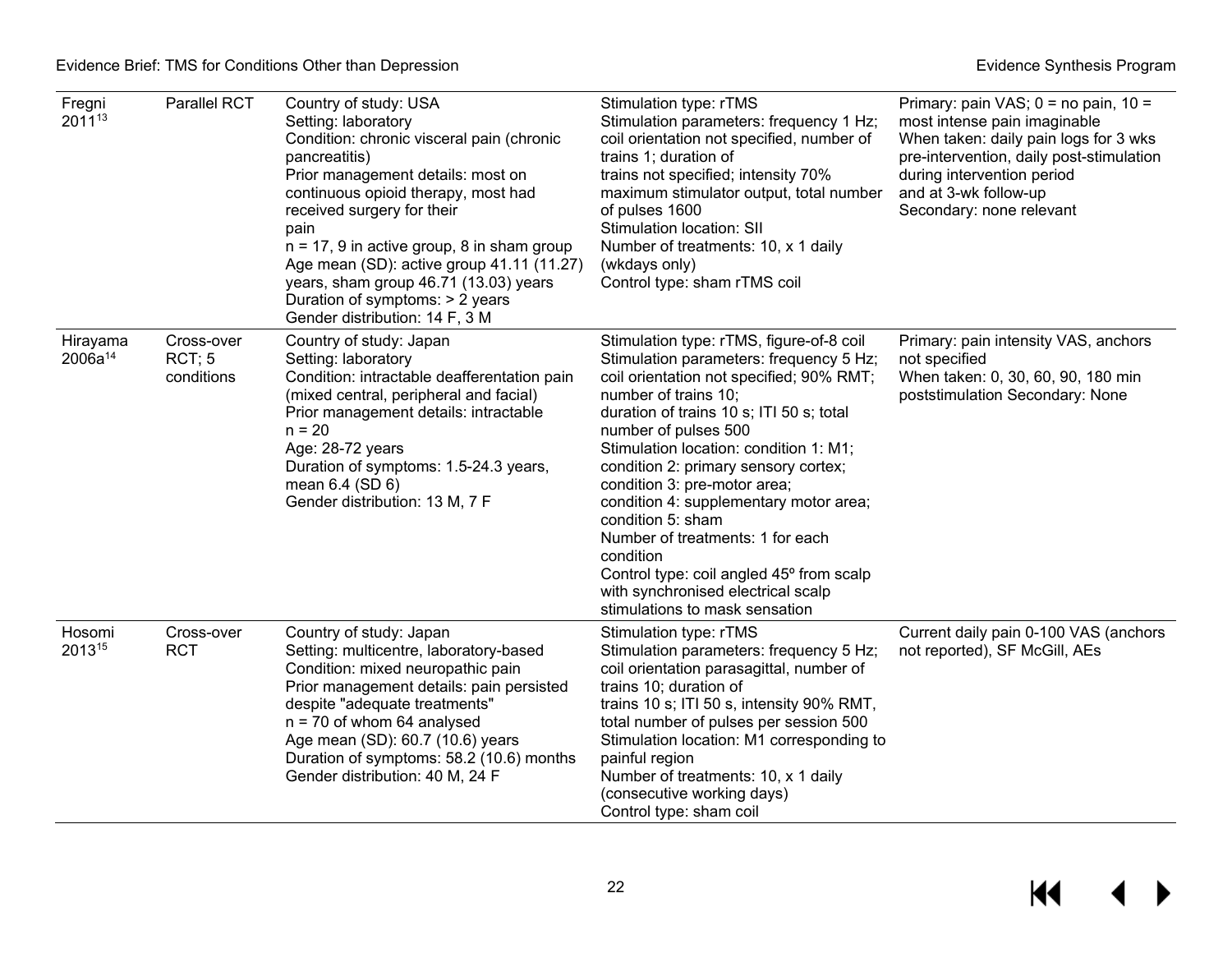| Irlbacher<br>200616      | Cross-over<br>RCT; 3<br>conditions | Country of study: Germany<br>Setting: laboratory<br>Condition: PLP and CNP<br>Prior management details: unclear<br>$n = 27$<br>Age: (median) PLP 46.6 years, CNP 51.1<br>years<br>Duration of symptoms: mean PLP 15.2 (SD<br>14.8), CNP 3.9 (SD 4.1) years.<br>Gender distribution: 16 M, 11 F                               | Stimulation type: rTMS, figure-of-8 coil<br>Stimulation parameters:<br>Condition 1: frequency 1 Hz; coil<br>orientation not specified; 95% RMT;<br>number of trains not specified; duration<br>of trains not specified; ITI not specified;<br>total number of pulses 500<br>Condition 2: frequency 5 Hz; coil<br>orientation not specified; 95% RMT;<br>number of trains not specified; duration<br>of trains not specified; ITI not specified;<br>total number of pulses 500<br>Condition 3: sham frequency 2 Hz; coil<br>orientation not specified; number of trains<br>not specified; duration<br>of trains not specified; ITI not specified;<br>total number of pulses 500<br>Stimulation location: M1, contralateral to<br>painful side<br>Number of treatments: x 1 for each<br>condition<br>Control type: sham coil; mimics sight and<br>sound of active treatment | Primary: 0-100 mm VAS pain intensity,<br>anchors "no pain" and "most intense<br>pain imaginable"<br>When taken: pre- and post-stimulation<br>Secondary: none                                           |
|--------------------------|------------------------------------|------------------------------------------------------------------------------------------------------------------------------------------------------------------------------------------------------------------------------------------------------------------------------------------------------------------------------|---------------------------------------------------------------------------------------------------------------------------------------------------------------------------------------------------------------------------------------------------------------------------------------------------------------------------------------------------------------------------------------------------------------------------------------------------------------------------------------------------------------------------------------------------------------------------------------------------------------------------------------------------------------------------------------------------------------------------------------------------------------------------------------------------------------------------------------------------------------------------|--------------------------------------------------------------------------------------------------------------------------------------------------------------------------------------------------------|
| Jette 2013 <sup>17</sup> | Cross-over<br><b>RCT</b>           | Country of study: Canada<br>Setting: outpatient rehabilitation centre<br>Condition: post-SCI neuropathic pain<br>Prior management details: almost all<br>participants in various medications<br>$n = 18$<br>Age: range 31-69 years, mean (SD) 50 (9)<br>Duration of symptoms: not reported<br>Gender distribution: 11 M, 5 F | Stimulation type: rTMS<br>Stimulation parameters: frequency 10 Hz;<br>coil orientation 45° posterolateral, 90%<br>RMT for hand, 110%<br>RMTA for leg, number of trains 40;<br>duration of trains 5 s; ITI 25 s; total<br>number of pulses 2000<br>Stimulation location: M1 hand or leg area<br>with neuronavigation<br>Number of treatments: single session per<br>condition, 1 session of sham<br>Control type: sham coil - same sound and<br>appearance and sensation                                                                                                                                                                                                                                                                                                                                                                                                   | Primary: pain NRS anchors $0 = no$<br>pain, 10 = worst possible pain<br>When taken: immediately<br>poststimulation, 20 min poststimulation<br>Secondary: AEs - though no formal<br>assessment reported |
| Kang 2009 <sup>18</sup>  | Cross-over<br><b>RCT</b>           | Country of study: South Korea<br>Setting: university hospital outpatient setting<br>Condition: post-SCI central neuropathic<br>pain                                                                                                                                                                                          | Stimulation type: rTMS<br>Stimulation parameters: frequency 10 Hz;<br>coil orientation angled 45°<br>posterolaterally; 80% RMT; number                                                                                                                                                                                                                                                                                                                                                                                                                                                                                                                                                                                                                                                                                                                                    | Primary: NRS average pain over last<br>24 h, anchors "no pain sensation" to<br>"most intense pain sensation<br>imaginable"                                                                             |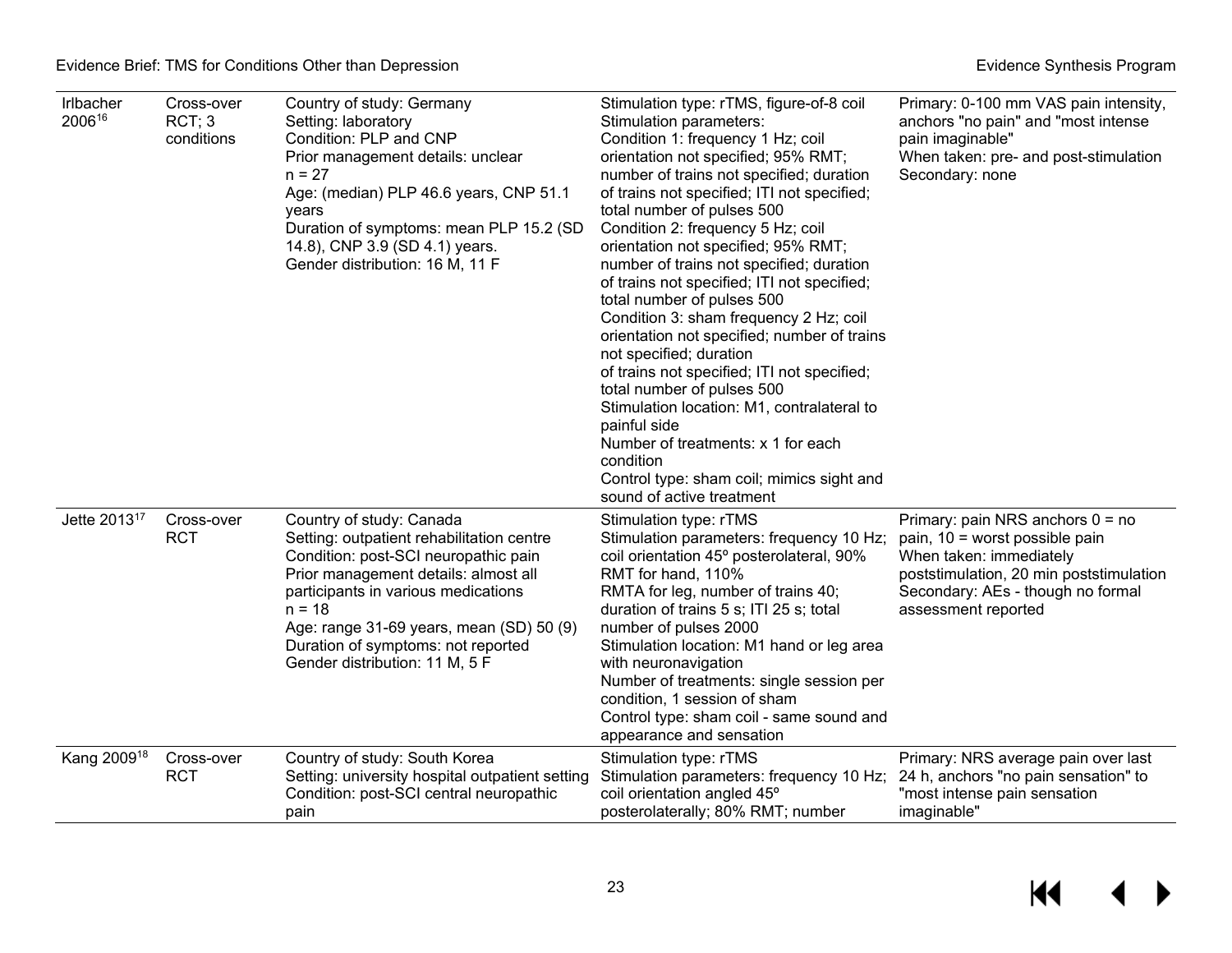|                                       |                     | Prior management details: resistant to drug,<br>physical or complementary therapies<br>$n = 11$<br>Age: 33-75 years, mean 54.8<br>Duration of symptoms: chronic<br>Gender distribution: 6 M, 5 F                                                                                                                                                                                                                                                                                              | of trains 20; duration of trains 5 s; ITI 55<br>s; total number pulses 1000<br>Stimulation location: R M1, hand area<br>Number of treatments: 5, x 1 daily<br>Control type: coil elevated and angled<br>away from the scalp                                                                                                                                                                                                                                                                                                                                                                                     | When taken: immediately after the 3rd<br>and 5th treatments and 1, 3, 5, and 7<br>wks after the end of the<br>stimulation period                                               |
|---------------------------------------|---------------------|-----------------------------------------------------------------------------------------------------------------------------------------------------------------------------------------------------------------------------------------------------------------------------------------------------------------------------------------------------------------------------------------------------------------------------------------------------------------------------------------------|-----------------------------------------------------------------------------------------------------------------------------------------------------------------------------------------------------------------------------------------------------------------------------------------------------------------------------------------------------------------------------------------------------------------------------------------------------------------------------------------------------------------------------------------------------------------------------------------------------------------|--------------------------------------------------------------------------------------------------------------------------------------------------------------------------------|
| Khedr 2005 <sup>19</sup> Parallel RCT |                     | Country of study: Egypt<br>Setting: university hospital neurology<br>department<br>Condition: neuropathic pain, mixed central<br>(poststroke) and facial (trigeminal neuralgia)<br>pain<br>Prior management details: refractory to<br>drug management<br>$n = 48$<br>Age: poststroke 52.3 (SD 10.3) years,<br>trigeminal neuralgia 51.5 (SD 10.7) years<br>Duration of symptoms: poststroke 39<br>months (SD 31), trigeminal neuralgia 18<br>months (SD 17)<br>Gender distribution: 8 M, 16 F | Stimulation type: rTMS<br>Stimulation parameters: frequency 20 Hz;<br>coil orientation not specified; 80% RMT;<br>number of trains 10;<br>duration of trains 10 s; ITI 50 s; total<br>number of pulses 2000<br>Stimulation location: M1 contralateral to<br>the side of worst pain<br>Number of treatments: 5, x 1 on<br>consecutive days<br>Control type: coil elevated and angled<br>away from scalp                                                                                                                                                                                                          | Primary: pain VAS, anchors not<br>specified<br>When taken: post 1st, 4 <sup>th</sup> , and 5th<br>stimulation session and 15 days after<br>the last session<br>Secondary: none |
| Lee 2012 <sup>20</sup>                | <b>Parallel RCT</b> | Country of study: Korea<br>Setting: outpatient clinic<br>Condition: fibromyalgia<br>Prior management details: none reported<br>$n = 22$<br>Age mean (SD): low-frequency group 45.6<br>(9.6) years, high-frequency group 53 (4.2)<br>years, sham group<br>51.3 (6.2) years<br>Duration of symptoms (months mean (SD)):<br>low-frequency group: 47.2 (20.1), high-<br>frequency group<br>57.1 (6.4), sham group 44.7 (10.3)<br>Gender distribution: all F                                       | Stimulation type: rTMS<br>Stimulation parameters:<br>Low-frequency group: frequency 1 Hz;<br>coil orientation not specified, number of<br>trains 2; duration of<br>trains 800 s; ITI 60 s; total number of<br>pulses 1600<br>High-frequency group: frequency 10 Hz;<br>coil orientation not specified, number of<br>trains 25; duration of<br>trains 8 s; ITI 10 s; total number of pulses<br>2000<br>Stimulation location: right DLPFC (low-<br>frequency), L M1 (high-frequency)<br>Number of treatments: 10, x 1 daily<br>(wkdays only) for 2 wks<br>Control type: sham - coil orientated away<br>from scalp | Primary: 0-100 mm pain VAS; $0 =$<br>none, $100 = an$ extreme amount of<br>pain<br>When taken: post-treatment and at 1<br>month follow-up<br>Secondary: FIQ                    |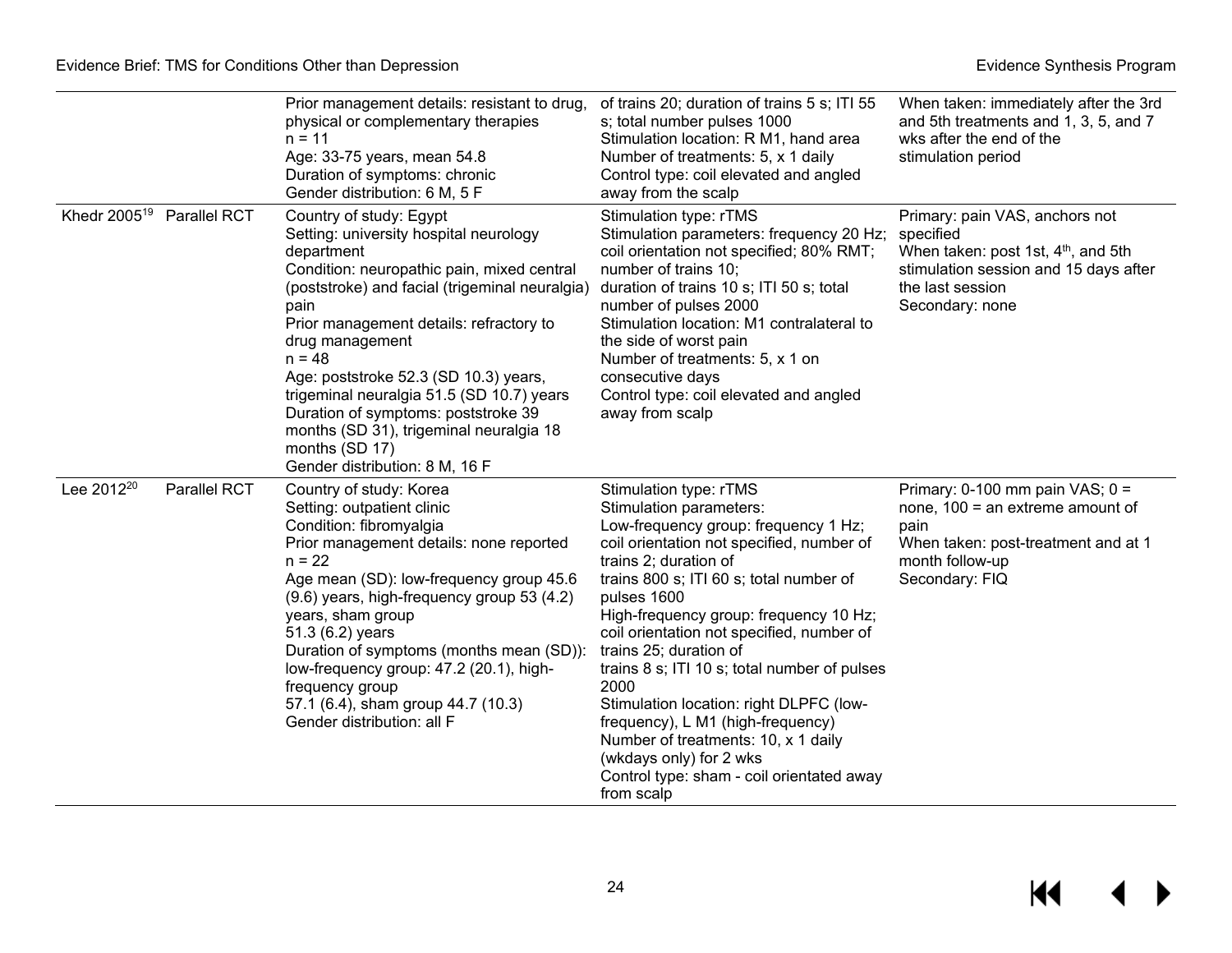| Lefaucheur<br>$2001a^{21}$        | Cross-over<br><b>RCT</b> | Country of study: France<br>Setting: laboratory<br>Condition: intractable neuropathic pain<br>(mixed central and facial)<br>Prior management details: refractory to<br>drug management<br>$n = 14$<br>Age: 34-80 years, mean 57.2<br>Duration of symptoms: not specified<br>"chronic"<br>Gender distribution: 6 M, 8 F   | Stimulation type: rTMS, figure-of-8 coil<br>Stimulation parameters: frequency 10 Hz;<br>coil orientation not specified; 80% RMT;<br>number of trains 20;<br>duration of trains 5 s; ITI 55 s; total<br>number of pulses 1000<br>Stimulation location: M1, contralateral to<br>painful side<br>Number of treatments: x 1 for each<br>condition<br>Control type: sham coil used (inert)                                                                                                                                                                                                  | Primary: 0-10 VAS, anchors not<br>specified<br>When taken: daily for 12 days<br>poststimulation<br>Secondary: none |
|-----------------------------------|--------------------------|--------------------------------------------------------------------------------------------------------------------------------------------------------------------------------------------------------------------------------------------------------------------------------------------------------------------------|----------------------------------------------------------------------------------------------------------------------------------------------------------------------------------------------------------------------------------------------------------------------------------------------------------------------------------------------------------------------------------------------------------------------------------------------------------------------------------------------------------------------------------------------------------------------------------------|--------------------------------------------------------------------------------------------------------------------|
| Lefaucheur<br>2001b <sup>22</sup> | Cross-over<br><b>RCT</b> | Country of study: France<br>Setting: laboratory<br>Condition: neuropathic pain (mixed central<br>and peripheral)<br>Prior management details: refractory to<br>drug management<br>$n = 18$<br>Age: 28-75 years, mean 54.7<br>Duration of symptoms: not specified<br>"chronic"<br>Gender distribution: 11 M, 7 F          | Stimulation type: rTMS, figure-of-8 coil<br>Stimulation parameters:<br>Condition 1: frequency 10 Hz; coil<br>orientation posteroanterior; 80% RMT;<br>number of trains 20; duration<br>of trains 5 s; ITI 55 s; total number of<br>pulses 1000<br>Condition 2: frequency 0.5 Hz; coil<br>orientation posteroanterior; number of<br>trains 1; duration of trains 20<br>min; total number of pulses 600<br>Condition 3: sham - same as for condition<br>1 with sham coil<br>Stimulation location: M1 contralateral to<br>painful side<br>Number of treatments: x 1 for each<br>condition | Primary: 0-10 VAS pain, anchors not<br>specified<br>When taken: 5-10 min poststimulation<br>Secondary: none        |
| Lefaucheur<br>2004 <sup>23</sup>  | Cross-over<br><b>RCT</b> | Country of study: France<br>Setting: laboratory<br>Condition: neuropathic pain (mixed central,<br>peripheral and facial)<br>Prior management details: refractory to<br>drug management<br>$n = 60$<br>Age: 27-79 years, mean 54.6<br>Duration of symptoms: not specified<br>"chronic"<br>Gender distribution: 28 M, 32 F | Stimulation type: rTMS, figure-of-8 coil<br>Stimulation parameters: frequency 10 Hz;<br>coil orientation posteroanterior; 80%<br>RMT; number of trains<br>20; duration of trains 5 s; ITI 55 s; total<br>number of pulses 1000<br>Stimulation location: M1 contralateral to<br>painful side<br>Number of treatments: x 1 for each<br>condition<br>Control type: sham coil                                                                                                                                                                                                              | Primary: 0-10 VAS pain, anchors not<br>specified<br>When taken: 5 min poststimulation<br>Secondary: none           |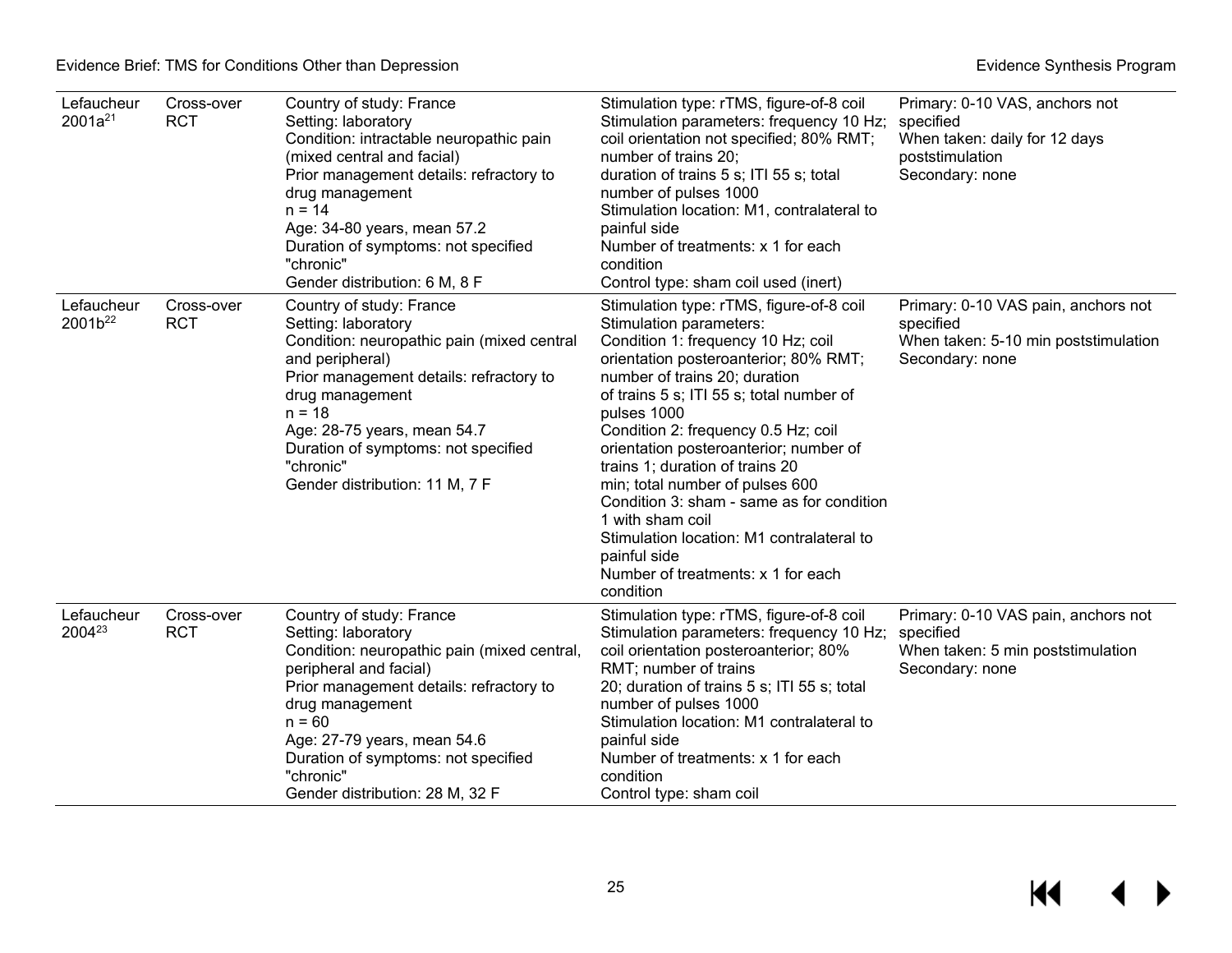| Lefaucher<br>200624 | Cross-over<br>RCT; 3<br>conditions | Country of study: France<br>Setting: laboratory<br>Condition: unilateral chronic neuropathic<br>pain (mixed central and peripheral)<br>Prior management details: refractory to<br>drug management<br>$n = 22$<br>Age: 28-75 years, mean 56.5 (SD 2.9)<br>Duration of symptoms: 2-18 years, mean<br>$5.4$ (SD 4.1)<br>Gender distribution: 12 M, 10 F | Stimulation type: rTMS, figure-of-8 coil<br>Stimulation parameters:<br>Condition 1: frequency 10 Hz; coil<br>orientation posteroanterior; 90% RMT;<br>number of trains 20; duration<br>of trains 6 s; ITI 54 s; total number of<br>pulses 1200<br>Condition 2: frequency 1 Hz; coil<br>orientation posteroanterior; 90% RMT;<br>number of trains 1; duration of<br>trains 20 min; total number of pulses<br>1200<br>Condition 3: sham coil<br>Stimulation location: M1 contralateral to<br>painful side<br>Number of treatments: x 1 for each<br>condition | Primary: 0-10 VAS pain, anchors not<br>specified<br>When taken: pre- and poststimulation<br>Secondary: none                            |
|---------------------|------------------------------------|------------------------------------------------------------------------------------------------------------------------------------------------------------------------------------------------------------------------------------------------------------------------------------------------------------------------------------------------------|------------------------------------------------------------------------------------------------------------------------------------------------------------------------------------------------------------------------------------------------------------------------------------------------------------------------------------------------------------------------------------------------------------------------------------------------------------------------------------------------------------------------------------------------------------|----------------------------------------------------------------------------------------------------------------------------------------|
| Lefaucher<br>200825 | Cross-over<br>RCT; 3<br>conditions | Country of study: France<br>Setting: laboratory<br>Condition: neuropathic pain (mixed central,<br>peripheral and facial)<br>Prior management details: refractory to<br>drug management for at least 1 year<br>$n = 46$<br>Age: 27-79 years, mean 54.2<br>Duration of symptoms: chronic > 1 year<br>Gender distribution: 23 M, 23 F                   | Stimulation type: rTMS, figure-of-8 coil<br>Stimulation parameters:<br>Condition 1: frequency 10 Hz; coil<br>orientation posteroanterior; 90% RMT;<br>number of trains 20; duration<br>of trains 6 s; ITI 54 s; total number of<br>pulses 1200<br>Condition 2: frequency 1 Hz; coil<br>orientation posteroanterior; 90% RMT;<br>number of trains 1; duration of<br>trains 20 min; total number of pulses<br>1200<br>Condition 3: sham coil<br>Stimulation location: M1 contralateral to<br>painful side<br>Number of treatments: x 1 for each<br>condition | Primary: 0-10 VAS, anchors not<br>specified<br>When taken: pre- and poststimulation<br>Secondary: none                                 |
| Malavera<br>201326  | Parallel RCT                       | Country of study: Colombia<br>Setting: rehabilitation department<br>Condition: phantom limb pain<br>Prior management details: no difference<br>across groups in use of NSAIDS, physical<br>rehabilitation or psychological                                                                                                                           | Stimulation type: rTMS<br>Stimulation parameters: frequency 10 Hz;<br>coil orientation 45° angle from midline,<br>90% RMT number of<br>trains 20; duration of trains 6 s; ITI 54 s;<br>total number of pulses 1200                                                                                                                                                                                                                                                                                                                                         | Primary: pain NRS anchors $0 = no$<br>pain, 10 = worst pain possible<br>When taken: 15 d and 30 d after<br>treatment<br>Secondary: AEs |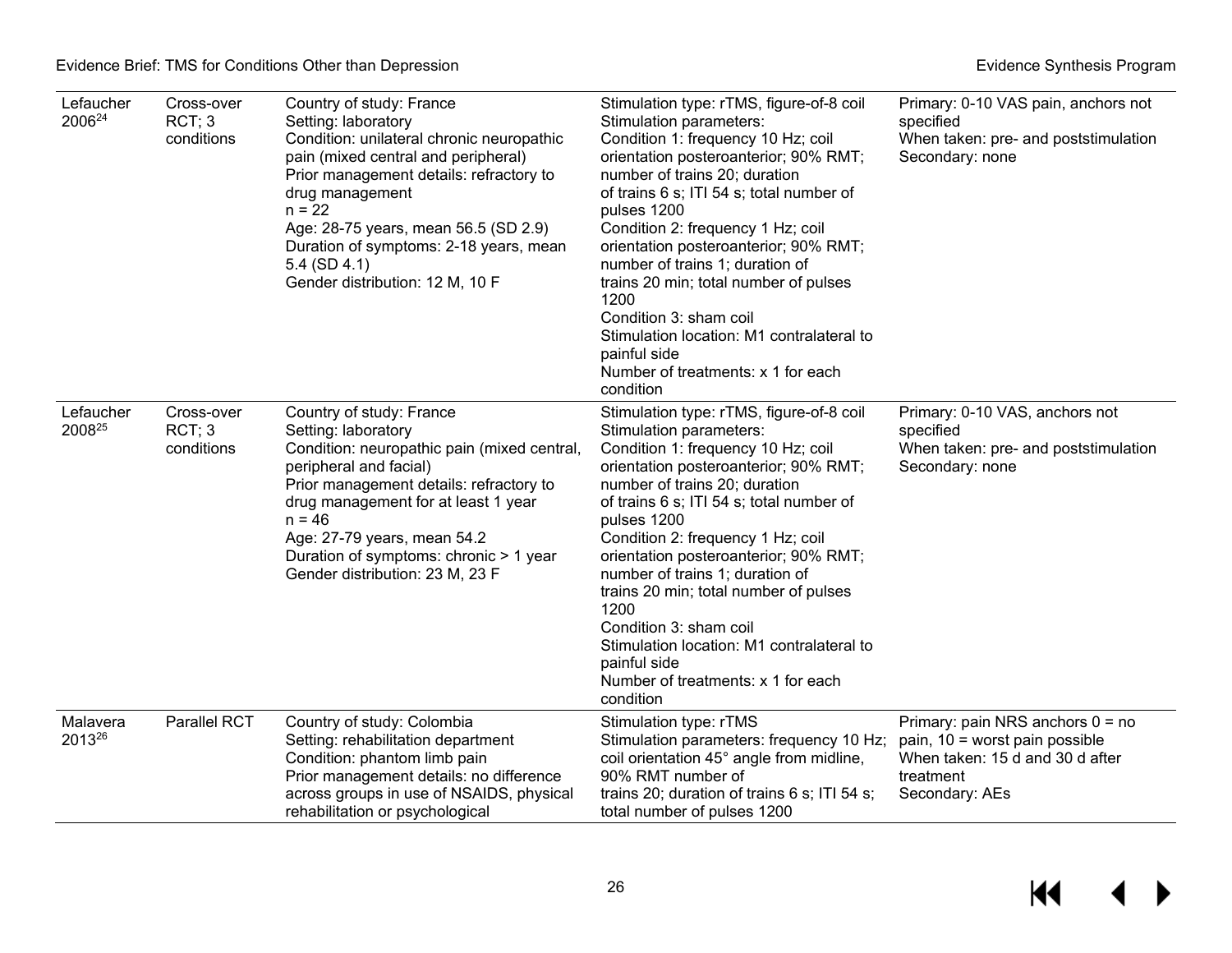|                                |                      | therapy<br>$n = 54$<br>Age, mean (SD): active group 33.1 (6.6)<br>years, sham group 8.2 (6.3) years<br>Duration of symptoms: not reported<br>Gender distribution: 50 M, 4 F                                                                                                                                                                                                        | Stimulation location: M1 contralateral to<br>painful side, no neuronavigation Number<br>of treatments: 10 sessions x 1 per work<br>day for 2 wks<br>Control type: sham coil - same sound and<br>appearance, no control for sensory cues                                                                                                                                                                                                                     |                                                                                                                                                                     |
|--------------------------------|----------------------|------------------------------------------------------------------------------------------------------------------------------------------------------------------------------------------------------------------------------------------------------------------------------------------------------------------------------------------------------------------------------------|-------------------------------------------------------------------------------------------------------------------------------------------------------------------------------------------------------------------------------------------------------------------------------------------------------------------------------------------------------------------------------------------------------------------------------------------------------------|---------------------------------------------------------------------------------------------------------------------------------------------------------------------|
| Medeiros<br>2016 <sup>27</sup> | <b>Factorial RCT</b> | Country of study: Brazil<br>Setting: not specified<br>Condition: chronic myofascial pain<br>syndrome<br>Prior management details: not reported<br>$n = 46$ , of which 23 relevant to this review<br>Age, mean (SD): active group 45.83 (9.63)<br>years, sham group 46.73 (13.09) years<br>Duration of symptoms: not reported<br>Gender distribution: all F                         | Stimulation type: rTMS<br>Stimulation parameters: frequency 10 Hz;<br>coil orientation 45° from midline, 80%<br>RMT, number of trains<br>not reported; duration of trains not<br>reported; ITI s not reported; total number<br>of pulses 1600<br>Stimulation location: L M1<br>Number of treatments: 10 days of<br>stimulation<br>Control type: sham coil - no details<br>provided                                                                          | Primary: pain NRS anchors $0 = no$<br>pain, 10 = worst possible pain<br>When taken: at end of intervention<br>Secondary: none relevant                              |
| Mhalla<br>201128               | Parallel RCT         | Country of study: France Setting: laboratory<br>Condition: fibromyalgia<br>Prior management details: not reported but<br>concomitant treatments allowed<br>$n = 40$<br>Age, mean (SD): active group 51.8 (11.6)<br>years, sham group 49.6 (10) years<br>Duration of symptoms (mean (SD) years):<br>active group 13 (12.9), sham group 14.1<br>(11.9)<br>Gender distribution: all F | Stimulation type: rTMS<br>Stimulation parameters: frequency 10 Hz;<br>coil orientation posteroanterior, number<br>of trains 15; duration<br>of trains 10 s; ITI 50 s, intensity 80%<br>RMT, total number of pulses 1500<br>Stimulation location: L M1<br>Number of treatments: 14, x 1 daily for 5<br>days, x 1 wkly for 3 wks, x 1 every two<br>wks for 6 wks, x<br>1 monthly for 3 months<br>Control type: sham coil, did not control for<br>sensory cues | Primary: pain NRS; $0 =$ no pain, $10 =$<br>maximal pain imaginable<br>When taken: day 5, 3 wks, 9 wks, 21<br>wks, 25 wks<br>Secondary: BPI interference scale, FIQ |
| Nardone<br>201729              | Parallel RCT         | Country of study: Italy and Austria<br>Setting: laboratory<br>Condition: below level post SCI,<br>predominantly neuropathic pain<br>Prior management details: > 4/10 pain<br>despite rehabilitation and pharmacological<br>treatment. All participants<br>previously treated with antidepressant,<br>anticonvulsants and analgesics for a                                          | Stimulation type: rTMS<br>Stimulation parameters: frequency 10 Hz;<br>coil orientation AP direction, 120% RMT,<br>number of trains 25;<br>duration of trains 5 s; ITI 25s; total<br>number of pulses 1250<br>Stimulation location: L PFC (no<br>neuronavigation)<br>Number of treatments: 10 sessions daily                                                                                                                                                 | Primary: pain VAS anchors not<br>reported When taken: postintervention,<br>1 month postintervention<br>Secondary: none relevant<br>AEs                              |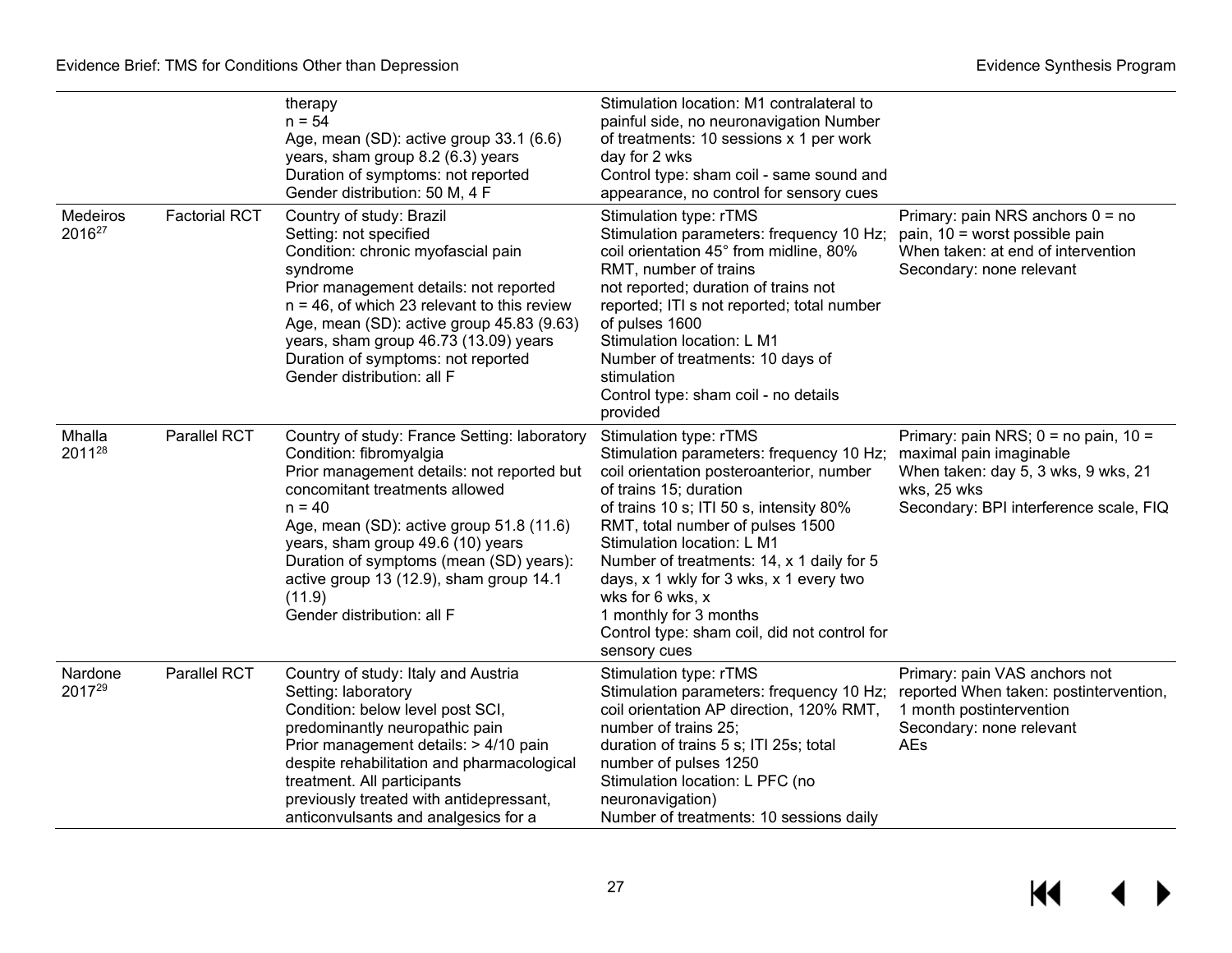|                    |                          | minimum period<br>of 6 months<br>$n = 12$<br>Age, mean (range): active group 43.7 (26-<br>56) years, sham group 42.5 (24-62) years<br>Duration of symptoms: not reported<br>Gender distribution: 9 M, 3 F                                                                                                                                  | x 5 per wk for 2 wks<br>Control type: sham coil - same sound and<br>appearance, no control for sensory cues                                                                                                                                                                                                                                                                                                                                                |                                                                                                                                                                            |
|--------------------|--------------------------|--------------------------------------------------------------------------------------------------------------------------------------------------------------------------------------------------------------------------------------------------------------------------------------------------------------------------------------------|------------------------------------------------------------------------------------------------------------------------------------------------------------------------------------------------------------------------------------------------------------------------------------------------------------------------------------------------------------------------------------------------------------------------------------------------------------|----------------------------------------------------------------------------------------------------------------------------------------------------------------------------|
| Nurmikko<br>201630 | Cross-over<br><b>RCT</b> | Country of study: UK<br>Setting: laboratory<br>Condition: mixed refractory neuropathic<br>pain<br>Prior management details: no benefit from<br>medication or other stimulation approaches<br>$n = 40$ (27 after loss to follow-up)<br>Age, range: 27-79 years<br>Duration of symptoms: not reported<br>Gender distribution: 23 M, 17 F     | Stimulation type: rTMS<br>Stimulation parameters: frequency 10 Hz;<br>coil orientation AP direction, 90% RMT,<br>number of trains 20;<br>duration of trains 10 s; ITI 1 min; total<br>number of pulses 2000<br>Stimulation location: Site A: M1 hotspot,<br>Site B M1 reorganised area, Site C<br>(sham) occipital fissure<br>Number of treatments: 3-5 sessions per<br>wk for 5 sessions<br>Control type: sham active stimulation of<br>occipital fissure | Primary: pain NRS anchors $0 =$ no pain<br>$10 =$ worst pain imagined<br>When taken: postintervention, 3 wks<br>postintervention<br>Secondary: none relevant<br><b>AEs</b> |
| Onesti<br>201331   | Cross-over<br><b>RCT</b> | Country of study: Italy<br>Setting: laboratory<br>$n = 25$<br>Condition: neuropathic pain from diabetic<br>neuropathy<br>Prior management details: resistant to<br>standard therapies for at least 1 year<br>Age mean (SD): 70.6 (8.5) years<br>Duration of symptoms (months mean (SD)):<br>not reported<br>Gender distribution: 9 F, 14 M | Stimulation type: rTMS using H-coil<br>Stimulation parameters: frequency 20 Hz;<br>coil orientation H coil, number of trains<br>30; duration of trains<br>2.5 s; ITI 30 s, intensity 100% RMT, total<br>number of pulses 1500<br>Stimulation location: M1 lower limb (deep<br>in central sulcus)<br>Number of treatments: 5 per condition on<br>consecutive days<br>Control type: sham coil, controlled for<br>scalp sensory, auditory and visual cues     | Primary: pain VAS 0-100, no pain to<br>worst possible pain<br>When taken: immediately<br>poststimulation, 3 wks poststimulation<br>Secondary: none relevant                |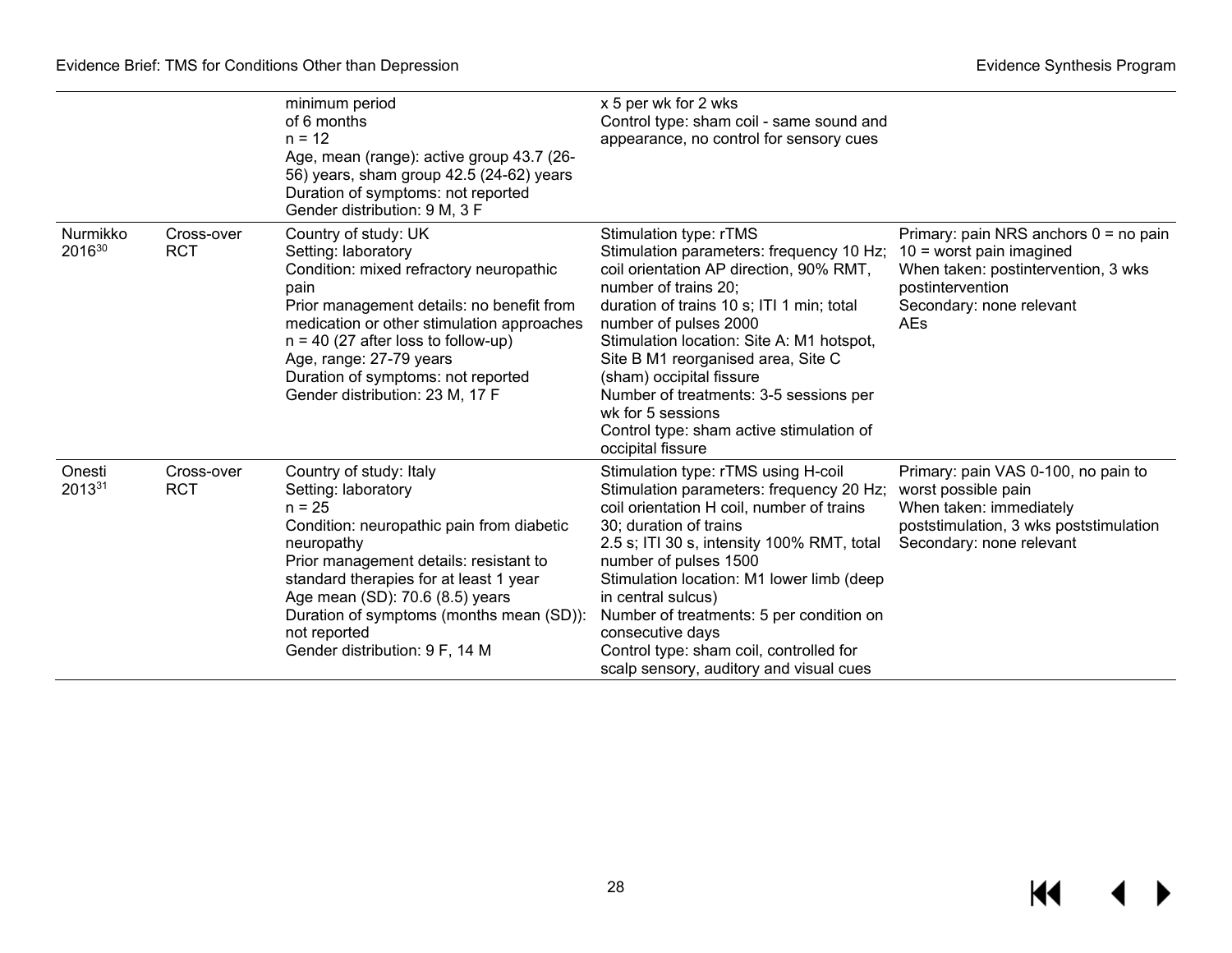| Passard<br>200732   | Parallel RCT             | Country of study: France<br>Setting: laboratory<br>Condition: fibromyalgia<br>Prior management details: unclear<br>$n = 30$<br>Age: active group: 52.6 (SD 7.8) years,<br>sham group 55.3 (SD 8.9) years<br>Duration of symptoms: active group: 8.1<br>(SD 7.9), sham group: 10.8 (SD 8.6)<br>Gender distribution: 1 M, 29 F                                                       | Stimulation type: rTMS, figure-of-8 coil<br>Stimulation parameters: frequency 10 Hz;<br>coil orientation posteroanterior; 80%<br>RMT; number of trains<br>25; duration of trains 8 s; ITI 52 s; total<br>number of pulses 2000<br>Stimulation location: M1 contralateral to<br>painful side<br>Number of treatments: 10, x 1 daily for 10<br>working days<br>Control type: sham rTMS coil. Mimics<br>sight and sound of active treatment | Primary: 0-10 NRS of average pain<br>intensity over last 24 h, anchors "no<br>pain" to "maximal pain imaginable"<br>When taken: daily during treatment<br>period and at 15, 30, and 60 days post-<br>treatment follow-up<br>Secondary: FIQ<br>When taken: as for primary outcome |
|---------------------|--------------------------|------------------------------------------------------------------------------------------------------------------------------------------------------------------------------------------------------------------------------------------------------------------------------------------------------------------------------------------------------------------------------------|------------------------------------------------------------------------------------------------------------------------------------------------------------------------------------------------------------------------------------------------------------------------------------------------------------------------------------------------------------------------------------------------------------------------------------------|----------------------------------------------------------------------------------------------------------------------------------------------------------------------------------------------------------------------------------------------------------------------------------|
| Picarelli<br>201033 | Parallel RCT             | Country of study: Brazil<br>Setting: laboratory<br>Condition: CRPS type I<br>Prior management details: refractory to best<br>medical treatment<br>$n = 23$<br>Age mean (SD): active group 43.5 (12.1)<br>years, sham group 40.6 (9.9) years<br>Duration of symptoms (months mean (SD)):<br>active group 82.33 (34.5), sham group<br>79.27 (32.1)<br>Gender distribution: 14 F, 9 M | Stimulation type: rTMS<br>Stimulation parameters: frequency 10 Hz;<br>coil orientation posteroanterior, number<br>of trains 25; duration<br>of trains 10 s; ITI 60 s, intensity 100%<br>RMT, total number of pulses 2500<br>Stimulation location: M1 contralateral to<br>painful limb<br>Number of treatments: 10, x 1 daily on<br>consecutive wkdays<br>Control type: sham coil - did not control<br>for sensory cues                   | Primary: pain VAS; $0 =$ "no pain", $10 =$<br>"most severe pain"<br>When taken: after first and last session<br>then 1 and 3 months post-treatment<br>Secondary: QoL SF-36, not reported                                                                                         |
| Pleger<br>200434    | Cross-over<br><b>RCT</b> | Country of study: Germany<br>Setting: laboratory<br>Condition: CRPS type I<br>Prior management details: drug<br>management ceased for 48 h prior to study<br>$n = 10$<br>Age: 29-72 years, mean 51<br>Duration of symptoms: 24-72 months, mean<br>35<br>Gender distribution: 3 M, 7 F                                                                                              | Stimulation type: rTMS<br>Stimulation parameters: frequency 10 Hz;<br>coil orientation unspecified; 110% RMT;<br>number of trains 10; duration of trains<br>1.2 s; ITI 10 s; total number of pulses 120<br>Stimulation location: M1 hand area<br>Number of treatments: 1 for each<br>condition<br>Control type: coil angled 45° away from<br>scalp                                                                                       | Primary: 0-10 VAS current pain<br>intensity, anchors "no pain" to "most<br>extreme pain"<br>When taken: 30 s, 15, 45, and 90 min<br>poststimulation<br>Secondary: none<br>When taken: 30 s, 15, 45, and 90 min<br>poststimulation                                                |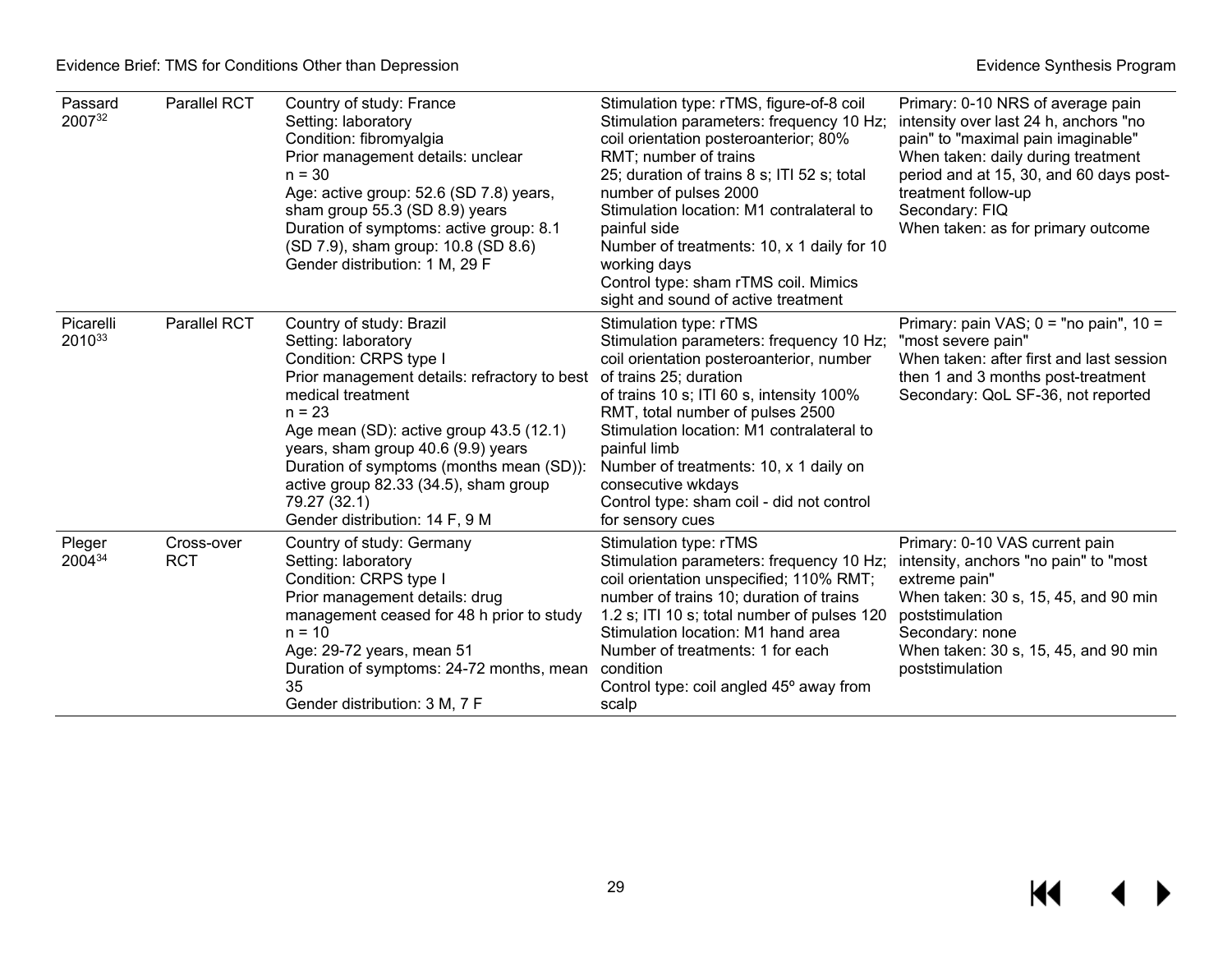| Rollnik<br>200235 | Cross-over<br><b>RCT</b>          | Country of study: Germany<br>Setting: pain clinic<br>Condition: chronic pain (mixed<br>musculoskeletal and neuropathic)<br>Prior management details: "intractable"<br>$n = 12$<br>Age: 33-67 years, mean 51.3 (SD 12.6)<br>Duration of symptoms: mean 2.7 (SD 2.4)<br>Gender distribution: 6 M, 6 F | Stimulation type: rTMS, circular coil for<br>arm symptoms, double cone coil for leg<br>symptoms<br>Stimulation parameters: frequency 20 Hz;<br>coil orientation not specified; 80% RMT;<br>number of trains 20; duration of trains<br>2 s; ITI not specified; total number of<br>pulses 800; treatment duration 20 min<br>Stimulation location: M1 (midline)<br>Number of treatments: x 1 for each<br>condition<br>Control type: coil angled 45° away from<br>the scalp                                                                                                                                                                                                                                                                                                                                                               | Primary: 0-100 mm VAS pain intensity,<br>anchors "no pain" to "unbearable pain"<br>When taken: 0, 5, 10, and 20 min post-<br>stimulation<br>Secondary: none |
|-------------------|-----------------------------------|-----------------------------------------------------------------------------------------------------------------------------------------------------------------------------------------------------------------------------------------------------------------------------------------------------|---------------------------------------------------------------------------------------------------------------------------------------------------------------------------------------------------------------------------------------------------------------------------------------------------------------------------------------------------------------------------------------------------------------------------------------------------------------------------------------------------------------------------------------------------------------------------------------------------------------------------------------------------------------------------------------------------------------------------------------------------------------------------------------------------------------------------------------|-------------------------------------------------------------------------------------------------------------------------------------------------------------|
| Saitoh<br>200736  | Cross-over<br>RCT:4<br>conditions | Country of study: Japan<br>Setting: laboratory<br>Condition: neuropathic pain (mixed central<br>and peripheral)<br>Prior management details: intractable<br>$n = 13$<br>Age: 29-76 years, mean 59.4<br>Duration of symptoms: 2-35 years, mean<br>10.2 (SD 9.7)<br>Gender distribution: 7 M, 6 F     | Stimulation type: rTMS figure-of-8 coil<br>Stimulation parameters:<br>Condition 1: frequency 10 Hz; coil<br>orientation not specified; 90% RMT;<br>number of trains 5; duration of<br>trains 10 s; ITI 50 s; total number of<br>pulses 500<br>Condition 2: frequency 5 Hz; coil<br>orientation not specified; 90% RMT;<br>number of trains 10; duration of<br>trains 10 s; ITI 50 s; total number of<br>pulses 500<br>Condition 3: frequency 1 Hz; coil<br>orientation not specified; 90% RMT;<br>number of trains 1; duration of<br>trains 500 s; total number of pulses 500<br>Condition 4: sham, coil angled 45° from<br>scalp with synchronised electrical scalp<br>stimulations to mask<br>sensation<br>Stimulation location: M1 over the<br>representation of the painful area<br>Number of treatments: 1 for each<br>condition | Primary: VAS pain, anchors not<br>specified<br>When taken: 0, 15, 30, 60, 90, and 180<br>minutes poststimulation<br>Secondary: none                         |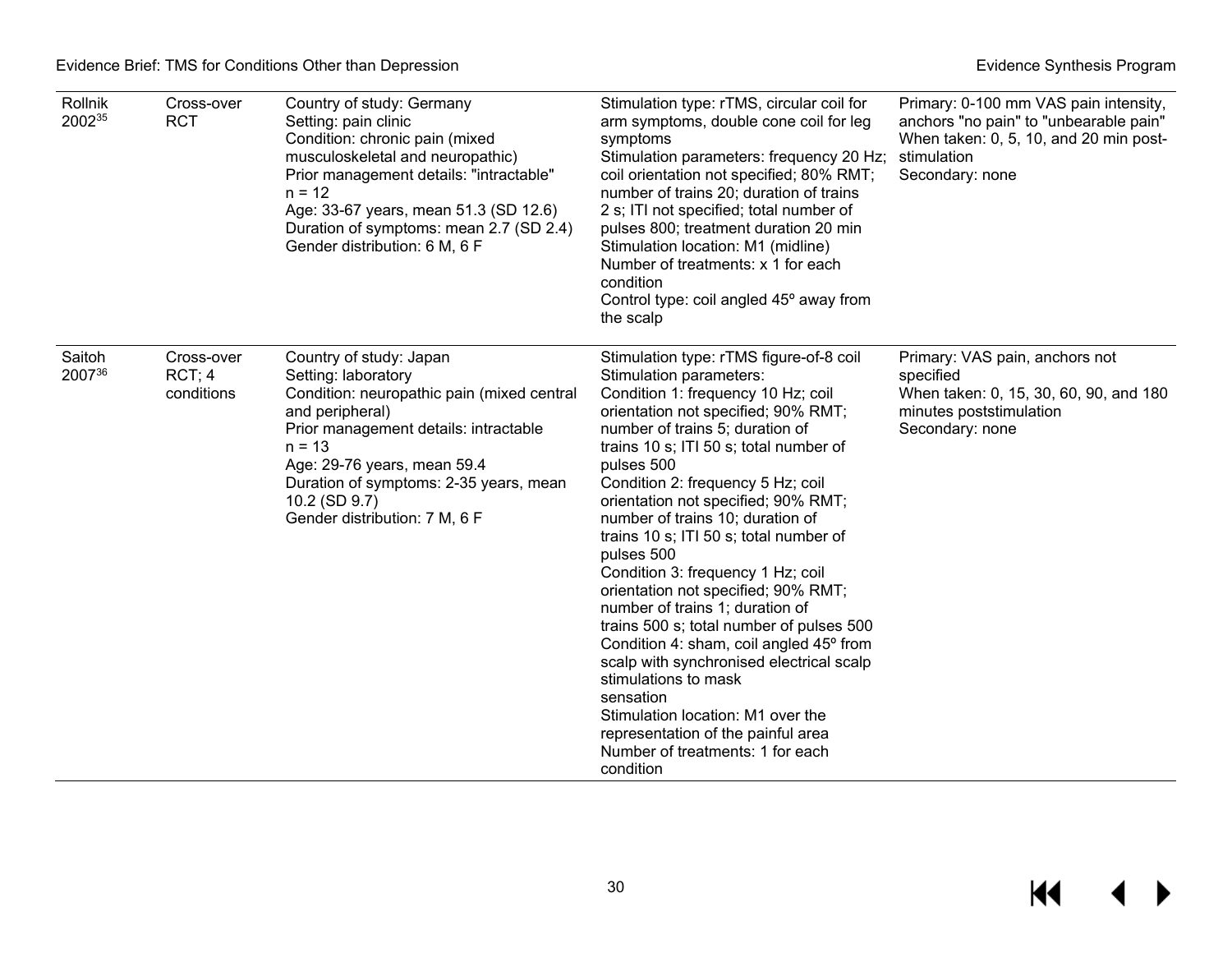| Tzabazis<br>201337       | Unclear, likely<br>parallel RCT<br>(for 1 Hz only),<br>10 Hz data<br>open-label<br>therefore<br>excluded from<br>this review | Country of study: USA<br>Setting: not reported, likely laboratory<br>Condition: fibromyalgia<br>Prior management details: "moderate to<br>severe despite current and stable treatment<br>regime"<br>n = unclear, abstract report (Schneider<br>2012 (see Tzabazis 2013)) stated 45, but<br>full paper stated 16<br>Age mean (SD): 53.2 (8.9) years<br>Duration of symptoms, years mean (SD):<br>not reported<br>Gender distribution: 14 F, 2 M | Stimulation type: rTMS 4-coil<br>configuration<br>Stimulation parameters: frequency 1 Hz;<br>no of trains not reported; duration of<br>trains not reported; ITI<br>not reported, intensity 110% RMT, total<br>number of pulses per session 1800,<br>stimulation duration 30 min<br>Stimulation location: targeted to the<br>anterior cingulate cortex<br>Number of treatments: 20, x 1 daily<br>(working days) for 4 wks<br>Control type: sham coil      | Primary: BPI average pain last 24 h,<br>NRS, anchors not reported<br>When taken: end of treatment, 4 wks<br>post-treatment<br>Secondary: FIQ                                            |
|--------------------------|------------------------------------------------------------------------------------------------------------------------------|------------------------------------------------------------------------------------------------------------------------------------------------------------------------------------------------------------------------------------------------------------------------------------------------------------------------------------------------------------------------------------------------------------------------------------------------|----------------------------------------------------------------------------------------------------------------------------------------------------------------------------------------------------------------------------------------------------------------------------------------------------------------------------------------------------------------------------------------------------------------------------------------------------------|-----------------------------------------------------------------------------------------------------------------------------------------------------------------------------------------|
| Short 2011 <sup>38</sup> | Parallel RCT                                                                                                                 | Country of study: USA<br>Setting: laboratory<br>Condition: fibromyalgia<br>Prior management details: naive to TMS<br>$n = 20$<br>Age mean (SD): active group 54.2 (8.28)<br>years, sham group 51.67 (18.19) years<br>Duration of symptoms, years mean (SD):<br>active group 12.1 (7.75), sham group 10.10<br>(12.81)<br>Gender distribution: 84% F                                                                                             | Stimulation type: rTMS<br>Stimulation parameters: frequency 10 Hz;<br>coil orientation parasagittal, number of<br>trains 80; duration of trains 5 s; ITI 10 s,<br>intensity 120% RMT, total number of<br>pulses per session 4000<br>Stimulation location: L DLPFC<br>Number of treatments: 10, x 1 daily<br>(working days) for 2 wks<br>Control type: sham coil                                                                                          | Primary: pain VAS; $0 =$ "no pain", $10 =$<br>"worst pain"<br>When taken: after 1 and 2 wks of<br>treatment, then 1 wk and 2 wks<br>posttreatment<br>Secondary: FIQ, BPI function scale |
| Tekin 2014 <sup>39</sup> | <b>Parallel RCT</b>                                                                                                          | Country of study: Turkey<br>Setting: Rehabilitation outpatient unit<br>Condition: fibromyalgia<br>Prior management details: no analgesic use<br>for 1 month prior to enrolment<br>$n = 51$<br>Age mean (SD): active group 42.4 (78.63)<br>years, sham group 46.5 (8.36) years<br>Duration of symptoms: mean (SD) active<br>group 10.81 (6.31) years, sham group<br>13.33 (6.65)<br>Gender distribution: 47 F, 4 M                              | Stimulation type: rTMS<br>Stimulation parameters: frequency 10 Hz;<br>coil orientation 45° angle from the<br>midline, 100% RMT number<br>of trains 30; duration of trains 5 s; ITI 12<br>s; total number of pulses 1500<br>Stimulation location: M1 midline, no<br>neuronavigation<br>Number of treatments: 10 sessions daily -<br>unclear whether only work days<br>Control type: sham coil - same sound and<br>appearance, no control for sensory cues | Primary: pain NRS anchors $0 = no$<br>pain, 10 = most severe pain<br>When taken: end of intervention<br>Secondary: WHQoL-BREF                                                           |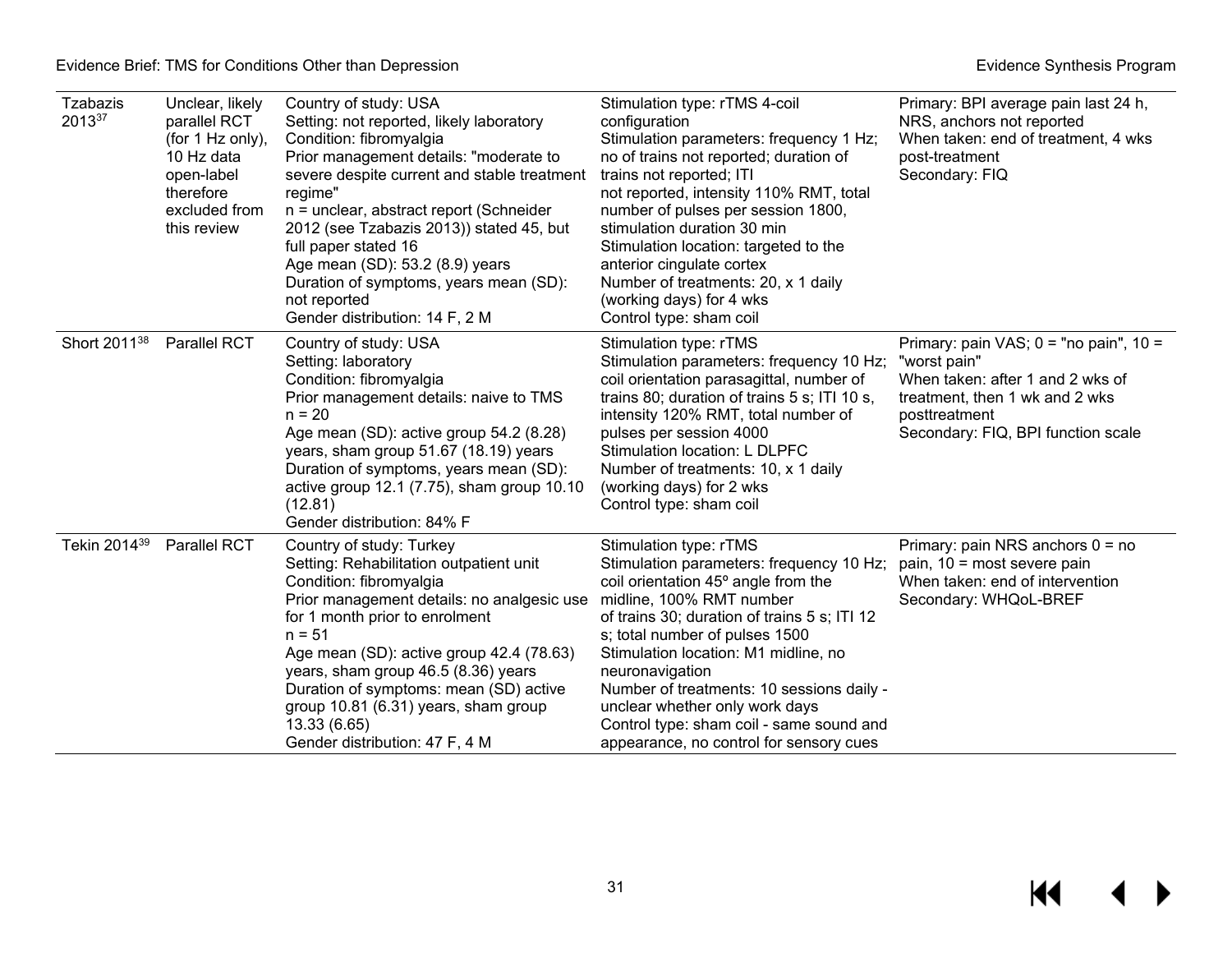| Umezaki<br>201640 | <b>Parallel RCT</b> | Country of study: USA<br>Setting: not reported<br>Condition: burning mouth syndrome<br>Prior management details: not reported<br>$n = 26$<br>Age mean (SD): active group 63.36 (10.78)<br>years, sham group 64.42 (8.35) years<br>Duration of symptoms, mean (SD): active<br>group 61.57 (32.10) months, sham group<br>65.58 (55.52)<br>Gender distribution: active group 93% F,<br>sham group 92% F                                      | Stimulation type: rTMS<br>Stimulation parameters: frequency 10 Hz;<br>coil orientation not specified, 100% RMT,<br>number of trains<br>10; duration of trains 5 s; ITI 10 s; total<br>number of pulses 3000<br>Stimulation location: L DLPFC<br>Number of treatments: 10 x 1 daily on<br>work days<br>Control type: sham coil - same sound and<br>appearance and sensory cues                                   | Primary: pain NRS anchors $0 = no$<br>pain, 10 = extreme amount<br>When taken: end of stimulation and 15,<br>30, 60 days after start of treatment<br>Secondary: AEs |
|-------------------|---------------------|-------------------------------------------------------------------------------------------------------------------------------------------------------------------------------------------------------------------------------------------------------------------------------------------------------------------------------------------------------------------------------------------------------------------------------------------|-----------------------------------------------------------------------------------------------------------------------------------------------------------------------------------------------------------------------------------------------------------------------------------------------------------------------------------------------------------------------------------------------------------------|---------------------------------------------------------------------------------------------------------------------------------------------------------------------|
| Yagci 201441      | Parallel RCT        | Country of study: Turkey<br>Setting: not reported<br>Condition: fibromyalgia<br>Prior management details: no improvement<br>in cases of using medical treatment for<br>fibromyalgia for at<br>least 3 months<br>$n = 28$<br>Age mean (SD): active group 45.25 (9.33)<br>years, sham group 43 (7.63) years<br>Duration of symptoms, mean(SD): active<br>group 53 (29.15) months, sham group<br>54.92 (30.44)<br>Gender distribution: all F | Stimulation type: rTMS<br>Stimulation parameters: frequency 1 Hz;<br>coil orientation not reported, 90% RMT,<br>number of trains 20;<br>duration of trains 60 s; ITI 45 s; total<br>number of pulses 1200<br>Stimulation location: L M1, no<br>neuronavigation<br>Number of treatments: 10 sessions,<br>wkdays for 2 wks<br>Control type: sham coil - same sound and<br>appearance, no control for sensory cues | Primary: pain NRS anchors $0 = no$<br>pain, 10 = maximum pain imaginable<br>When taken: end of intervention, 1<br>month, 3 months<br>Secondary: FIQ, AEs            |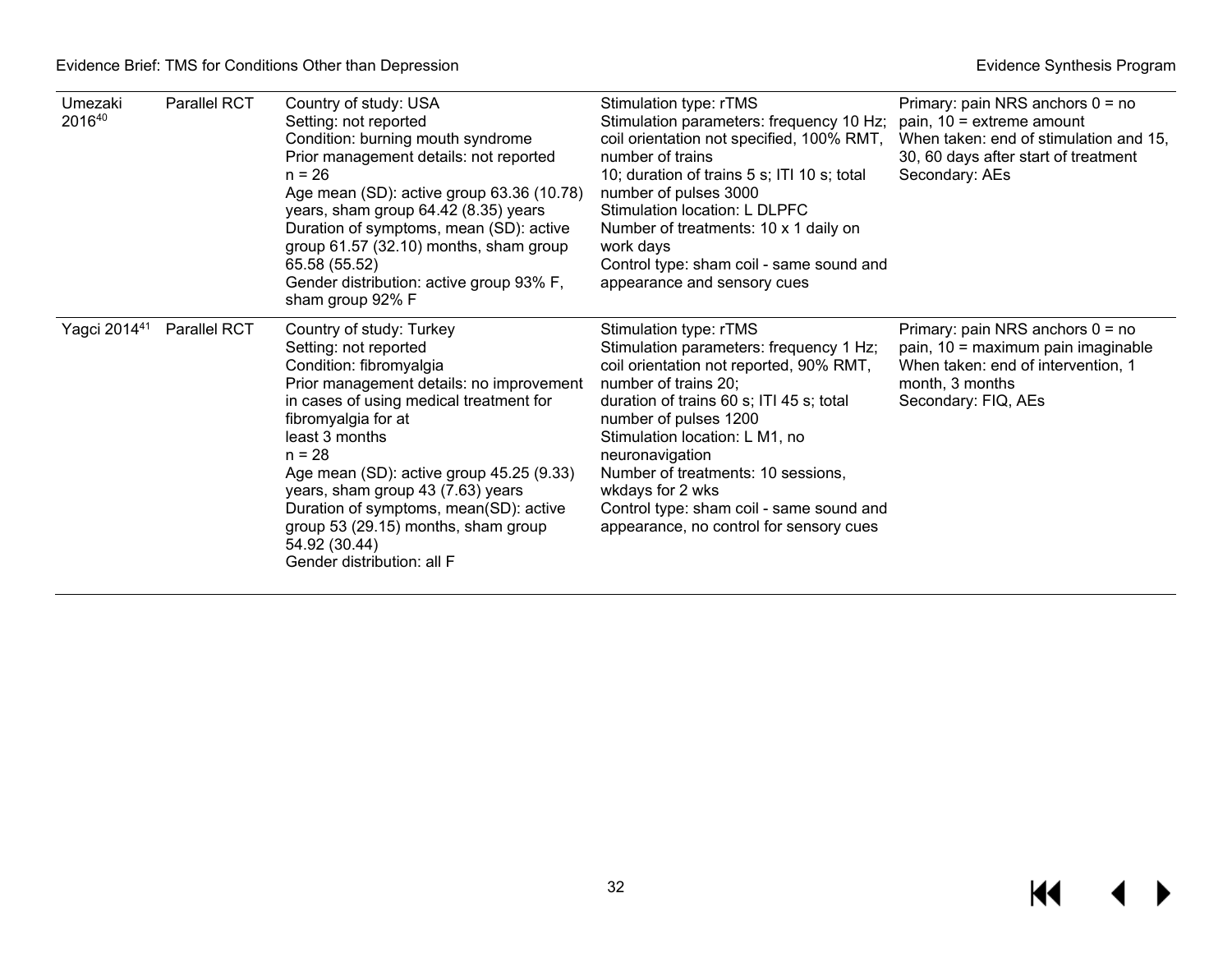| Yilmaz<br>201442 | <b>Parallel RCT</b> | Country of study: Turkey<br>Setting: rehabilitation unit<br>Condition: post-SCI below lesion<br>neuropathic pain<br>Prior management details: pain that is<br>resistant to pharmacological<br>(anticonvulsants, antidepressants,<br>narcotics) and interventional treatments<br>$n = 17$<br>Age mean (SD): active group: 40 (5.1)<br>years, sham group 36.94 (8) years<br>Duration of symptoms mean (SD): active<br>group 32.3 (25.9) months, sham group 35.4<br>(17.9)<br>Gender distribution: all M | Stimulation type: rTMS<br>Stimulation parameters: frequency 10 Hz;<br>coil orientation handle pointing<br>posteriorly, number of trains<br>30; duration of trains 5 s; ITI 25 s; total<br>number of pulses 1500<br>Stimulation location: M1 midline<br>Number of treatments: daily for 10<br>wkdavs<br>Control type: coil angled away - same<br>sound and appearance, did not control<br>for visual or sensory cues | Primary: pain NRS anchors $0 = no$<br>pain, $10 =$ worst pain imaginable<br>When taken: end of intervention, 6<br>wks, 6 months postintervention<br>Secondary: none relevant |
|------------------|---------------------|-------------------------------------------------------------------------------------------------------------------------------------------------------------------------------------------------------------------------------------------------------------------------------------------------------------------------------------------------------------------------------------------------------------------------------------------------------------------------------------------------------|---------------------------------------------------------------------------------------------------------------------------------------------------------------------------------------------------------------------------------------------------------------------------------------------------------------------------------------------------------------------------------------------------------------------|------------------------------------------------------------------------------------------------------------------------------------------------------------------------------|
|------------------|---------------------|-------------------------------------------------------------------------------------------------------------------------------------------------------------------------------------------------------------------------------------------------------------------------------------------------------------------------------------------------------------------------------------------------------------------------------------------------------------------------------------------------------|---------------------------------------------------------------------------------------------------------------------------------------------------------------------------------------------------------------------------------------------------------------------------------------------------------------------------------------------------------------------------------------------------------------------|------------------------------------------------------------------------------------------------------------------------------------------------------------------------------|

Visual analogue scale (VAS), Numeric rating scale (NRS), Leeds assessment of neuropathic symptoms and signs (LANSS), World Health Organization Quality of Life – BREF (WHQoL-BREF), rTMS (repetitive transcranial magnetic stimulation), Brief pain inventory (BPI), Fibromyalgia Impact Questionnaire (FIQ), rTMS (repetitive transcranial magnetic stimulation), Resting motor threshold (RMT), Hz (Hertz), Dorsolateral prefrontal cortex (DLPFC), Adverse events (AE)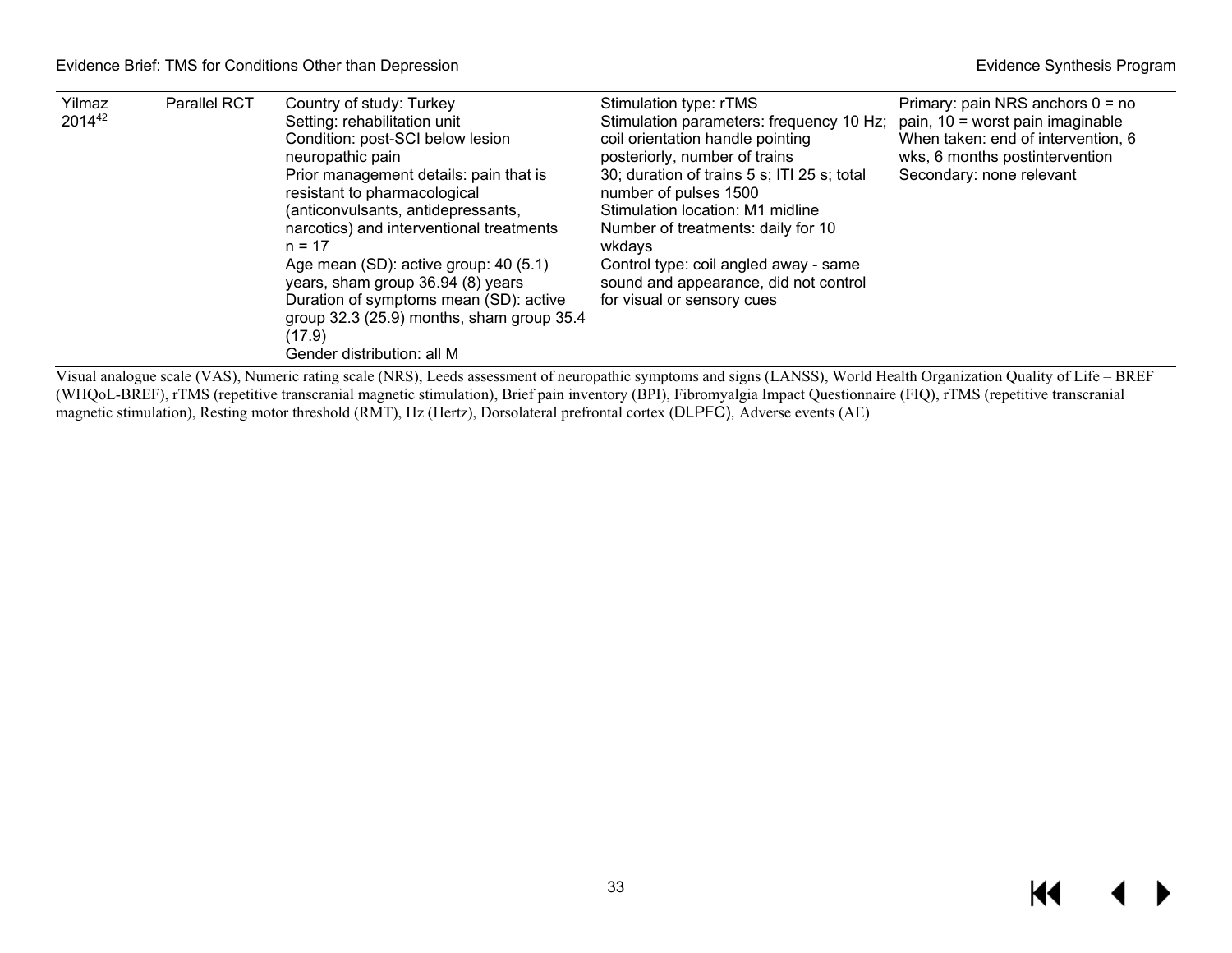### **APPENDIX E: ONGOING STUDIES**

#### **Opioid Use Disorder**

<span id="page-35-1"></span><span id="page-35-0"></span>

| <b>NCT Number</b> | <b>Title</b>                                                                                                                   | <b>Status</b>              | <b>Conditions</b>                | <b>Interventions</b>     | <b>Completion</b><br><b>Date</b> |
|-------------------|--------------------------------------------------------------------------------------------------------------------------------|----------------------------|----------------------------------|--------------------------|----------------------------------|
| NCT03653169       | Use of Transcranial Magnetic Stimulation to<br>Reduce Craving for Individuals With Opioid<br>Use Disorder Taking Buprenorphine | Enrolling by<br>invitation | Opioid-use Disorder              | <b>TMS</b>               | 7/1/2020                         |
| NCT04231708       | Effects of Pharmacological Stress and rTMS<br>on Executive Function in Opioid Use Disorder                                     | Not yet recruiting         | <b>Opioid Use Disorder</b>       | rTMS+<br>pharmacotherapy | 12/31/2022                       |
| NCT04181515       | Using rTMS to Explore Neural Mechanisms of<br><b>Stress-Induced Opioid Use</b>                                                 | Not yet recruiting         | Opioid-use Disorder              | rTMS+<br>pharmacotherapy | 6/1/2025                         |
| NCT04336293       | sTMS for Substance Use-disordered<br>Veterans                                                                                  | Not yet recruiting         | <b>Opioid Addiction</b>          | sTMS                     | 5/31/2022                        |
| NCT03821337       | Transcranial Magnetic Stimulation (rTMS) as<br>a Tool to Decrease Pain and Improve<br>Functioning                              | Active, not recruiting     | <b>Opioid Use Disorder</b>       | <b>rTMS</b>              | 5/31/2021                        |
| NCT03653169       | Use of Transcranial Magnetic Stimulation to<br>Reduce Craving for Individuals With Opioid<br>Use Disorder Taking Buprenorphine | Enrolling by<br>invitation | <b>Opioid Use Disorder</b>       | <b>TMS</b>               | 7/1/2020                         |
| NCT04231708       | Effects of Pharmacological Stress and rTMS<br>on Executive Function in Opioid Use Disorder                                     | Not yet recruiting         | <b>Opioid Use Disorder</b>       | rTMS+<br>pharmacotherapy | 12/31/2022                       |
| NCT04181515       | Using rTMS to Explore Neural Mechanisms of<br><b>Stress-Induced Opioid Use</b>                                                 | Not yet recruiting         | Opioid-use Disorder              | rTMS+<br>pharmacotherapy | 6/1/2025                         |
| NCT04336293       | sTMS for Substance Use-disordered<br>Veterans                                                                                  | Not yet recruiting         | <b>Opioid Addiction</b>          | sTMS                     | 5/31/2022                        |
| NCT03804619       | <b>Accelerated Intermittent Theta-Burst</b><br><b>Stimulation for Opiate Use Disorder</b>                                      | Not yet recruiting         | Opiate Dependence,<br>Depression | rTMS (theta burst)       | 12/1/2022                        |
| NCT04432493       | Using Combined EEG and Non-invasive<br>Brain Stimulation to Examine and Improve<br>Reward Functioning in Opioid Use Disorder   | Recruiting                 | Opioid-use Disorder              | rTMS                     | 3/31/2022                        |
| NCT04157062       | An Open-Label Trial of Repetitive<br>Transcranial Magnetic Stimulation for Opioid<br>Use Disorder                              | Recruiting                 | Opioid-use Disorder              | rTMS                     | 10/1/2021                        |
| NCT03229642       | Repetitive Transcranial Magnetic Stimulation<br>in Patients With Opioid Use Disorders                                          | Recruiting                 | <b>Opioid Dependence</b>         | rTMS                     | 7/31/2020                        |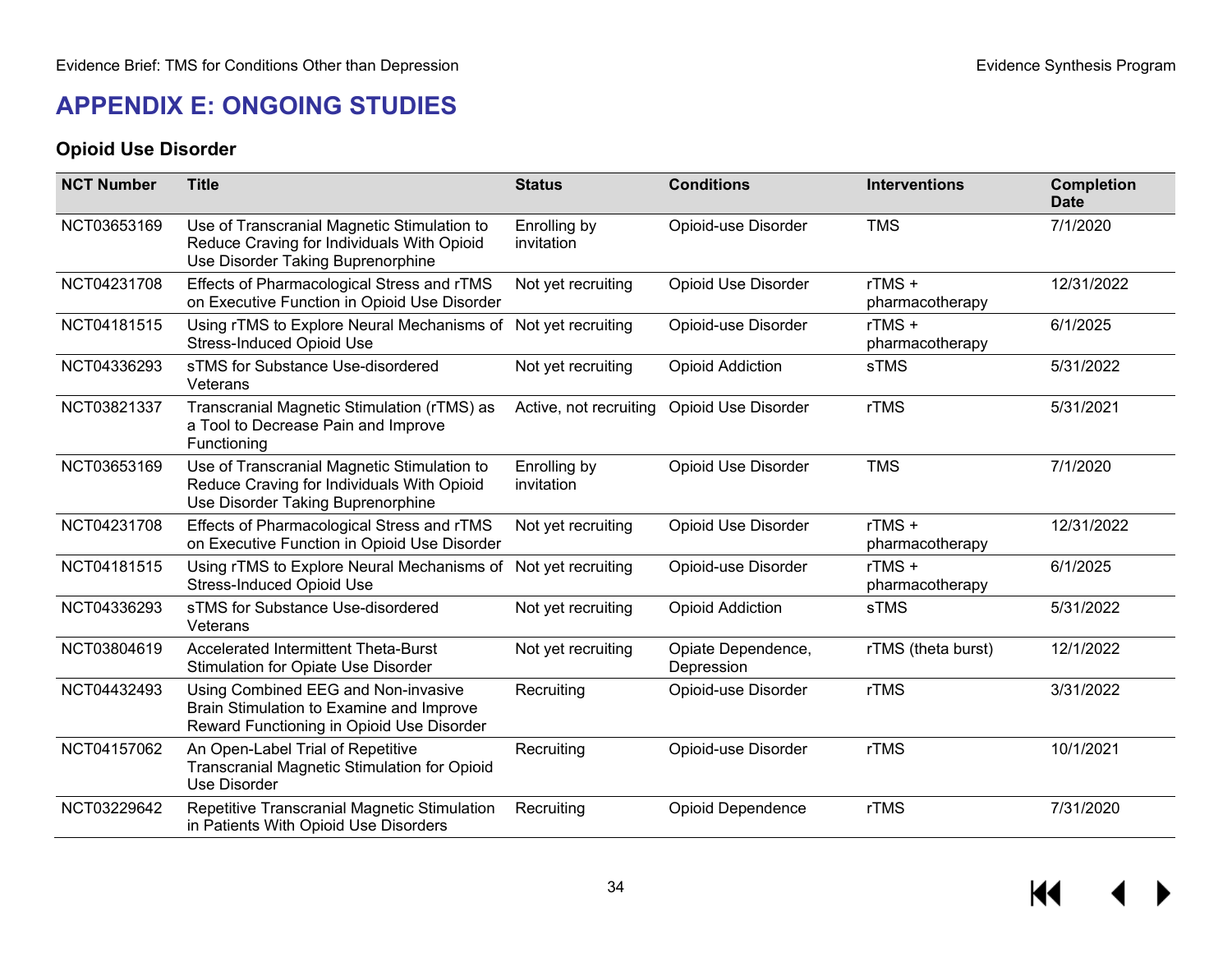| NC <sup>-</sup><br>38444 | Repetitive<br>Recruiting<br>. Stimulation<br>: Transcranial Magnetic |  | Jpiate<br>Dependence | TMS | 6/1/2021 |
|--------------------------|----------------------------------------------------------------------|--|----------------------|-----|----------|
|                          | Disorder<br>. Jolate<br><b>TISE</b><br>$\ddotsc$                     |  | ำhronic Pain<br>◡    |     |          |

### **PTSD**

| <b>NCT Number</b> | <b>Title</b>                                                                                                                  | <b>Status</b>          | <b>Conditions</b> | <b>Interventions</b>                   | <b>Completion</b><br><b>Date</b> |
|-------------------|-------------------------------------------------------------------------------------------------------------------------------|------------------------|-------------------|----------------------------------------|----------------------------------|
| NCT01806168       | rTMS in the Treatment of PTSD                                                                                                 | Active, not recruiting | <b>PTSD</b>       | rTMS                                   | 3/1/2019                         |
| NCT02158663       | Study Testing if Fast or Slow rTMS is Better<br>for the Treatment of Posttraumatic Stress<br>Disorder (PTSD)                  | Completed              | PTSD/Depression   | rTMS                                   | 3/14/2019                        |
| NCT02584894       | Potentiation of Trauma Exposure in Post-<br>traumatic Stress Disorder by Repeated<br><b>Transcranial Magnetic Stimulation</b> | Completed              | <b>PTSD</b>       | rTMS                                   | 4/17/2020                        |
| NCT03932773       | Multi-site Confirmatory Efficacy Treatment<br>Trial of Combat-related PTSD                                                    | Recruiting             | <b>PTSD</b>       | rTMS + cognitive<br>processing therapy | 7/31/2023                        |
| NCT03114891       | Accelerated TMS to a Novel Brain Target in<br>MDD and PTSD                                                                    | Recruiting             | PTSD/Depression   | rTMS (theta burst)                     | 5/1/2021                         |
| NCT04325087       | Reduction of Trauma-induced Intrusions and<br>Amygdala Hyperreactivity Via Non-invasive<br><b>Brain Stimulation</b>           | Recruiting             | <b>PTSD</b>       | rTMS (theta burst)                     | 5/30/2020                        |
| NCT00134446       | <b>Transcranial Magnetic Stimulation for Post-</b><br>Traumatic Stress Disorder                                               | Unknown status         | <b>PTSD</b>       | <b>TMS</b>                             |                                  |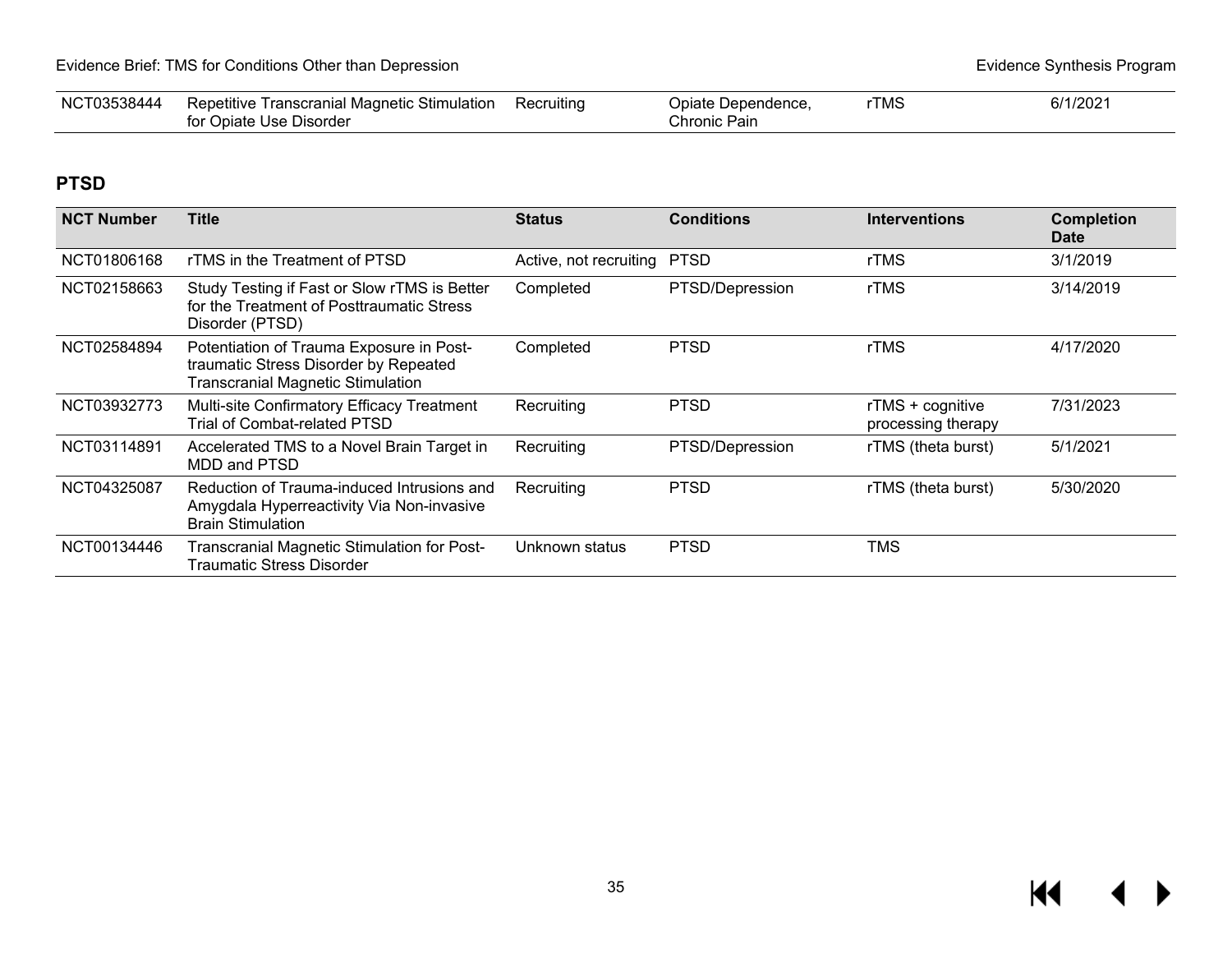## **Traumatic Brain Injury (TBI)**

| <b>NCT Number</b> | Title                                                                                                                         | <b>Status</b>  | <b>Conditions</b>     | <b>Interventions</b> | <b>Completion</b><br><b>Date</b> |
|-------------------|-------------------------------------------------------------------------------------------------------------------------------|----------------|-----------------------|----------------------|----------------------------------|
| NCT03819608       | Neuromodulation and Neurorehabilitation for<br>mTBI Plus PTSD                                                                 | Recruiting     | mTBI/PTSD             | rTMS                 | 3/1/2024                         |
| NCT03523507       | fMRI-neuronavigated rTMS Treatment for<br>Symptoms of Depression Associated With<br>Concussive TBI in the Military Population | Recruiting     | <b>TBI/Depression</b> | rTMS                 | 2/1/2022                         |
| NCT02458521       | Transcranial Magnetic Stimulation (TMS) to<br>Treat mTBI and PTSD                                                             | Unknown status | TBI/PTSD              | rTMS                 | 5/1/2019                         |

### **Pain**

| <b>NCT Number</b> | <b>Title</b>                                                                                     | <b>Status</b>      | <b>Conditions</b>                  | <b>Interventions</b> | <b>Completion</b><br><b>Date</b> |
|-------------------|--------------------------------------------------------------------------------------------------|--------------------|------------------------------------|----------------------|----------------------------------|
| NCT03576781       | Developing rTMS Treatment Strategies for<br>Pain in Opiate Dependence                            | Completed          | Chronic Pain, Opioid<br>Dependence | rTMS (theta burst)   | 11/12/2019                       |
| NCT03576781       | Developing rTMS Treatment Strategies for<br>Pain in Opiate Dependence                            | Completed          | Chronic Pain, Opioid<br>Dependence | rTMS (theta burst)   | 11/12/2019                       |
| NCT03994991       | Transcranial Magnetic Stimulation (TMS) for<br><b>Thoracic Surgery</b>                           | Not yet recruiting | Chronic Pain                       | TMS                  | 8/1/2022                         |
| NCT03984201       | Accelerated Theta Burst in Chronic Pain: A<br><b>Biomarker Study</b>                             | Not yet recruiting | Chronic Pain                       | rTMS (theta burst)   | 8/1/2023                         |
| NCT04203199       | H-coil TMS to Reduce Pain: A Pilot Study<br>Evaluating Relative Efficacy of the H1 vs H7<br>Coil | Not yet recruiting | Chronic Pain, Opioid Use           | rTMS                 | 7/1/2022                         |
| NCT02687360       | Imaging the Effects of rTMS on Chronic Pain                                                      | Recruiting         | Chronic Pain, Opioid<br>Dependence | rTMS                 | 10/1/2021                        |
| NCT02572726       | An Exploration of the Neuroplasticity of<br>Endogenous Analgesia in Health and<br>Chronic Pain   | Recruiting         | Pain   Fibromyalgia                | rTMS                 | 12/1/2020                        |
| NCT03681769       | Developing Brain Stimulation as a Treatment Recruiting<br>for Chronic Pain in Opiate Dependent   |                    | Chronic Pain, Opiate<br>Dependence | rTMS (theta burst)   | 7/1/2021                         |
| NCT04283643       | Noninvasive Brain Stimulation for Pain Relief                                                    | Recruiting         | Acute Pain, Chronic Pain           | TMS                  | 4/1/2021                         |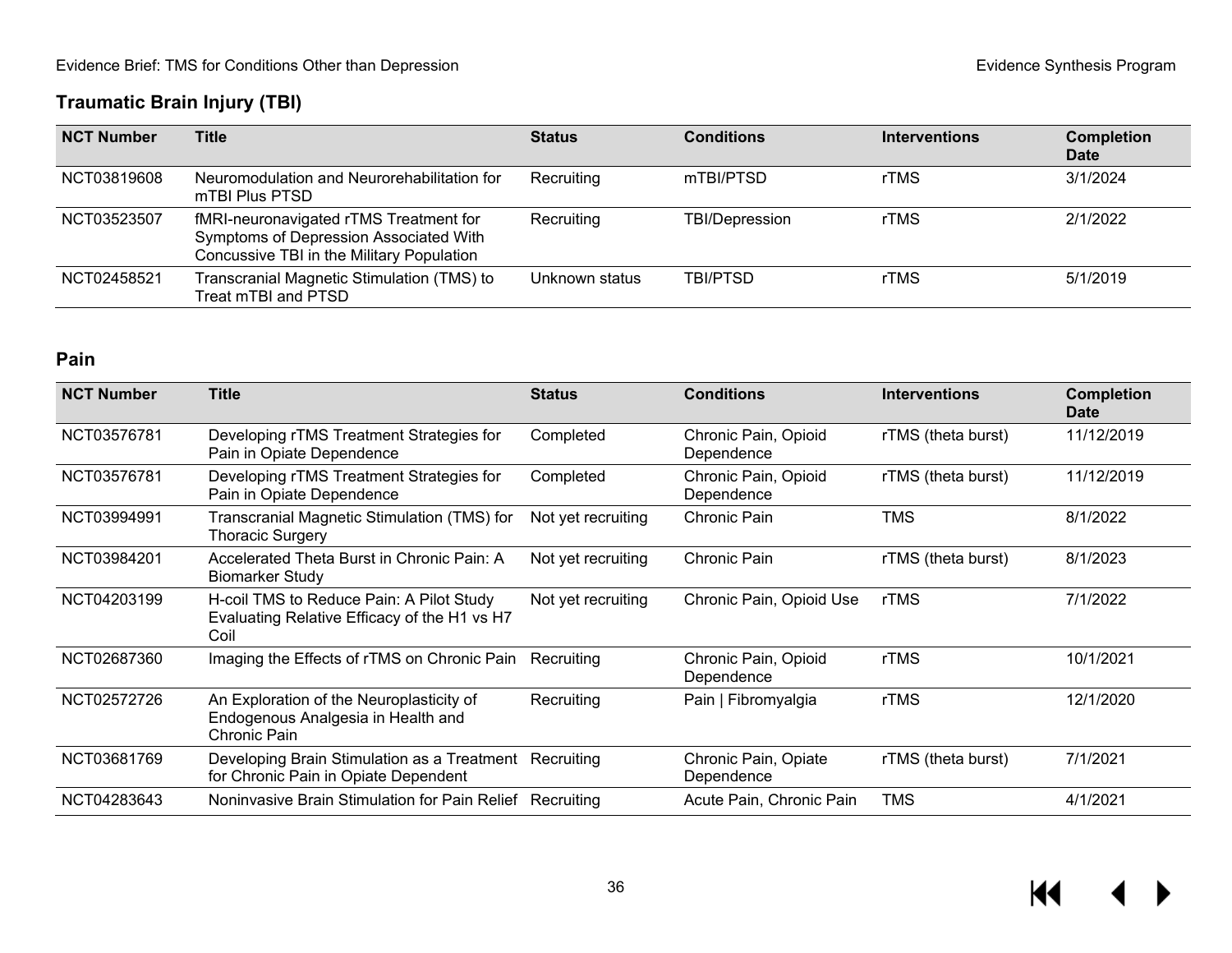### Evidence Brief: TMS for Conditions Other than Depression **Evidence** Synthesis Program **Evidence Synthesis Program**

| NCT02687360 | Imaging the Effects of rTMS on Chronic Pain Recruiting                                                                         |                | Chronic Pain, Opioid-use<br><b>Disorder</b> | rTMS               | 10/1/2021 |
|-------------|--------------------------------------------------------------------------------------------------------------------------------|----------------|---------------------------------------------|--------------------|-----------|
| NCT04156802 | Project Relief: Developing Brain Stimulation<br>as a Treatment for Chronic Pain                                                | Recruiting     | Chronic Pain, Opioid Use                    | rTMS (theta burst) | 12/1/2021 |
| NCT03973788 | <b>Effects of Repetitive Transcranial Magnetic</b><br>Stimulation on Pain Thresholds in Patients<br>With Chronic Low Back Pain | Recruiting     | Low Back Pain                               | rTMS               | 8/31/2020 |
| NCT03076294 | Repetitive Transcranial Magnetic Stimulation<br>Associated With Manual Therapy in Knee<br>Osteoarthritis Pain                  | Unknown status | Pain, Knee Osteoarthritis                   | TMS                | 3/1/2019  |

### **Alcohol Use Disorder**

| <b>NCT Number</b> | <b>Title</b>                                                        | <b>Status</b> | <b>Condition</b>                    | <b>Intervention</b> | <b>Completion</b><br><b>Date</b> |
|-------------------|---------------------------------------------------------------------|---------------|-------------------------------------|---------------------|----------------------------------|
| NCT03995173       | Pilot rTMS for AUD+mTBI                                             | Recruiting    | Alcohol Use Disorder,<br>mTBI. PTSD | rTMS                | 11/1/2020                        |
| NCT04043442       | rTMS Target Identification for Functional<br>Disability in AUD+mTBI | Recruiting    | Alcohol Use Disorder,<br>mTBI       | rTMS                | 9/30/2023                        |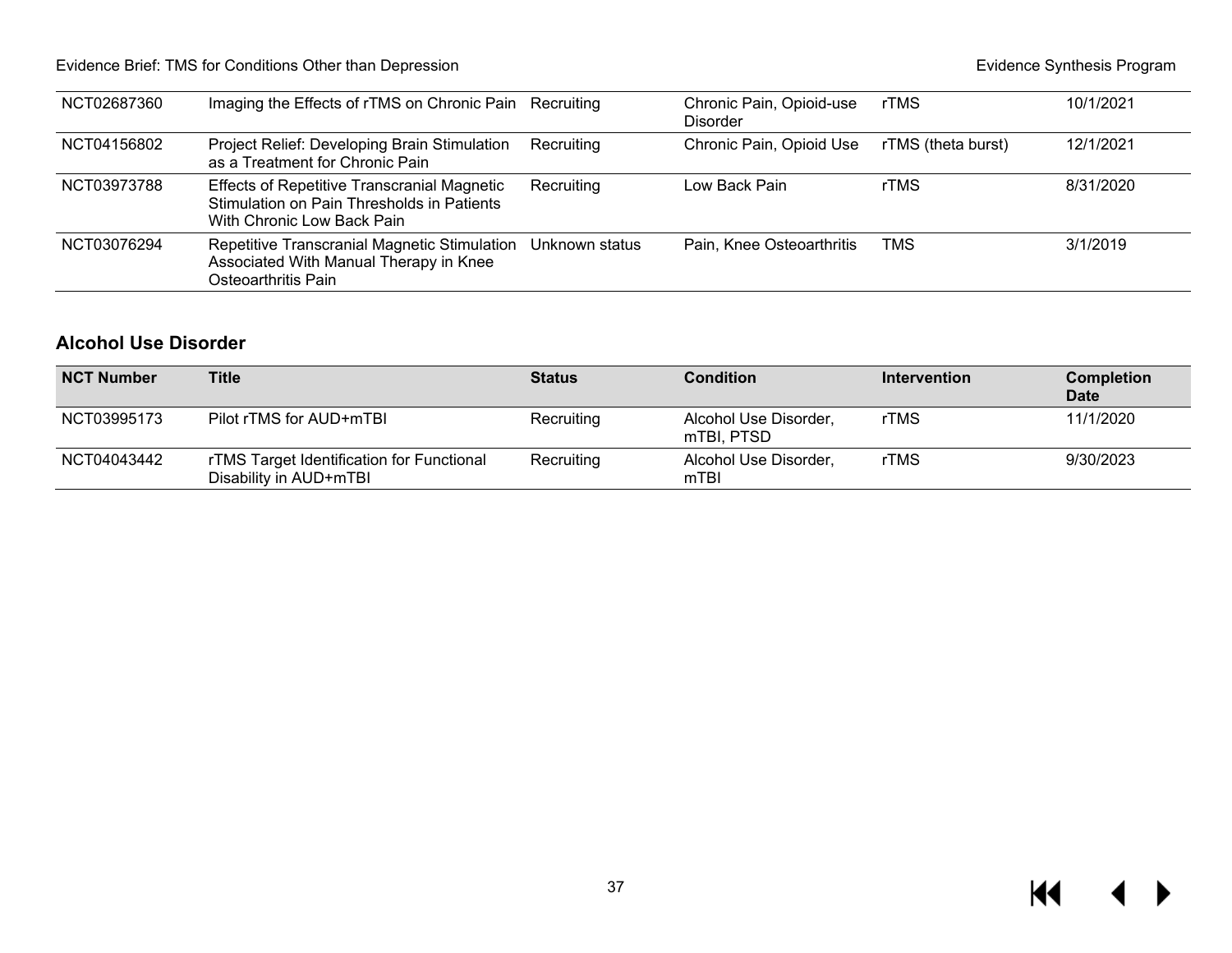# **APPENDIX F: DATA ABSTRACTION**

# **CONTROLLED STUDIES**

#### **Pain**

| <b>Author</b>                                                            | <b>Population</b>                                                                                                                 |                                                      | <b>Intervention Comparator</b>                                                                    | <b>TMS Protocol:</b><br>Location                                                                                                                                                                                        | <b>Symptom Improvement Other Outcomes</b>                                                                                                                             |                                                                                                                                              | <b>Harms</b>                                                                                      |
|--------------------------------------------------------------------------|-----------------------------------------------------------------------------------------------------------------------------------|------------------------------------------------------|---------------------------------------------------------------------------------------------------|-------------------------------------------------------------------------------------------------------------------------------------------------------------------------------------------------------------------------|-----------------------------------------------------------------------------------------------------------------------------------------------------------------------|----------------------------------------------------------------------------------------------------------------------------------------------|---------------------------------------------------------------------------------------------------|
| Year<br>Study<br>Design<br>N.                                            | Patient<br>characteristics:<br>Mean age                                                                                           | Study Follow-<br>up                                  |                                                                                                   | Frequency (Hz)<br>Intensity (% RMT)<br>Sessions                                                                                                                                                                         |                                                                                                                                                                       |                                                                                                                                              |                                                                                                   |
| Neurological                                                             |                                                                                                                                   |                                                      |                                                                                                   |                                                                                                                                                                                                                         |                                                                                                                                                                       |                                                                                                                                              |                                                                                                   |
| Ahmed 20201<br><b>RCT</b><br>$N=30$                                      | Patients with<br>a diagnosis of<br>diabetic<br>neuropathy<br>(stages 2a or<br>2b)<br>Age: 50.8<br>% male:<br>36.67<br>% white: NR | rTMS and<br>aerobic<br>training<br>exercises<br>1 wk | Transcutaneous<br>electrical nerve<br>stimulation<br>(TENS) and<br>aerobic training<br>exercises. | Location: Precentral motor<br>cortex (hemisphere contralateral<br>to pain)<br>Frequency: 20 Hz<br>Intensity: 80-90% RMT<br>Sessions: 5 session (daily)                                                                  | Decrease in pain severity<br>at 1 wk from baseline<br>(p<0.05) in both groups,<br>but no differences<br>between groups.                                               | <b>NR</b>                                                                                                                                    | <b>NR</b>                                                                                         |
| Andre-<br>Obadia,<br>201843<br>Randomized<br>crossover trial<br>$N = 35$ | Patients with<br>upper limb or<br>facial<br>neuropathic<br>pain for at<br>least 1 year<br>Age: 18-80<br>% male: NR<br>% white: NR | rTMS<br><b>NR</b>                                    | Sham rTMS:<br>sham coil<br>mimicking<br>sounds and<br>vibrations                                  | Location: Hand or facial motor<br>cortex<br>Frequency: 20 Hz<br>Intensity: 90% RMT<br>Sessions: 3 sessions (2 active,<br>1 sham, separated by 2 wks)                                                                    | rTMS targeted over the<br>hand motor cortex had<br>greater pain relief than<br>rTMS targeted over facial<br>cortex face rTMS<br>$(p=0.002)$ and sham<br>$(p=0.005)$ . | <b>NR</b>                                                                                                                                    | <b>NR</b>                                                                                         |
| Galhardoni<br>201944<br><b>RCT</b><br>$N = 100$                          | Patients with<br>chronic $(> 3$<br>months) CNP<br>due to stroke<br>or spinal cord<br>lesions                                      | Deep TMS<br>12 wks                                   | Sham deep<br>TMS: coil<br>mimicking<br>sounds and<br>vibrations                                   | Location: Anterior cingulate<br>cortex (ACC) or posterior<br>superior insula (PSI)<br>Frequency: 10 Hz<br>Intensity: 90% RMT<br>Sessions: 16 sessions (daily for<br>5 days (induction) then 1<br>session/wk for 11 wks) | NRS score was not<br>significantly<br>different between groups<br>at any point during the<br>study.                                                                   | Active dTMS<br>treatments had no<br>significant effects<br>on pain<br>interference with<br>daily activities<br>(Brief Pain<br>Inventory), or | Pain (mostly<br>headaches)<br>after each<br>dTMS was<br>the most<br>prevalent<br>adverse<br>event |

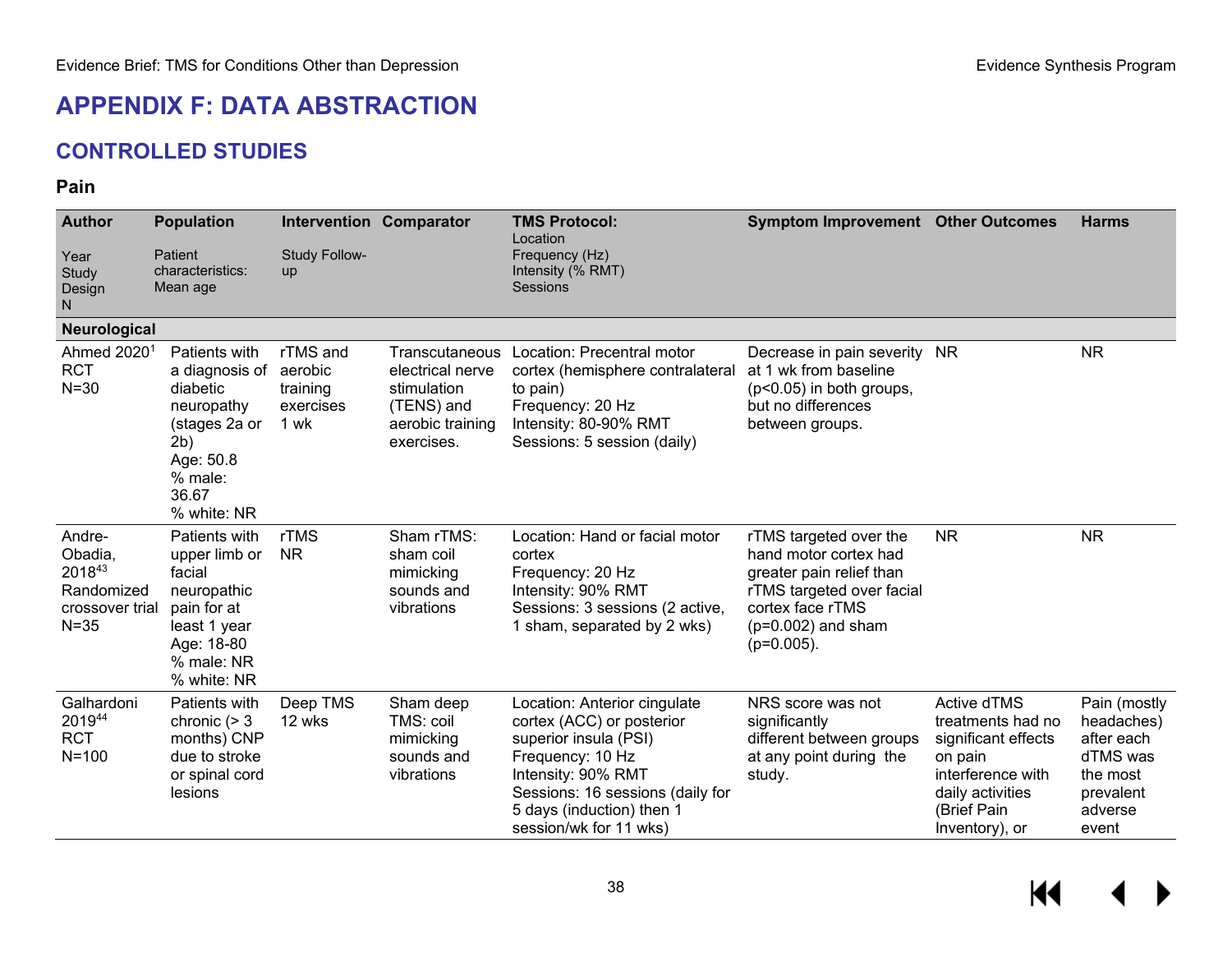|                                                     | Age: 55.02<br>% male: NR<br>% white: NR                                                                                |                                                                |                                                                  |                                                                                                                                                                                                                                     |                                                                                                                                                                                                                                                                                                                                                                                                  | quality of life (SF-<br>$36$ ).                                               |                                                    |
|-----------------------------------------------------|------------------------------------------------------------------------------------------------------------------------|----------------------------------------------------------------|------------------------------------------------------------------|-------------------------------------------------------------------------------------------------------------------------------------------------------------------------------------------------------------------------------------|--------------------------------------------------------------------------------------------------------------------------------------------------------------------------------------------------------------------------------------------------------------------------------------------------------------------------------------------------------------------------------------------------|-------------------------------------------------------------------------------|----------------------------------------------------|
| Hosomi,<br>202045<br><b>RCT</b><br>$N = 144$        | Adult patients<br>with<br>neuropathic<br>pain for more<br>than 6<br>months<br>Age: 61.9<br>% male: 64.6<br>% white: NR | rTMS<br>5 wks                                                  | Sham rTMS:<br>sham coil<br>mimicking<br>sounds and<br>vibrations | Location: Primary motor cortex<br>(M1) targeting part of the body<br>with the worst pain<br>Frequency: 5 Hz<br>Intensity: 90% RMT<br>Sessions: 5 sessions (daily),<br>then 1 session/wk for 4 wks<br>(responders only - open-label) | Pain improvement not<br>significantly different<br>$(p=0.58)$ between the<br>rTMS (-8.0) and sham<br>(-9.2) during the daily<br>sessions. No difference<br>in number of responders<br>(≥ 10mm decrease VAS)<br>between rTMS (31%)<br>and sham (37%). The<br>patients enrolled in the<br>continuous wkly rTMS<br>achieved more pain relief<br>in with rTMS compared<br>with the sham $(p<0.01)$ . | No difference in<br>quality of life<br>scores over time or<br>between groups. | No serious<br>adverse<br>events were<br>observed   |
| Kim, 2020 <sup>46</sup><br><b>RCT</b><br>$N = 30$   | Patients with<br><b>CNP</b><br>Age: 61.9<br>% male: 64.6<br>% white: NR                                                | Intermittent<br>theta-burst<br>stimulation<br>(iTBS)<br>5 days | ham iTBS: coil<br>turned away<br>from skull at<br>$90^{\circ}$   | Location: Ipsilateral hemisphere<br>Frequency: 50 Hz<br>Intensity: 80% RMT<br>Sessions: 5 sessions (daily)                                                                                                                          | S-LANSS decreased<br>more in iTBS (-4.53) vs<br>sham (-0.8) (p=0.002).<br>NRS decreased more in<br>iTBS (-2.13) vs sham (-<br>$0.86$ ) (p=0.029).                                                                                                                                                                                                                                                | <b>NR</b>                                                                     | No adverse<br>events were<br>reported              |
| Quesada,<br>202047<br>Randomized<br>crossover trial | Adult patients<br>with medically<br>refractory<br>chronic CNP                                                          | rTMS<br>7 months                                               | sham rTMS                                                        | Location: Primary motor cortex<br>contralateral to the patient's<br>pain                                                                                                                                                            | Percent of pain relief<br>$(\%R)$ was greater after<br>rTMS phase (33.8%)<br>compared to sham phase                                                                                                                                                                                                                                                                                              | Quality of life<br>(EQ5-D) did not<br>change over time<br>or between groups.  | One patient<br>left due to<br>pain<br>exacerbation |
| $N=42$                                              | for at least 6<br>months                                                                                               |                                                                |                                                                  | Frequency: 20 Hz<br>Intensity: 80% RMT                                                                                                                                                                                              | (13%). 54% (rTMS) vs<br>21% (sham) achieved<br>≥30% pain relief and                                                                                                                                                                                                                                                                                                                              |                                                                               | during both<br>active rTMS<br>and sham.            |
|                                                     | Age: 62.8<br>% male: 63.3                                                                                              |                                                                |                                                                  |                                                                                                                                                                                                                                     | 35% (rTMS) vs 12%<br>(sham) achieved ≥50%                                                                                                                                                                                                                                                                                                                                                        |                                                                               |                                                    |
|                                                     | % white: NR                                                                                                            |                                                                |                                                                  | Sessions: 8 sessions (4<br>sessions each stimulation) over<br>9 wks (3 wks between sessions<br>and 8 wk washout)                                                                                                                    | pain relief. Significant<br>decrease in VAS after<br>rTMS phase but not                                                                                                                                                                                                                                                                                                                          |                                                                               |                                                    |
|                                                     |                                                                                                                        |                                                                |                                                                  |                                                                                                                                                                                                                                     | sham phase.                                                                                                                                                                                                                                                                                                                                                                                      |                                                                               |                                                    |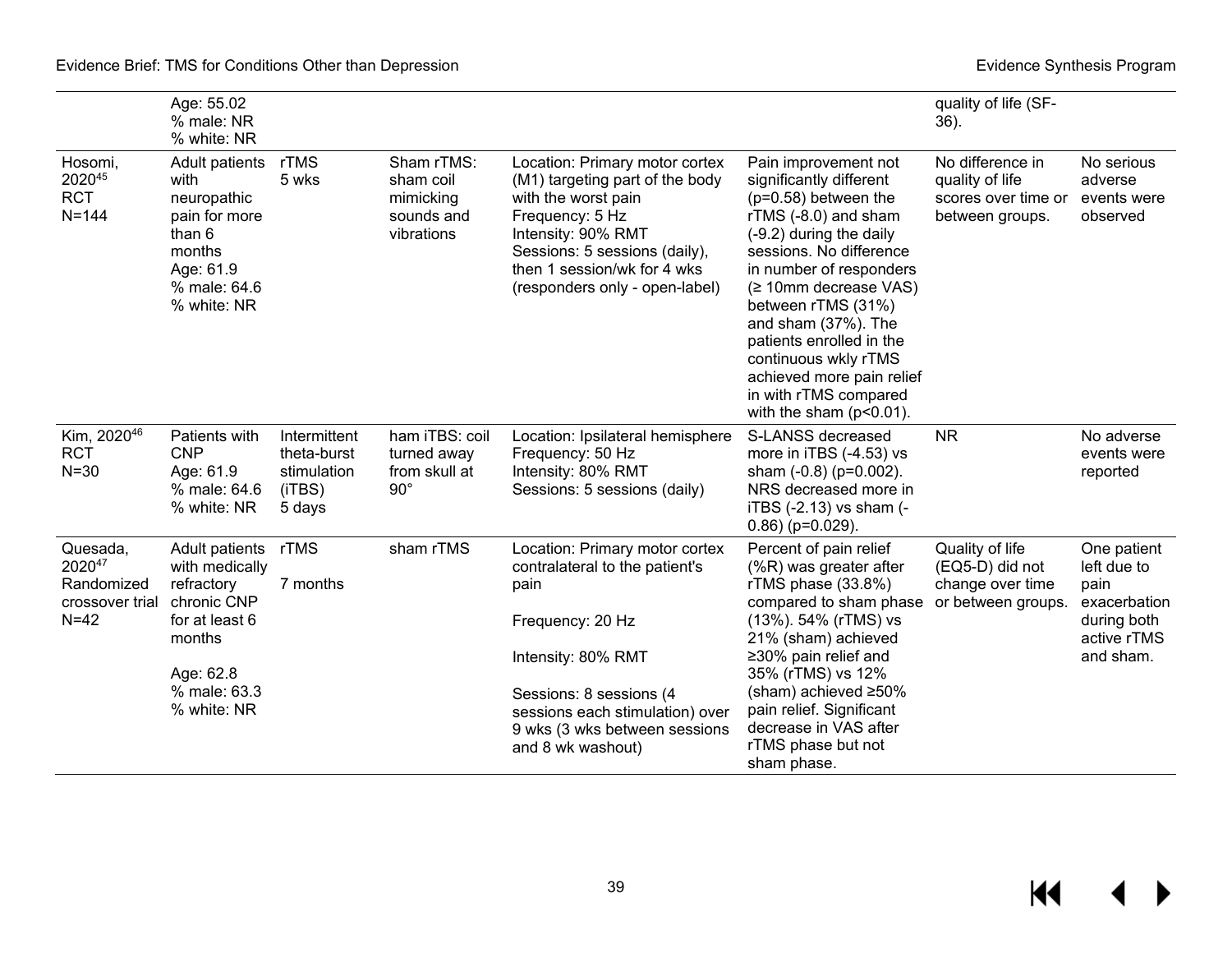| Sun,<br>201948<br><b>RCT</b><br>$N=21$                                              | Right-handed<br>inpatient rehab<br>patients with<br>neuropathic pain<br>following<br>SCI<br>% male: 88<br>% white: NR                                                                                                 | rTMS<br>6 wks                      | Sham rTMS: coil<br>turned away<br>from skull at 90°                            | Location: Left primary motor<br>cortex<br>Frequency: 10 Hz<br>Intensity: 80% RMT<br>Sessions: Daily sessions for 6<br>wks, with one-day interval per<br>wk                                            | Pain intensity decreased<br>from baseline to 6 wks in<br>rTMS group (5 vs 1.5*<br>NRS) and sham group<br>(4.5 vs 3* NRS). Pain<br>intensity decreased more<br>in rTMS group compared<br>to sham and the<br>difference became<br>significant at wk 2.<br>*Estimated from Figure 4                                                                 | <b>NR</b>                                                                                                                                                                                                    | No patients<br>complained<br>of discomfort<br>during or<br>after<br>treatment<br>and no<br>pathologic<br>effects were<br>reported.                                                  |
|-------------------------------------------------------------------------------------|-----------------------------------------------------------------------------------------------------------------------------------------------------------------------------------------------------------------------|------------------------------------|--------------------------------------------------------------------------------|-------------------------------------------------------------------------------------------------------------------------------------------------------------------------------------------------------|--------------------------------------------------------------------------------------------------------------------------------------------------------------------------------------------------------------------------------------------------------------------------------------------------------------------------------------------------|--------------------------------------------------------------------------------------------------------------------------------------------------------------------------------------------------------------|-------------------------------------------------------------------------------------------------------------------------------------------------------------------------------------|
|                                                                                     | <b>Complex Regional Pain</b>                                                                                                                                                                                          |                                    |                                                                                |                                                                                                                                                                                                       |                                                                                                                                                                                                                                                                                                                                                  |                                                                                                                                                                                                              |                                                                                                                                                                                     |
| Gaertner,<br>201849<br>Cohort<br>$N=21$                                             | People who met iTBS<br>"Budapest"<br>Clinical<br>Diagnostic<br>Criteria for<br>CRPS and had<br>pain greater<br>than 3/10<br>average on a<br>numerical rating<br>scale (NRS).<br>Age: 44<br>% male: 9.5<br>% white: NR | followed by<br><b>TMS</b><br>2 wks | 1 TMS session<br>group vs 5 TMS<br>session group                               | Location: targeted over motor<br>cortex to stimulate CPRS<br>affected region<br>Frequency: 50 Hz (iTBS) then<br>$10$ Hz<br>Intensity: 70% (iTBS) then 80%<br>Sessions: 1 or 5 sessions over 5<br>days | Both groups<br>demonstrated significant<br>pain reduction after 1 wk<br>posttreatment; but no<br>differences between<br>groups.<br>Treatment response<br>(≥30% reduction in pain<br>from baseline): 60% of<br>participants with 1<br>session responded at wk<br>1.58% and 50% of<br>participants responded at<br>wks 1 and 2 with 5<br>sessions. | <b>NR</b>                                                                                                                                                                                                    | One subject<br>withdrew<br>due to<br>adverse<br>head pain.<br>No serious<br>adverse<br>events<br>occurred.<br>Headache<br>and nausea<br>were the<br>most<br>common<br>side effects. |
| Fibromyalgia                                                                        |                                                                                                                                                                                                                       |                                    |                                                                                |                                                                                                                                                                                                       |                                                                                                                                                                                                                                                                                                                                                  |                                                                                                                                                                                                              |                                                                                                                                                                                     |
| Abd<br>Elghany,<br>201950<br>Non-<br>randomized<br>controlled<br>trial<br>$N = 120$ | Outpatients with<br>FMS according<br>to ACR 2010<br>diagnostic<br>criteria<br>Age: NR<br>$%$ male: 0 (all<br>female)<br>% white: NR                                                                                   | rTMS<br>One month                  | Regenerative<br>injection therapy<br>$(RIT)$ (3<br>injections, 2 wks<br>apart) | Location: DLPFC<br>Frequency: 10 Hz<br>Intensity: NR<br>Sessions: 15 sessions (every<br>other day for 1 month)                                                                                        | Significant decrease in<br>mean VAS score with<br>rTMS immediately after<br>treatment (-20) and at 1<br>month (-24.3) and with<br>injection therapy<br>immediately after<br>treatment (-25.2) and at<br>1 month (-49). Injection<br>therapy had lower pain<br>scores at baseline                                                                 | Significant<br>decrease in mean<br>Fibromyalgia<br>Impact<br>Questionnaire<br>Revised (FIQR)<br>score with rTMS (-<br>7.29) and injection<br>therapy $(-30.7)$ at 1<br>month. Injection<br>therapy had lower | <b>NR</b>                                                                                                                                                                           |

 $\leftrightarrow$  $M$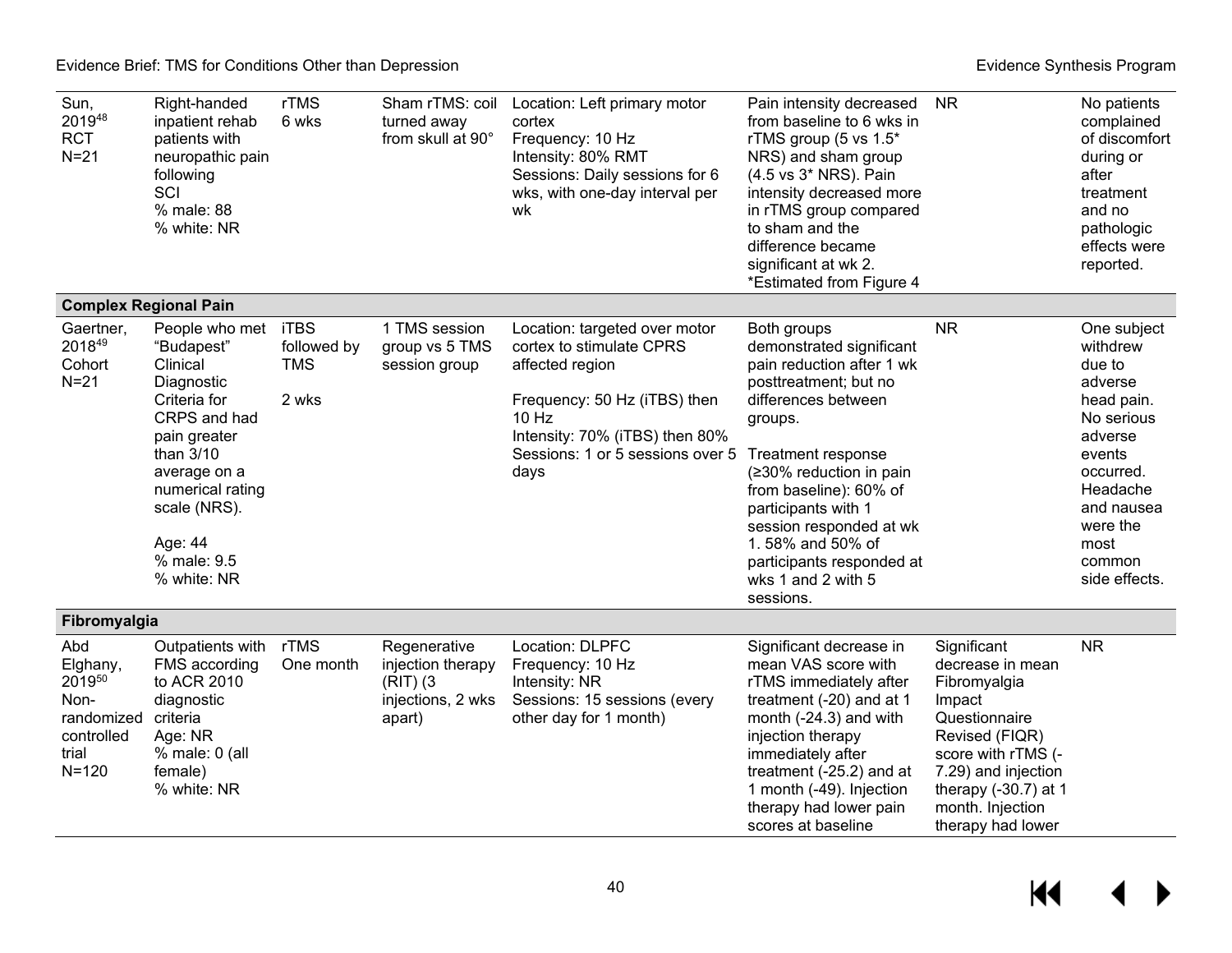|                                                   |                                                                                                                                                           |               |                                                                    |                                                                                                                                                                       | $(p=0.002)$ and 1 month<br>compared to rTMS<br>$(p<0.001)$ .                                                                                                                                                                                                 | FIQR scores at 1<br>month compared to<br>rTMS (p<0.001).                                                                                                                                                                                                                                                                                                                                                                                                                                          |                           |
|---------------------------------------------------|-----------------------------------------------------------------------------------------------------------------------------------------------------------|---------------|--------------------------------------------------------------------|-----------------------------------------------------------------------------------------------------------------------------------------------------------------------|--------------------------------------------------------------------------------------------------------------------------------------------------------------------------------------------------------------------------------------------------------------|---------------------------------------------------------------------------------------------------------------------------------------------------------------------------------------------------------------------------------------------------------------------------------------------------------------------------------------------------------------------------------------------------------------------------------------------------------------------------------------------------|---------------------------|
| Atlas,<br>201951<br><b>RCT</b><br>$N = 30$        | Right-handed,<br>female patients<br>with FMS<br>according to<br><b>ACR 2010</b><br>Diagnostic<br>Criteria<br>Age: 50<br>% male: 26.3<br>% white: NR       | rTMS<br>3 wks | Sham rTMS:<br>reverse position<br>coil at 0.1 Hz,<br><b>1% RMT</b> | Location: left primary motor<br>cortex (M1) or Left DLPFC<br>Frequency: 10 Hz<br>Intensity: 90% RMT<br>Sessions: 15 sessions<br>(sessions/wk for 3 wks)               | Significant improvements<br>from baseline in VAS<br>score in M1 (-2.8),<br>DLPFC (-2.2) and sham<br>(-1.7). Decrease in VAS<br>significantly greater in<br>Group M1 vs sham<br>(p=0.028), but not<br>DLPFC vs sham (p=.238)<br>or M1 vs DLPFC<br>$(p=0.237)$ | Significant<br>improvements from<br>baseline in FIQ<br>score in M1 (-<br>14.7), DLPFC (-<br>12.3) and sham (-<br>12.4). No<br>differences in<br>decrease in FIQ<br>amongst groups.<br>Significant<br>improvements from<br>baseline in SF-36<br>physical<br>functioning score in<br>M1 (25), DLPFC<br>$(19.5)$ and sham<br>(4). SF-36 physical<br>functioning<br>improvement<br>greater in M1 vs<br>sham ( $p=0.002$ ),<br>and DLPFC vs<br>sham ( $p=.004$ ), but<br>not M1 vs DLPFC<br>$(p=0.62)$ | No adverse<br>events      |
| Bilir, 2020 <sup>52</sup><br><b>RCT</b><br>$N=20$ | Adult patients<br>with diagnosis of 6 wks<br>FMS according<br>to 2016<br>Fibromyalgia<br>diagnostic<br>criteria<br>Age: 45.25<br>% male: 0<br>% white: NR | <b>rTMS</b>   | Sham rTMS:<br>reverse position<br>coil at 1% RMT                   | Location: Left DLPFC<br>Frequency: 10 Hz<br>Intensity: 90% RMT<br>Sessions: 14 sessions (5<br>days/wk for 2 wks (induction<br>phase), then 1 session/wk for 4<br>wks) | There was no significant<br>difference in VAS-pain<br>over time or between<br>groups (p>0.05).                                                                                                                                                               | FIQ decreased at<br>wk 2 vs baseline in<br>rTMS group but not reported<br>sham group. No<br>differences<br>compared to<br>baseline at wk 6 in<br>either group. No<br>differences at any<br>time between<br>groups                                                                                                                                                                                                                                                                                 | No adverse<br>events were |

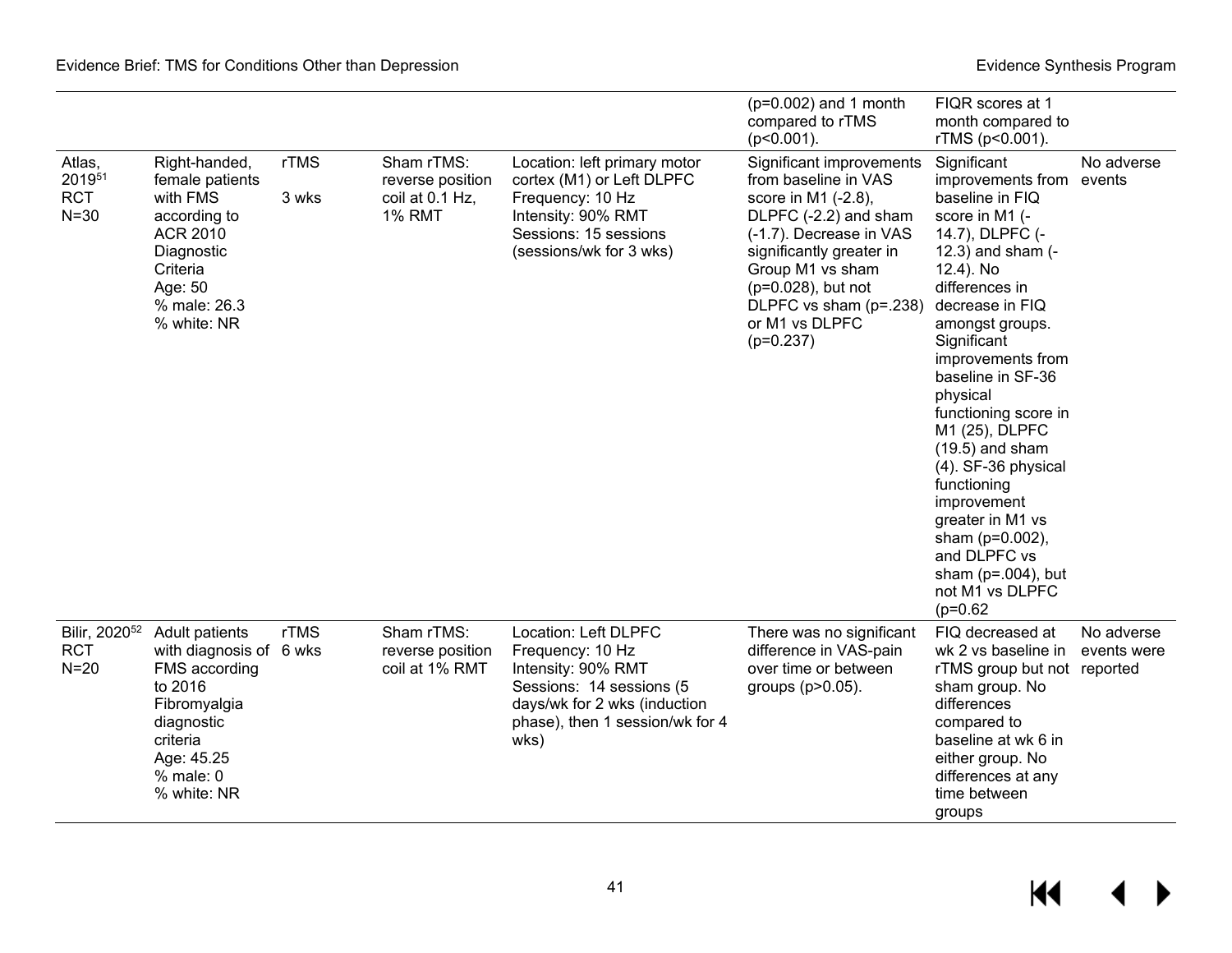| Cheng,<br>201953<br><b>RCT</b><br>$N=20$      | Patients with<br>FMS according<br>to ACR-2010<br>diagnostic<br>criteria and<br><b>DSM-IV MDD</b><br>Age: 50<br>% male: 26.3<br>% white: NR | rTMS<br>2 wks    | Sham rTMS:<br>sham coil<br>mimicking<br>sounds and<br>vibrations                                                                                   | Location: Left DLPFC<br>Frequency: 10 Hz<br>Intensity: 100% RMT<br>Sessions: 10 sessions (5<br>sessions/wk for 2 wks)                                                 | Decrease in pain score<br>(VAS) with rTMS (wk 2)<br>vs wk 1, -0.7, p=0.021),<br>but not with sham (wk 2<br>vs wk 1, +0.1, p=0.585).<br>No significant difference<br>between groups at wk 1<br>(p=0.975) or wk 2<br>$(p=0.950)$                                                                                                | <b>NR</b>                                                                                                                                                                    | One<br>participant<br>complained<br>of mild<br>dizziness<br>with no other<br>adverse<br>events<br>reported.                                                                                                       |
|-----------------------------------------------|--------------------------------------------------------------------------------------------------------------------------------------------|------------------|----------------------------------------------------------------------------------------------------------------------------------------------------|-----------------------------------------------------------------------------------------------------------------------------------------------------------------------|-------------------------------------------------------------------------------------------------------------------------------------------------------------------------------------------------------------------------------------------------------------------------------------------------------------------------------|------------------------------------------------------------------------------------------------------------------------------------------------------------------------------|-------------------------------------------------------------------------------------------------------------------------------------------------------------------------------------------------------------------|
| Fitzgibbon,<br>201854<br><b>RCT</b><br>$N=26$ | Patients with<br>FMS according<br>to ACR-2010<br>diagnostic<br>criteria<br>Age: 45.6<br>% male: 8.3<br>% white: NR                         | rTMS<br>1 month  | Sham rTMS:<br>sham coil<br>mimicking<br>sounds and<br>vibrations                                                                                   | Location: Left DLPFC<br>Frequency: 10 Hz<br>Intensity: 120% (RMT)<br>Sessions: 20 sessions (5<br>consecutive session/wk for 4<br>wks)                                 | Pain improved at 1<br>month vs baseline in<br>both rTMS and sham<br>groups on all pain<br>measures. No significant<br>differences between<br>groups was observed.<br>rTMS group significantly<br>more likely to respond<br>(achieve a minimum 30%<br>improvement in pain<br>intensity ratings) 7 rTMS<br>vs 1 sham (p=0.024). | Both groups<br>improved at 1<br>month vs baseline<br>on FIQ, no<br>differences<br>between groups<br>were observed.                                                           | 5<br>participants<br>reported site<br>discomfort, 7<br>reported<br>headaches,<br>2 reported<br>neck pain, 3<br>reported<br>nausea, 1<br>reported<br>dizziness,<br>and 2<br>reported<br>other<br>adverse<br>events |
| Guinot,<br>201955<br><b>RCT</b><br>$N = 39$   | Patients with<br>FMS according<br>to ACR-2010<br>diagnostic<br>criteria<br>Age: 44.6<br>% male: 8.9<br>% white: NR                         | rTMS<br>6 months | Sham rTMS<br>(sham coil<br>mimicking<br>sounds and<br>vibrations) +<br>multicomponent<br>therapy (aerobic,<br>strength,<br>relaxation<br>training) | Location: Left DLPFC<br>Frequency: 10 Hz<br>Intensity: 90% RMT<br>Sessions: 14 sessions (5<br>days/wk for 2 wks (induction<br>phase), then 1 session/wk for 4<br>wks) | There was no significant<br>difference in VAS-pain<br>over time or between<br>groups (p>0.05).                                                                                                                                                                                                                                | FIQ improved after<br>therapy (wk 14)<br>and at 6 month<br>follow-up for both<br>rTMS and sham<br>groups (p<0.001).<br>No differences in<br>pain reduction<br>between groups | No adverse<br>effects were<br>recorded<br>during the<br>study                                                                                                                                                     |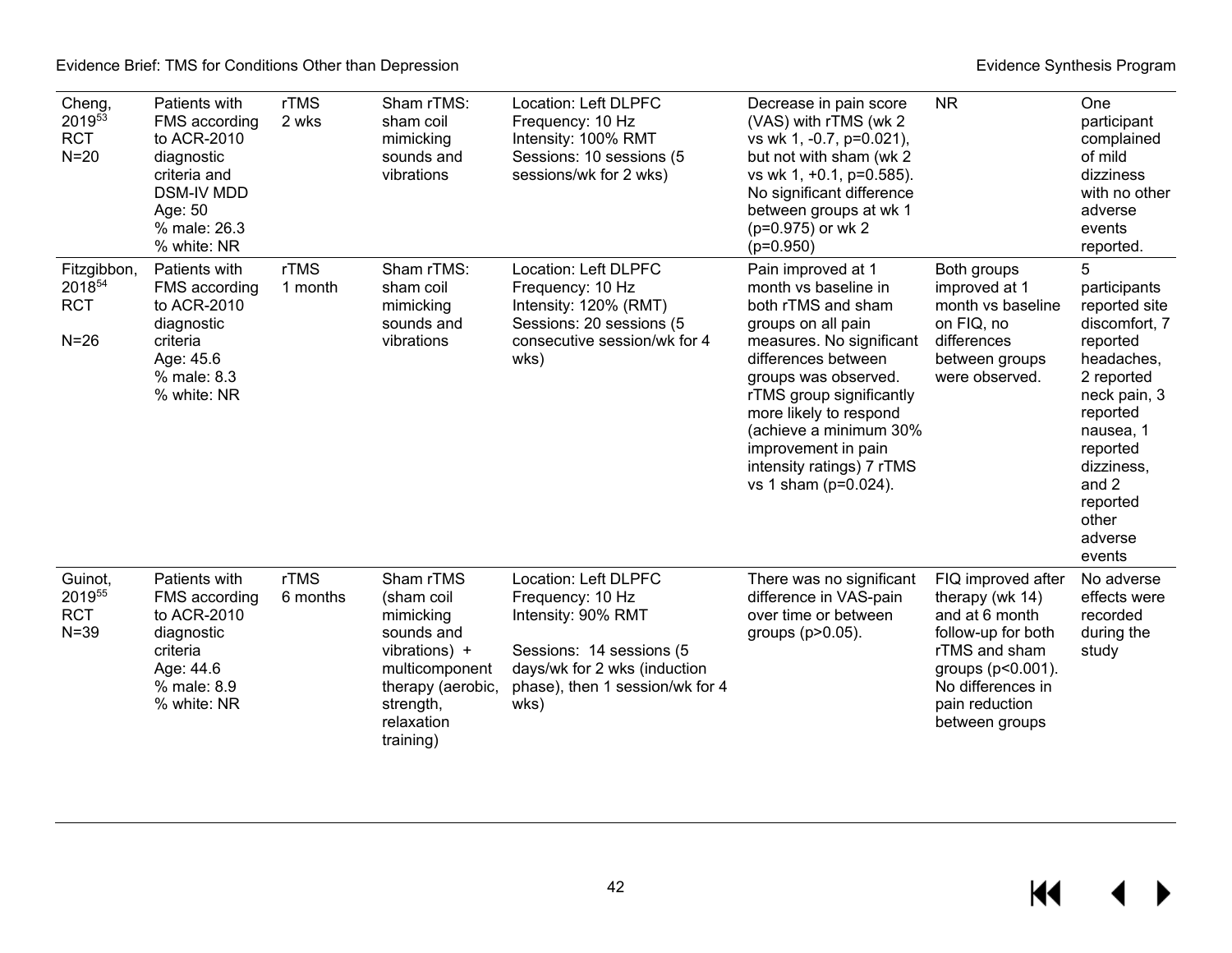| Headache                                    |                                                                                                                                                                           |                                                                |                                                              |                                                                                                                     |                                                                                                                                                                                    |                                                                                                                                                |                                                                                                              |
|---------------------------------------------|---------------------------------------------------------------------------------------------------------------------------------------------------------------------------|----------------------------------------------------------------|--------------------------------------------------------------|---------------------------------------------------------------------------------------------------------------------|------------------------------------------------------------------------------------------------------------------------------------------------------------------------------------|------------------------------------------------------------------------------------------------------------------------------------------------|--------------------------------------------------------------------------------------------------------------|
| Mattoo,<br>201956<br><b>RCT</b><br>$N = 30$ | Right-handed<br><b>CTTH</b> patients<br>with history of<br>headache >15<br>days a month for<br>3 months or<br>more<br>Age: 35.7<br>% male: NR<br>% white: NR              | rTMS<br>4 Wks after<br>completion                              | sham rTMS: coil<br>placed<br>perpendicular to<br>right DLPFC | Location: Right DLPFC<br>Frequency: NR<br>Intensity: 110% RMT<br>Sessions: 20 sessions (5<br>sessions/wk for 4 wks) | NRS score decreased<br>significantly (P<0.001) in<br>the rTMS group<br>compared to placebo.                                                                                        | rTMS group<br>improved<br>significantly more<br>than sham group in<br>Headache Impact<br>Test-6 (HIT-6)<br>(p<0.001), but not<br>WHO QOL score | <b>NR</b>                                                                                                    |
| Sahu,<br>201957<br><b>RCT</b><br>$N = 41$   | Right-handed<br>patients with a<br>diagnosis of<br>migraine with or<br>without aura<br>according to the<br>international<br>Classification of<br>Headache<br>Disorders-II | Intermittent<br>theta-burst<br>stimulation<br>(iTBS)<br>12 Wks | sham iTBS: coil<br>placed<br>perpendicular to<br>left DLPFC  | Location: Left DLPFC<br>Frequency: 50 Hz<br>Intensity: 80<br>Sessions: 10 session (2x/day for<br>5 days)            | There was a greater<br>decrease in frequency,<br>duration, and severity of<br>migraine in the active<br>group compared to the<br>sham group over the<br>study period $(p<0.001)$ . | There was a<br>greater decrease in<br><b>MIDAS</b> score<br>compared to sham<br>group over the<br>study period<br>$(p<0.001)$ .                | There were<br>no<br>significant<br>adverse<br>effects<br>observed<br>during the<br>entire period<br>of study |

Abbreviations: rTMS, (Repetitive Trancranial Magnetic Stimulation), Dorsolateral prefrontal cortex (DLPFC), World Health Organization Quality of Life assessment (WHO QOL), Migraine Disability Assessment Score (MIDAS), Chronic tension-type headache (CTTH), Fibromyalgia Impact Questionnaire (FIQ), Numerical rating scale (NRS), Resting motor threshold (RMT), Hertz (Hz)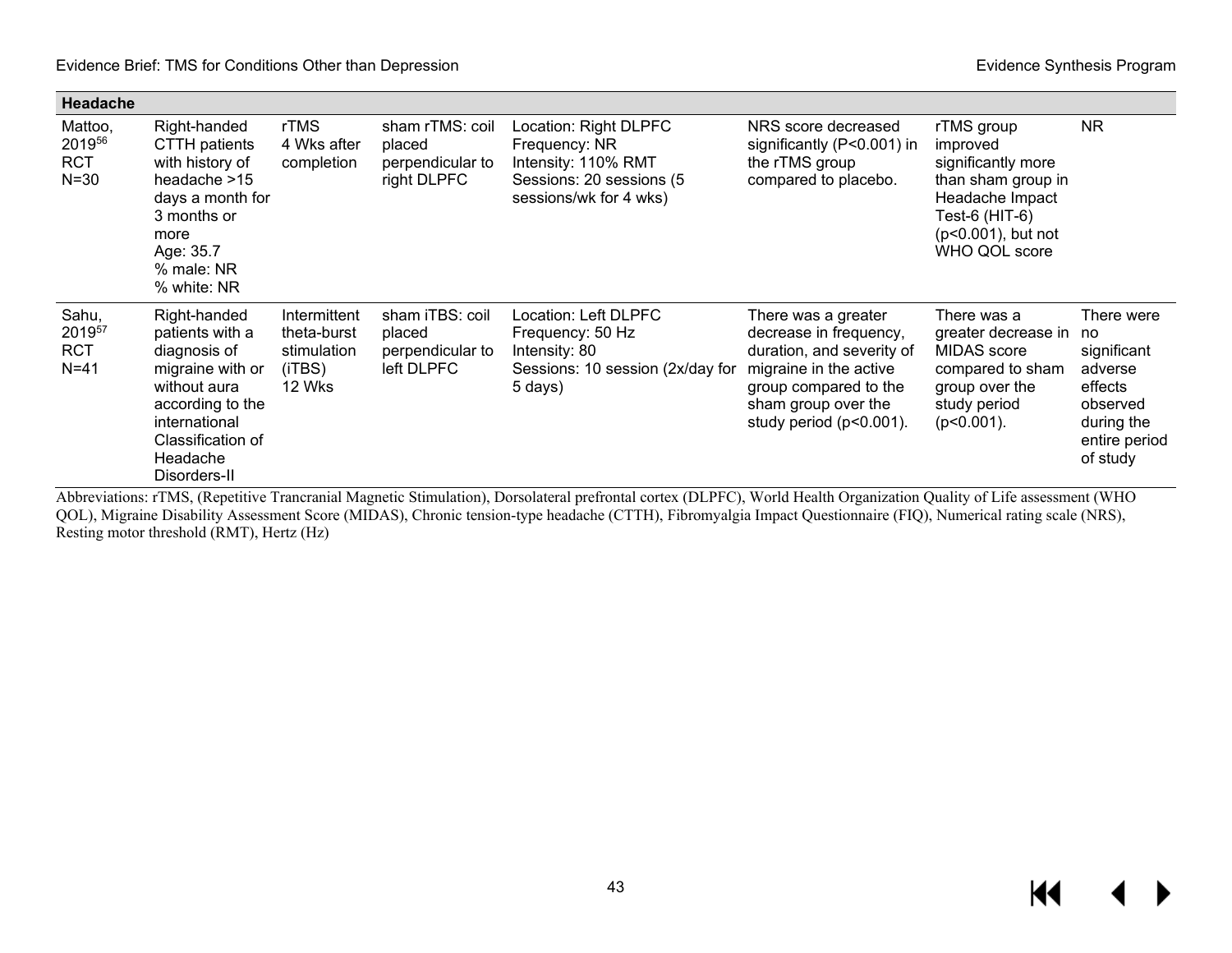### **PTSD**

| <b>Author</b><br>Year<br><b>Study Design</b><br>N. | <b>Population</b><br>Patient<br>characteristics:<br>Mean age                                             | Intervention<br><b>Study Follow-</b><br>up                 | Comparator                                                       | <b>TMS Protocol:</b><br>Location<br>Frequency (Hz)<br>Intensity (% RMT)<br><b>Sessions</b>                                                                                          | <b>Symptom</b><br>Improvement                                                                                                                                                                                                                                                                                                                                               | <b>Other</b><br><b>Outcomes</b> | <b>Harms</b>                                                                                                                                  |
|----------------------------------------------------|----------------------------------------------------------------------------------------------------------|------------------------------------------------------------|------------------------------------------------------------------|-------------------------------------------------------------------------------------------------------------------------------------------------------------------------------------|-----------------------------------------------------------------------------------------------------------------------------------------------------------------------------------------------------------------------------------------------------------------------------------------------------------------------------------------------------------------------------|---------------------------------|-----------------------------------------------------------------------------------------------------------------------------------------------|
| Ahmadizadeh,<br>201858<br><b>RCT</b><br>$N=65$     | Veterans with<br>current combat-<br>related PTSD<br>symptoms<br>Age: 50.45<br>% male: 100<br>% white: NR | rTMS<br>4 wks                                              | Sham rTMS:<br>sham coil<br>mimicking<br>sounds and<br>vibrations | Location: bilateral (left and<br>right) or right DLPFC<br>Frequency: 20 Hz<br>Intensity: 100 % RMT<br>Sessions: 10 session (3<br>sessions/wk for 2 wks; 2<br>sessions/wk for 2 wks) | Greater proportion of<br>responders ( $\geq$ 2 std from<br>mean PCL) in rTMS<br>(bilateral (62.5%) and<br>unilateral $(41.2\%)$<br>groups compared to<br>sham (0%) (p=0.0001)<br>and no difference was<br>found between bilateral<br>and unilateral groups.<br>Significant mean<br>improvement in PCL in<br>unilateral and bilateral<br>rTMS vs sham after all<br>sessions. | <b>NR</b>                       | 2 patients<br>withdrew due to<br>headache and 1<br>patient withdrew<br>due to<br>discomfort (both<br>patients in<br>bilateral rTMS<br>group). |
| Fryml, 2019 <sup>59</sup><br><b>RCT</b><br>$N=8$   | Veterans<br>(OIF/OEF) with<br>combat-related<br><b>PTSD</b><br>Age: 28.1<br>% male: 87.5<br>% white: NR  | rTMS and<br>Prolonged<br>exposure<br>therapy (PE)<br>8 wks | Sham rTMS<br>(details NR)                                        | Location: Right or left<br>prefrontal cortex<br>Frequency: 10 Hz<br>Intensity: 120% RMT<br>Sessions: 8 (1 session/wk<br>for 8 wks)                                                  | <b>Reduction in CAPS</b><br>scores was 55% (90%<br>CI 18.5-53.5) with rTMS<br>compared to 40% (90%<br>CI 13.6-73.0) with sham<br>at session 5.                                                                                                                                                                                                                              | <b>NR</b>                       | No adverse<br>events or<br>serious adverse<br>events occurred<br>during<br>the study.                                                         |
| Isserles,<br>201360<br><b>RCT</b><br>$N = 30$      | Veterans with<br><b>PTSD</b><br>Age: 43.4<br>% male: 76.9<br>% white: NR                                 | deep TMS +<br>traumatic or<br>positive<br>imagery<br>4 wks | Sham deep<br>TMS + traumatic<br>imagery                          | Location: Prefrontal cortex<br>Frequency: 20 Hz<br>Intensity: 120%<br>Sessions: 12 sessions (3)<br>sessions/wk for 4 wks)                                                           | CAPS score improved<br>significantly in rTMS +<br>trauma imagery group (-<br>27, p<.0.05), but not in<br>rTMS + positive imagery<br>group (-10, p>.0.05), or<br>sham group (-10,<br>p > 0.05                                                                                                                                                                                | <b>NR</b>                       | A few patients<br>had mild<br>headaches                                                                                                       |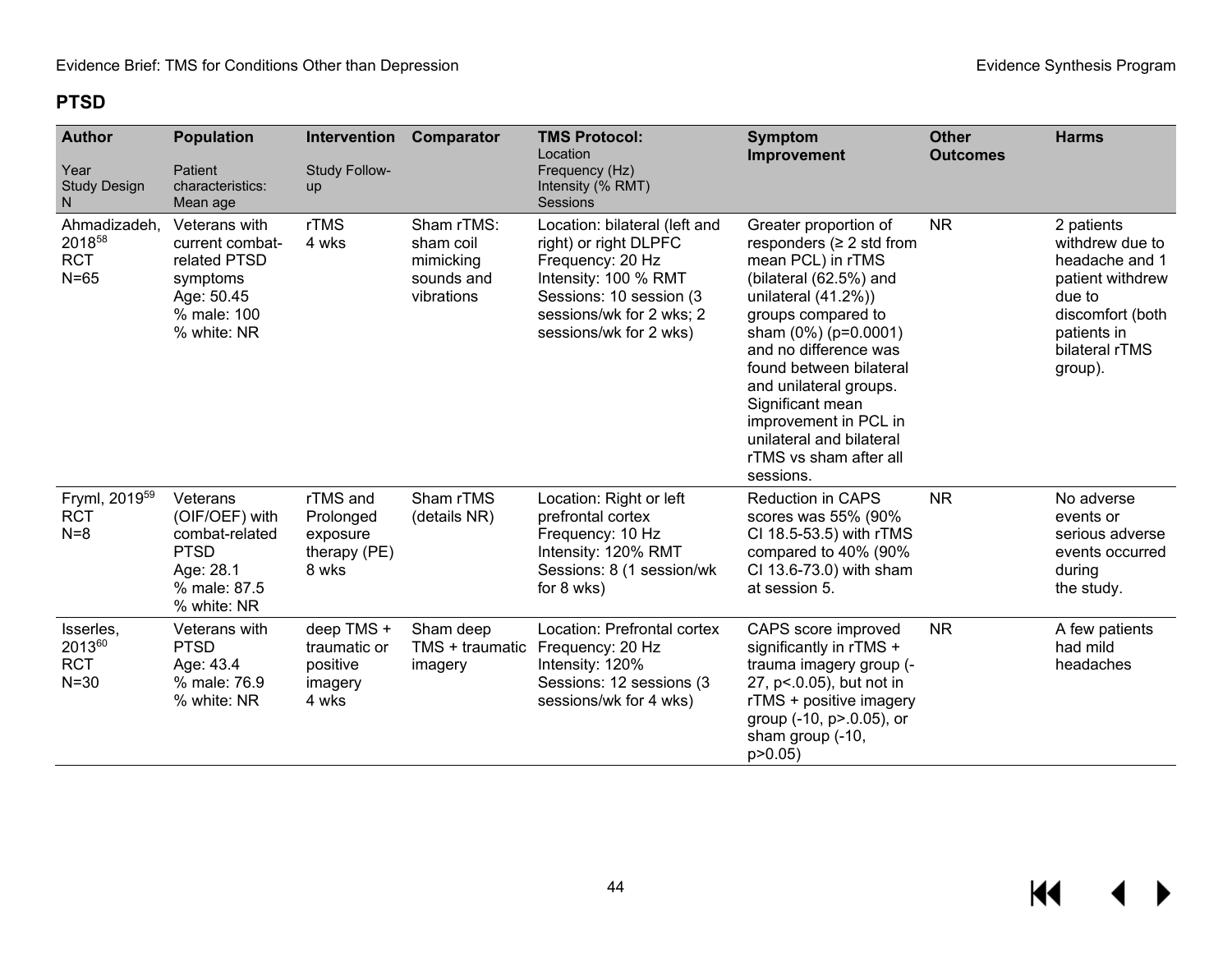| Kozel, 2018 <sup>61</sup><br><b>RCT</b><br>$N = 103$ | Veterans<br>deployed to<br>combat regions,<br>2001-present<br>Age: NR (range<br>$18-60$ )<br>% male                                                       | rTMS+<br>cognitive<br>processing<br>therapy | sham rTMS<br>(inactive coil) +<br>cognitive<br>processing<br>therapy | Location: right DLPFC<br>Frequency: 1 Hz<br>Intensity: 110% motor<br>threshold<br>Sessions: 12 sessions<br>(1session/wk for 12 wks)                 | Total CAPS score had a<br>greater decrease from<br>baseline in rTMS (-48)<br>compared to sham (-36)<br>group (p<0.023)                                                                                                                                                                             | NR.                                                                                                                                               | 3 participants<br>withdrew due to<br>headaches (2<br>rTMS, 1 sham<br>rTMS)                                                                                        |
|------------------------------------------------------|-----------------------------------------------------------------------------------------------------------------------------------------------------------|---------------------------------------------|----------------------------------------------------------------------|-----------------------------------------------------------------------------------------------------------------------------------------------------|----------------------------------------------------------------------------------------------------------------------------------------------------------------------------------------------------------------------------------------------------------------------------------------------------|---------------------------------------------------------------------------------------------------------------------------------------------------|-------------------------------------------------------------------------------------------------------------------------------------------------------------------|
| Kozel, 201962<br><b>RCT</b><br>$N = 35$              | Veterans<br>suffering from<br>PTSD with and<br>without<br>depressive<br>symptoms                                                                          | rTMS<br>3 months                            | 10 Hz. vs 1 Hz<br>rTMS                                               | Location: Right DLPCF<br>Frequency: 1 Hz or 10 Hz<br>Intensity: 110% RMT<br>Sessions: 36 sessions<br>(timing NR)                                    | CAPS response: 29% 1<br>Hz vs 31% 10 Hz<br>$(p=1.0)$ after 30<br>sessions<br>CAPS remission: 21% 1<br>Hz. vs 33% 10 Hz<br>(p=0.67) after 30<br>sessions<br>Improved CAPS score<br>with 1 Hz (-9.4) and '0<br>Hz (-10.9) rTMS after 30<br>sessions. No significant<br>difference between<br>groups. | No difference in<br>Inventory of<br>Psychosocial<br>Functioning<br>(IPF) score with<br>1 Hz (-.4) or 10<br>Hz (-0.5) rTMS<br>after 30<br>sessions | There were no<br>seizures and no<br>continuing<br>complications.<br>Two participants<br>could not<br>tolerate<br>treatment at the<br>first visit (10 Hz<br>group) |
| Leong, 202063<br><b>RCT</b><br>$N = 31$              | Civilians with<br>non-combat<br>related PTSD<br>(most common<br>type of trauma<br>was sexual<br>violence 52%)<br>Age: 43,7<br>% male: 17.1<br>% white: NR | rTMS<br>3 months                            | sham rTMS:<br>sham coil (1 Hz<br>or $10$ Hz)<br>mimicking<br>sounds  | Location: Right DLPFC<br>Frequency: 1 Hz or 10 Hz<br>Intensity: 120% RMT<br>Sessions: 10 sessions (5<br>sessions/wk for 2 wks)                      | PTSD symptoms<br>improved at the end of<br>treatment with 1 Hz<br>rTMS (p=0.021)<br>compared to sham, but<br>not with 10 Hz rTMS<br>$(p=.065)$ compared to<br>sham. There was a<br>significant time x<br>treatment effect over the<br>3 month follow-up<br>$(p=0.046)$ .                           | <b>NR</b>                                                                                                                                         | On participant<br>withdrew due to<br>suicidal<br>ideation.                                                                                                        |
| Nam, 201364<br><b>RCT</b><br>$N=18$                  | Patients with<br>non-military<br>related PTSD<br>Age: 34.3<br>% male: 37.5<br>% white: NR                                                                 | rTMS<br>8 wks                               | Sham rTMS:<br>coil turned away<br>from skull at 90°                  | Location: right prefrontal<br>cortex<br>Frequency: 1 Hz<br>Intensity: 100% RMT<br>Sessions: 15 sessions (5<br>consecutive sessions/wk for<br>3 wks) | PTSD symptoms<br>(CAPS-total) improved<br>for all groups $(p<0.001)$<br>but no significant effect<br>of treatment group<br>$(p=0.147)$ . Significant                                                                                                                                               | <b>NR</b>                                                                                                                                         | Mild adverse<br>effects, such as<br>headache (3<br>rTMS, 2 sham),<br>dizziness (1<br>rTMS, 1 sham),<br>and difficulty                                             |

 $M = 1$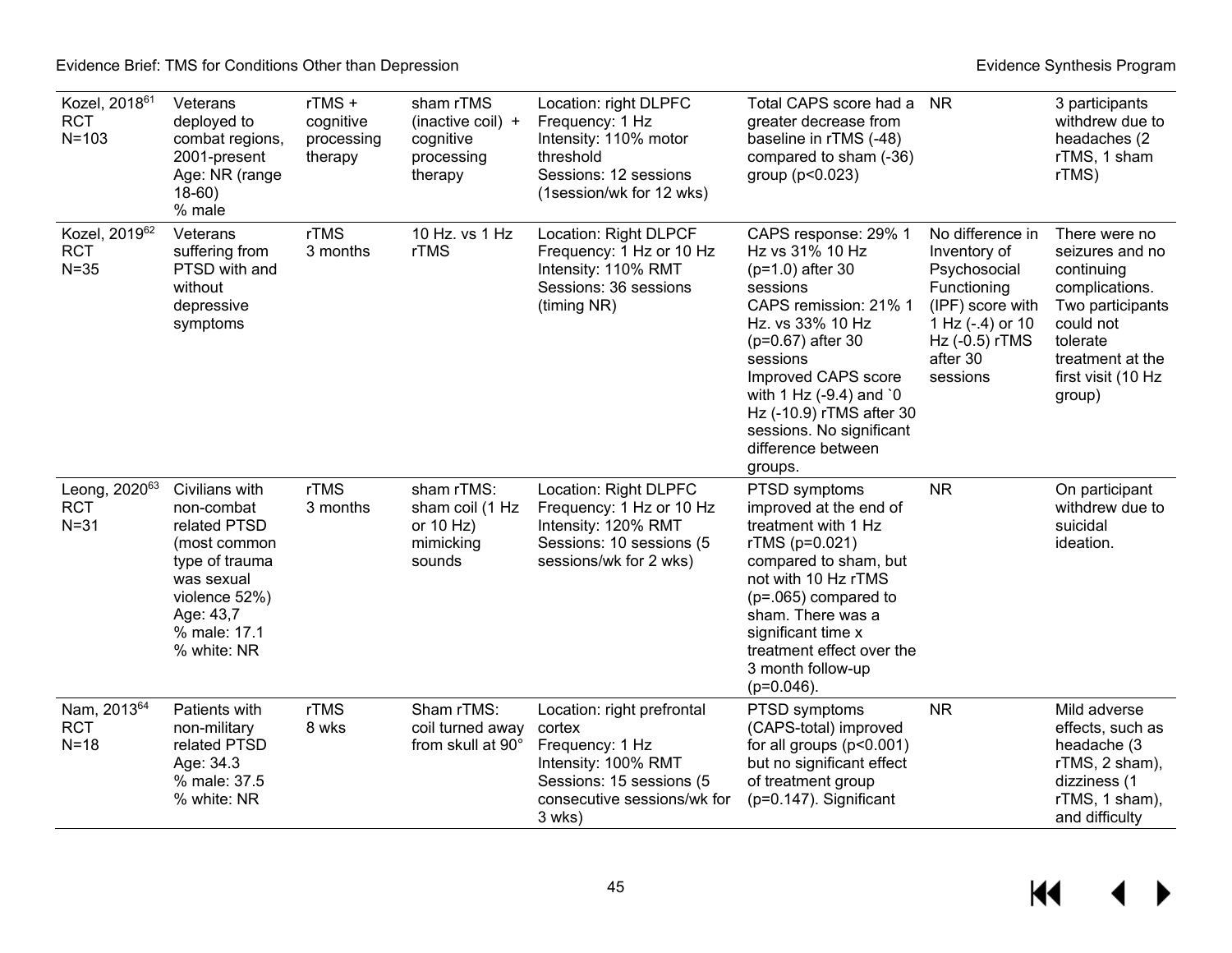|                                                                  |                                                                                                      |                                                                                                                   |                                                                                 |                                                                                                                                      | effect of time x<br>treatment ( $p=0.008$ ).                                                                                                                                                                                                                                                                                                                   |                                                                                                                                                | concentrating (1<br>sham)                                                                           |
|------------------------------------------------------------------|------------------------------------------------------------------------------------------------------|-------------------------------------------------------------------------------------------------------------------|---------------------------------------------------------------------------------|--------------------------------------------------------------------------------------------------------------------------------------|----------------------------------------------------------------------------------------------------------------------------------------------------------------------------------------------------------------------------------------------------------------------------------------------------------------------------------------------------------------|------------------------------------------------------------------------------------------------------------------------------------------------|-----------------------------------------------------------------------------------------------------|
| Petrosino,<br>2020*65<br><b>RCT</b><br>$N=46$                    | Veterans with<br><b>PTSD</b>                                                                         | Intermittent<br>theta-burst<br>stimulation<br>(iTBS)                                                              | sham iTBS<br>(details NR)                                                       | Location: right DLPFC<br>Frequency: 50 Hz<br>Intensity: 80% RMT<br>Sessions: 10 sessions (5<br>consecutive sessions/wk for<br>2 wks) | Overall, 47.8% of<br>patients had clinical<br>relapse (1 patient (2.1%)<br>overdose death, 3<br>patients (6.5%) inpatient<br>hospitalization, and 18<br>patients (39.1%) TMS<br>retreatment). Fewer<br>patients in active iTBS<br>group (33.3%) had<br>relapse compared to<br>sham (63.6%) (OR<br>relapse = $3.5,95\%$ CI<br>1.04 to 11.79).                   | <b>NR</b>                                                                                                                                      | <b>NA</b>                                                                                           |
| Philip, 2019 <sup>66</sup><br><b>RCT</b><br>$N = 23$             | People with<br>PTSD and MDD<br>Age: 51<br>% male: 84.8<br>%:88<br>% white: NR                        | TMS (sTMS)<br>(rotating<br>magnets<br>synchronized<br>to individuals<br>intrinsic<br>alpha<br>frequency<br>(IAF)) | Synchronized Sham sTMS:<br>sham device<br>with no rotating<br>magnets<br>1 year | Location: NR<br>Frequency: NR<br>Intensity: NR<br>Sessions: 20 (5 sessions/wk<br>for 4 wks)                                          | All participants<br>demonstrated significant<br>reductions in PTSD and<br>MDD symptoms (p<<br>0.001). No significant<br>difference in PTSD<br>symptoms (PCL total<br>score) (p=0.083) or<br>MDD symptoms (QIDS-<br>SR total score)<br>$(p=0.091)$ between<br>groups, but greater<br>improvement in "PTSD<br>threshold symptoms" in<br>sTMS group $(p=0.011)$ . | <b>NR</b>                                                                                                                                      | 2 participants<br>(sTMS)reported<br>headaches,<br>and 1<br>participant<br>(sTMS) reported<br>nausea |
| Philip, 2019 <sup>67</sup><br>$(iTBS)^*$<br><b>RCT</b><br>$N=50$ | Veterans with<br>PTSD (90% with<br>comorbid<br>depression)<br>Age: 50.5<br>% male: 84<br>% white: 84 | Intermittent<br>theta-burst<br>stimulation<br>(iTBS)<br>1 month                                                   | Sham iTBS<br>(details NR)                                                       | Location: right DLPFC<br>Frequency: 50 Hz<br>Intensity: 80% RMT<br>Sessions: 10 sessions (5<br>consecutive sessions/wk for<br>2 wks) | No difference in PTSD<br>symptoms (CAPS)<br>between groups<br>$(p=0.31)$ after treatment<br>(2 wks). At 1 month<br>(after unblinded phase)<br>iTBS had greater PTSD<br>symptom improvement<br>compared to sham                                                                                                                                                 | Statistically<br>significant<br>improvement on<br>Social and<br>Occupational<br>Functioning<br>Assessment<br>Scale (SOF)<br>$(p=0.04)$ after 2 | <b>NR</b>                                                                                           |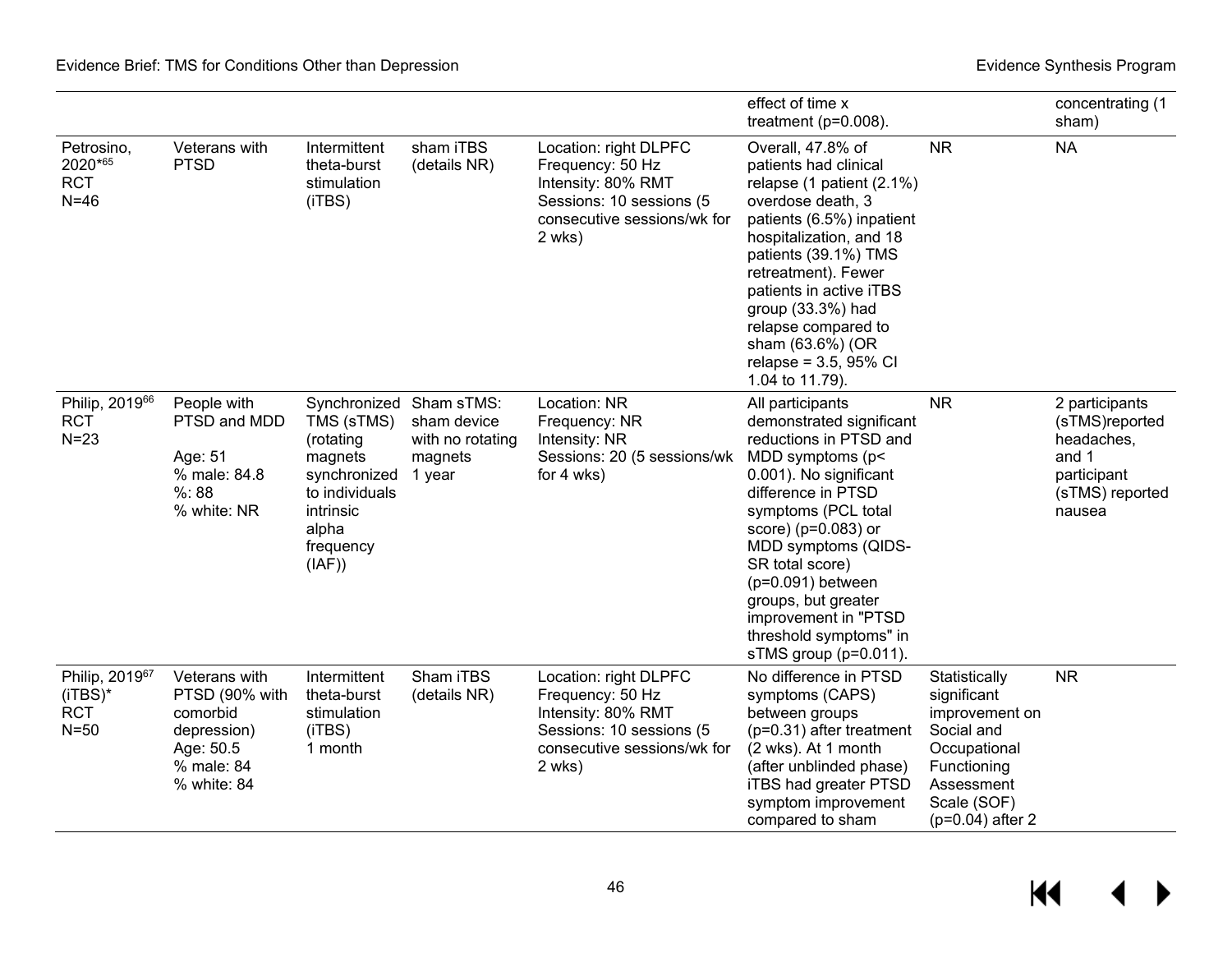|                                       |                                                                       |                       |                                                                  |                                                                                                                                 | (p<0.001). More patients wks of iTBS<br>responded ( $\geq$ 12 point<br>CAPS reductions) with<br>iTBS (81%) compared to<br>sham (67%) (p<0.001).                                                                                                                                                                | compared to<br>sham. |           |
|---------------------------------------|-----------------------------------------------------------------------|-----------------------|------------------------------------------------------------------|---------------------------------------------------------------------------------------------------------------------------------|----------------------------------------------------------------------------------------------------------------------------------------------------------------------------------------------------------------------------------------------------------------------------------------------------------------|----------------------|-----------|
| Watts, 201268<br><b>RCT</b><br>$N=20$ | People with<br><b>PTSD</b><br>Age: 55.9<br>% male: 90<br>% white: 100 | <b>rTMS</b><br>10 wks | Sham rTMS:<br>sham coil<br>mimicking<br>sounds and<br>vibrations | Location: Right DLPFC<br>Frequency: 1 Hz<br>Intensity: 90% RMT<br>Sessions: 10 sessions (5<br>consecutive days/wk for 2<br>wks) | rTMS group had<br>significant reduction in<br>PTSD symptoms<br>compared with sham<br>after treatment (2 wks)<br>(p=0.009 CAPS,<br>p=0.002 PCL). CAPS<br>scores remained<br>significantly improved<br>from baseline at 2<br>months post-treatment,<br>but 6/10 participants had<br>$\geq$ 10 point worsening in | NR                   | <b>NR</b> |
| $\cdot$ $\cdot$                       |                                                                       | $m = m$               |                                                                  |                                                                                                                                 | PTSD symptoms from<br>post-treatment to 2<br>months).                                                                                                                                                                                                                                                          |                      |           |

Abbreviations: Post-traumatic stress disorder (PTSD), PTSD checklist-military version (PCL-M), Clinician Administered PTSD Scale (CAPS), PTSD Checklist (PCL), rTMS (repetitive Transcranial Magnetic Stimulation), Intermittent theta-burst stimulation (iTBS), Dorsolateral Prefrontal Cortex (DLPFC), Resting motor threshold (RMT), Operation Iraqi Freedom / Operation Enduring Freedom (OIF/OEF), Migraine Disability Assessment Score (MIDAS), Adverse events(AE)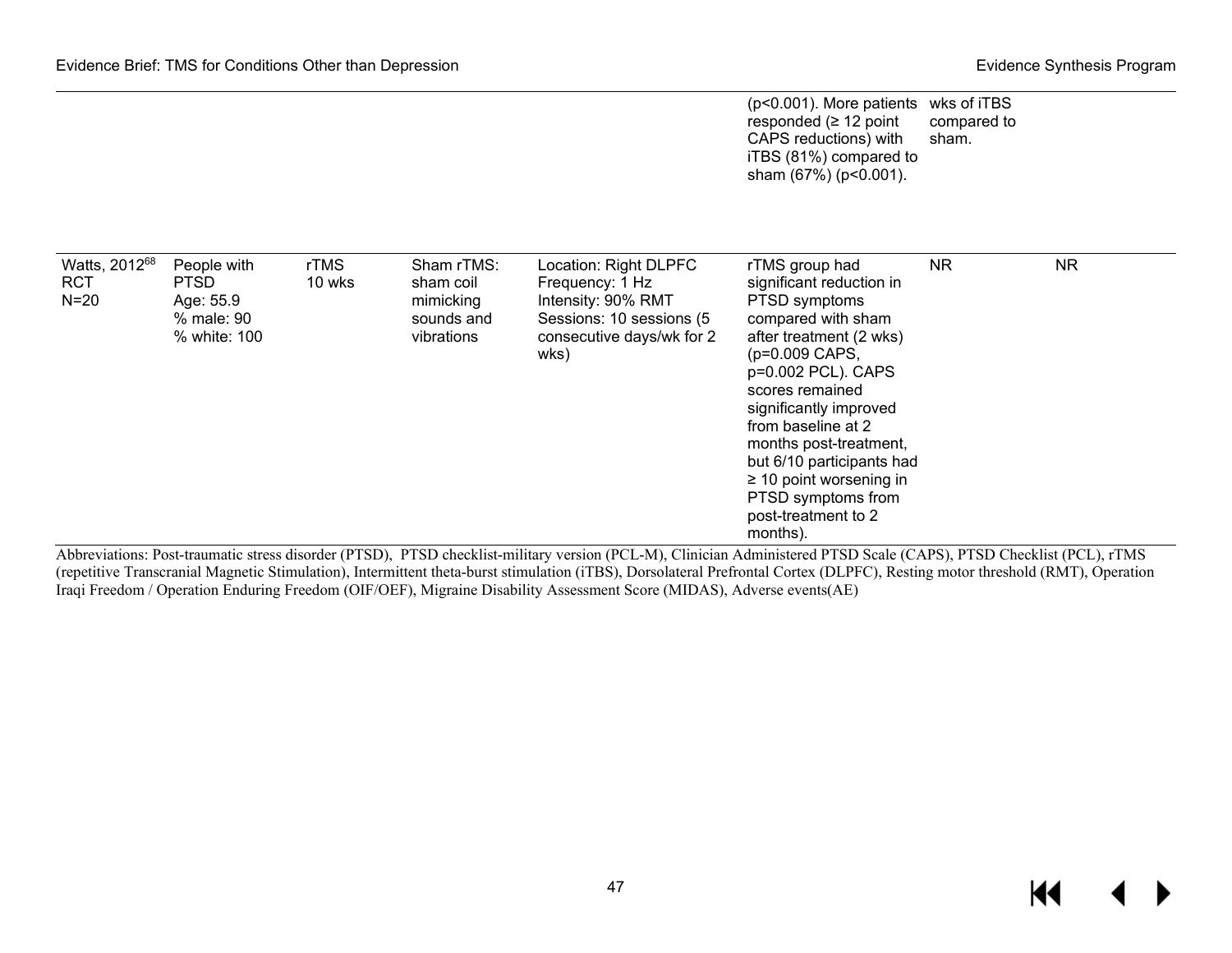### **TBI**

| <b>Author</b>                                   | <b>Population</b>                                                                                                                                                      | <b>Intervention</b>                              | <b>Comparator</b>                                         | <b>TMS Protocol:</b><br>Location                                                                                                                    | <b>Symptom</b><br>Improvement                                                                                                                                                                           | <b>Other Outcomes</b>                                                                                                                                                                                              | <b>Harms</b>                                                                                                                                         |
|-------------------------------------------------|------------------------------------------------------------------------------------------------------------------------------------------------------------------------|--------------------------------------------------|-----------------------------------------------------------|-----------------------------------------------------------------------------------------------------------------------------------------------------|---------------------------------------------------------------------------------------------------------------------------------------------------------------------------------------------------------|--------------------------------------------------------------------------------------------------------------------------------------------------------------------------------------------------------------------|------------------------------------------------------------------------------------------------------------------------------------------------------|
| Year<br><b>Study Design</b><br>N                | Patient<br>characteristics:<br>Mean age                                                                                                                                | Study Follow-up                                  |                                                           | Frequency (Hz)<br>Intensity (% RMT)<br>Sessions                                                                                                     |                                                                                                                                                                                                         |                                                                                                                                                                                                                    |                                                                                                                                                      |
| Choi 2018 <sup>69</sup><br><b>RCT</b><br>$N=12$ | Adults with mild<br>TBI and pain<br>lasting at least 6<br>months<br>Age: 42.6<br>% male: 50<br>% white: NR                                                             | rTMS<br>6 wks                                    | Sham rTMS:<br>coil turned away<br>from skull at 90°       | Location: Primary motor<br>cortex<br>Frequency: 10 Hz<br>Intensity: 90% RMT<br>Sessions: 10 sessions (5<br>per wk for 2 wks)                        | Changes in NRS<br>over time were<br>significantly different<br>between groups<br>(p<0.001). NRS<br>score significantly<br>lower in rTMS group<br>compared to sham<br>group at each follow-<br>up point. | SF-36 physical<br>component scores<br>increased more in<br>rTMS group<br>compared to sham<br>group at each time<br>point, but SF-36<br>mental component<br>scores did not<br>change<br>significantly over<br>time. | No adverse<br>events reported<br>during study.                                                                                                       |
| Hoy, 201970<br><b>RCT</b><br>$N=21$             | People with TBI $($ $\ge$ rTMS<br>6 wks post TBI)<br>experiencing<br>current moderate<br>severity<br>depressive<br>episode<br>Age: 46.3<br>% male: 47.6 %<br>white: NR | 4 wks                                            | Sham<br>treatment: coil<br>turned away at<br>$45^{\circ}$ | Location: Left or right<br><b>DLPFC</b><br>Frequency: 1 Hz (right),<br>10 Hz (left)<br>Intensity: 110% RMT<br>Sessions: 20 sessions<br>(over 4 wks) | Significant<br>improvement in<br>depressive<br>symptoms (MADRS)<br>for both groups<br>(p=0.002), but no<br>differences between<br>groups.                                                               | Improvement in<br><b>Trail Making Test</b><br>(B) with rTMS, but<br>no difference<br>between groups.                                                                                                               | More patients<br>reported side<br>effects with<br>rTMS compared<br>to sham $(72%$<br>vs 30%), but<br>statistically<br>insignificant<br>$(p=0.146)$ . |
| Lee, 201871<br><b>RCT</b><br>$N=13$             | Patients with TBI<br>(≥ 6 months)<br>without severe<br>depression<br>Age: 41.9<br>% male: 69<br>% white: NR                                                            | rTMS+<br>neurodevelopmen<br>tal therapy<br>2 wks | Sham treatment<br>+ neuro-<br>developmental<br>therapy    | Location: Right DLPFC<br>Frequency: 1 Hz<br>Intensity: 100% RMT<br>Sessions: 10 sessions (5<br>consecutive sessions/wk<br>for 2 wks)                | Significant<br>improvements in<br>depressive<br>symptoms after rTMS<br>$(p<0.05)$ but not after<br>sham. Improvement<br>with rTMS vs sham:<br>MADRS (-6.86 vs -<br>0.34),                               | Improvement in<br>function after rTMS<br>but not after sham.<br>Improvement with<br>rTMS vs sham:<br>TMT (-6.03 vs -<br>1.20), and SCWT (-<br>19.99 vs -3.00).                                                     | No adverse<br>effects reported.                                                                                                                      |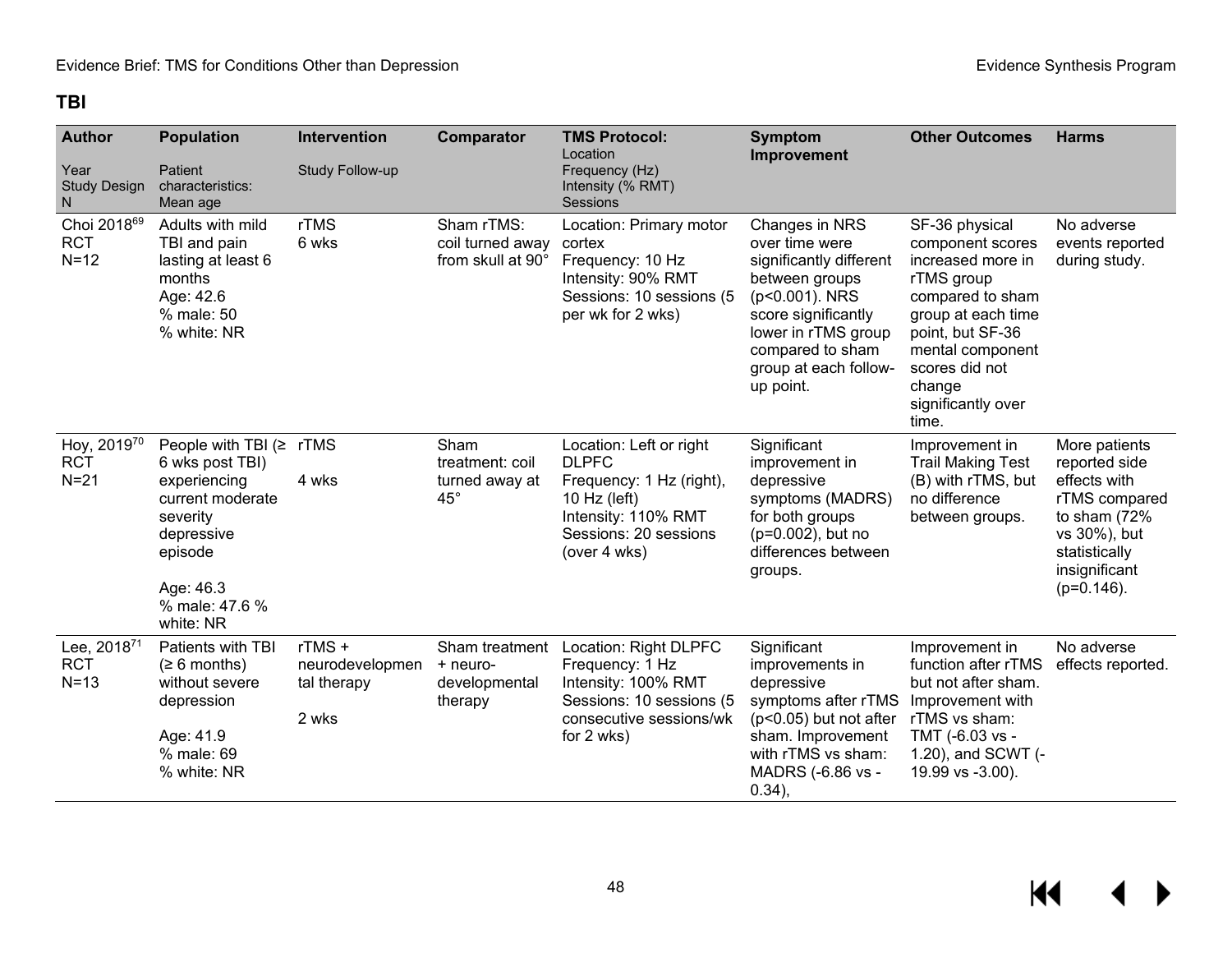| Leung,<br>201672<br><b>RCT</b><br>$N = 24$                              | Veterans with mild<br>traumatic brain<br>injury (MBTI) and<br>post-traumatic<br>headache<br>Age: 41<br>% male: 87.5<br>% white: NR | rTMS (targeted by<br>neuronavigated<br>TMS)<br>4 wks | Sham<br>treatment: coil<br>turned away at<br>$180^\circ$           | Location: Left motor<br>cortex<br>Frequency: 10 Hz<br>Intensity: 80% RMT<br>Sessions: 3 sessions<br>(within 1 wk)      | More patients in<br>rTMS group had ≥<br>50% headache<br>reduction compared<br>to sham $(58.3\%$ vs<br>16.6%, p=0.035).<br>Composite score of<br>debilitating headache<br>exacerbation<br>significantly reduced<br>in rTMS group at 4<br>wks while sham did<br>not.                                                                                                                            | No difference in<br>Conner's<br>Continuous<br>Performance (CPT)<br>at wks 1 or 4<br>between groups.<br>Significant<br>interaction of visit<br>and treatment at 1<br>wk, with an<br>increase in CPT<br>score with rTMS,<br>but decrease in<br>CPT score with<br>sham. | One patient<br>(rTMS) reported<br>local tenderness<br>at treatment<br>site. Two<br>subjects (one<br>from each<br>group) reported<br>mild transient<br>dizziness |
|-------------------------------------------------------------------------|------------------------------------------------------------------------------------------------------------------------------------|------------------------------------------------------|--------------------------------------------------------------------|------------------------------------------------------------------------------------------------------------------------|-----------------------------------------------------------------------------------------------------------------------------------------------------------------------------------------------------------------------------------------------------------------------------------------------------------------------------------------------------------------------------------------------|----------------------------------------------------------------------------------------------------------------------------------------------------------------------------------------------------------------------------------------------------------------------|-----------------------------------------------------------------------------------------------------------------------------------------------------------------|
| Leung,<br>201873<br><b>RCT</b><br>$N = 29$                              | Veterans with mild<br>traumatic brain<br>injury related<br>headache (MTBI-<br>HA)<br>Age: 34.1<br>% male: 79.3<br>% white: NR      | rTMS (targeted by<br>neuronavigated<br>TMS)<br>4 wks | Sham<br>treatment: coil<br>turned away at<br>$180^\circ$           | Location: Left prefrontal<br>cortex<br>Frequency: 10 Hz<br>Intensity: 80% RMT<br>Sessions: 4 sessions<br>(within 1 wk) | Signification<br>reduction (p<0.0001)<br>in average daily<br>persistent headache<br>intensity with rTMS<br>but not sham at 1-wk<br>$(-25.3\% \text{ vs } -1\%)$<br>and 4-wks (-23% vs -<br>2.3%). Significant<br>reduction ( $p=0.009$ )<br>in % of patients no<br>longer experiencing<br>persistent headaches<br>with rTMS but not<br>sham at 1-wk (50%<br>vs 7%) and 4-wks<br>(57% vs 29%). | No overall<br>interaction<br>between group and<br>time on Conner's<br>Continuous<br>Performance<br>$(CPT)$ .                                                                                                                                                         | No side effects<br>reported.                                                                                                                                    |
| Manko,<br>201374<br>Non-<br>randomized<br>controlled<br>trial<br>$N=40$ | People with<br>severe TBI and<br>prolonged coma<br>undergoing long-<br>term rehab<br>Age: NR<br>% male: NR<br>% w white: NR        | rTMS<br><b>NR</b>                                    | Relative beta<br>training -<br>biofeedback<br>and<br>neurofeedback | Location: NR<br>Frequency: NR<br>Intensity: NR<br>Sessions: NR                                                         | Mental and physical<br>comfort significantly<br>improved with rTMS<br>(p<0.001) but not in<br>control group<br>$(p=.0797).$                                                                                                                                                                                                                                                                   | <b>NR</b>                                                                                                                                                                                                                                                            | <b>NR</b>                                                                                                                                                       |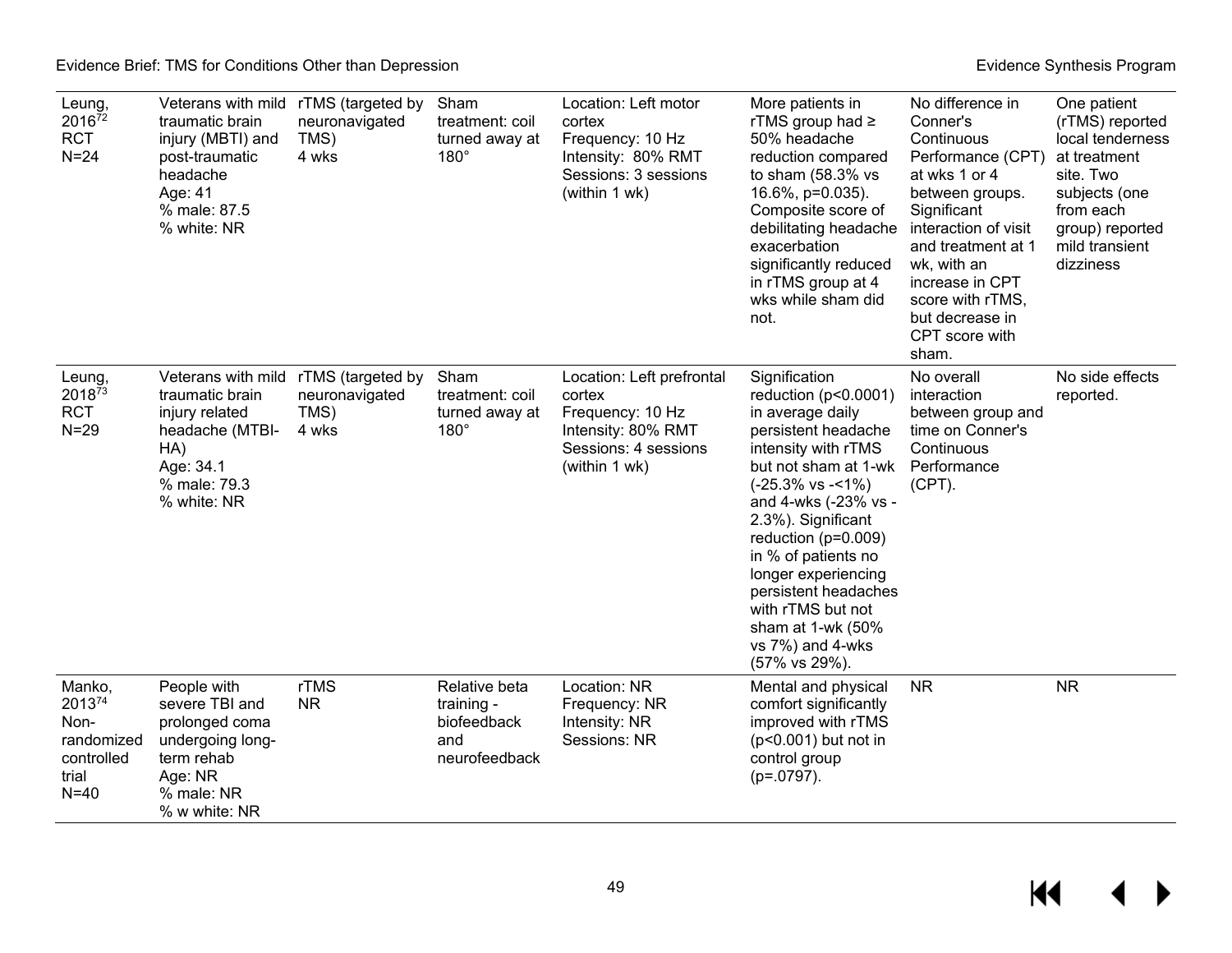| Neville,<br>201975<br><b>RCT</b><br>$N = 36$ | People with<br>chronic (>12<br>months post-<br>injury) TBI<br>Age: 31.1<br>% male: 90<br>% white: NR | rTMS<br>90 days                                                                                                   | Sham rTMS:<br>sham coil<br>mimicking<br>sounds and<br>vibrations | Location: Left DLPFC<br>Frequency: 10 Hz<br>Intensity: 110% RMT<br>Sessions: 10 sessions<br>(daily)                                                      | No differences in<br>executive function<br>between groups or in<br>time x group<br>interactions. rTMS<br>group improved<br>significantly at 90-<br>days compared to<br>baseline ( $p<0.05$ ).                                                                                | <b>NR</b>                                                                                                                  | Greater<br>frequency of<br>mild adverse<br>events with<br>rTMS compared<br>to sham (70.6%<br>vs 46.2%).                                                                                                                                                             |
|----------------------------------------------|------------------------------------------------------------------------------------------------------|-------------------------------------------------------------------------------------------------------------------|------------------------------------------------------------------|----------------------------------------------------------------------------------------------------------------------------------------------------------|------------------------------------------------------------------------------------------------------------------------------------------------------------------------------------------------------------------------------------------------------------------------------|----------------------------------------------------------------------------------------------------------------------------|---------------------------------------------------------------------------------------------------------------------------------------------------------------------------------------------------------------------------------------------------------------------|
| Rao, 201976<br><b>RCT</b><br>$N = 34$        | People with TBI<br>and major<br>depressive<br>disorder<br>Age: 40<br>% male: 53.3<br>% white: 63.3   | rTMS<br>16 wks                                                                                                    | Sham rTMS:<br>sham coil<br>mimicking<br>sounds and<br>vibrations | Location: Right DLPFC<br>Frequency: 1 Hz<br>Intensity: 110% RMT<br>Sessions: 20 session (5<br>consecutive sessions/wk<br>for 4 wks)                      | No statistically<br>significant<br>differences between<br>groups in changes in<br>HAM-D scores or on<br>rates of remission or<br>response. HAM-D<br>scores varied widely,<br>favoring rTMS at<br>some time points (8<br>and 16 wks) and<br>sham at others (4<br>and 12 wks). | Effects on<br>neuropsychological<br>functioning varied<br>and favored rTMS<br>for some measures<br>and sham for<br>others. | Two participants<br>withdrew<br>(rTMS) due to<br>headaches.<br>Common side<br>effects included<br>headache,<br>worsening<br>mood,<br>dizziness,<br>discomfort at<br>stimulation site,<br>insomnia, other<br>general effects.<br>No difference<br>between<br>groups. |
| Siddiqi,<br>201977<br><b>RCT</b><br>$N=15$   | People TBI and<br>treatment-<br>resistant<br>depression<br>Age: 45.8<br>% male: 73.3<br>% white: NR  | rTMS (targeted by<br>resting-state<br>network mapping)<br>NR (study<br>terminated for<br>"logistical<br>reasons") | Sham rTMS:<br>sham coil<br>mimicking<br>sounds and<br>vibration  | Location: Left and right<br><b>DLPFC</b><br>Frequency: 1 Hz (right),<br>10 Hz ( $left$ )<br>Intensity: 120% RMT<br>Sessions: 20 sessions<br>(over 5 wks) | Mean MADRS<br>improvement was<br>greater with rTMS<br>(56%) than with<br>sham (27%).<br>Hypothesis testing<br>not completed due to<br>study termination.                                                                                                                     | No clear<br>differences in NIH<br>Toolbox cognitive.<br>Emotional<br>composite scores.                                     | No significant<br>adverse events                                                                                                                                                                                                                                    |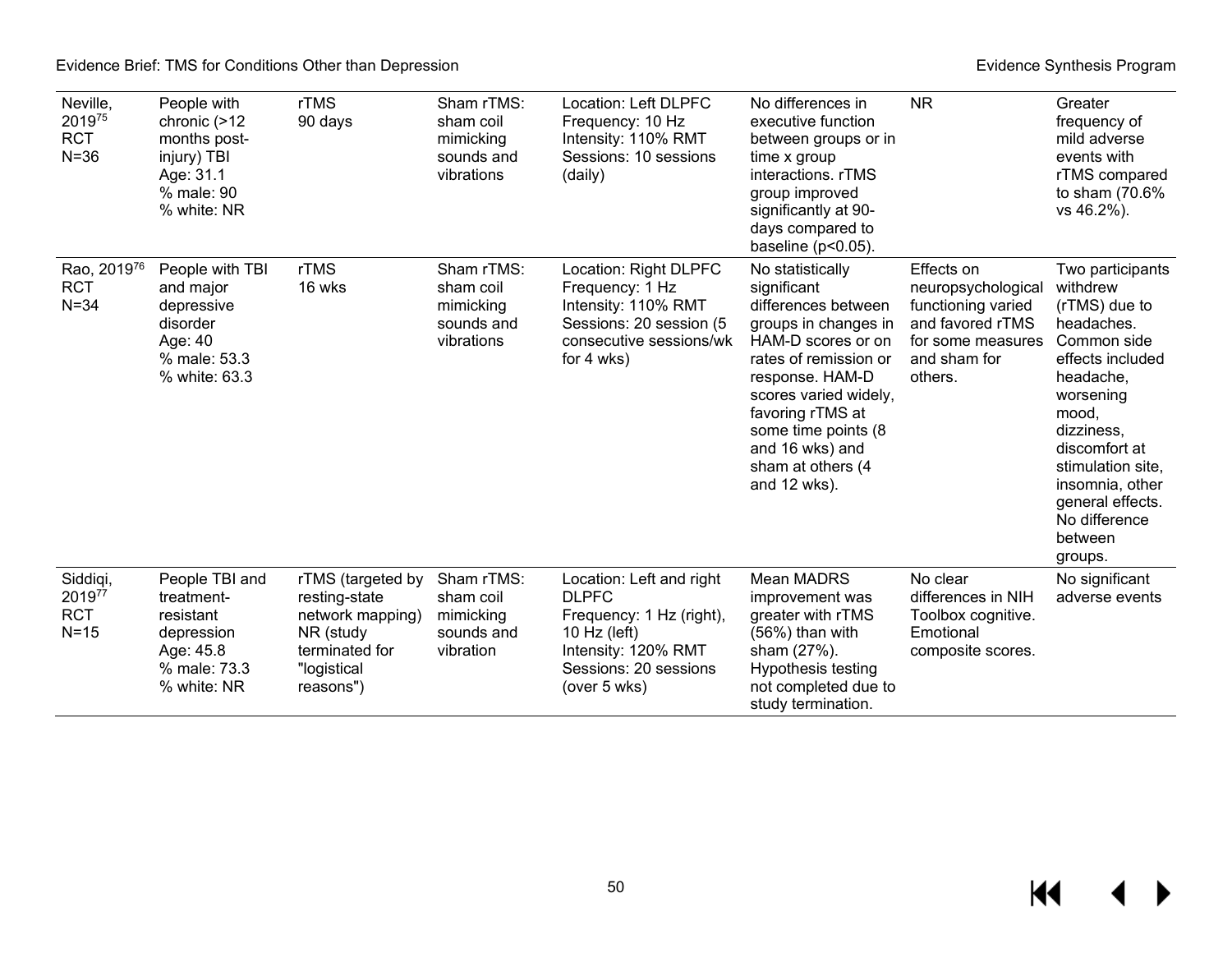#### Evidence Brief: TMS for Conditions Other than Depression **Evidence** Synthesis Program **Evidence Synthesis Program**

| Stilling,            | People with                                                                                                   | rTMS     | Sham rTMS:                            | Location: Left DLPFC                                                                     | Significant overall                                                                                                          | Significant time                                                                                                                                                | Side effects                                                                                                                        |
|----------------------|---------------------------------------------------------------------------------------------------------------|----------|---------------------------------------|------------------------------------------------------------------------------------------|------------------------------------------------------------------------------------------------------------------------------|-----------------------------------------------------------------------------------------------------------------------------------------------------------------|-------------------------------------------------------------------------------------------------------------------------------------|
| 202078               | persistent post-                                                                                              |          | sham coil                             | Frequency: 10 Hz                                                                         | time effect for                                                                                                              | effect for quality of                                                                                                                                           | reported                                                                                                                            |
| <b>RCT</b><br>$N=20$ | traumatic<br>headache and<br>post-concussion<br>symptoms after<br>TBI<br>Age: 36<br>% male: 10<br>% white: NR | 6 months | mimicking<br>sounds and<br>vibrations | Intensity: 70 % RMT<br>Sessions: 10 sessions (5<br>consecutive sessions/wk<br>for 2 wks) | average headache<br>severity (p=0.03) but<br>no effect of treatment $(QOLIBRI)$ , p =<br>group at 1-month<br>post-treatment. | life (Quality of Life<br>after Brain Injury<br>0.020). There were<br>no significant<br>interactions, time<br>effects, or<br>treatment effects<br>for cognition. | included mild<br>aggravation of<br>headache, scalp<br>discomfort,<br>toothache, and<br>dizziness. No<br>serious adverse<br>effects. |

Abbreviations: Numerical Rating Scale (NRS), Montgomery Asberg Depression Rating Scale (MADRS), Trail Making Test (TMT), Stroop Word Color Test (SCWT), Hamilton Depression Rating Scale (HAM-D), Dorsolateral prefrontal cortex (DLPFC), rTMS (repetitive transcranial magnetic stimulation), Traumatic brain injury (TBI), Quality of Life after Brain Injury (QOLIBRI), Montreal Cognitive Assessment (MoCA), Conner's Continuous Performance (CPT), Resting motor threshold (RMT), Hertz (Hz)

#### **Opiate Addiction**

| <b>Author</b><br>Year<br>Study<br>Design<br>N | <b>Population</b><br><b>Patient</b><br>characteristics:<br>Mean age                                                                    | <b>Intervention</b><br><b>Study Follow-</b><br><b>up</b> | <b>Comparat</b><br>or                                     | <b>TMS Protocol:</b><br>Location<br>Frequency (Hz)<br>Intensity (% RMT)<br><b>Sessions</b>                           | <b>Symptom Improvement</b>                                                                                                                                                                                                                                                                                                                                    | <b>Other</b><br><b>Outcomes</b> | <b>Harms</b>                                                                                                                                                    |
|-----------------------------------------------|----------------------------------------------------------------------------------------------------------------------------------------|----------------------------------------------------------|-----------------------------------------------------------|----------------------------------------------------------------------------------------------------------------------|---------------------------------------------------------------------------------------------------------------------------------------------------------------------------------------------------------------------------------------------------------------------------------------------------------------------------------------------------------------|---------------------------------|-----------------------------------------------------------------------------------------------------------------------------------------------------------------|
| Liu,<br>202079<br><b>RCT</b><br>$N = 118$     | Male heroin use<br>disorder patients<br>referred to<br>addiction<br>rehabilitation<br>centers<br>Age: 39<br>% male: 100<br>% white: NR | rTMS<br>90 days                                          | Wait list                                                 | Location: Left DLPFC_<br>Frequency: 10 Hz or 1<br>Hz<br>Intensity: 100% RMT<br>Sessions: 20 sessions<br>over 28 days | Craving scores decreased more in<br>first 30 days in both 1 Hz (-25.3)<br>points) and 10 Hz groups (-29 points),<br>compared to control (-11.6 points). All<br>groups had significantly reduced<br>craving score at 30, 60, and 90 days<br>compared to baseline. No group had<br>significant change in craving score at<br>60 or 90 days compared to 30 days. | None                            | Mild side effects<br>reported (dizziness,<br>headache, neck pain,<br>insomnia, etc). Six<br>subjects discontinued<br>treatment for<br>insomnia and<br>headache. |
| Shen,<br>201680<br><b>RCT</b><br>$N=20$       | Heroin addicted<br>adults<br>Age: range 30-54<br>% male: 100<br>% white: NR                                                            | rTMS<br>5 days                                           | Sham<br>rTMS: coil<br>turned<br>away from<br>skull at 90° | Location: Left DLPFC<br>Frequency: 10 Hz<br>Intensity: 100% RMT<br>Sessions: 5 sessions<br>(daily)                   | Craving score reduction of 20 points<br>(60 vs 40) from baseline after rTMS<br>$(p=0.015)$ and 0 points (62 vs 62)<br>from baseline after sham rTMS<br>$(p>0.05)$ .                                                                                                                                                                                           | None                            | No subject reported<br>any side effects                                                                                                                         |

Abbreviations: Repetitive transcranial magnetic stimulation (rTMS), Dorsolateral prefrontal cortex (DLPFC), Motor threshold (MT), Hertz (Hz), Resting motor threshold (RMT), Not reported (NR)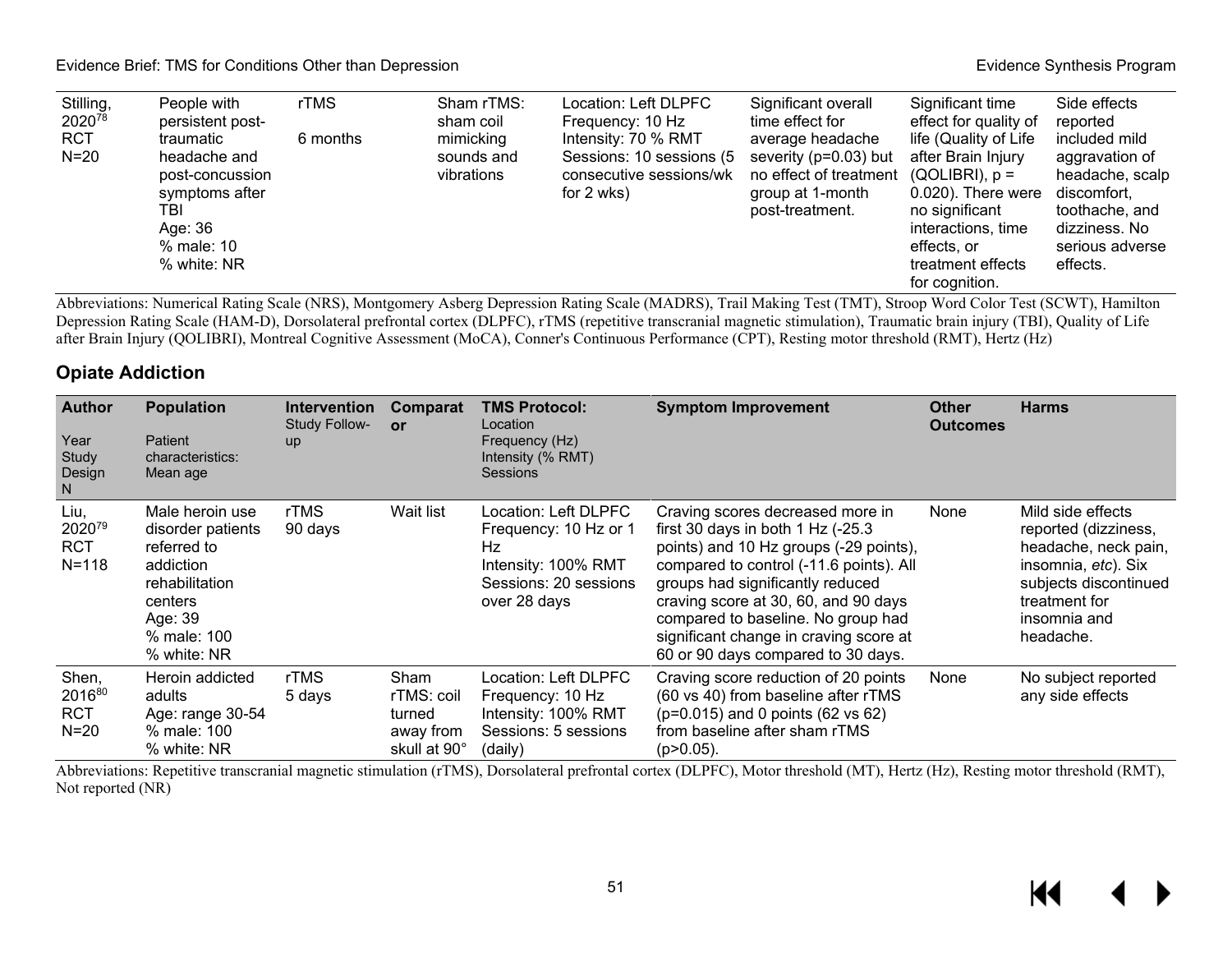$M \leftarrow \leftarrow$ 

# **CASE SERIES**

| <b>Author</b><br>Year               | <b>Condition</b>               | Intervention           | <b>Primary Outcome Measure</b>                                                                            | <b>Symptom Improvement</b>                                                                                                                                                          | <b>Harms</b>                                                                                |  |
|-------------------------------------|--------------------------------|------------------------|-----------------------------------------------------------------------------------------------------------|-------------------------------------------------------------------------------------------------------------------------------------------------------------------------------------|---------------------------------------------------------------------------------------------|--|
|                                     |                                | <b>Study follow-up</b> |                                                                                                           |                                                                                                                                                                                     |                                                                                             |  |
| Mrabet,<br>201981                   | Pain                           | rTMS                   | Pain intensity via verbal rating scale<br>(VRS)                                                           | Statistically significant difference was<br>observed in the VRS score before                                                                                                        | No serious side effects were<br>noted and in particular no                                  |  |
| $N=19$                              |                                | One wk                 |                                                                                                           | and after the rTMS sessions with a<br>median decrease of 3 points in the<br>intensity of pain                                                                                       | epileptic seizures were<br>observed. Less than 1% of<br>rTMS sessions produced<br>headache. |  |
| Quesada,<br>201847                  | Pain:<br>neuropathic           | rTMS                   | Percentage of pain relief (%R),<br>duration of pain relief (DPR),                                         | %R was 28% and DPR (11 days after<br>the first 4 sessions. After 12 months                                                                                                          | No adverse events occurred                                                                  |  |
| $N = 80$                            |                                | One year               | numeric rating scale (NRS),<br>neuropathic pain symptom inventory<br>(NPSI), and pain relief score (PRS). | of treatment (15 sessions) a<br>cumulative effect on %R (48%), DPR<br>(20 days). This effect reached<br>significance after 4 sessions and was<br>further maintained over 12 months. |                                                                                             |  |
| Lawson,<br>201882<br>$N=50$         | Pain:<br>Neuropathic           | rTMS<br>6 wks          | Visual analogue scale (VAS) for pain<br>intensity                                                         | 8/46 patients reported a significant<br>level of pain relief $(P < 0.001)$ .                                                                                                        | 31/48 patients in the cohort<br>suffered from atypical facial<br>pain                       |  |
|                                     |                                | rTMS                   |                                                                                                           | Analgesic response (pain intensity)<br>decrease > 30% compared to                                                                                                                   | No serious adverse events                                                                   |  |
| Hodaj, 2020 <sup>83</sup><br>$N=57$ | Pain: orofacial,<br>neuralgia, |                        | VNS scores for pain, Analgesic<br>effect, Neuropathic Pain Symptom                                        |                                                                                                                                                                                     | reported                                                                                    |  |
|                                     | neuropathic                    | <b>NR</b>              | Inventory (NPSI)                                                                                          | baseline, observed in 39 patients<br>$(68%)$ .                                                                                                                                      |                                                                                             |  |
| Pinot-<br>Monange,                  | Pain: pelvic<br>pain           | rTMS                   | Patient Global Impression of Change                                                                       | 75% reported improvement on the<br>Patient Global Impression of Change                                                                                                              | No serious adverse effects.<br>50% of patients reported                                     |  |
| 201984<br>$N=12$                    |                                | 4 wks                  |                                                                                                           | with a reduction in both pain intensity<br>and pain interference                                                                                                                    | light headaches and 25%<br>described asthenia                                               |  |
| Nikkola,<br>202085                  | Pain: pelvic<br>pain           | rTMS                   | Numerical rating scale (NRS) for<br>pain relief                                                           | Decreased pain was observed on the<br>NRS after treatment and at 1 and 8                                                                                                            | Mild transient tension<br>headache reported by 2                                            |  |
| $N=11$                              |                                | 12 wks                 |                                                                                                           | wks (P=0.019, P=0.006, P=0.042,<br>respectively).                                                                                                                                   | patients. No adverse events<br>or increase in pain occurred                                 |  |

52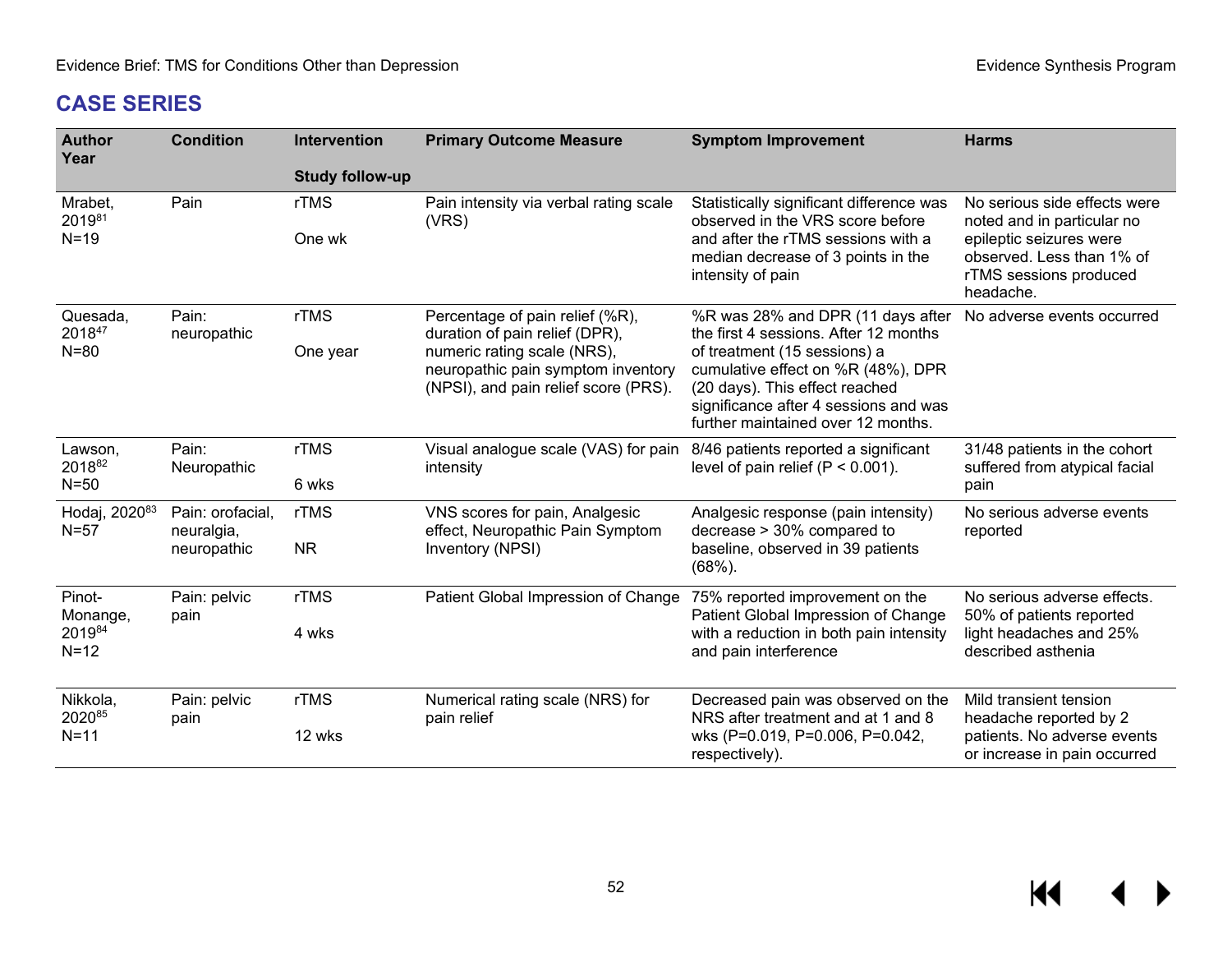$M \rightarrow$ 

| Carpenter,<br>201886<br>$N=40$      | PTSD/MDD                   | rTMS<br><b>NR</b>                                           | PTSD Checklist (PCL) and Inventory<br>of Depressive Symptomatology,<br>Self-Report (IDS-SR) for PTSD and<br>MDD symptoms. | Stimulation significantly reduced<br>PTSD symptoms (PCL baseline<br>mean $\pm$ SD score 52.2 $\pm$ 13.1 versus<br>endpoint 34.0 ± 21.6; p < 001). MDD<br>symptoms also improved significantly<br>(IDSSR baseline $47.8 \pm 11.9$ to<br>endpoint $30.9 \pm 18.9$ ; p<.001); 15<br>patients (42.9%) demonstrated<br>categorical response and 12 (34.3%)<br>remitted. | Four patients experienced<br>serious adverse events; 3<br>required hospitalization for<br>worsening symptoms with<br>suicidality, and 1 for<br>suicidality and substance<br>abuse. One patient withdrew<br>due to exacerbation of<br>migraine. Fourteen (40%)<br>experienced at least mild<br>activation of PTSD<br>symptoms; all but 1 of these<br>was taking stimulants or<br>bupropion. |
|-------------------------------------|----------------------------|-------------------------------------------------------------|---------------------------------------------------------------------------------------------------------------------------|--------------------------------------------------------------------------------------------------------------------------------------------------------------------------------------------------------------------------------------------------------------------------------------------------------------------------------------------------------------------|--------------------------------------------------------------------------------------------------------------------------------------------------------------------------------------------------------------------------------------------------------------------------------------------------------------------------------------------------------------------------------------------|
| Taghva,<br>201587<br>$N = 16$       | <b>PTSD</b>                | EEG-guided<br>magnetic<br>resonance<br>therapy<br><b>NR</b> | PTSD checklist (PCL-M),                                                                                                   | Clinical improvements on the PCL-M<br>were seen in all 16 patients, with an<br>average pre-treatment score of 54.9<br>and post-treatment score of 31.8<br>$(P < 0.001)$ .                                                                                                                                                                                          | No adverse events were<br>reported                                                                                                                                                                                                                                                                                                                                                         |
| Oznur, 2014 <sup>88</sup><br>$N=20$ | PTSD/<br>Depression        | rTMS<br><b>NR</b>                                           | Impact of Event Scale (IES), Beck<br>Depression Inventory, Beck Anxiety<br>Inventory                                      | Statistically significant decreases in<br>IES hyperarousal scores (from 21.4+-<br>4.7 to 19.0 +-4.2, p=0.02). No<br>statistically significant differences<br>between total IES scores, IES<br>intrusion scores, IES avoidance<br>scores, Beck Depression Inventory,<br>and Beck Anxiety Inventory scores                                                           | <b>NR</b>                                                                                                                                                                                                                                                                                                                                                                                  |
| Woodside,<br>201789<br>$N=14$       | PTSD/Eating<br>disorders   | rTMS<br><b>NR</b>                                           | PTSD checklist-Civilian (PCL-C) and<br>Difficulties in Emotional Regulation<br>Scale (DERS)                               | PCL-C scores reduced by 51.99% +-<br>27.24% overall (p<0.001). DERS<br>scores improved by 36.02% +-<br>24.24% overall.                                                                                                                                                                                                                                             | No adverse events aside<br>from transient headaches<br>during first treatments                                                                                                                                                                                                                                                                                                             |
| Philip, 201690<br>$N=10$            | <b>PTSD</b><br>/Depression | rTMS<br><b>NR</b>                                           | PTSD Checklist (PCL), Quick<br>Inventory of Depressive<br>Symptamatology (QIDS)                                           | Significant reduction in PTSD<br>symptoms ( $p=0.003$ , effect size=1.12)<br>and depression symptoms (p=0.005,<br>effect size=1.09).                                                                                                                                                                                                                               | No adverse events                                                                                                                                                                                                                                                                                                                                                                          |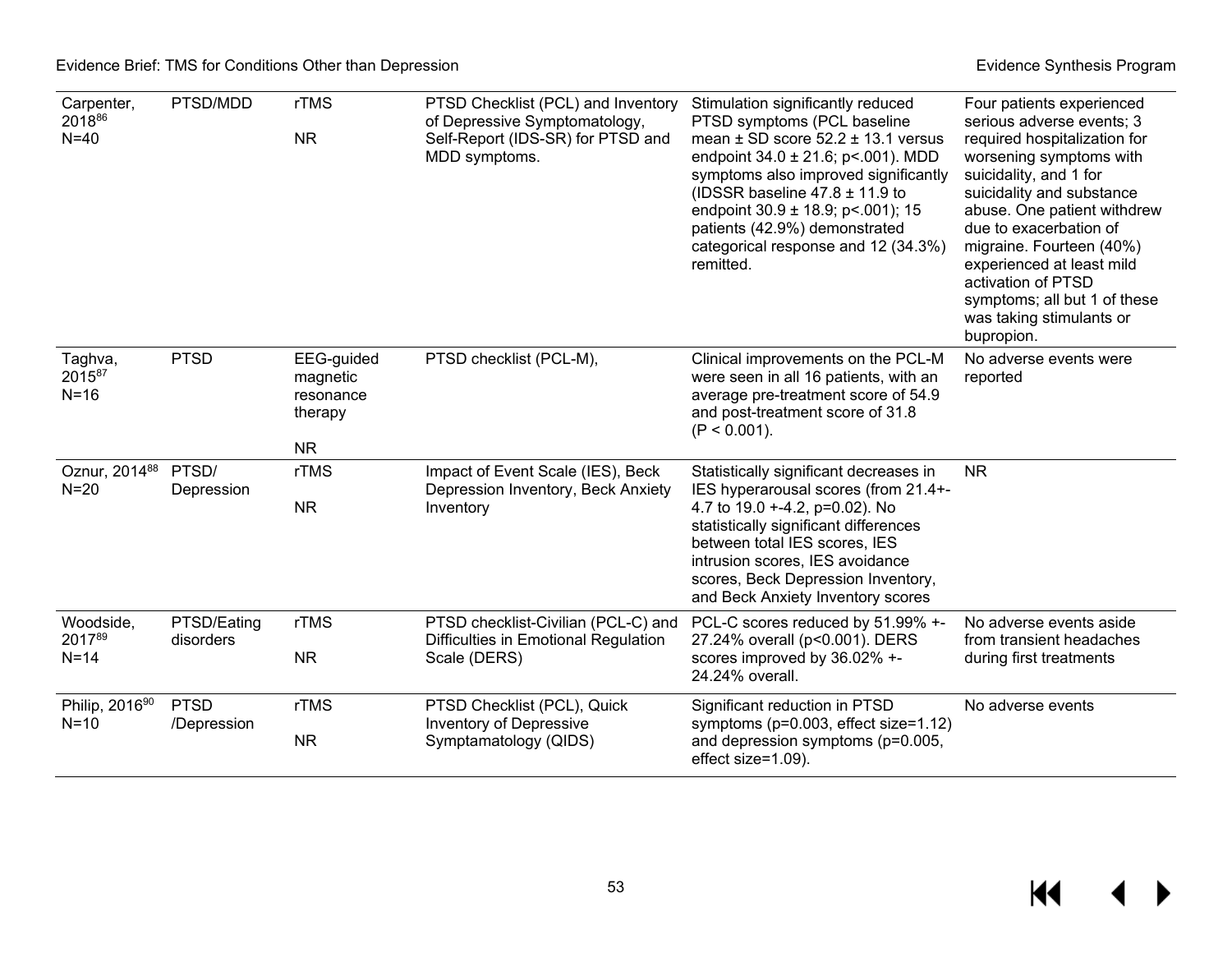Evidence Brief: TMS for Conditions Other than Depression **Evidence** Synthesis Program **Evidence Synthesis Program** 

| Nursey,<br>202091<br>$N=8$         | <b>PTSD</b> | Intermittent<br>theta-burst<br>stimulation<br>3 months | Clinician-Administered PTSD Scale<br>for DSM-5 (CAPS-5), Hamilton<br>Depression Rating Scale (HAM-D)                     | Reductions in both PTSD (effect<br>size= -1.78) and depression (effect<br>size=-1.16) symptom severity post-<br>treatment. Continued further modest<br>decline at 3-month follow-up.                                                                                                                                                                              | No serious adverse events<br>aside from mild to moderate<br>cranial pain and headaches                                                       |
|------------------------------------|-------------|--------------------------------------------------------|--------------------------------------------------------------------------------------------------------------------------|-------------------------------------------------------------------------------------------------------------------------------------------------------------------------------------------------------------------------------------------------------------------------------------------------------------------------------------------------------------------|----------------------------------------------------------------------------------------------------------------------------------------------|
| Seagly,<br>201692<br>$N=7$         | <b>PTSD</b> | Low-frequency<br>TMS<br>1 wk                           | Clinician-Administered PTSD Scale<br>(CAPS), PTSD Checklist-Military<br>(PCL-M), Treatment Outcome PSTD<br>Scale (TOP-8) | PCL-M scores significantly lower<br>post-treatment $(38.71 + 13.91)$ and<br>one wk post-treatment (33.29 +-<br>16.62) than baseline (33.29 +-16.62).<br>TOP-8 scores significantly lower post-<br>treatment $(11.57 + 6.21)$ and one wk<br>post-treatment (11.14 +-8.84) than<br>baseline (24 +-5.23). Decrease in<br>depression and anxiety symptom<br>severity. | No adverse events aside<br>from brief scalp irritation                                                                                       |
| Koski, 201593<br>$N = 12$          | TBI         | rTMS<br><b>NR</b>                                      | PCS Scale                                                                                                                | PCS scores declined on average by<br>14.6 points (p=0.009)                                                                                                                                                                                                                                                                                                        | Two participants withdrew<br>because of worsening<br>symptoms. Side effects<br>included increased<br>headache, greater sleep<br>disturbance. |
| Leung, 2016 <sup>72</sup><br>$N=6$ | TBI         | <b>rTMS</b><br><b>NR</b>                               | Numerical rating scale (NRS) for<br>pain relief                                                                          | Average pre and post-rTMS NRS<br>scores were 5.50 +- 1.38 and 2.67 +-<br>1.75, respectively. Average headache<br>exacerbation frequency (episodes per<br>wk) reduced by 78.97% (+- 19.88).                                                                                                                                                                        | None reported                                                                                                                                |

Abbreviations: Verbal rating scale (VRS), Duration of pain relief (DPR), Numeric rating scale (NRS), Neuropathic pain symptom inventory (NPSI), Pain relief score (PRS), Visual analogue scale (VAS), Visual numerical scale (VNS), Clinician-Administered PTSD Scale (CAPS), PTSD Checklist-Military (PCL-M), Treatment Outcome PSTD Scale (TOP-8), PTSD Checklist (PCL), Quick Inventory of Depressive Symptomatology (QIDS), Emotional Regulation Scale (DERS), Impact of Event Scale (IES), Difficulties in Emotional Regulation Scale (DERS), Self-Report (IDS-SR), Major depression disorder (MDD)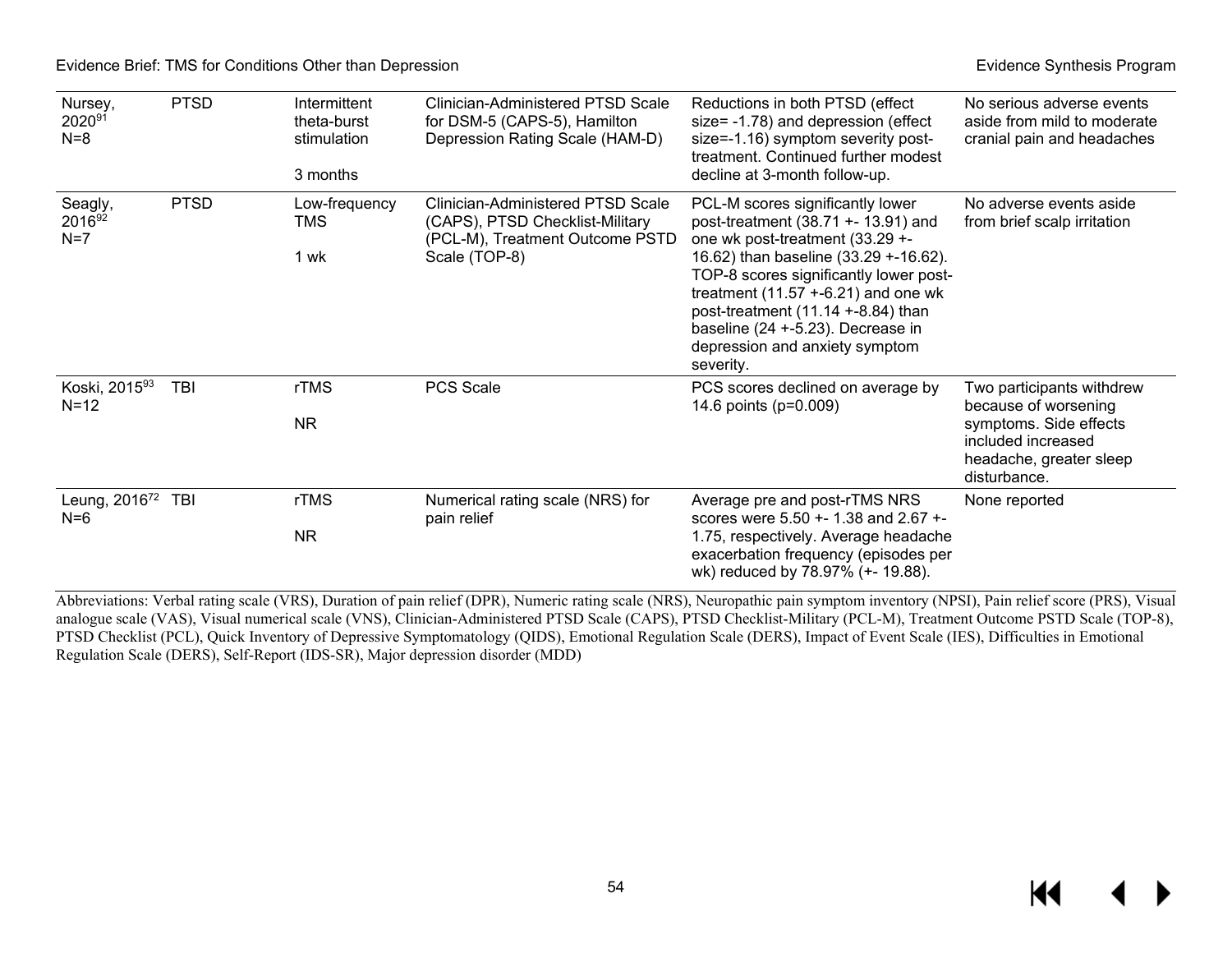# **APPENDIX G: QUALITY ASSESSMENT TABLES**

## **QUALITY ASSESSMENT OF RCTS**

| Author,<br>Year  | <b>Risk of bias from</b><br>randomization process                                                                                                                                                                                                                        | <b>Risk of bias from</b><br>deviation from<br>intended<br>interventions<br>(assignment)                      | <b>Risk of bias from</b><br>deviation from<br>intended<br>interventions<br>(adherence)                | <b>Risk of bias from</b><br>missing outcome<br>data                                  | <b>Risk of bias in</b><br>measurement of the<br>outcome | <b>Risk of bias</b><br>in selection<br>of the<br>reported<br>results | <b>Overall</b><br>bias (High,<br>Low,<br>Unclear) |
|------------------|--------------------------------------------------------------------------------------------------------------------------------------------------------------------------------------------------------------------------------------------------------------------------|--------------------------------------------------------------------------------------------------------------|-------------------------------------------------------------------------------------------------------|--------------------------------------------------------------------------------------|---------------------------------------------------------|----------------------------------------------------------------------|---------------------------------------------------|
| Altas,<br>201951 | Unclear                                                                                                                                                                                                                                                                  | Low                                                                                                          | Low                                                                                                   | Low                                                                                  | Unclear                                                 | Unclear                                                              | Unclear                                           |
|                  | Computer generated<br>blocked random<br>allocation sequence.<br>Statistically significant<br>differences between<br>groups at baseline in<br>visual analog scale,<br>fatigue severity scale,<br>physical functioning,<br>bodily pain. Unclear<br>allocation concealment. | Participants and<br>researchers blind<br>to allocation.<br>Unclear blinding of<br>rTMS provider.             | Participants and<br>researchers unaware of<br>assignment. All<br>participants completed<br>treatment. | No reported missing<br>data.                                                         | Outcome assessor<br>blinded but outcome<br>self-report. | Protocol not<br>readily<br>accessible.                               |                                                   |
| Cheng,<br>201953 | Low                                                                                                                                                                                                                                                                      | Low                                                                                                          | Low                                                                                                   | Low                                                                                  | Unclear                                                 | Low                                                                  | Low                                               |
|                  | Computerized random<br>number generator with<br>block randomization<br>method. Independent<br>research assistant<br>performed randomization.<br>Researchers and patients<br>blind to block size.<br><b>Baseline characteristics</b><br>similar.                          | Participants and<br>outcome assessors<br>blind to<br>assignments.<br>Unclear if blinding<br>of rTMS provider | Participants blind to<br>assignments. All but 1<br>participant completed<br>treatment.                | No reported missing<br>data, One<br>participant withdrew self-report.<br>from study. | Outcome assessor<br>blinded but outcome                 | All outcomes<br>listed in<br>protocol were<br>reported.              |                                                   |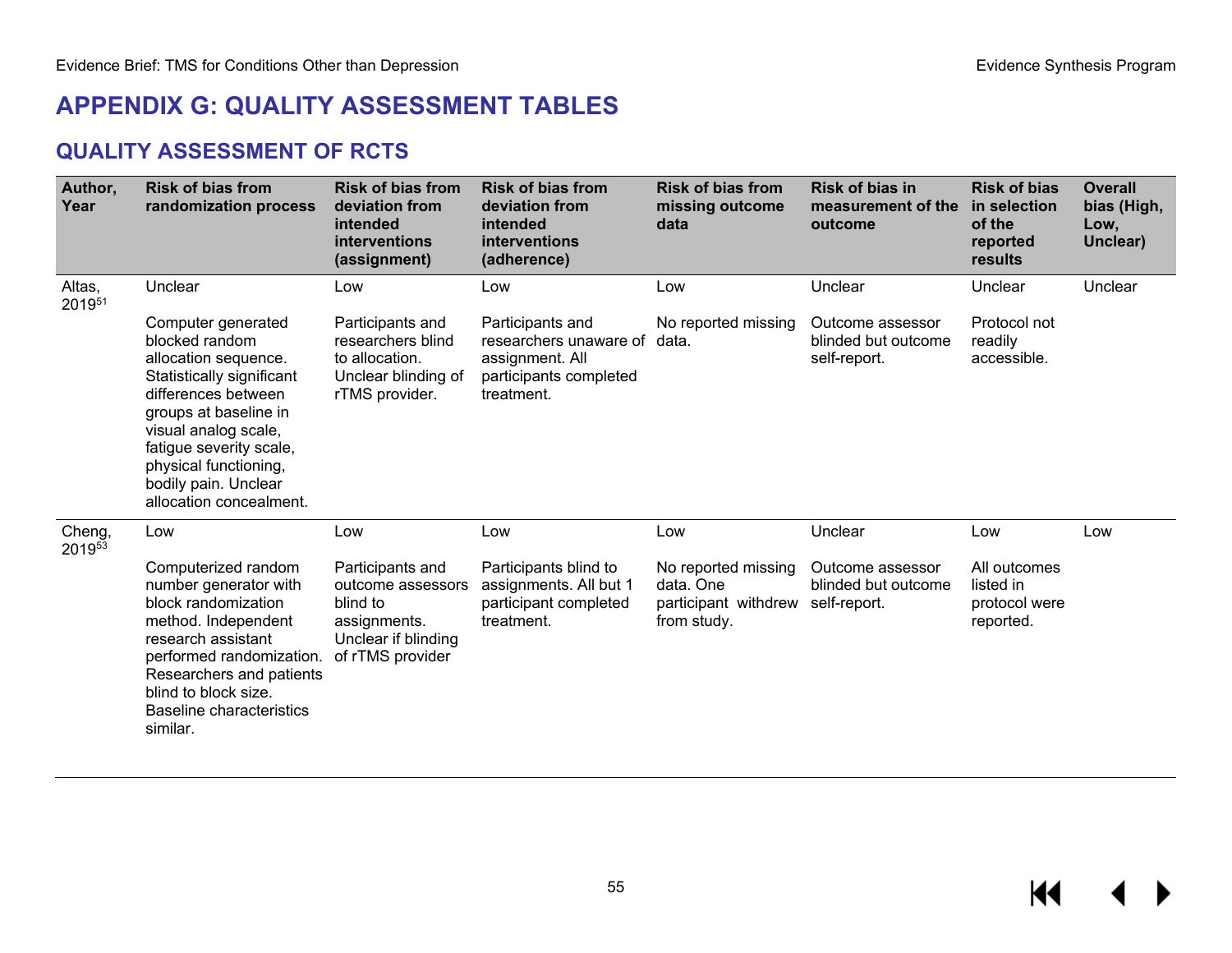| Fitzgibbon Low<br>$, 2018^{54}$ |                                                                                                                                                                                                                                                         | Low                                                                                                                                               | Low                                                                                               | Low                                                                   | Unclear                                                 | Low                                                                                                                                             | Low     |
|---------------------------------|---------------------------------------------------------------------------------------------------------------------------------------------------------------------------------------------------------------------------------------------------------|---------------------------------------------------------------------------------------------------------------------------------------------------|---------------------------------------------------------------------------------------------------|-----------------------------------------------------------------------|---------------------------------------------------------|-------------------------------------------------------------------------------------------------------------------------------------------------|---------|
|                                 | Computer number<br>sequence by<br>independent researcher.<br>Blinded allocation.<br><b>Baseline characteristics</b><br>similar.                                                                                                                         | Participants and<br>outcome assessors<br>blind to<br>assignments.<br>Unclear if blinding<br>of rTMS provider                                      | Participants blind to<br>assignments. >95% of<br>participants received<br>allocated intervention. | >85% completed<br>follow-up. Intent-to-<br>treat analysis.            | Outcome assessor<br>blinded but outcome<br>self-report. | All outcomes<br>listed in<br>protocol were<br>reported.                                                                                         |         |
| Guinot,<br>201955               | Unclear                                                                                                                                                                                                                                                 | Low                                                                                                                                               | Unclear                                                                                           | Low                                                                   | Unclear                                                 | Low                                                                                                                                             | Unclear |
|                                 | Computer-generated<br>randomization.<br>Researchers and<br>physiotherapists blind to<br>allocation. Baseline<br>characteristics similar,<br>except control group had<br>21% men while the<br>intervention had 0%.<br>Unclear allocation<br>concealment. | Participants and<br>outcome assessors<br>blind to<br>assignments. rTMS<br>provider not<br>blinded.                                                | Participants blind to<br>assignments. $~14\%$<br>withdrew during<br>treatment.                    | $~185\%$ completed<br>follow-up. Intent-to-<br>treat analysis.        | Outcome assessor<br>blinded but outcome<br>self-report. | Didn't use<br><b>Covi Anxiety</b><br>Scale to<br>measure<br>anxiety. Other<br>outcomes<br>measures<br>consistent<br>with trial<br>registration. |         |
| Bilir,<br>202052                | Low                                                                                                                                                                                                                                                     | Low                                                                                                                                               | Low                                                                                               | Low                                                                   | Unclear                                                 | Low                                                                                                                                             | Low     |
|                                 | Computer generated<br>block randomization.<br>Independent researcher<br>performed allocation.<br>Participants blinded to<br>allocation. Baseline<br>characteristics similar.                                                                            | Participants and<br>outcome assessors<br>blind to<br>assignments.rTMS<br>provider not<br>blinded, but<br>independent from<br>others in the study. | Participants blind to<br>assignments. All<br>participants received<br>allocated intervention.     | No missing data<br>reported, no<br>participants<br>withdrew/excluded. | Outcome assessor<br>blinded but outcome<br>self-report. | All outcomes<br>listed in<br>protocol were<br>reported.                                                                                         |         |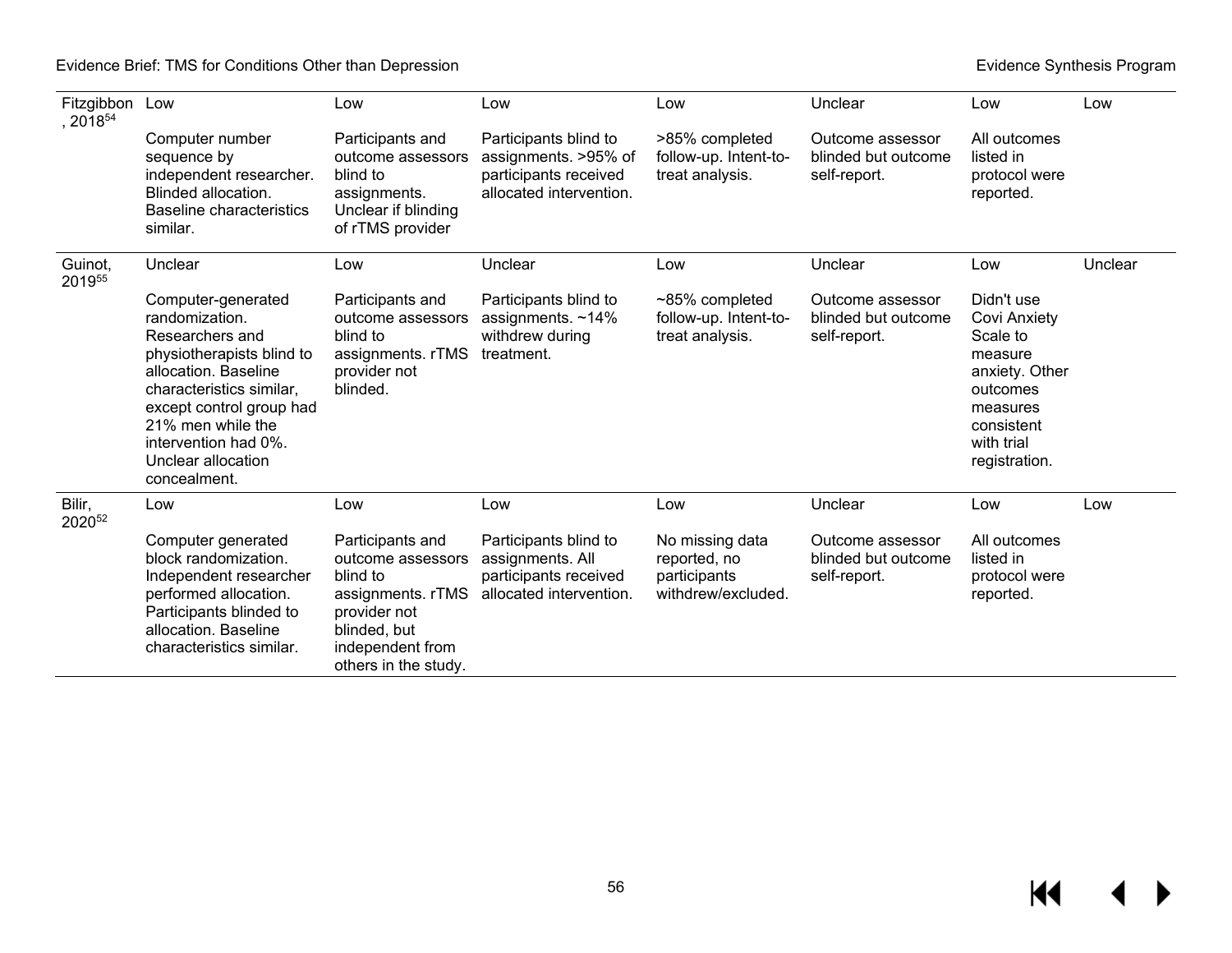| Mattoo,<br>201956 | Low                                                                                                                                                                                                                            | Low                                                                                              | Low                                                                                                                 | Low                                                                                                | Unclear                                                  | Low                                                     | Low     |
|-------------------|--------------------------------------------------------------------------------------------------------------------------------------------------------------------------------------------------------------------------------|--------------------------------------------------------------------------------------------------|---------------------------------------------------------------------------------------------------------------------|----------------------------------------------------------------------------------------------------|----------------------------------------------------------|---------------------------------------------------------|---------|
|                   | Computer-generated<br>random numbers in<br>blocks of 10. Participants<br>blinded to assignments.<br>Different investigators<br>performed randomization,<br>evaluation, and<br>assignment. Baseline<br>characteristics similar. | Participants and<br>assessors blind to<br>assignments.<br>Unclear blinding of<br>rTMS providers. | Participants blind to<br>assignments. No flow<br>diagram but appears all<br>participants completed<br>intervention. | No missing data<br>reported. No<br>participants<br>withdrew/excluded.                              | Outcome assessor<br>blinded but outcome<br>self-report.  | All outcomes<br>listed in<br>protocol were<br>reported. |         |
| Sahu,<br>201957   | Unclear                                                                                                                                                                                                                        | Low                                                                                              | High                                                                                                                | High                                                                                               | Unclear                                                  | Unclear                                                 | Unclear |
|                   | Alternate allocation. Says<br>"double-blind", but limited<br>information on blinding<br>methods. Baseline<br>characteristics similar.                                                                                          | Participants and<br>assessors likely<br>blinded. Unclear<br>blinding of rTMS<br>providers.       | 21% had to be dropped<br>out of the study,<br>unclear timing of drop-<br>out.                                       | 21% had to be<br>dropped out of the<br>study, no<br>information on<br>handling of missing<br>data. | Outcome assessor<br>blinded but outcome<br>self-report.  | Protocol not<br>readily<br>accessible.                  |         |
| Ahmed<br>20201    | Low                                                                                                                                                                                                                            | Unclear                                                                                          | Low                                                                                                                 | Low                                                                                                | Unclear                                                  | Unclear                                                 | Unclear |
|                   | Computer-generated<br>randomization card by<br>blinded research<br>assistant. Allocation<br>blinded. Baseline<br>characteristics similar.                                                                                      | Unclear if<br>participants or<br>researchers blind<br>to assignment.                             | No flow diagram, but<br>appears that all<br>participants completed<br>the intervention.                             | No missing data<br>reported. No<br>participants<br>withdrew/excluded.                              | Unclear if outcome<br>assessors blind to<br>assignments. | Protocol not<br>readily<br>accessible.                  |         |
| Andre-<br>Obadia  | Unclear                                                                                                                                                                                                                        | Unclear                                                                                          | Unclear                                                                                                             | Unclear                                                                                            | High                                                     | Unclear                                                 | High    |
| 201843            | No information about<br>randomization process or<br>allocation concealment.<br>No comparison of<br>baseline characteristics.                                                                                                   | Only participants<br>blinded. Outcome<br>assessors and<br>rTMS providers not<br>blinded.         | Participants blinded.<br>No information on<br>adherence to<br>interventions.                                        | No information on<br>withdrawal or<br>missing data.                                                | Outcome assessor<br>unblinded and<br>outcome self-report | Protocol not<br>readily<br>accessible.                  |         |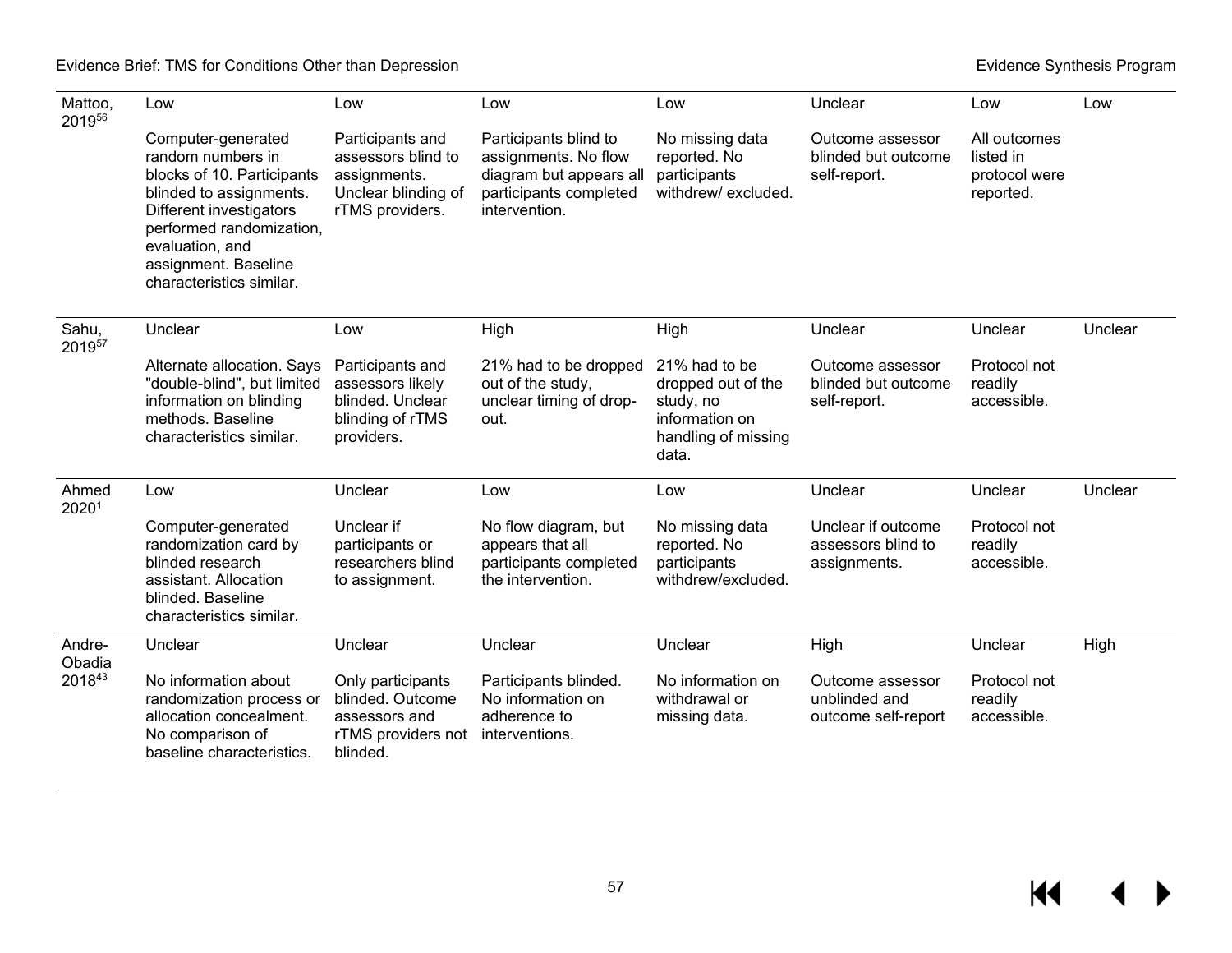| Galhardon Low<br>i 201944 |                                                                                                                                                                                                                   | Low                                                                                        | Low                                                                                                                     | Low                                                                                                                            | Unclear                                                 | Low                                                     | Low |
|---------------------------|-------------------------------------------------------------------------------------------------------------------------------------------------------------------------------------------------------------------|--------------------------------------------------------------------------------------------|-------------------------------------------------------------------------------------------------------------------------|--------------------------------------------------------------------------------------------------------------------------------|---------------------------------------------------------|---------------------------------------------------------|-----|
|                           | Randomization<br>performed with electronic<br>software<br>(randomizer.com).<br>Allocation concealed.<br>Baseline characteristics<br>similar.                                                                      | Participants and<br>researchers blind<br>to assignments.<br>rTMS providers not<br>blinded. | $~2\%$ didn't complete<br>intervention                                                                                  | 3 participants<br>withdrew. Missing<br>data imputation<br>performed using k-<br>nearest neighbor<br>algorithm (n=5).           | Outcome assessor<br>blinded but outcome<br>self-report. | All outcomes<br>listed in<br>protocol were<br>reported. |     |
| Hosomi,<br>202045         | Low                                                                                                                                                                                                               | Low                                                                                        | Low                                                                                                                     | Low                                                                                                                            | Unclear                                                 | Low                                                     | Low |
|                           | Computer randomization<br>using minimization<br>method. Allocated<br>concealed using<br>allocation function of<br>EDC system. Participants<br>blind to assignment.<br><b>Baseline characteristics</b><br>similar. | Participants and<br>assessors blind to<br>assignments. rTMS<br>providers<br>unblinded.     | 97% completed<br>interventions.                                                                                         | 95% completed<br>follow-up. Missing<br>data handled<br>without imputation.<br>Intent-to-treat and<br>per-protocol<br>analysis. | Outcome assessor<br>blinded but outcome<br>self-report. | All outcomes<br>listed in<br>protocol were<br>reported. |     |
| Kim,<br>202046            | Low                                                                                                                                                                                                               | Low                                                                                        | Low                                                                                                                     | Low                                                                                                                            | Unclear                                                 | Unclear                                                 | Low |
|                           | A randomization<br>sequence of blocks was<br>generated by a computer<br>and concealed using<br>opaque envelopes. No<br>baseline differences<br>between groups.                                                    | Patients and<br>assessors likely<br>blinded. Unclear<br>blinding of<br>providers.          | All participants<br>received<br>intervention/sham<br>condition as allocated<br>(1 withdrew due to<br>unrelated injury). | No participants lost<br>to follow-up. >95%<br>completed follow-up<br>(1 withdrew due to<br>unrelated injury).                  | Outcome assessor<br>blinded but outcome<br>self-report. | Protocol not<br>readily<br>accessible.                  |     |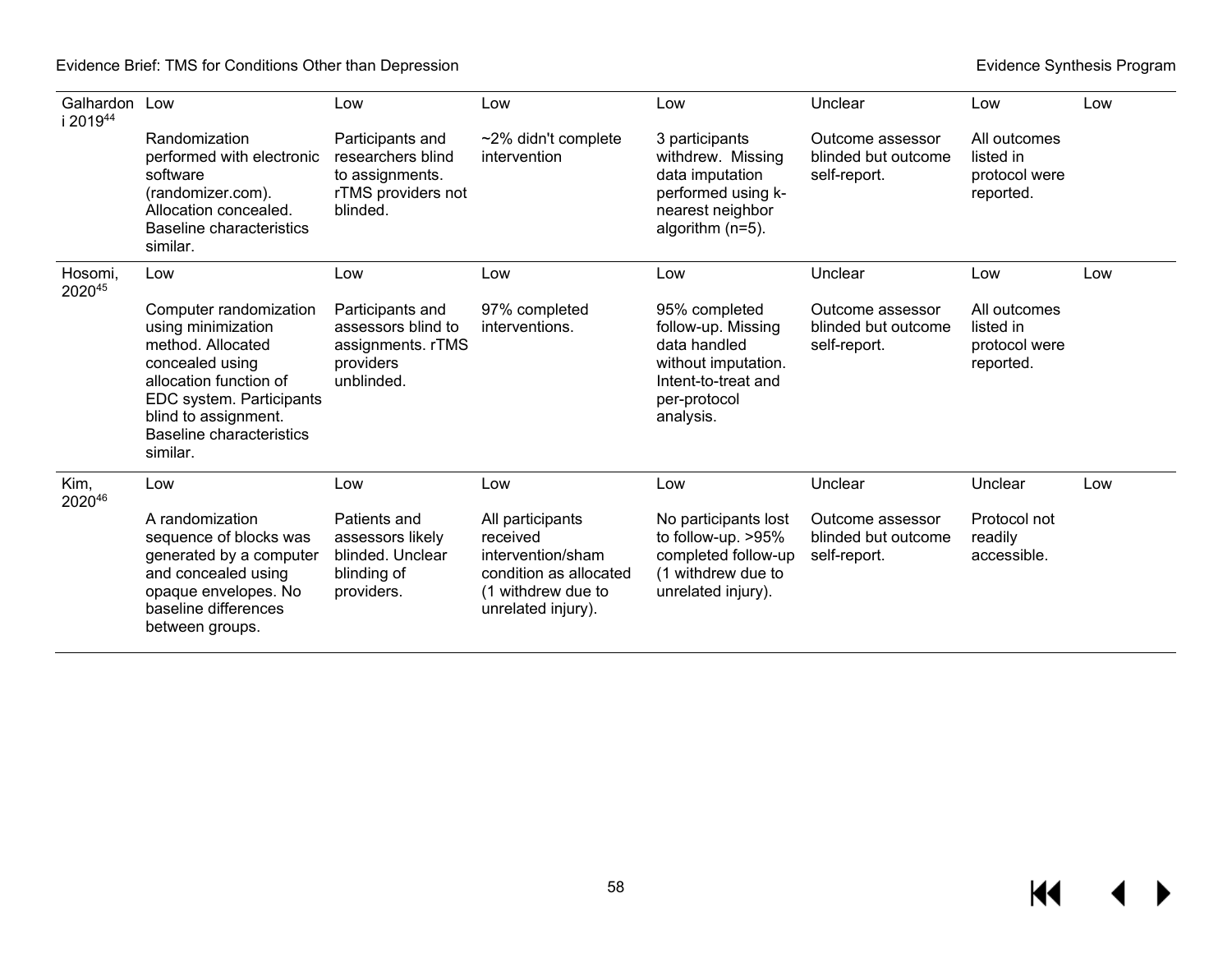| Quesada.<br>202047 | Unclear                                                                                                                                                                                                                                                                  | Low                                                                                                                                                                                                                                                                                                                                                             | Low                                                                                                                                     | Unclear                                                                                                                                                                                                          | Unclear                                                 | Low                                                     | Unclear |
|--------------------|--------------------------------------------------------------------------------------------------------------------------------------------------------------------------------------------------------------------------------------------------------------------------|-----------------------------------------------------------------------------------------------------------------------------------------------------------------------------------------------------------------------------------------------------------------------------------------------------------------------------------------------------------------|-----------------------------------------------------------------------------------------------------------------------------------------|------------------------------------------------------------------------------------------------------------------------------------------------------------------------------------------------------------------|---------------------------------------------------------|---------------------------------------------------------|---------|
|                    | Randomization and data<br>collection were<br>performed using<br>REDCap electronic data<br>capture tools. Allocation<br>concealment not<br>described (but appeared<br>to be carried out within<br>REDCap).                                                                | Patients,<br>assessors, and<br>providers blinded to<br>intervention<br>condition. Patients<br>assessed for<br>awareness of<br>intervention receipt<br>(guessing<br>protocol).                                                                                                                                                                                   | All participants<br>received<br>intervention/sham<br>condition as allocated<br>(14% of each group<br>lost/withdrew after<br>treatment). | <b>Relatively low</b><br>missing data (14%<br>of each group lost to<br>follow-up/ withdrew)<br>but single imputation<br>(last/baseline<br>observation carried<br>forward) used to<br>facilitate ITT<br>analysis. | Outcome assessor<br>blinded but outcome<br>self-report. | All outcomes<br>listed in<br>protocol were<br>reported. |         |
| Shimizu,<br>201794 | Unclear                                                                                                                                                                                                                                                                  | Unclear                                                                                                                                                                                                                                                                                                                                                         | Low                                                                                                                                     | Low                                                                                                                                                                                                              | Unclear                                                 | Low                                                     | Unclear |
|                    | Randomization<br>mechanism not<br>described. Independent<br>data center determined<br>the order of stimulation.<br>Allocation concealed<br>using unlabeled magnetic<br>card that changed mode<br>of operation of TMS<br>device. Baseline<br>differences not<br>examined. | Patients were<br>blinded to<br>condition, but may<br>have been able to<br>distinguish<br>between different<br>types of TMS<br>because of<br>different coils<br>(received more<br>than one type<br>because crossover<br>trial). Patients<br>assessed for<br>awareness of<br>intervention receipt<br>(guessing<br>protocol). Unclear<br>blinding of<br>providers. | All participants<br>received<br>intervention/sham<br>condition as allocated.                                                            | No missing outcome<br>data.                                                                                                                                                                                      | Outcome assessor<br>blinded but outcome<br>self-report. | All outcomes<br>listed in<br>protocol were<br>reported. |         |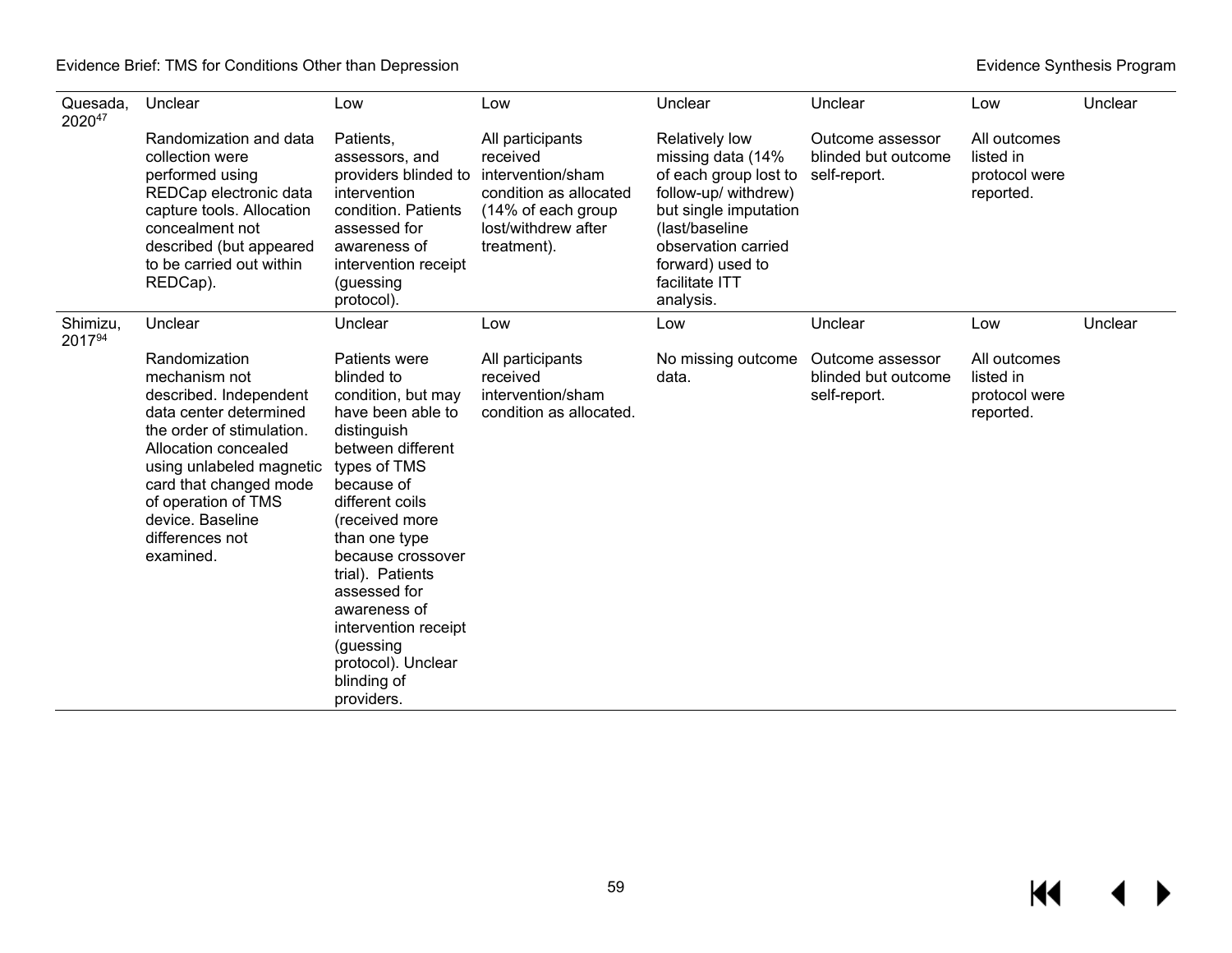| Sun,<br>201948   | Unclear                                                                                                                                                                                                                                                            | Low                                                                                                                            | Unclear                                                            | Unclear                                                                                                                                                                  | Unclear                                                             | Unclear                                                           | Unclear |
|------------------|--------------------------------------------------------------------------------------------------------------------------------------------------------------------------------------------------------------------------------------------------------------------|--------------------------------------------------------------------------------------------------------------------------------|--------------------------------------------------------------------|--------------------------------------------------------------------------------------------------------------------------------------------------------------------------|---------------------------------------------------------------------|-------------------------------------------------------------------|---------|
|                  | Computer generated<br>randomization method.<br>No baseline differences<br>between groups. Unclear<br>allocation concealment                                                                                                                                        | Participants and<br>assessors blinded<br>to treatment group.<br>Unclear if rTMS<br>delivered by<br>independent<br>researchers. | Participants blinded.<br>~80% completed<br>protocol                | 3 participants in<br>rTMS group and 1<br>from sham group<br>withdrew during the<br>trial. No description<br>of handling of<br>missing data.                              | Outcome assessor<br>blinded but outcome<br>self-report.             | Protocol not<br>readily<br>accessible.                            |         |
| Ahmadiza<br>deh, | Unclear                                                                                                                                                                                                                                                            | Low                                                                                                                            | Unclear                                                            | High                                                                                                                                                                     | Unclear                                                             | Unclear                                                           | Unclear |
| 201858           | Randomization<br>conducted by statistician<br>(unclear mechanism).<br>Allocation concealment<br>not described. No<br>baseline differences<br>between groups on<br>demographic or clinical<br>variables.                                                            | Patients and<br>assessors were<br>blinded to<br>condition.<br>Providers (rTMS<br>technician)<br>unblinded to<br>condition.     | 25% withdrew or were<br>lost to follow-up.                         | Moderate loss to<br>follow up and use of<br>last observation<br>carried forward.                                                                                         | Outcome assessor<br>blinded but some<br>outcomes self-<br>reported. | Protocol not<br>readily<br>accessible.                            |         |
| Fryml,<br>201959 | Unclear                                                                                                                                                                                                                                                            | Low                                                                                                                            | Low                                                                | High                                                                                                                                                                     | Unclear                                                             | High                                                              | High    |
|                  | Randomization<br>mechanism not<br>described. Allocation<br>concealed using<br>unlabeled magnetic card<br>that changed mode of<br>operation of TMS device.<br>Higher CAPS score and<br>lower depression score in<br>experimental group (no<br>statistical testing). | Patients and<br>assessors were<br>blinded to<br>condition. Unclear<br>blinding of<br>providers.                                | All participants<br>received<br>intervention/sham as<br>allocated. | Reported outcomes<br>appear to have<br>complete data, but<br>several outcomes<br>not reported<br>because of<br>incomplete data. No<br>attempt to handle<br>missing data. | Outcome assessor<br>blinded but some<br>outcomes self-<br>reported. | Several<br>outcomes not<br>reported due<br>to incomplete<br>data. |         |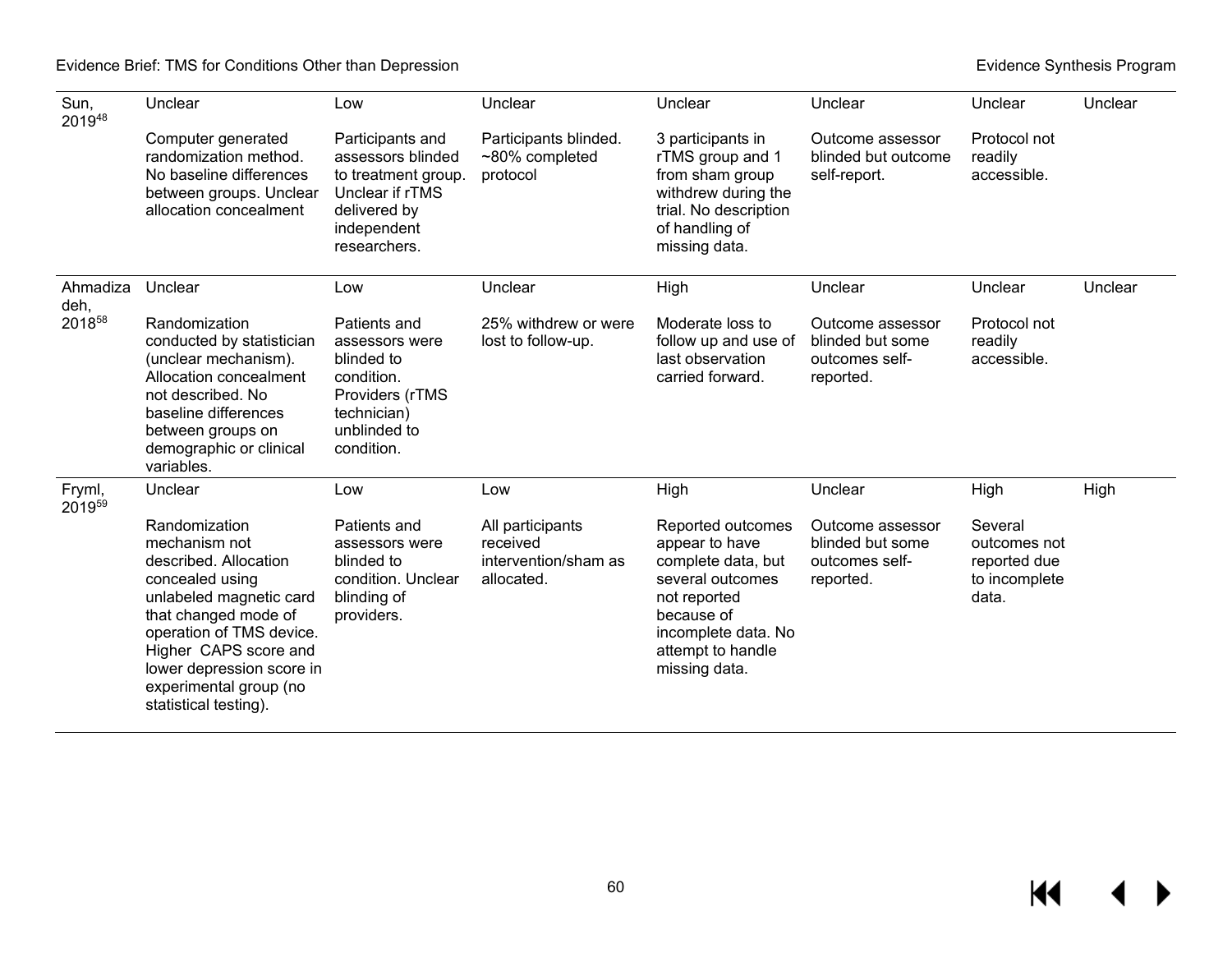| Isserles,<br>201360 | Unclear                                                                                                                                                                                                                                                                                                                                           | Low                                                                                                                                                                                                                                    | Low                                                                                                                                                                                                                                      | Unclear                                                                                                                                                            | Unclear                                                 | Low                                                     | Unclear |
|---------------------|---------------------------------------------------------------------------------------------------------------------------------------------------------------------------------------------------------------------------------------------------------------------------------------------------------------------------------------------------|----------------------------------------------------------------------------------------------------------------------------------------------------------------------------------------------------------------------------------------|------------------------------------------------------------------------------------------------------------------------------------------------------------------------------------------------------------------------------------------|--------------------------------------------------------------------------------------------------------------------------------------------------------------------|---------------------------------------------------------|---------------------------------------------------------|---------|
|                     | Randomization and<br>allocation concealment<br>procedures not<br>described. No baseline<br>differences between<br>groups.                                                                                                                                                                                                                         | Patients and<br>assessors were<br>blinded to<br>condition.<br>Providers appear to<br>have been<br>unblinded.                                                                                                                           | $~10\%$ of patients<br>withdrew from each<br>group, but all<br>interventions delivered<br>as allocated. Results<br>presented for all<br>patients (ITT), those<br>reaching treatment<br>criterion, and<br>completers.                     | Results provided for<br>ITT (all patients<br>regardless of<br>assessments<br>completed) but<br>unclear how missing<br>data for non-<br>completers were<br>handled. | Outcome assessor<br>blinded but outcome<br>self-report. | All outcomes<br>listed in<br>protocol were<br>reported. |         |
| Kozel,<br>201861    | Low                                                                                                                                                                                                                                                                                                                                               | Low                                                                                                                                                                                                                                    | Unclear                                                                                                                                                                                                                                  | Unclear                                                                                                                                                            | Unclear                                                 | Low                                                     | Unclear |
|                     | Randomization was<br>generated using<br>computer randomization<br>procedure. Assignments<br>recorded on cards and<br>placed in sealed<br>envelopes that were<br>sequentially numbered by<br>an investigator not<br>involved with the<br>participants. Baseline<br>differences between<br>groups evaluated for<br>completers and<br>noncompleters. | Patients and<br>assessors were<br>blinded to<br>condition. TMS<br>providers unblinded<br>but "were isolated<br>from other study<br>staff members and<br>only had minimal<br>interaction with<br>participants during<br>TMS treatment". | Substantial withdrawal<br>after allocation.<br>Significantly different<br>baseline characteristics<br>and outcomes for those<br>who completed therapy<br>versus those who<br>withdrew, but<br>differences were not<br>specific to group. | <b>ITT</b> analyses<br>conducted with<br>missing data<br>handled via<br>maximum likelihood.<br>High level of missing<br>data.                                      | Outcome assessor<br>blinded but outcome<br>self-report. | All outcomes<br>listed in<br>protocol were<br>reported. |         |
| Kozel,<br>201962    | Low                                                                                                                                                                                                                                                                                                                                               | High                                                                                                                                                                                                                                   | Unclear                                                                                                                                                                                                                                  | Unclear                                                                                                                                                            | Unclear                                                 | Low                                                     | Unclear |
|                     | Randomization was<br>generated using a<br>computer randomization.<br>Assignments placed in<br>envelopes prior to trial.<br>No baseline differences<br>between groups.                                                                                                                                                                             | Patients and<br>providers unblinded<br>to condition.<br>Assessors blinded.                                                                                                                                                             | ~25% lost to follow up<br>or withdrew, but all<br>interventions delivered<br>as allocated.                                                                                                                                               | Patients who<br>withdrew after<br>allocation were not<br>analyzed (6);<br>patients lost to<br>follow up (2) were<br>retained.                                      | Outcome assessor<br>blinded but outcome<br>self-report. | All outcomes<br>listed in<br>protocol were<br>reported. |         |

 $M = 1$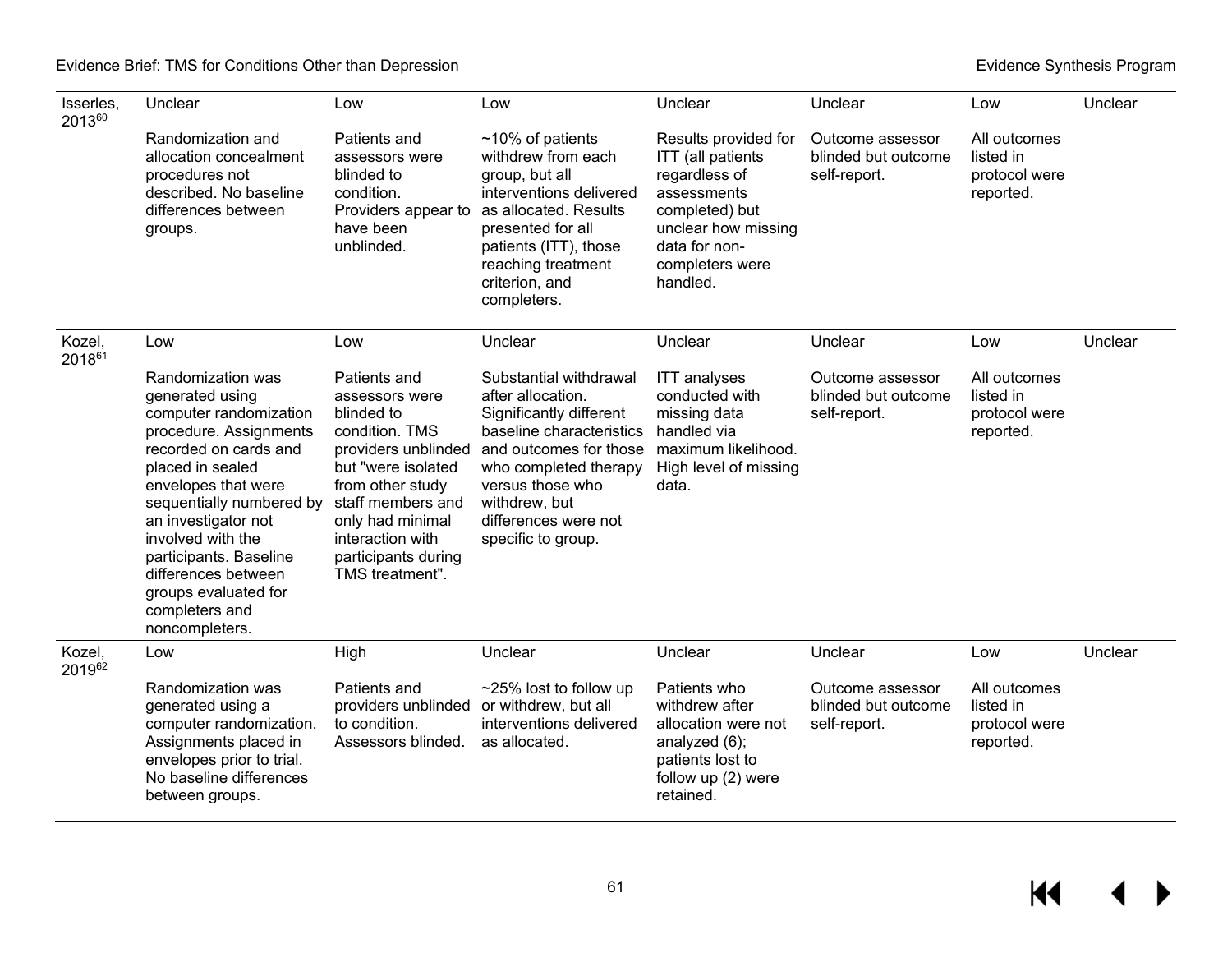| Leong,<br>202063  | Low                                                                                                                                                                                 | Low                                                                                                                                                                                                                                                                                                                                                | Unclear                                                                           | Unclear                                                                                                                 | Unclear                                                  | Unclear                                                                                                                | Unclear |
|-------------------|-------------------------------------------------------------------------------------------------------------------------------------------------------------------------------------|----------------------------------------------------------------------------------------------------------------------------------------------------------------------------------------------------------------------------------------------------------------------------------------------------------------------------------------------------|-----------------------------------------------------------------------------------|-------------------------------------------------------------------------------------------------------------------------|----------------------------------------------------------|------------------------------------------------------------------------------------------------------------------------|---------|
|                   | Participants were<br>randomized by random<br>sequence generation<br>2:2:1:1 with allocation<br>concealment by the<br>envelope method. No<br>baseline differences<br>between groups. | Patients and<br>assessors blinded<br>but providers<br>unblinded.                                                                                                                                                                                                                                                                                   | Minimal but<br>significantly different<br>withdrawal/attrition<br>between groups. | Minimal loss to<br>follow-up/<br>withdrawal, but 3-<br>month outcomes not<br>reported due to<br>differential attrition. | Outcome assessor<br>blinded but outcome<br>self-report.  | Protocol not<br>readily<br>accessible.<br>Three-month<br>outcomes not<br>reported due<br>to differential<br>attrition. |         |
| Nam,<br>201364    | Unclear                                                                                                                                                                             | Low                                                                                                                                                                                                                                                                                                                                                | Low                                                                               | Low                                                                                                                     | Unclear                                                  | Unclear                                                                                                                | Low     |
|                   | Random sequence and<br>allocation concealment<br>method not described.<br>No baseline differences<br>between groups.                                                                | Patient blinded but<br>provider unblinded<br>(though provider<br>was "blind to all<br>subject information<br>and blocked from<br>communicating<br>about subjects with<br>raters. Prior to the<br>study, the<br>experimenter was<br>trained to maintain<br>a consistent and<br>neutral attitude<br>toward each<br>practice to<br>minimize biases.") | ~90% received<br>treatment as allocated<br>(2 withdrew from<br>treatment group).  | All assessments<br>complete with the<br>exception of 2<br>withdrawals after<br>allocation.                              | Outcome assessor<br>blinded but outcome<br>self-report.  | Protocol not<br>readily<br>accessible.                                                                                 |         |
| Philip,<br>201966 | Unclear                                                                                                                                                                             | Unclear                                                                                                                                                                                                                                                                                                                                            | Low                                                                               | Low                                                                                                                     | Unclear                                                  | Low                                                                                                                    | Unclear |
|                   | Random sequence and<br>allocation concealment<br>method not described.<br>Baseline differences not<br>evaluated.                                                                    | Patients blinded to<br>condition. Patients<br>assessed for<br>awareness of<br>intervention receipt<br>(guessing<br>protocol). Unclear<br>blinding of                                                                                                                                                                                               | Appears that all<br>patients received<br>treatment as allocated.                  | No missing outcome<br>data.                                                                                             | Unclear assessor<br>blinding and outcome<br>self-report. | All outcomes<br>listed in<br>protocol were<br>reported.                                                                |         |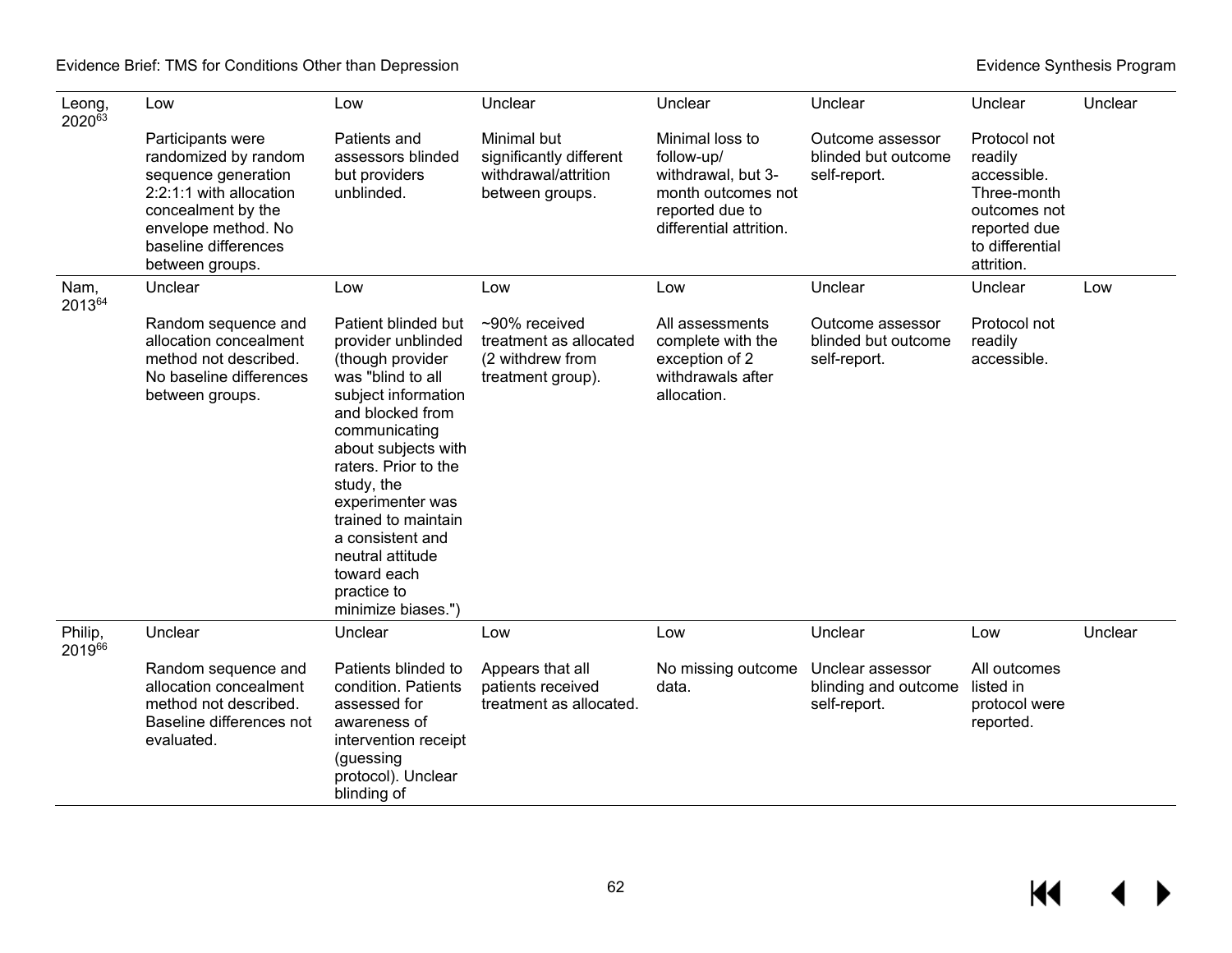|                  |                                                                                                                                                                                                                                 | providers and<br>assessors.                                                                                                                                                         |                                                                                                        |                                                                         |                                                                                                                   |                                                         |         |
|------------------|---------------------------------------------------------------------------------------------------------------------------------------------------------------------------------------------------------------------------------|-------------------------------------------------------------------------------------------------------------------------------------------------------------------------------------|--------------------------------------------------------------------------------------------------------|-------------------------------------------------------------------------|-------------------------------------------------------------------------------------------------------------------|---------------------------------------------------------|---------|
| Philip,<br>2019  | Unclear                                                                                                                                                                                                                         | Low                                                                                                                                                                                 | Low                                                                                                    | Low                                                                     | Unclear                                                                                                           | Low                                                     | Low     |
| $(iTBS)^{67}$    | Randomization<br>performed by uninvolved<br>study member<br>(mechanism not<br>described). Staff<br>uninvolved in treatment<br>delivery selected coil to<br>conceal randomization.<br>No baseline differences<br>between groups. | Patients and<br>assessors blinded<br>to condition.<br>Patients assessed<br>for awareness of<br>intervention receipt<br>(guessing<br>protocol). Unclear<br>blinding of<br>providers. | <10% withdrew;<br>CONSORT diagram<br>suggests that all<br>patients received<br>treatment as allocated. | Missing outcome<br>data were<br>addressed using<br>multiple imputation. | <b>Blinded assessors</b><br>but outcome self-<br>report (neuroimaging<br>outcomes in<br>convenience<br>subgroup). | All outcomes<br>listed in<br>protocol were<br>reported. |         |
| Watts,<br>201268 | Unclear                                                                                                                                                                                                                         | Low                                                                                                                                                                                 | Unclear                                                                                                | Unclear                                                                 | Unclear                                                                                                           | Unclear                                                 | Unclear |
|                  | Subjects randomly<br>assigned, but no details<br>on methods of<br>randomization. Unclear<br>allocation concealment.<br>Appears that rTMS group<br>may have more<br>comorbidities, but no<br>statistical test performed.         | Participants and<br>outcome assessors<br>masked to<br>intervention<br>assignment.                                                                                                   | No data on intervention<br>adherence.                                                                  | No information on<br>handling of missing<br>data.                       | Outcome assessor<br>blinded but outcome<br>self-report.                                                           | Protocol not<br>readily<br>accessible.                  |         |
| Choi<br>201869   | Unclear                                                                                                                                                                                                                         | Low                                                                                                                                                                                 | Low                                                                                                    | Low                                                                     | Unclear                                                                                                           | Unclear                                                 | Unclear |
|                  | Computer generated<br>random number<br>sequence. No baseline<br>differences between<br>groups. Unclear method<br>of allocation<br>concealment.                                                                                  | Participants and<br>outcome assessors<br>masked to<br>intervention<br>assignment.                                                                                                   | Study states that all<br>patients completed<br>rTMS sessions.                                          | No missing outcome<br>data.                                             | Outcome assessor<br>blinded but outcome<br>self-report.                                                           | Protocol not<br>readily<br>accessible.                  |         |
| Hoy,<br>201970   | Unclear                                                                                                                                                                                                                         | Low                                                                                                                                                                                 | Unclear                                                                                                | Unclear                                                                 | Unclear                                                                                                           | Low                                                     | Unclear |
|                  | Computer generated<br>random number<br>sequence. No baseline<br>differences between                                                                                                                                             | Participants and<br>outcome assessors<br>masked to<br>intervention                                                                                                                  | 14% of patients<br>withdrew, no other<br>information on                                                | 14% of patients<br>withdrew, no<br>information on                       | Outcome assessor<br>blinded but outcome<br>self-report.                                                           | All outcomes<br>listed in<br>protocol were<br>reported. |         |

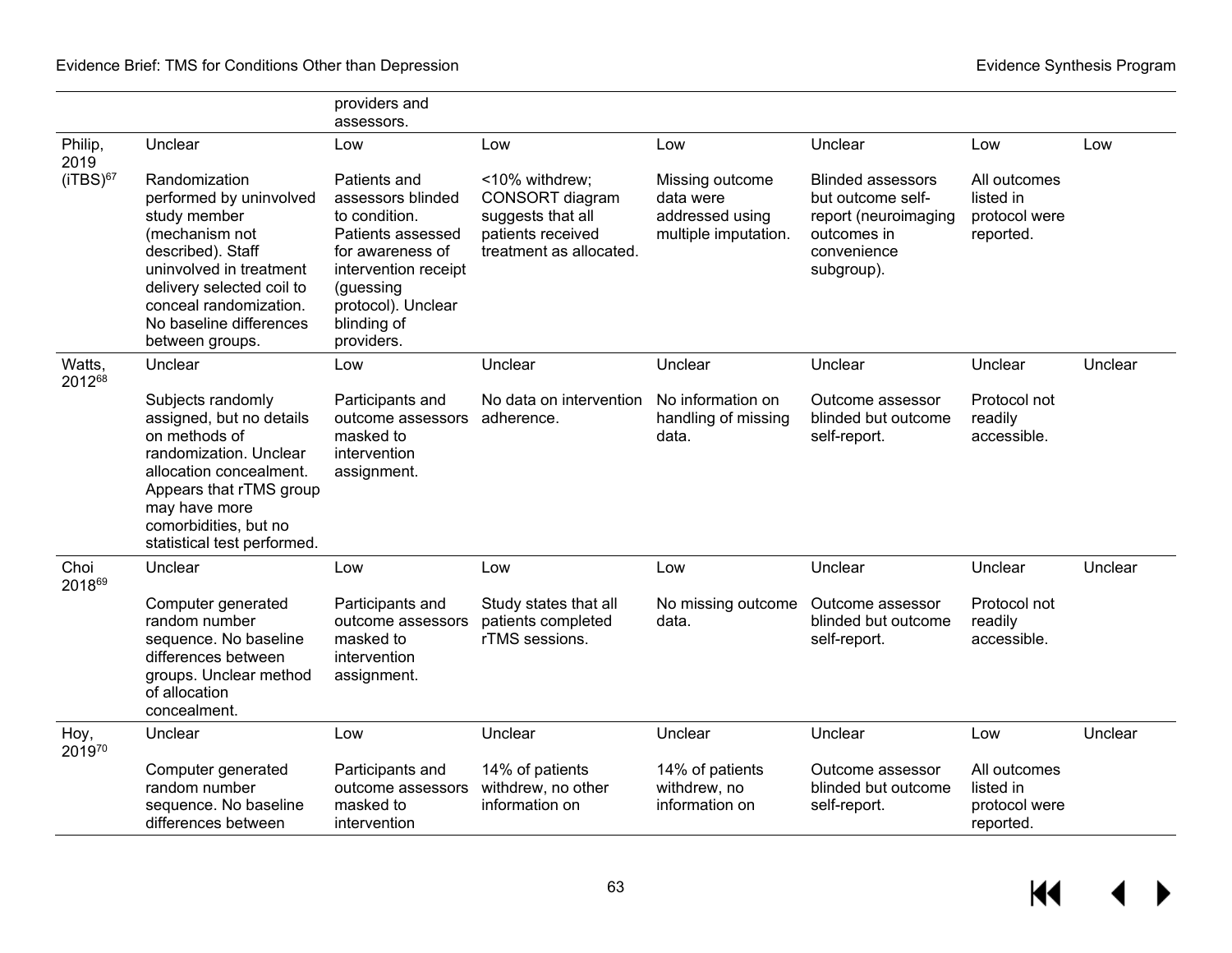Evidence Brief: TMS for Conditions Other than Depression **Evidence** Synthesis Program **Evidence Synthesis Program** 

|                  | groups, except use of<br>antidepressant<br>medication. Unclear<br>method of allocation<br>concealment.                                         | assignment.<br>Neither able to<br>guess treatment<br>group.                                                                                                                                     | adherence to<br>interventions.                                   | handling of missing<br>data.                                                                                                                                            |                                                                                                                                                                                                                    |                                        |         |
|------------------|------------------------------------------------------------------------------------------------------------------------------------------------|-------------------------------------------------------------------------------------------------------------------------------------------------------------------------------------------------|------------------------------------------------------------------|-------------------------------------------------------------------------------------------------------------------------------------------------------------------------|--------------------------------------------------------------------------------------------------------------------------------------------------------------------------------------------------------------------|----------------------------------------|---------|
| Lee,<br>201871   | Unclear                                                                                                                                        | Unclear                                                                                                                                                                                         | Low                                                              | Low                                                                                                                                                                     | Unclear                                                                                                                                                                                                            | Unclear                                | Unclear |
|                  | Unclear randomization<br>method. Allocation<br>concealed by sealed<br>envelopes. No baseline<br>differences between<br>groups, except weight.  | Participants blinded<br>but unclear if<br>outcome assessors<br>masked to<br>intervention<br>assignment.                                                                                         | Flow diagram states<br>that all subjects<br>completed the trial. | No missing outcome<br>data.                                                                                                                                             | Outcome<br>assessment<br>appropriate but<br>unclear if outcome<br>assessors were<br>blinded to<br>intervention<br>assignment and<br>outcome self-report.                                                           | Protocol not<br>readily<br>accessible. |         |
| Leung,<br>201672 | Unclear                                                                                                                                        | Unclear                                                                                                                                                                                         | Unclear                                                          | High                                                                                                                                                                    | Unclear                                                                                                                                                                                                            | Unclear                                | Unclear |
|                  | Computer generated<br>random number<br>sequence. No baseline<br>differences between<br>groups. Unclear method<br>of allocation<br>concealment. | Participants blinded<br>but unclear if<br>outcome assessors<br>masked to<br>intervention<br>assignment<br>(participants self-<br>rated headache<br>outcomes, but<br>other outcomes<br>unclear). | >80% received<br>allocated intervention.                         | Missing data on 5<br>(17%) subjects<br>excluded from<br>analysis. Complete<br>case analysis<br>carried out with<br>relatively substantial<br>amount of missing<br>data. | Outcome<br>assessment<br>appropriate but<br>unclear if outcome<br>assessors were<br>blinded to<br>intervention<br>assignment<br>(participants self-<br>rated headache<br>outcomes, but other<br>outcomes unclear). | Protocol not<br>readily<br>accessible. |         |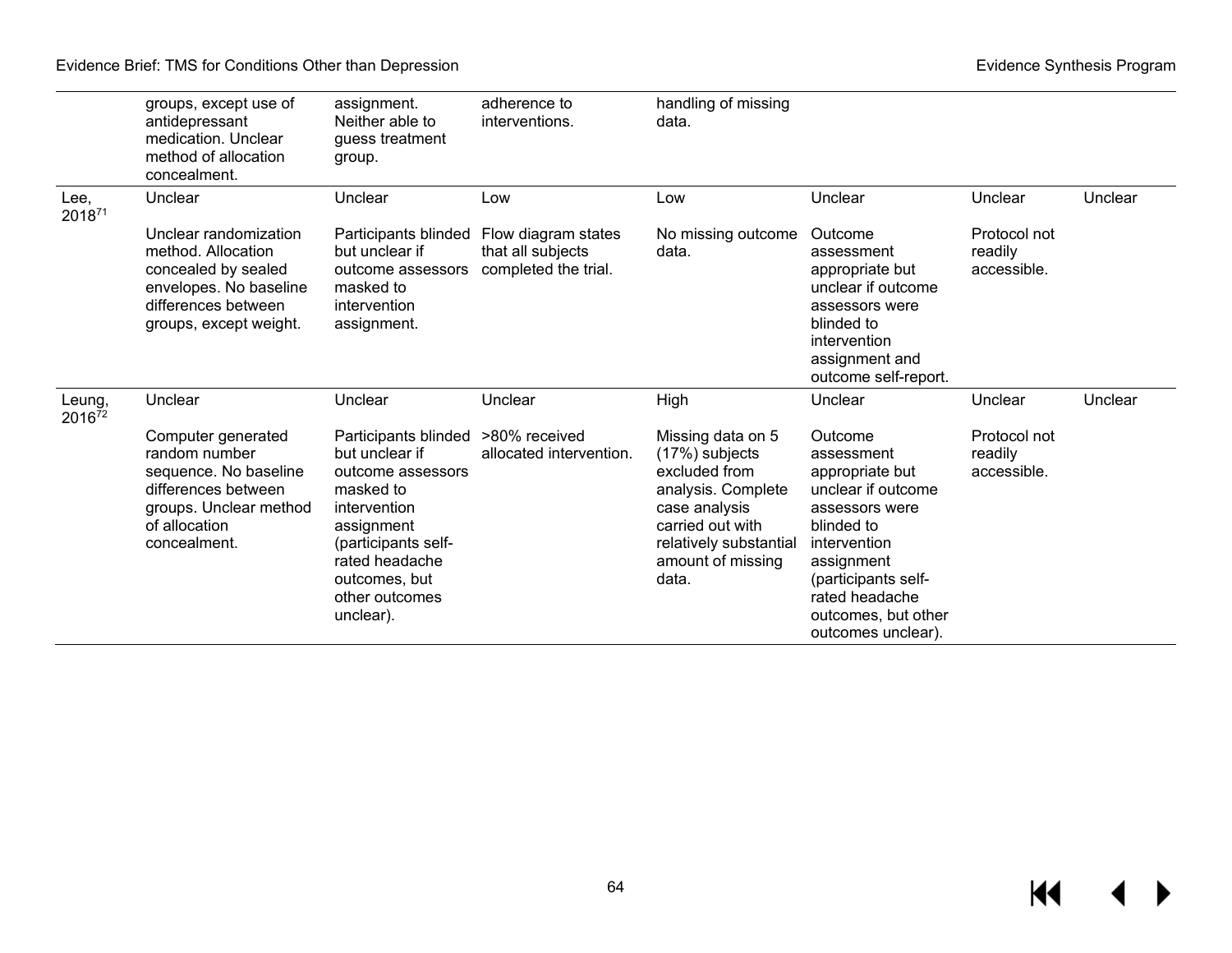| Leung,<br>201873   | Unclear                                                                                                                                                                                       | Unclear                                                                                                                                                                                                       | Low                                      | Unclear                                                                                                                                                                                          | Unclear                                                                                                                                                                                                            | Unclear                                                 | Unclear |
|--------------------|-----------------------------------------------------------------------------------------------------------------------------------------------------------------------------------------------|---------------------------------------------------------------------------------------------------------------------------------------------------------------------------------------------------------------|------------------------------------------|--------------------------------------------------------------------------------------------------------------------------------------------------------------------------------------------------|--------------------------------------------------------------------------------------------------------------------------------------------------------------------------------------------------------------------|---------------------------------------------------------|---------|
|                    | Computer generated<br>random number<br>sequence. No baseline<br>differences between<br>groups. Unclear method<br>of allocation<br>concealment.                                                | Participants blinded >90% received<br>but unclear if<br>outcome assessors<br>masked to<br>intervention<br>assignment<br>(participants self-<br>rated headache<br>outcomes, but<br>other outcomes<br>unclear). | allocated intervention.                  | Missing data on 3<br>$(9.4\%)$ subjects<br>excluded from<br>analysis. Complete<br>case analysis<br>carried out, but<br>relatively small<br>amount of missing<br>data.                            | Outcome<br>assessment<br>appropriate but<br>unclear if outcome<br>assessors were<br>blinded to<br>intervention<br>assignment<br>(participants self-<br>rated headache<br>outcomes, but other<br>outcomes unclear). | Protocol not<br>readily<br>accessible.                  |         |
| Neville,<br>201975 | Low                                                                                                                                                                                           | Low                                                                                                                                                                                                           | Unclear                                  | High                                                                                                                                                                                             | Low                                                                                                                                                                                                                | Low                                                     | Unclear |
|                    | Computer generated<br>random number<br>sequence. No significant<br>differences between<br>groups at baseline.<br>Allocation concealed<br>using opaque envelope                                | Participants and<br>outcome assessors<br>masked to<br>intervention<br>assignment.<br>Unclear blinding of<br>rTMS providers.                                                                                   | >80% received<br>allocated intervention. | 6 participants<br>(16.6%) did not<br>complete study and<br>were excluded from<br>analysis. Complete<br>case analysis<br>carried out with<br>relatively substantial<br>amount of missing<br>data. | Outcome<br>assessment<br>appropriate.<br>Outcome assessors<br>blinded to<br>intervention<br>assignment.                                                                                                            | All outcomes<br>listed in<br>protocol were<br>reported. |         |
| Rao,<br>201976     | Unclear                                                                                                                                                                                       | Unclear                                                                                                                                                                                                       | Unclear                                  | Low                                                                                                                                                                                              | Unclear                                                                                                                                                                                                            | Unclear                                                 | Unclear |
|                    | Computer generated<br>random number<br>sequence. No baseline<br>differences between<br>groups, except for higher<br>fatigue in control group.<br>Unclear method of<br>allocation concealment. | Participants blinded<br>but unclear if<br>outcome assessors<br>masked to<br>intervention<br>assignment.                                                                                                       | >80% received<br>allocated intervention. | Missing values<br>imputed, but unclear<br>use on imputations.<br>Missing data only in<br>treatment group.                                                                                        | Outcome<br>assessment<br>appropriate but<br>unclear if outcome<br>assessors were<br>blinded to<br>intervention<br>assignment.                                                                                      | Protocol not<br>readily<br>accessible.                  |         |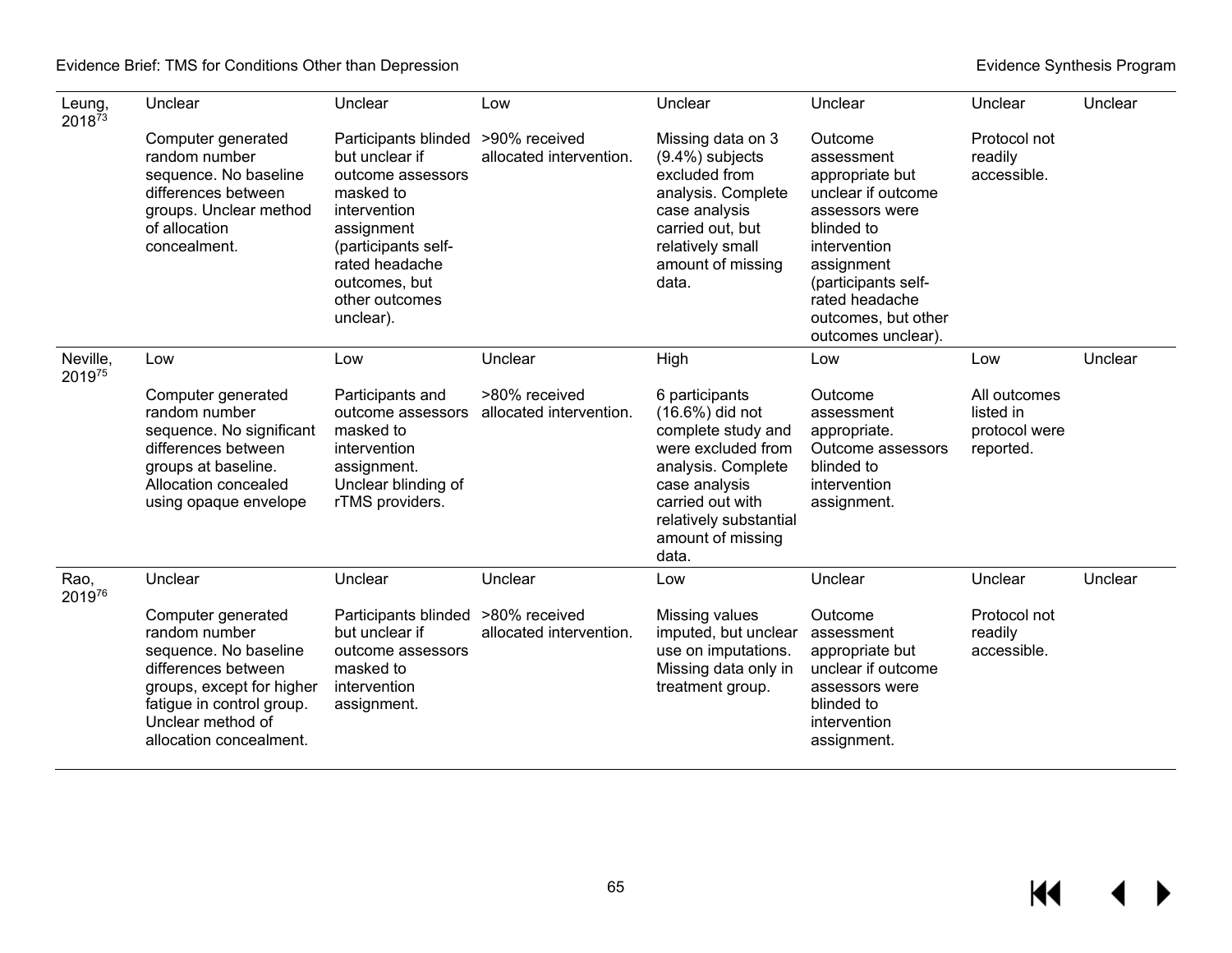### Evidence Brief: TMS for Conditions Other than Depression **Evidence** Synthesis Program **Evidence Synthesis Program**

| Siddiqi,<br>201977  | Unclear                                                                                                                                                                                                                  | Low                                                                                                                             | Unclear                                                                                                                | Unclear                                                                              | Unclear                                                                                                                                       | Unclear                                                                  | Unclear |
|---------------------|--------------------------------------------------------------------------------------------------------------------------------------------------------------------------------------------------------------------------|---------------------------------------------------------------------------------------------------------------------------------|------------------------------------------------------------------------------------------------------------------------|--------------------------------------------------------------------------------------|-----------------------------------------------------------------------------------------------------------------------------------------------|--------------------------------------------------------------------------|---------|
|                     | Computer generated<br>random number<br>sequence. No baseline<br>differences between<br>groups. Unclear method<br>of allocation<br>concealment.                                                                           | Participants,<br>outcome<br>assessors, and<br>other study<br>researchers were<br>blinded, except<br>those administering<br>TMS. | 2 subjects (15%) did<br>not complete the<br>treatment (1 in each<br>group).                                            | No information on<br>handling of missing<br>data.                                    | Outcome assessor<br>blinded but outcome<br>self-report.                                                                                       | Secondary<br>outcome listed<br>in protocol<br>(tinnitus) not<br>reported |         |
| Stilling,<br>202078 | Low                                                                                                                                                                                                                      | Low                                                                                                                             | Low                                                                                                                    | Low                                                                                  | Unclear                                                                                                                                       | Low                                                                      | Low     |
|                     | Computer generated<br>random number<br>sequence. No significant<br>differences between<br>groups at baseline (sham<br>group older with less<br>preventive medications).<br>Allocation concealed<br>using opaque envelope | Participants,<br>outcome<br>assessors, and<br>other study<br>researchers were<br>blinded, except<br>those administering<br>TMS. | Flow diagram states<br>that all subjects<br>completed the trial.                                                       | No missing outcome<br>data.                                                          | Outcome assessor<br>blinded but outcome<br>self-report.                                                                                       | All outcomes<br>listed in<br>protocol were<br>reported.                  |         |
| Liu,<br>202079      | Low                                                                                                                                                                                                                      | Low                                                                                                                             | Unclear                                                                                                                | Unclear                                                                              | Unclear                                                                                                                                       | Low                                                                      | Unclear |
|                     | Computer generated<br>random number<br>sequence. No baseline<br>differences between<br>groups. Unclear<br>allocation concealment.                                                                                        | Participants blinded<br>to treatment group.<br>rTMS delivered by<br>independent<br>researchers                                  | >80% received<br>allocated intervention.                                                                               | >80% followed-up at<br>90 days. No<br>description of<br>handling of missing<br>data. | Outcome assessors<br>different from those<br>delivering<br>intervention, unclear<br>blinding and<br>outcomes self-report.                     | All outcomes<br>listed in<br>protocol were<br>reported.                  |         |
| Shen,<br>201680     | Unclear                                                                                                                                                                                                                  | Unclear                                                                                                                         | Unclear                                                                                                                | Unclear                                                                              | Unclear                                                                                                                                       | Low                                                                      | Unclear |
|                     | No information about<br>randomization process.                                                                                                                                                                           | No information<br>about blinding or<br>deviations from<br>protocol.                                                             | No information about<br>blinding of participants<br>or researchers. No<br>information about<br>intervention adherence. | No information on<br>loss to follow-up or<br>handling of missing<br>data.            | Unknown if outcome<br>assessors were<br>different from those<br>delivering<br>intervention, unclear<br>blinding, and<br>outcomes self-report. | All outcomes<br>listed in<br>protocol were<br>reported.                  |         |

Petrosino 2020 not rated, same study as Philip 2019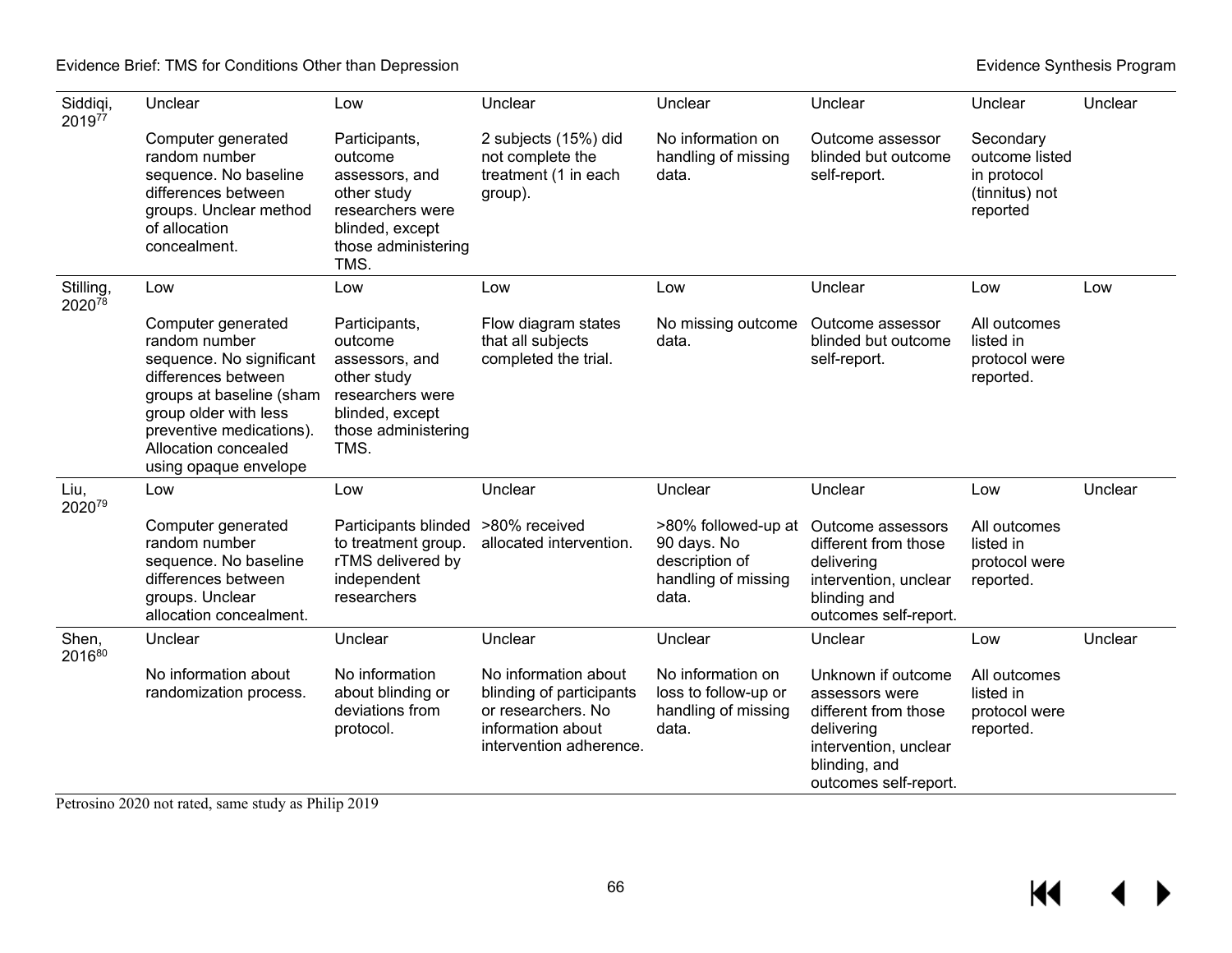# **QUALITY ASSESSMENT OF COHORT STUDIES**

| <b>Author Year</b>    | <b>Selection bias</b>                                                                                                                                                                                                      | <b>Bias in</b><br>classification of<br>interventions                                                                                            | <b>Bias due to</b><br>departures<br>from intended<br>interventions           | <b>Bias due to</b><br>measurement of<br>outcomes                                                                                          | <b>Bias due to</b><br>confounding                                                                                                                                                       | <b>Bias due to</b><br>missing<br>data                   | <b>Bias in the</b><br>selection<br>of reported<br>results | <b>Overall</b><br>bias<br>(High,<br>Low,<br>Unclear) |
|-----------------------|----------------------------------------------------------------------------------------------------------------------------------------------------------------------------------------------------------------------------|-------------------------------------------------------------------------------------------------------------------------------------------------|------------------------------------------------------------------------------|-------------------------------------------------------------------------------------------------------------------------------------------|-----------------------------------------------------------------------------------------------------------------------------------------------------------------------------------------|---------------------------------------------------------|-----------------------------------------------------------|------------------------------------------------------|
| Abd Elghany<br>201950 | Unclear                                                                                                                                                                                                                    | Unclear                                                                                                                                         | Unclear                                                                      | Unclear                                                                                                                                   | High                                                                                                                                                                                    | Unclear                                                 | Unclear                                                   | High                                                 |
|                       | Minimal info on how<br>participants were<br>selected. Study<br>indicates groups<br>were matched in<br>age, sex, and<br>disease duration, but<br>no data presented.<br>No adjustment for<br>other potential<br>confounders. | No info on how<br>participants were<br>placed into<br>intervention<br>groups.                                                                   | No info on<br>intervention<br>adherence or<br>potential co-<br>interventions | Subjective<br>outcome<br>measures may be<br>influenced by<br>knowledge of<br>intervention.<br>Unclear masking<br>of outcome<br>assessors. | Potential for<br>confounding based<br>on disease severity,<br>unclear balance of<br>disease severity<br>across groups. Very<br>limited controlling<br>for confounding.                  | No<br>description<br>of handling<br>of missing<br>data. | Protocol not<br>readily<br>accessible.                    |                                                      |
| Manko, 201374         | High                                                                                                                                                                                                                       | Unclear                                                                                                                                         | Unclear                                                                      | Unclear                                                                                                                                   | High                                                                                                                                                                                    | Unclear                                                 | Unclear                                                   | High                                                 |
|                       | Unclear how patients<br>were selected into<br>study. No information<br>on baseline<br>characteristics of<br>patients. No<br>adjustment for<br>potential<br>confounders.                                                    | Patients divided<br>numerically into<br>intervention<br>groups. No other<br>information on how<br>participants were<br>selected into<br>groups. | No info on<br>intervention<br>adherence or<br>potential co-<br>interventions | Subjective<br>outcome<br>measures may be<br>influenced by<br>knowledge of<br>intervention.<br>Unclear masking<br>of outcome<br>assessors. | Potential for<br>confounding based<br>on patient and<br>disease<br>characteristics and<br>unclear balance of<br>characteristics<br>across groups. No<br>controlling for<br>confounding. | No<br>description<br>of handling<br>of missing<br>data. | Protocol not<br>readily<br>accessible.                    |                                                      |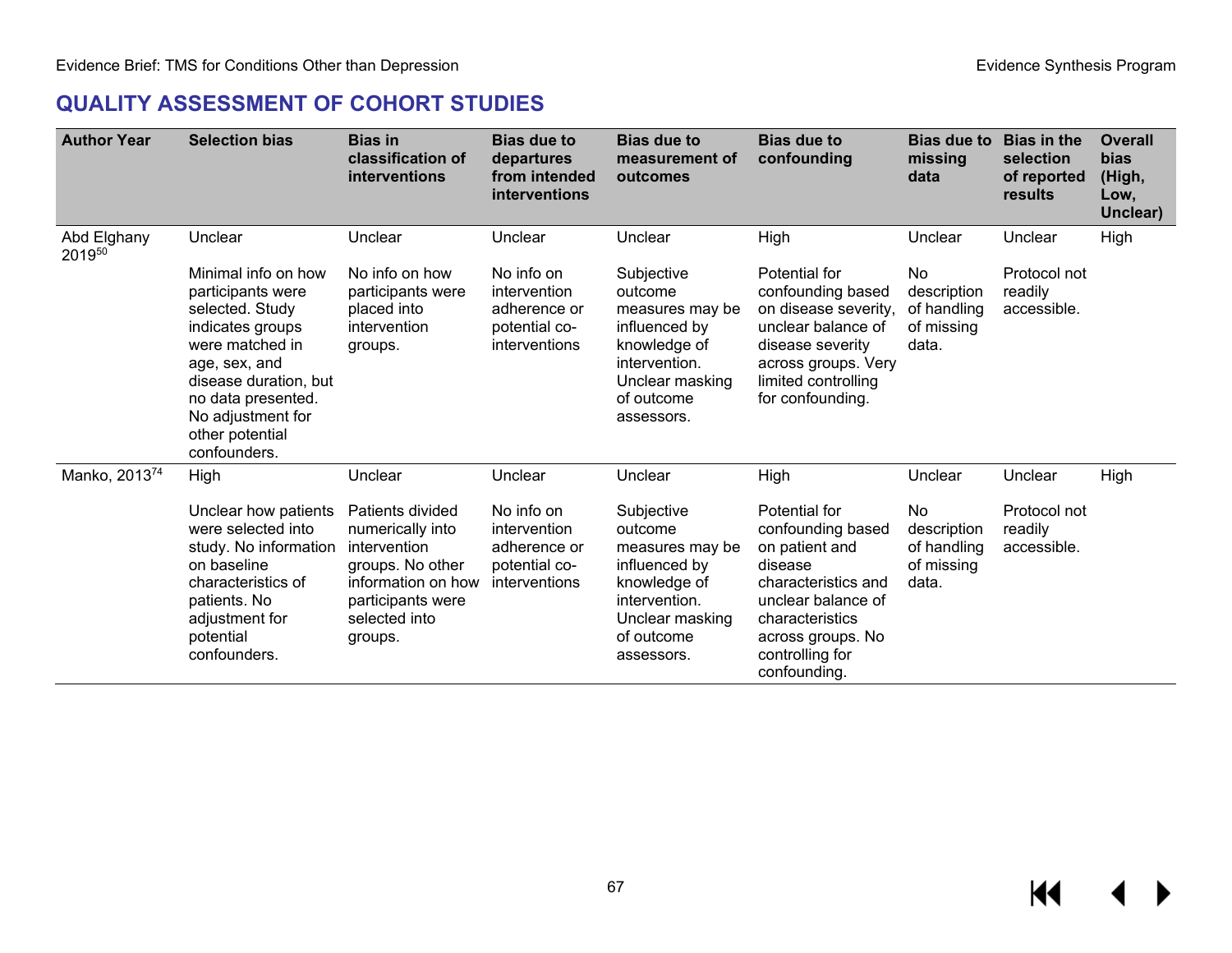| Gaertner, 2018 <sup>49</sup> | Unclear                                                                                                  | Unclear                                                                                                                                                             | <b>High</b>                                                                                                   | Unclear                                                                                                                   | High                                                                                                                                                                                    | Unclear                                                 | Low                                                          | High |
|------------------------------|----------------------------------------------------------------------------------------------------------|---------------------------------------------------------------------------------------------------------------------------------------------------------------------|---------------------------------------------------------------------------------------------------------------|---------------------------------------------------------------------------------------------------------------------------|-----------------------------------------------------------------------------------------------------------------------------------------------------------------------------------------|---------------------------------------------------------|--------------------------------------------------------------|------|
|                              | Minimal info on how<br>participants were<br>selected. Unclear if<br>groups were<br>balanced at baseline. | Patients self-<br>selected into<br>intervention<br>groups. Unclear if<br>patient or disease<br>characteristics<br>related to outcome<br>may influence<br>selection. | <b>Differential</b><br>attrition<br>between<br>groups. 19% did<br>not complete full knowledge of<br>protocol. | Subjective<br>outcome<br>measures may be<br>influenced by<br>intervention.<br>Unclear masking<br>of outcome<br>assessors. | Potential for<br>confounding based<br>on patient and<br>disease<br>characteristics and<br>unclear balance of<br>characteristics<br>across groups. No<br>controlling for<br>confounding. | No<br>description<br>of handling<br>of missing<br>data. | All<br>outcomes<br>listed in<br>protocol<br>were<br>reported |      |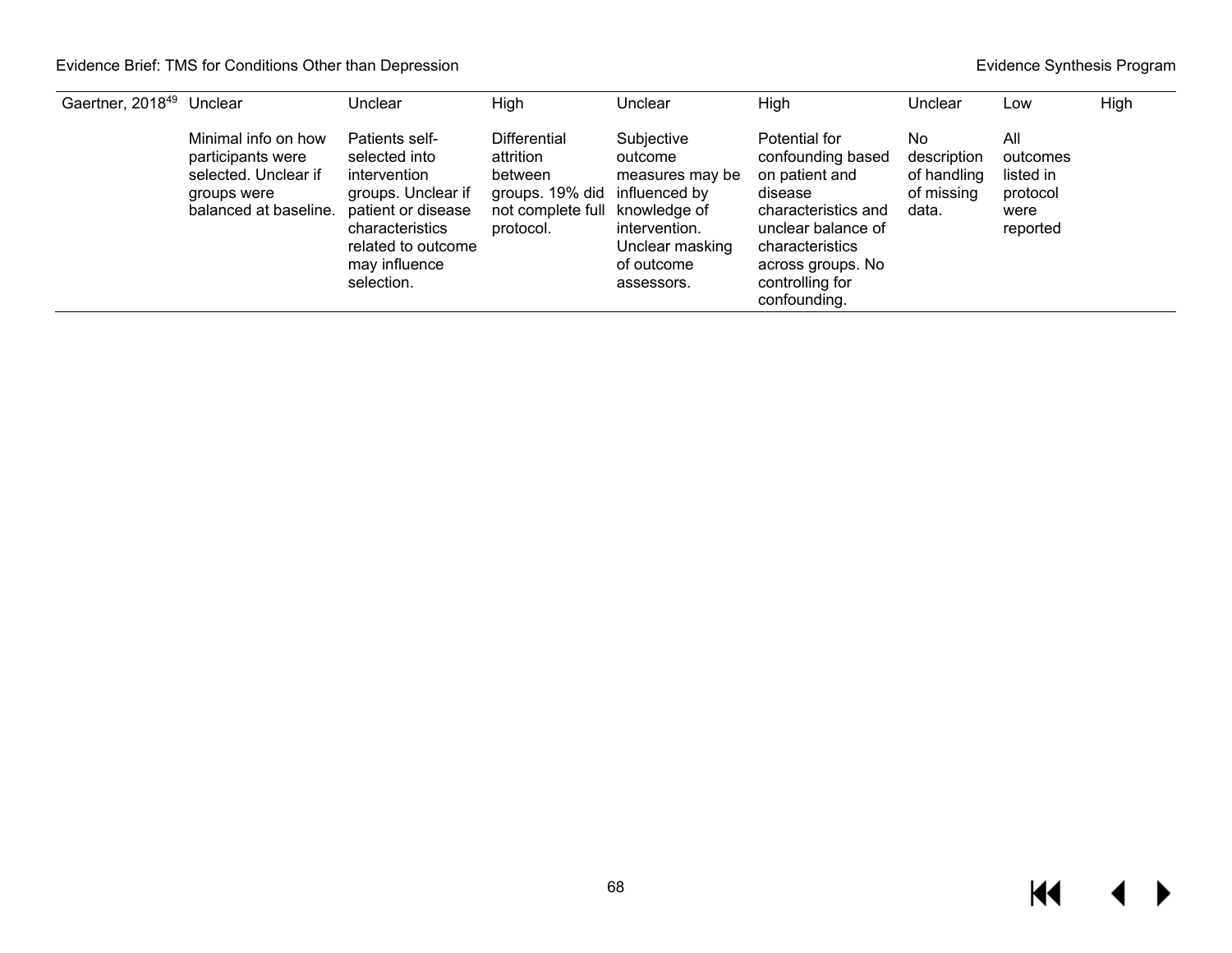# **APPENDIX H: STRENGTH OF EVIDENCE**

| <b>Author, Year</b><br>N              | <b>Primary Outcome(s)</b>        | <b>Findings</b>                                                                                                                                                                                                                                                                      | Quality | <b>Strength of Evidence</b>                                                                                                                        |  |  |  |
|---------------------------------------|----------------------------------|--------------------------------------------------------------------------------------------------------------------------------------------------------------------------------------------------------------------------------------------------------------------------------------|---------|----------------------------------------------------------------------------------------------------------------------------------------------------|--|--|--|
| <b>Complex Regional Pain Syndrome</b> |                                  |                                                                                                                                                                                                                                                                                      |         |                                                                                                                                                    |  |  |  |
| Gaetner,<br>201849<br>21              | Pain: VAS, NRS                   | Both groups demonstrated significant pain reduction after 1-wk<br>High<br>posttreatment; but no differences between groups.                                                                                                                                                          |         | Very Low SOE<br>It is unclear whether TMS may<br>improve pain compared to sham. Very<br>limited confidence due to 1 small<br>cohort with high RoB. |  |  |  |
| Fibromyalgia                          |                                  |                                                                                                                                                                                                                                                                                      |         |                                                                                                                                                    |  |  |  |
| Abd Elghany,<br>2019*50<br>120        |                                  | Significant decrease in mean VAS score with rTMS immediately<br>after treatment and at 1 month and with injection therapy<br>immediately after treatment and at 1 month. Injection therapy had<br>lower pain scores at baseline and 1 month compared to rTMS.                        | High    |                                                                                                                                                    |  |  |  |
| Atlas, 2019 <sup>51</sup><br>30       |                                  | Significant improvements from baseline in VAS score in M1,<br>DLPFC, and sham groups. Decrease in VAS significantly greater in<br>Group M1 vs sham, but not DLPFC vs sham, or M1 vs DLPFC.                                                                                           | Unclear |                                                                                                                                                    |  |  |  |
| Bilir, 2020 <sup>52</sup><br>26       | Pain: VAS, SF-MPQ,<br><b>NRS</b> | There was no significant difference in VAS-pain over time or<br>between groups.                                                                                                                                                                                                      | Low     | Low SOE<br>TMS may be no better than sham in                                                                                                       |  |  |  |
| Cheng, 2019 <sup>53</sup><br>20       |                                  | Decrease in pain score (VAS) with rTMS, but not with sham. No<br>significant difference in pain between groups at wk 1 or wk 2.                                                                                                                                                      | Low     | pain improvement. Limited confidence<br>due 6 small studies with low to high                                                                       |  |  |  |
| Fitzgibbon,<br>201854<br>26           |                                  | Pain improved at 1 month vs baseline in both rTMS and sham<br>groups on all pain measures. No significant differences between<br>groups was observed. rTMS group significantly more likely to<br>respond (achieve a minimum 30% improvement in pain intensity<br>ratings) than sham. | Low     | RoB.                                                                                                                                               |  |  |  |
| Guinot, 2019 <sup>55</sup><br>26      |                                  | Pain improved after therapy (wk 14) and at 6-month follow-up for<br>both rTMS and sham groups. No differences in pain reduction<br>between groups.                                                                                                                                   | Low     |                                                                                                                                                    |  |  |  |
| Headache                              |                                  |                                                                                                                                                                                                                                                                                      |         |                                                                                                                                                    |  |  |  |
| Mattoo, 2019 <sup>56</sup><br>30      |                                  | NRS score decreased significantly in the rTMS group compared to<br>placebo.                                                                                                                                                                                                          |         | Moderate SOE<br>TMS probably improves headache                                                                                                     |  |  |  |
| Sahu, 2019 <sup>57</sup><br>41        | Pain: NRS, Headache<br>symptoms  | There was a greater decrease in frequency, duration, and severity<br>of migraine in the active group compared to the sham group over<br>the study period.                                                                                                                            | Unclear | pain and symptoms compared to<br>sham. Limited confidence due to small<br>studies with low to unclear RoB.                                         |  |  |  |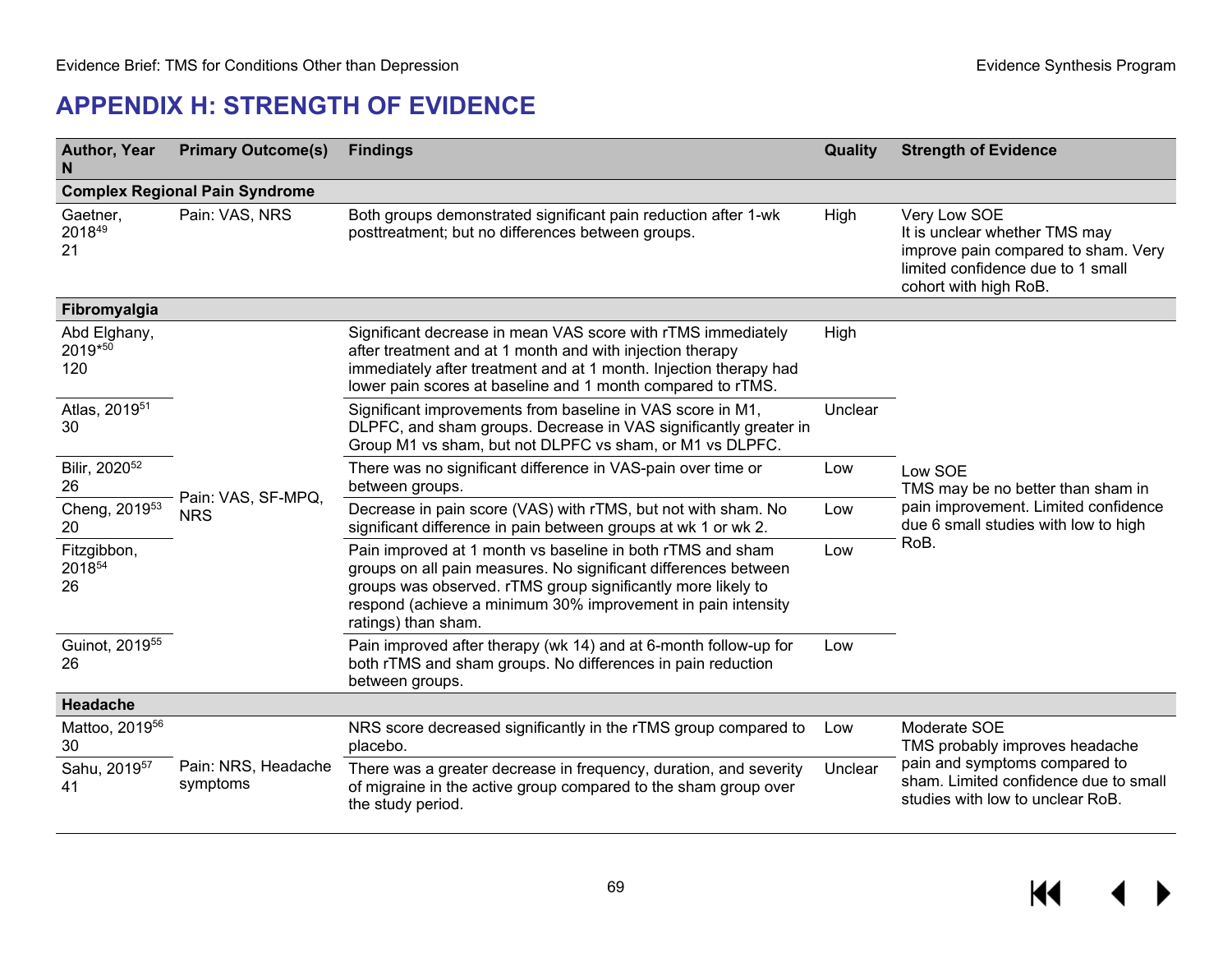| Neuropathic                    |                |                                                                                                                                                                                                                                                                                          |         |                                                                                              |
|--------------------------------|----------------|------------------------------------------------------------------------------------------------------------------------------------------------------------------------------------------------------------------------------------------------------------------------------------------|---------|----------------------------------------------------------------------------------------------|
| Ahmed, 2020 <sup>1</sup><br>30 |                | Decrease in pain severity at 1 wk from baseline in both groups, but<br>no differences between groups.                                                                                                                                                                                    | Unclear |                                                                                              |
| Andre-Obadia,<br>201843<br>35  | Pain: VAS, NRS | rTMS targeted over the hand motor cortex had greater pain relief<br>than rTMS targeted over facial cortex face rTMS and sham.                                                                                                                                                            | High    |                                                                                              |
| Galhardoni,<br>201944<br>100   |                | NRS score was not significantly different between groups at any<br>point during the study.                                                                                                                                                                                               | Low     |                                                                                              |
| Hosomi,<br>202045<br>144       |                | Pain improvement not significantly different between the rTMS and<br>sham groups during the daily sessions. No difference in number of<br>responders (≥ 10mm decrease VAS) between rTMS and sham.                                                                                        | Low     | Low SOE                                                                                      |
| Kim, 2020 <sup>46</sup><br>30  |                | S-LANSS decreased more in iTBS vs sham groups. NRS<br>decreased more in iTBS vs sham.                                                                                                                                                                                                    | Low     | TMS may improve pain compared to<br>sham. Limited confidence due to                          |
| Quesada,<br>202047<br>42       |                | Percent of pain relief (%R) was greater after rTMS phase<br>compared to sham phase. 54% (rTMS) vs 21% (sham) achieved<br>≥30% pain relief and 35% (rTMS) vs 12% (sham) achieved ≥50%<br>pain relief. Significant decrease in VAS after rTMS phase but not<br>sham phase.                 | Low     | inconsistent findings and low to high<br>RoB.                                                |
| Shimizu,<br>201794<br>18       |                | VAS improved significantly immediately after deep rTMS and 1-<br>hour after deep rTMS compared with sham. No significant pain<br>improvement with rTMS immediately after or 1-hour compared with<br>sham. No significant long-term effects on VAS scores for any type<br>of stimulation. | Unclear |                                                                                              |
| Sun, 201948<br>21              |                | Pain intensity decreased from baseline to 6 wks in rTMS group and Unclear<br>sham group. Pain intensity decreased more in rTMS group<br>compared to sham and the difference became significant at wk 2.                                                                                  |         |                                                                                              |
| <b>PTSD</b>                    |                |                                                                                                                                                                                                                                                                                          |         |                                                                                              |
| Ahmadizadeh,<br>201858<br>65   | PTSD symptoms: | Greater proportion of responders ( $\geq 2$ std from mean PCL) in rTMS<br>groups compared to sham and no difference between bilateral and<br>unilateral groups. Significant mean improvement in PCL in<br>unilateral and bilateral rTMS vs sham after all sessions                       | Unclear |                                                                                              |
| Fryml, 2019 <sup>59</sup><br>8 | PCL, CAPS      | No difference in reduction in CAPS scores with rTMS compared<br>with sham at session 5.                                                                                                                                                                                                  | High    | Low SOE<br>TMS may improve PTSD symptoms                                                     |
| Isserles,<br>201360<br>30      |                | CAPS score improved significantly in rTMS + trauma imagery<br>group, but not in rTMS + positive imagery group, or sham group.                                                                                                                                                            | Unclear | compared to sham. Limited confidence<br>due to inconsistent findings and low to<br>high RoB. |

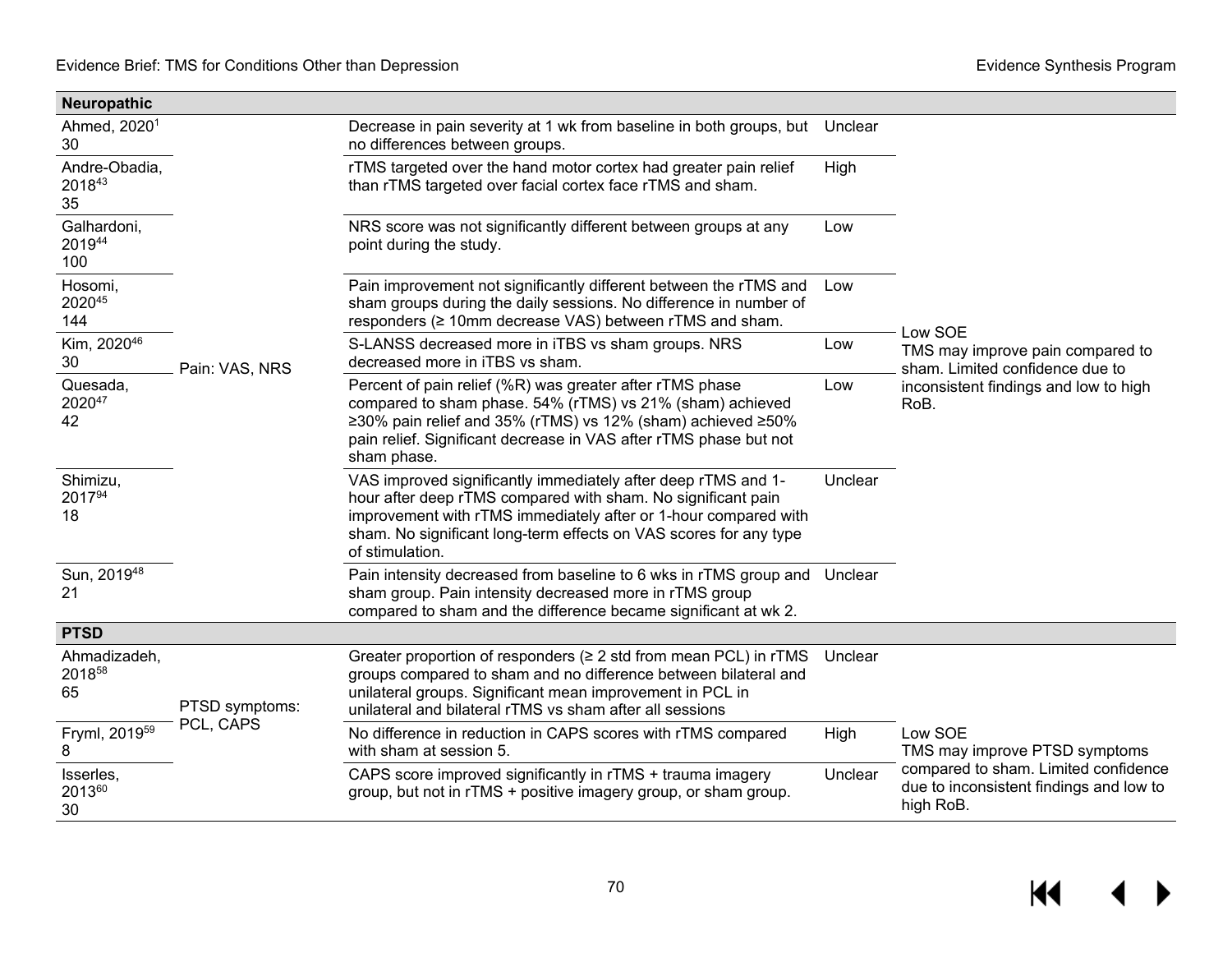| Kozel, 2018 <sup>61</sup><br>103 |                                       | Total CAPS score had a greater decrease from baseline in rTMS<br>compared to sham group.                                                                                                                                                                                                              | Unclear |                                                                                                                              |
|----------------------------------|---------------------------------------|-------------------------------------------------------------------------------------------------------------------------------------------------------------------------------------------------------------------------------------------------------------------------------------------------------|---------|------------------------------------------------------------------------------------------------------------------------------|
| Kozel, 201962<br>35              |                                       | No difference in CAPS response or remission after 30 sessions.<br>Improved CAPS score with 1 Hz and 10 Hz rTMS after 30<br>sessions. No significant difference between groups.                                                                                                                        | Unclear |                                                                                                                              |
| Leong, 202063<br>31              |                                       | PTSD symptoms improved at the end of treatment with 1 Hz rTMS<br>compared to sham, but not with 10 Hz rTMS compared to sham.<br>There was a significant time x treatment effect over the 3-month<br>follow-up.                                                                                        | Unclear |                                                                                                                              |
| Nam, 201364<br>18                |                                       | PTSD symptoms improved for all groups but no significant effect of Low<br>treatment group. Significant effect of time x treatment.                                                                                                                                                                    |         |                                                                                                                              |
| Philip, 201967<br>(iTBS)<br>50   |                                       | No difference in PTSD symptoms (CAPS) between groups after<br>treatment (2 wks). At 1-month (after unblinded phase) iTBS had<br>greater PTSD symptom improvement compared to sham. More<br>patients responded (≥ 12-point CAPS reductions) with iTBS<br>compared to sham.                             | Low     |                                                                                                                              |
| Philip, 201966<br>23             |                                       | All participants demonstrated significant<br>reductions in PTSD and MDD symptoms. No significant differences<br>between groups.                                                                                                                                                                       | Unclear |                                                                                                                              |
| Watts, 201268<br>20              |                                       | rTMS group had significant reduction in PTSD symptoms<br>compared with sham after treatment (2 wks). CAPS scores<br>remained significantly improved from baseline at 2 months post-<br>treatment, but 6/10 participants had ≥ 10-point worsening in PTSD<br>symptoms from post-treatment to 2 months. | Unclear |                                                                                                                              |
| Petrosino,<br>202065<br>46       | Clinical relapse*                     | Overall, 47.8% of patients had clinical relapse. Fewer patients in<br>active iTBS group had relapse compared to sham (OR relapse =<br>3.5, 95% CI 1.04 to 11.79).                                                                                                                                     | Low     | Low SOE<br>TMS may improve clinical relapse<br>compared to sham in PTSD patients.<br>Limited confidence due to single study. |
| <b>TBI</b>                       |                                       |                                                                                                                                                                                                                                                                                                       |         |                                                                                                                              |
| Choi, 201169<br>12               | Pain: Numerical rating<br>scale (NRS) | Changes in NRS over time were significantly different between<br>groups. NRS score significantly lower in rTMS group compared to<br>sham group at each follow-up point.                                                                                                                               | Unclear | Low SOE:<br>TMS may improve pain compared to<br>sham. Limited confidence due to<br>single, small study with unclear RoB.     |
| Hoy, 201970<br>21                | Depressive symptoms:                  | Significant improvement in depressive symptoms (MADRS) for<br>both groups, but no differences between groups.                                                                                                                                                                                         | Unclear | Low SOE:<br>TMS may improve depressive                                                                                       |
| Lee, 201871<br>13                | MADRS, HAM-D                          | Significant improvements in depressive symptoms after rTMS, but<br>not after sham.                                                                                                                                                                                                                    | Unclear | symptoms compared to sham. Limited                                                                                           |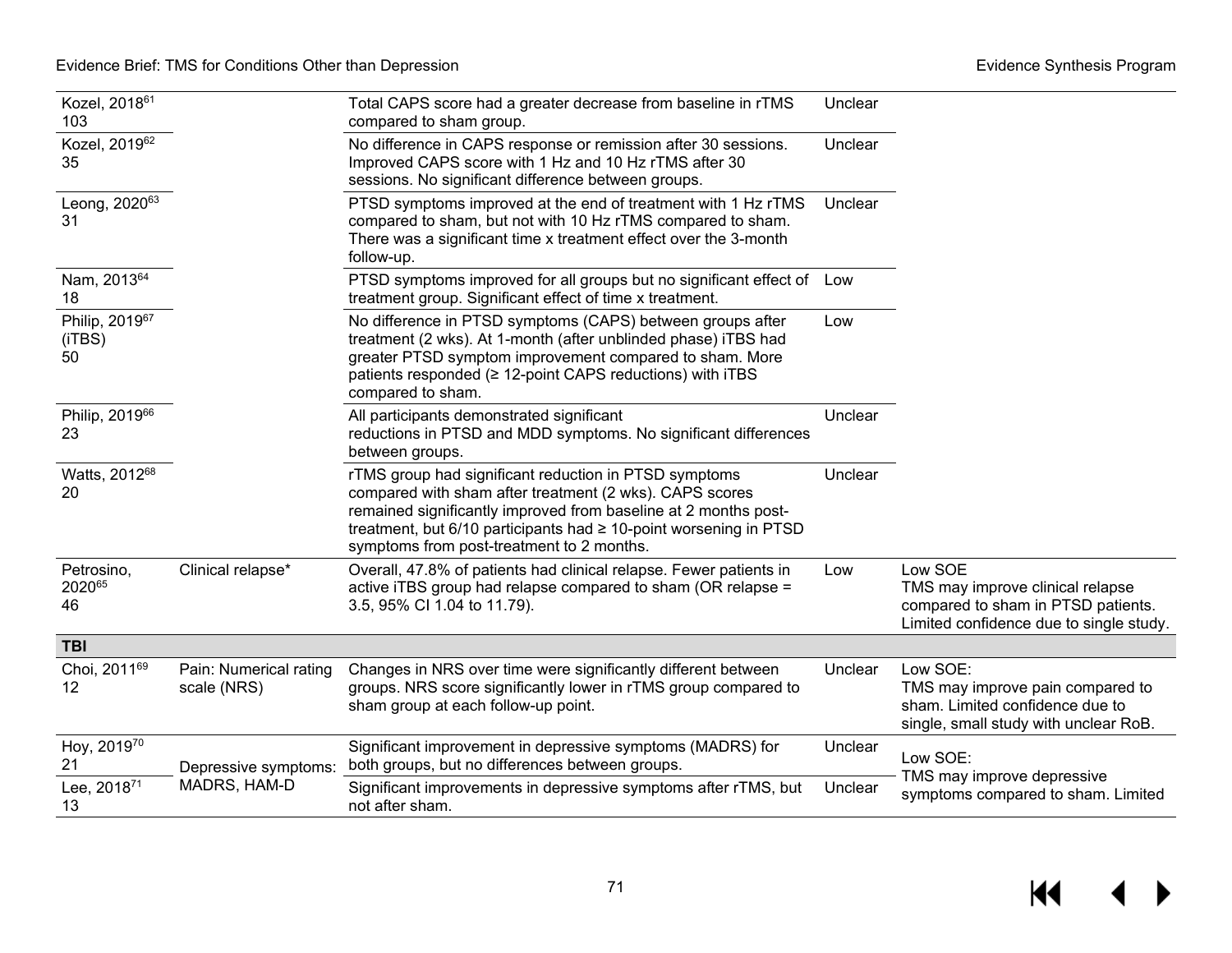| Rao, 201976<br>35                  |                                                                                                                                  | No statistically significant differences between groups in changes in Unclear<br>HAM-D scores or on rates of remission or response. HAM-D scores<br>varied widely, favoring rTMS at some time points and sham at<br>others.                        |         | confidence due to inconsistent findings<br>and unclear RoB.                                                                                      |
|------------------------------------|----------------------------------------------------------------------------------------------------------------------------------|----------------------------------------------------------------------------------------------------------------------------------------------------------------------------------------------------------------------------------------------------|---------|--------------------------------------------------------------------------------------------------------------------------------------------------|
| Siddiqi, 2019 <sup>77</sup><br>15  |                                                                                                                                  | Mean MADRS improvement was greater with rTMS than with<br>sham. Hypothesis testing not completed due to study termination.                                                                                                                         | Unclear |                                                                                                                                                  |
| Leung, 201672<br>24                |                                                                                                                                  | More patients in rTMS group had $\geq$ 50% headache reduction<br>compared to sham. Composite score of debilitating headache<br>exacerbation significantly reduced in rTMS group at 4 wks while<br>sham did not.                                    | Unclear | Low SOE:<br>TMS may improve headache<br>symptoms compared to sham. Limited<br>confidence due to inconsistent findings<br>and low to unclear RoB. |
| Leung, 2018 <sup>73</sup><br>29    | Headache symptoms:<br>headache diary                                                                                             | Signification reduction in average daily persistent headache<br>intensity with rTMS but not sham at 1- and 4-wks. Significant<br>reduction in % of patients no longer experiencing persistent<br>headaches with rTMS but not sham at 1- and 4-wks. | Unclear |                                                                                                                                                  |
| Stilling, 2020 <sup>78</sup><br>20 |                                                                                                                                  | Significant overall time effect for average headache severity but no<br>effect of treatment group at 1-month post-treatment.                                                                                                                       | Low     |                                                                                                                                                  |
| Choi, 2018 <sup>69</sup><br>12     | Quality of Life: SF-36,<br>Quality of Life<br>Evaluation Scale,<br>Quality of Life after<br><b>Brain Injury</b><br>Questionnaire | SF-36 physical component scores increased more in rTMS group<br>compared to sham group at each time point, but SF-36 mental<br>component scores did not change significantly over time.                                                            | Unclear | Low SOE:<br>Unclear whether TMS improves quality<br>of life. Limited by inconsistent findings<br>and low to high RoB.                            |
| Manko, 201374<br>40                |                                                                                                                                  | Mental and physical comfort significantly improved with rTMS<br>$(p<0.001)$ but not in control group (p=.0797).                                                                                                                                    | High    |                                                                                                                                                  |
| Stilling, 2020 <sup>78</sup><br>20 |                                                                                                                                  | There was a significant time effect for quality of life, but no<br>differences between groups.                                                                                                                                                     | Low     |                                                                                                                                                  |
| Hoy, 201970<br>21                  |                                                                                                                                  | Improvement in Trail Making Test (B) with rTMS, but no difference<br>between groups.                                                                                                                                                               | Unclear |                                                                                                                                                  |
| Leung, 2016 <sup>72</sup><br>24    | <b>Function: Trail Making</b><br>Test, Conner's<br>Continuous<br>Performance Test                                                | No difference in Conner's Continuous Performance (CPT) at wks 1<br>or 4 between groups. Significant interaction of visit and treatment at<br>1 wk, with an increase in CPT score with rTMS, but decrease in<br>CPT score with sham                 | Unclear | Low SOE:                                                                                                                                         |
| Leung, 2018 <sup>73</sup><br>29    |                                                                                                                                  | No overall interaction between group and time on Conner's<br>Continuous Performance (CPT).                                                                                                                                                         | Unclear | Unclear if rTMS improves function<br>compared to sham. Confidence limited<br>by inconsistent findings and unclear                                |
| Neville, 201975<br>36              |                                                                                                                                  | No differences in executive function between groups or in time x<br>group interactions. rTMS group improved significantly at 90-days<br>compared to baseline.                                                                                      | Unclear | RoB.                                                                                                                                             |
| Rao, 201976<br>34                  |                                                                                                                                  | Effects on neuropsychological functioning varied and favored rTMS Unclear<br>for some measures and sham for others.                                                                                                                                |         |                                                                                                                                                  |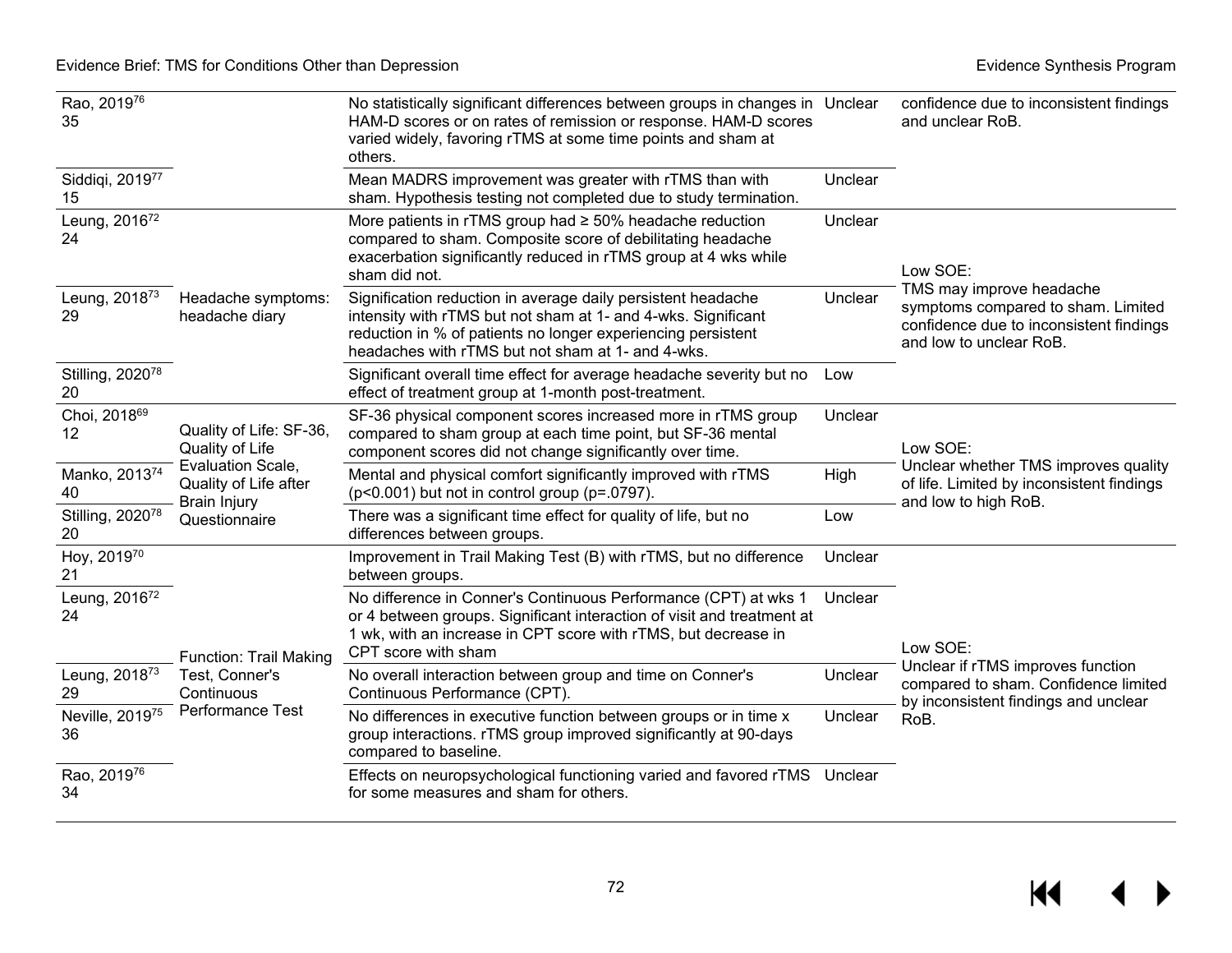| <b>Opioids</b>                 |                                          |                                                                                                                                                                                                                     |                                                                                         |
|--------------------------------|------------------------------------------|---------------------------------------------------------------------------------------------------------------------------------------------------------------------------------------------------------------------|-----------------------------------------------------------------------------------------|
| Liu, 2020 <sup>79</sup><br>118 | Craving score:<br>subjective 0-100 scale | Craving scores decreased more in first 30 days in both 1 Hz and 10 Unclear<br>Hz groups, compared to control. All groups had significantly<br>reduced craving score at 30, 60, and 90 days compared to<br>baseline. | Moderate SOE:<br>TMS may improve craving scores<br>compared to sham. Limited by unclear |
| Shen, 2016 <sup>80</sup><br>20 |                                          | Significant reduction in craving score after rTMS but not after sham Unclear<br>rTMS.                                                                                                                               | RoB.                                                                                    |

\*defined as suicide (attempt or otherwise), inpatient psychiatric hospitalization, or need for rTMS retreatment)

Abbreviations: iTBS=intermittent theta-burst stimulation; rTMS=repetitive transcranial magnetic stimulation; VAS=visual analog scale; NRS=numerical rating scale; PCL=PTSD symptom checklist; SF-MPQ=Short-Form McGill Pain Questionnaire; MADRS=Montgomery-Asberg Depression Rating Scale; HAM-D=Hamilton Depression Rating Scale; CAPS=Clinician administered PTSD scale; RoB=Risk of bias; S-LANSS=Leeds assessment of neuropathic symptoms and signs; SF-36=short form 36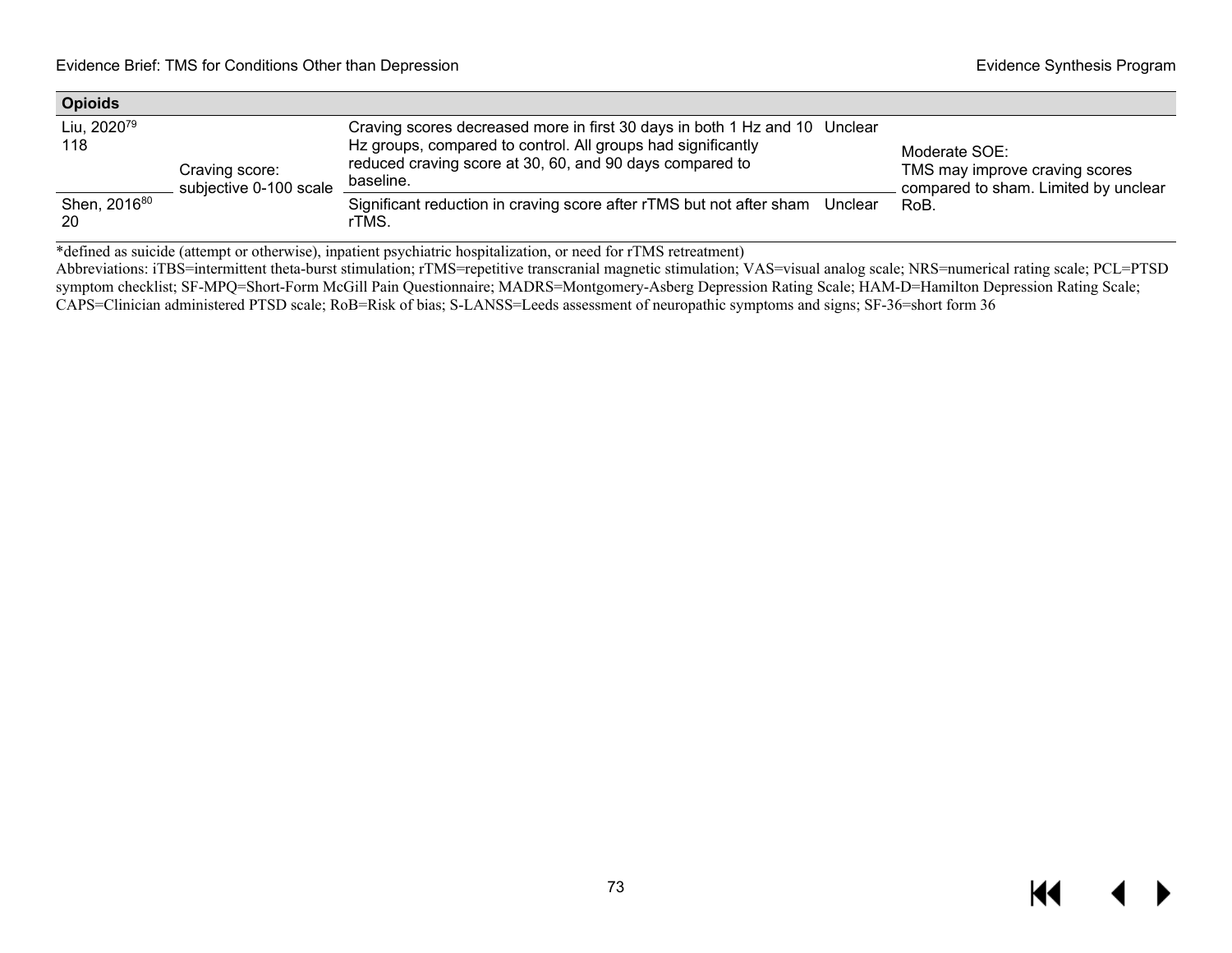## **PEER REVIEW COMMENTS TABLE**

| <b>Comment#</b>                                                           | <b>Reviewer#</b> | <b>Comment</b>                                                                                                                                                                                                                                                                                                                                                                                                                                                                                                                                                                                                                                                                                                                                                                                                                                                                  | <b>Author Response</b>                                                                                                                                                                                                                                                                                                                 |  |  |
|---------------------------------------------------------------------------|------------------|---------------------------------------------------------------------------------------------------------------------------------------------------------------------------------------------------------------------------------------------------------------------------------------------------------------------------------------------------------------------------------------------------------------------------------------------------------------------------------------------------------------------------------------------------------------------------------------------------------------------------------------------------------------------------------------------------------------------------------------------------------------------------------------------------------------------------------------------------------------------------------|----------------------------------------------------------------------------------------------------------------------------------------------------------------------------------------------------------------------------------------------------------------------------------------------------------------------------------------|--|--|
| Are the objectives, scope, and methods for this review clearly described? |                  |                                                                                                                                                                                                                                                                                                                                                                                                                                                                                                                                                                                                                                                                                                                                                                                                                                                                                 |                                                                                                                                                                                                                                                                                                                                        |  |  |
|                                                                           |                  | Yes                                                                                                                                                                                                                                                                                                                                                                                                                                                                                                                                                                                                                                                                                                                                                                                                                                                                             | None                                                                                                                                                                                                                                                                                                                                   |  |  |
| $\overline{2}$                                                            | $\overline{2}$   | Yes                                                                                                                                                                                                                                                                                                                                                                                                                                                                                                                                                                                                                                                                                                                                                                                                                                                                             | None                                                                                                                                                                                                                                                                                                                                   |  |  |
|                                                                           |                  | Is there any indication of bias in our synthesis of the evidence?                                                                                                                                                                                                                                                                                                                                                                                                                                                                                                                                                                                                                                                                                                                                                                                                               |                                                                                                                                                                                                                                                                                                                                        |  |  |
| $\ensuremath{\mathsf{3}}$                                                 |                  | No                                                                                                                                                                                                                                                                                                                                                                                                                                                                                                                                                                                                                                                                                                                                                                                                                                                                              | None                                                                                                                                                                                                                                                                                                                                   |  |  |
| $\overline{4}$                                                            | $\overline{2}$   | No                                                                                                                                                                                                                                                                                                                                                                                                                                                                                                                                                                                                                                                                                                                                                                                                                                                                              | None                                                                                                                                                                                                                                                                                                                                   |  |  |
|                                                                           |                  | Are there any published or unpublished studies that we may have overlooked?                                                                                                                                                                                                                                                                                                                                                                                                                                                                                                                                                                                                                                                                                                                                                                                                     |                                                                                                                                                                                                                                                                                                                                        |  |  |
| 5                                                                         |                  | No                                                                                                                                                                                                                                                                                                                                                                                                                                                                                                                                                                                                                                                                                                                                                                                                                                                                              | None                                                                                                                                                                                                                                                                                                                                   |  |  |
| $6\phantom{1}$                                                            | $\overline{2}$   | Yes - This depends on the scope of TBI being discussed. Please<br>see below.                                                                                                                                                                                                                                                                                                                                                                                                                                                                                                                                                                                                                                                                                                                                                                                                    | We have clarified the scope of TBI. We did not limit to any<br>severity of TBI but have specified the TBI severity in the<br>included studies.                                                                                                                                                                                         |  |  |
|                                                                           |                  | Additional suggestions or comments can be provided below. If applicable, please indicate the page and line numbers from the draft report.                                                                                                                                                                                                                                                                                                                                                                                                                                                                                                                                                                                                                                                                                                                                       |                                                                                                                                                                                                                                                                                                                                        |  |  |
| $\overline{7}$                                                            |                  | I think it would be helpful to provide more detail for each indication<br>what type of TMS has been researched as a treatment for the<br>indication. For instance, under each indication there is a call-out<br>box with the number of studies, level of SOE, number and mean<br>of of participants, and summary of findings. It might be helpful to<br>include in these boxes what type of TMS were used in the studies<br>for each of the indications. This would make it easier for the<br>audience to see for which conditions different types of TMS have<br>been explored.                                                                                                                                                                                                                                                                                                | We have specified in summary statements and in the<br>individual descriptions, which studies are rTMS and which<br>studies are other forms of TMS. We have clarified that most<br>studies are in rTMS throughout.                                                                                                                      |  |  |
| 8                                                                         | 1                | I think it would also be helpful in the Summary and Discussion<br>section to include more context for the results, namely that since<br>rTMS was the more commonly utilized protocol of TMS, the<br>results should be understood in the appropriate context. In this<br>section, the authors state "TMS therapy may be effective for<br>treating chronic pain, PTSD, TBI, and opiate addiction" but there<br>is very little evidence to support this conclusion in the context of<br>iTMS, sTMS, and MERT compared to rTMS or deep TMS.<br>Another way to clarify the context might be to include another<br>figure similar to figure 2 (pg 9 line 13) to show the breakdown of<br>the different types of TMS included in the review, perhaps even<br>broken down to show which were studied and in how many<br>papers for each condition (which would also address my previous | We have clarified throughout the report that most of the<br>evidence was for rTMS. We have specified in summary<br>statements and in the individual descriptions, which studies<br>are rTMS and which studies are other forms of TMS. We<br>have updated Figure 2 to reflect the number of studies in<br>rTMS and other TMS therapies. |  |  |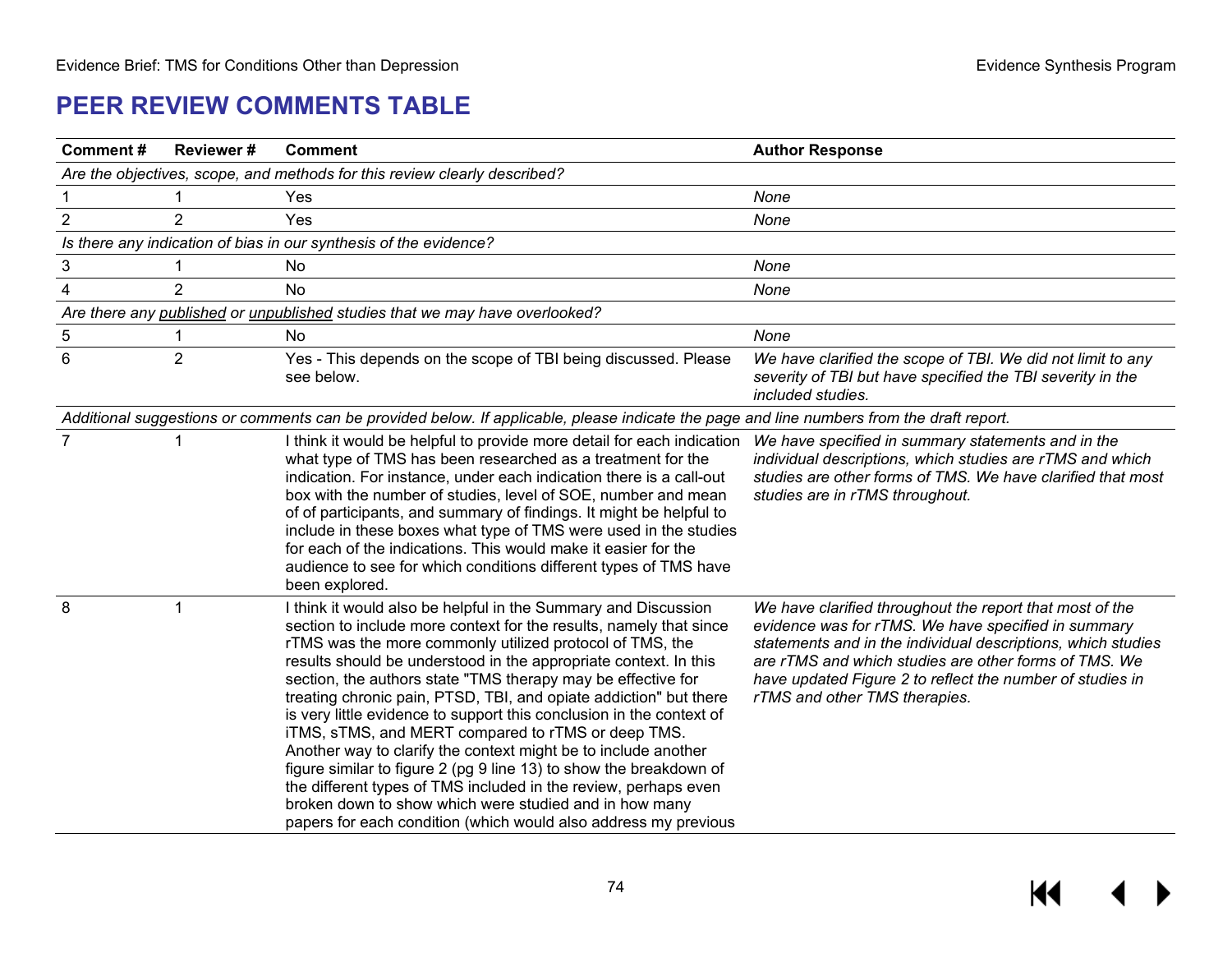$M \leftarrow \leftarrow$ 

|                  |                | point). For each indication, broad statements that "TMS may be<br>effective for x" are used but I think the context of WHICH TMS<br>may be effective is important since some varieties have been<br>much more thoroughly studied than others.                                                                                                                                                                                                                                                                                                                                                                                                                                                                                                                                                        |                                                                                                                                                                                                                                                                                                                                                                                                                                                                                                                                                                                                                                                                                                                                                       |
|------------------|----------------|------------------------------------------------------------------------------------------------------------------------------------------------------------------------------------------------------------------------------------------------------------------------------------------------------------------------------------------------------------------------------------------------------------------------------------------------------------------------------------------------------------------------------------------------------------------------------------------------------------------------------------------------------------------------------------------------------------------------------------------------------------------------------------------------------|-------------------------------------------------------------------------------------------------------------------------------------------------------------------------------------------------------------------------------------------------------------------------------------------------------------------------------------------------------------------------------------------------------------------------------------------------------------------------------------------------------------------------------------------------------------------------------------------------------------------------------------------------------------------------------------------------------------------------------------------------------|
| $\boldsymbol{9}$ | $\overline{2}$ | The review was very well-written and I have a few suggestions for<br>additional clarity for other readers. Please note that page numbers<br>below refer to the PDF page number and not the page number of<br>the document.                                                                                                                                                                                                                                                                                                                                                                                                                                                                                                                                                                           | None.                                                                                                                                                                                                                                                                                                                                                                                                                                                                                                                                                                                                                                                                                                                                                 |
| 10               | $\overline{2}$ | Page 6 - line 24: It would be more accurate to mention here (as<br>you do later in the document), that TMS stimulation passes<br>through the scalp/skull to stimulate the brain at the cortex.                                                                                                                                                                                                                                                                                                                                                                                                                                                                                                                                                                                                       | Changed.                                                                                                                                                                                                                                                                                                                                                                                                                                                                                                                                                                                                                                                                                                                                              |
| 11               | $\overline{2}$ | Page 8 - line 59: While it is true that any stimulation above 100%<br>of resting motor threshold (RMT) increases the risk for seizure.<br>The typical prescription for MDD is to treat at 120% of RMT. Given<br>that this is common practice, it can be confusing for readers and<br>this detail should be included for completeness.                                                                                                                                                                                                                                                                                                                                                                                                                                                                | We have added this detail for clarity.                                                                                                                                                                                                                                                                                                                                                                                                                                                                                                                                                                                                                                                                                                                |
| 12               | $\overline{2}$ | Page 9 - line 24-25: It is true that the FDA approves the use of a<br>new technology prior before it being used to treat a specific<br>condition. To the best of my knowledge, the FDA approves the<br>initially proposed device. Any additional devices with similar<br>evidence, etc. then must demonstrate the equivalency of their<br>device and it is then "cleared" by the FDA rather than approved.                                                                                                                                                                                                                                                                                                                                                                                           | This wording has been changed for clarity.                                                                                                                                                                                                                                                                                                                                                                                                                                                                                                                                                                                                                                                                                                            |
| 13               | $\overline{2}$ | Page 20 - Summary Box: I am not sure if there is a typo in this<br>box or if the age range is just flipped. It is odd to read the lower<br>end of the age range on the right.                                                                                                                                                                                                                                                                                                                                                                                                                                                                                                                                                                                                                        | This was an error, and the end age range has been fixed.                                                                                                                                                                                                                                                                                                                                                                                                                                                                                                                                                                                                                                                                                              |
| 14               | $\overline{2}$ | General comments:<br>PAGE 21 - PTSD versus sexual trauma<br>This is a particularly interesting differentiating as it explicitly<br>suggests a couple of differing things: (1) sexual trauma is different<br>from PTSD and/or (2) PTSD resultant from sexual trauma as the<br>criterion A event may manifest itself in a completely different way<br>than other criterion A events. Overall, this implies that the<br>potential underlying neuroanatomical substrates might differ<br>based on type of trauma. The literature does not necessarily<br>support this, but it does suggest that there are other factors which<br>are associated with the incidence of specific types of trauma. All<br>this to say, it is curious as to why sexual trauma is being<br>discussed as a distinct condition. | We agree that there is the potential for these two patient<br>groups to overlap. We included studies of PTSD, regardless<br>of the traumatic event. Patients with sexual trauma may<br>have been included in these studies, but as the traumatic<br>events were not commonly reported, we do not know if, or<br>how many. Since people with sexual trauma may or may not<br>have a diagnosis of PTSD, and may seek treatment without<br>a diagnosis of PTSD, we feel it makes sense to leave sexual<br>trauma in its own category. Moreover, the legislation<br>motivating the request for this review differentiates PTSD<br>from sexual trauma. We have added a couple of sentences<br>to the discussion section to clarify this potential overlap. |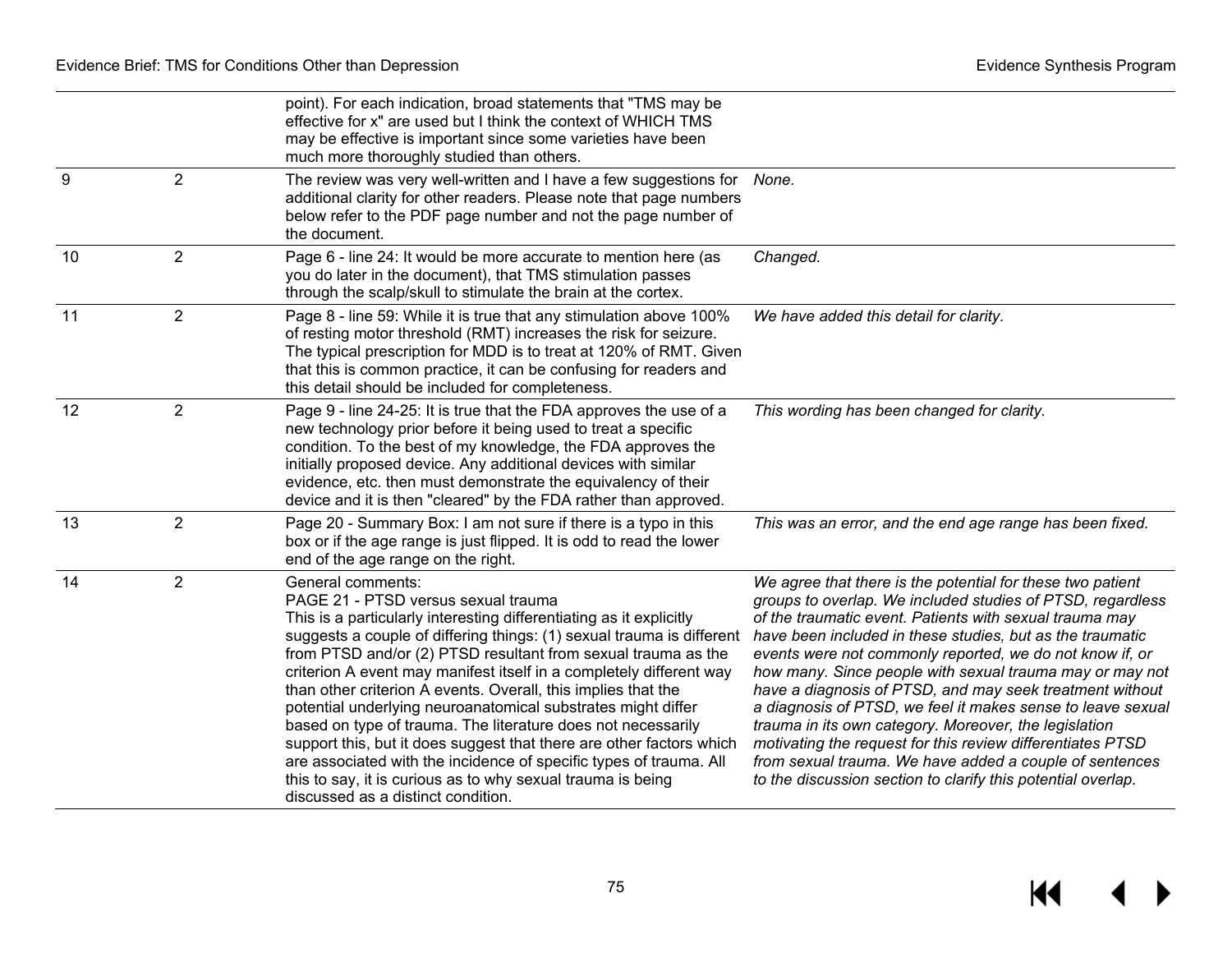| 15 |  | PAGE 22 - TBI symptoms and severity<br>In order to fully elaborate on this area, it is important to indicate<br>what severity level of TBI you are discussing. Is the evidence<br>limited to mild to moderate TBI, or does it include information<br>regarding severe TBI. Also, does the scope of the question<br>include treating severe TBI resulting in minimally conscious<br>persons? Reading of this gives the impression that only mild TBI<br>is covered. If so, that should be explicitly stated.<br>The description of symptoms treated is also vague and it is<br>unclear what about TBI is being considered. Does the key<br>question want to focus on cognitive sequelae, mood sequelae,<br>those measured and identified on the Neurobehavioral Symptom<br>Inventory (NSI). Additionally, post-concussive symptoms (PCS)<br>could also be considered a separate condition in itself and has a<br>variety of subsequent considerations. In sum, there is a lack of<br>specificity in this area which makes this section less useful than it<br>could be. | We agree that more detail is useful in describing the results<br>of the effect of TMS on TBI. We included any study that<br>examined the use of TMS on TBI symptoms (any post-TBI<br>symptoms and any TBI severity). We have added detail on<br>TBI severity in the specific studies. We have added a<br>sentence to clarify that we were looking at any post-TBI<br>symptoms. |
|----|--|------------------------------------------------------------------------------------------------------------------------------------------------------------------------------------------------------------------------------------------------------------------------------------------------------------------------------------------------------------------------------------------------------------------------------------------------------------------------------------------------------------------------------------------------------------------------------------------------------------------------------------------------------------------------------------------------------------------------------------------------------------------------------------------------------------------------------------------------------------------------------------------------------------------------------------------------------------------------------------------------------------------------------------------------------------------------|--------------------------------------------------------------------------------------------------------------------------------------------------------------------------------------------------------------------------------------------------------------------------------------------------------------------------------------------------------------------------------|
|----|--|------------------------------------------------------------------------------------------------------------------------------------------------------------------------------------------------------------------------------------------------------------------------------------------------------------------------------------------------------------------------------------------------------------------------------------------------------------------------------------------------------------------------------------------------------------------------------------------------------------------------------------------------------------------------------------------------------------------------------------------------------------------------------------------------------------------------------------------------------------------------------------------------------------------------------------------------------------------------------------------------------------------------------------------------------------------------|--------------------------------------------------------------------------------------------------------------------------------------------------------------------------------------------------------------------------------------------------------------------------------------------------------------------------------------------------------------------------------|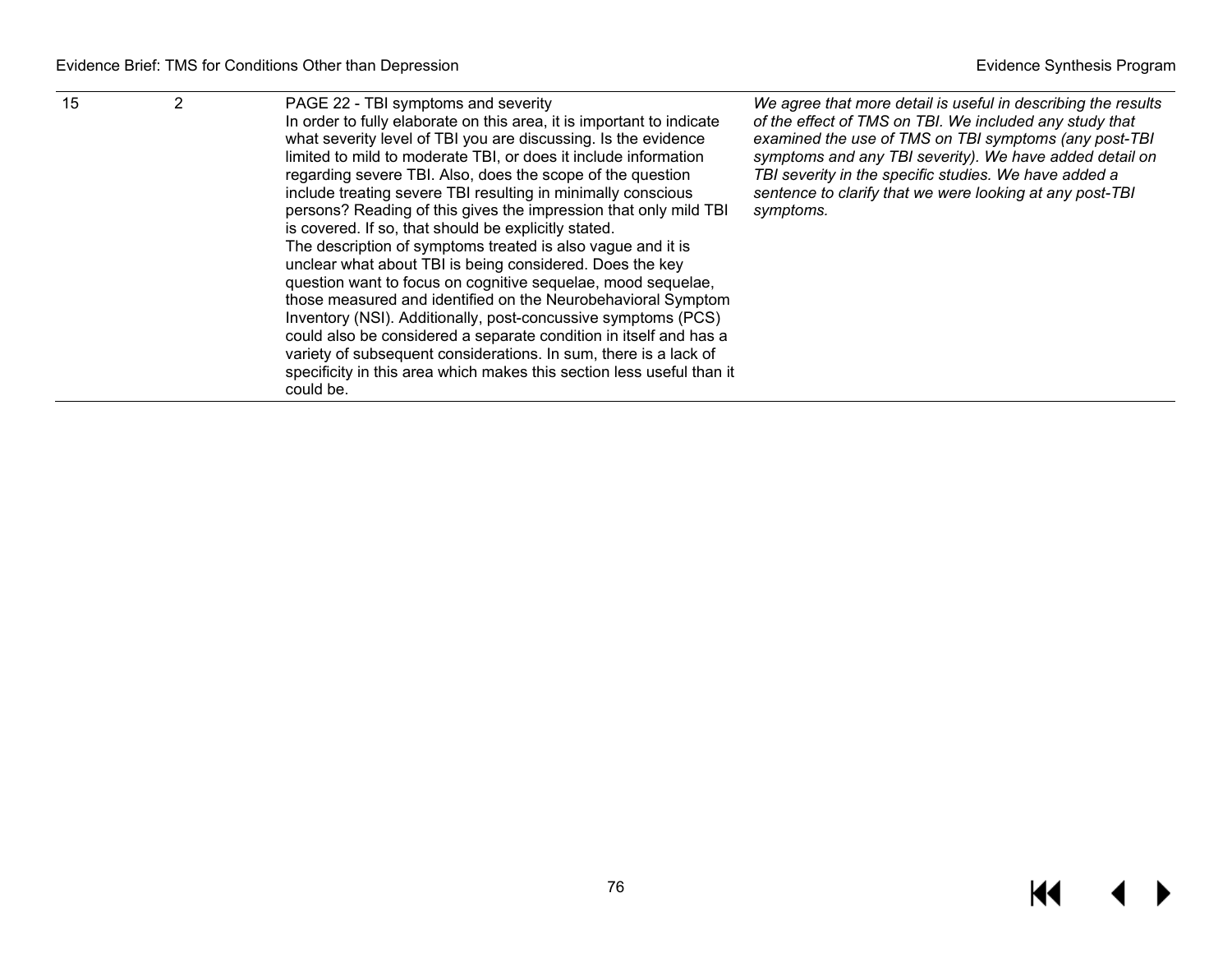## **REFERENCES**

- 1. Ahmed G, Maher EA, Elnassag Baemr Sayed HM, Kabbash SI. Effects of repetitive transcranial magnetic stimulation versus transcutaneous electrical nerve stimulation to decrease diabetic neuropathic pain. *International journal of therapy & rehabilitation.*  2020;27(2):1-10.
- 2. André-Obadia N, Peyron R, Mertens P, Mauguière F, Laurent B, Garcia-Larrea L. Transcranial magnetic stimulation for pain control. Double-blind study of different frequencies against placebo, and correlation with motor cortex stimulation efficacy. *Clinical neurophysiology.* 2006;117(7):1536-1544.
- 3. André-Obadia N, Mertens P, Gueguen A, Peyron R, Garcia-Larrea L. Pain relief by rTMS: differential effect of current flow but no specific action on pain subtypes. *Neurology.* 2008;71(11):833-840.
- 4. André-Obadia N, Magnin M, Garcia-Larrea L. On the importance of placebo timing in rTMS studies for pain relief. *Pain.* 2011;152(6):1233-1237.
- 5. Avery DH, Zarkowski P, Krashin D, et al. Transcranial magnetic stimulation in the treatment of chronic widespread pain: a randomized controlled study. *The journal of ECT.* 2015;31(1):57-66.
- 6. Borckardt JJ, Smith AR, Reeves ST, et al. A pilot study investigating the effects of fast left prefrontal rTMS on chronic neuropathic pain. *Pain Medicine.* 2009;10(5):840-849.
- 7. Boyer L, Dousset A, Roussel P, et al. rTMS in fibromyalgia: a randomized trial evaluating QoL and its brain metabolic substrate. *Neurology.* 2014;82(14):1231-1238.
- 8. Carretero B, Martín MJ, Juan A, et al. Low-frequency transcranial magnetic stimulation in patients with fibromyalgia and major depression. *Pain medicine.* 2009;10(4):748-753.
- 9. Dall'Agnol L, Medeiros LF, Torres IL, et al. Repetitive transcranial magnetic stimulation increases the corticospinal inhibition and the brain-derived neurotrophic factor in chronic myofascial pain syndrome: an explanatory double-blinded, randomized, sham-controlled trial. *The Journal of Pain.* 2014;15(8):845-855.
- 10. de Oliveira RAA, de Andrade DC, Mendonça M, et al. Repetitive transcranial magnetic stimulation of the left premotor/dorsolateral prefrontal cortex does not have analgesic effect on central poststroke pain. *The Journal of Pain.* 2014;15(12):1271-1281.
- 11. Defrin R, Grunhaus L, Zamir D, Zeilig G. The Effect of a Series of Repetitive Transcranial Magnetic Stimulations of the Motor Cortex on Central Pain After Spinal Cord Injury. *Archives of Physical Medicine and Rehabilitation.* 2007;88(12):1574-1580.
- 12. Fregni F, DaSilva D, Potvin K, et al. Treatment of chronic visceral pain with brain stimulation. *Annals of Neurology.* 2005;58(6):971-972.
- 13. Fregni F, Potvin K, DaSilva D, et al. Clinical effects and brain metabolic correlates in non-invasive cortical neuromodulation for visceral pain. *European Journal of Pain.*  2011;15(1):53-60.
- 14. Hirayama A, Saitoh Y, Kishima H, et al. Reduction of intractable deafferentation pain by navigation-guided repetitive transcranial magnetic stimulation of the primary motor cortex. *Pain.* 2006;122(1-2):22-27.
- 15. Hosomi K, Shimokawa T, Ikoma K, et al. Daily repetitive transcranial magnetic stimulation of primary motor cortex for neuropathic pain: A randomized, multicenter, double-blind, crossover, sham-controlled trial. *PAIN®.* 2013;154(7):1065-1072.
- 16. Irlbacher K, Kuhnert J, Röricht S, Meyer B, Brandt S. Central and peripheral deafferent pain: therapy with repetitive transcranial magnetic stimulation. *Der Nervenarzt.*  2006;77(10):1196, 1198.

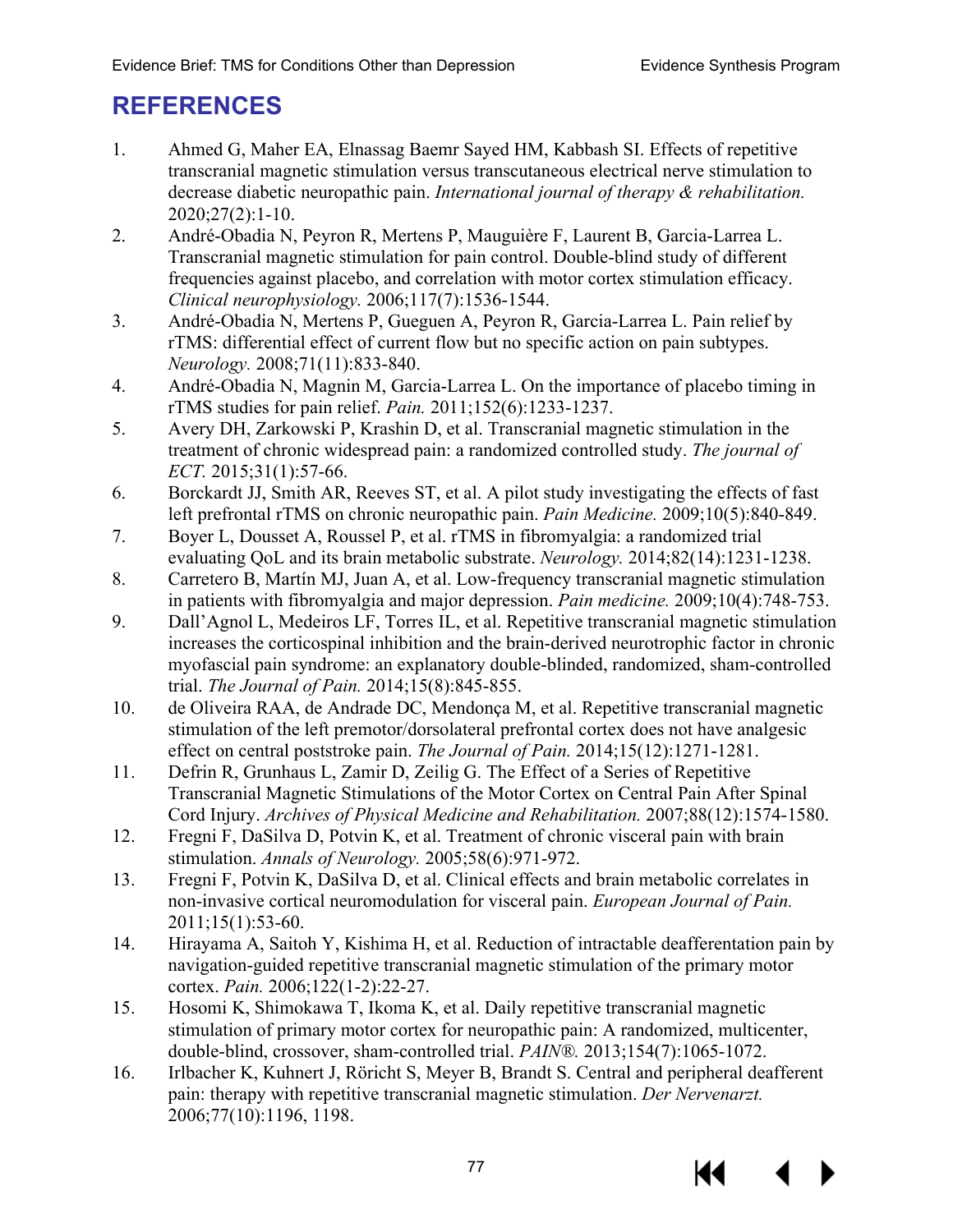- 17. Jetté F, Côté I, Meziane HB, Mercier C. Effect of single-session repetitive transcranial magnetic stimulation applied over the hand versus leg motor area on pain after spinal cord injury. *Neurorehabil Neural Repair.* 2013;27(7):636-643.
- 18. Kang BS, Shin HI, Bang MS. Effect of repetitive transcranial magnetic stimulation over the hand motor cortical area on central pain after spinal cord injury. *Archives of physical medicine and rehabilitation.* 2009;90(10):1766-1771.
- 19. Khedr E, Kotb H, Kamel N, Ahmed M, Sadek R, Rothwell J. Longlasting antalgic effects of daily sessions of repetitive transcranial magnetic stimulation in central and peripheral neuropathic pain. *Journal of Neurology, Neurosurgery & Psychiatry.* 2005;76(6):833- 838.
- 20. Lee SJ, Kim DY, Chun MH, Kim YG. The Effect of Repetitive Transcranial Magnetic Stimulation on Fibromyalgia: A Randomized Sham-Controlled Trial with 1-Mo Follow-Up. *American Journal of Physical Medicine & Rehabilitation.* 2012;91(12):1077-1085.
- 21. Lefaucheur JP, Drouot X, Nguyen JP. Interventional neurophysiology for pain control: duration of pain relief following repetitive transcranial magnetic stimulation of the motor cortex. *Neurophysiologie Clinique/Clinical Neurophysiology.* 2001;31(4):247-252.
- 22. Lefaucheur J-P, Drouot X, Keravel Y, Nguyen J-P. Pain relief induced by repetitive transcranial magnetic stimulation of precentral cortex. *NeuroReport.* 2001;12(13):2963- 2965.
- 23. Lefaucheur J-P, Drouot X, Menard-Lefaucheur I, et al. Neurogenic pain relief by repetitive transcranial magnetic cortical stimulation depends on the origin and the site of pain. *Journal of Neurology, Neurosurgery & amp; Psychiatry.* 2004;75(4):612-616.
- 24. Lefaucheur JP, Drouot X, Ménard-Lefaucheur I, Keravel Y, Nguyen JP. Motor cortex rTMS restores defective intracortical inhibition in chronic neuropathic pain. *Neurology.*  2006;67(9):1568-1574.
- 25. Lefaucheur J-P, Drouot X, Ménard-Lefaucheur I, Keravel Y, Nguyen J-P. Motor cortex rTMS in chronic neuropathic pain: pain relief is associated with thermal sensory perception improvement. *Journal of Neurology, Neurosurgery & amp; Psychiatry.* 2008;79(9):1044-1049.
- 26. Malavera M, Silva F, García R, Quiros J, Dallos M, Pinzón A. Effects of transcranial magnetic stimulation in the treatment of phantom limb pain in landmine/INS; victims: A randomized clinical trial. *Journal of the Neurological Sciences.* 2013;333:e534.
- 27. Medeiros LF, Caumo W, Dussán-Sarria J, et al. Effect of Deep Intramuscular Stimulation and Transcranial Magnetic Stimulation on Neurophysiological Biomarkers in Chronic Myofascial Pain Syndrome. *Pain Medicine.* 2016;17(1):122-135.
- 28. Mhalla A, Baudic S, de Andrade DC, et al. Long-term maintenance of the analgesic effects of transcranial magnetic stimulation in fibromyalgia. *PAIN®.* 2011;152(7):1478- 1485.
- 29. Nardone R, Holler Y, Langthaler PB, et al. rTMS of the prefrontal cortex has analgesic effects on neuropathic pain in subjects with spinal cord injury. *Spinal Cord.*  2017;55(1):20-25.
- 30. Nurmikko T, MacIver K, Bresnahan R, Hird E, Nelson A, Sacco P. Motor cortex reorganization and repetitive transcranial magnetic stimulation for pain—a methodological study. *Neuromodulation: Technology at the Neural Interface.*  2016;19(7):669-678.
- 31. Onesti E, Gabriele M, Cambieri C, et al. H‐coil repetitive transcranial magnetic stimulation for pain relief in patients with diabetic neuropathy. *European Journal of Pain.* 2013;17(9):1347-1356.

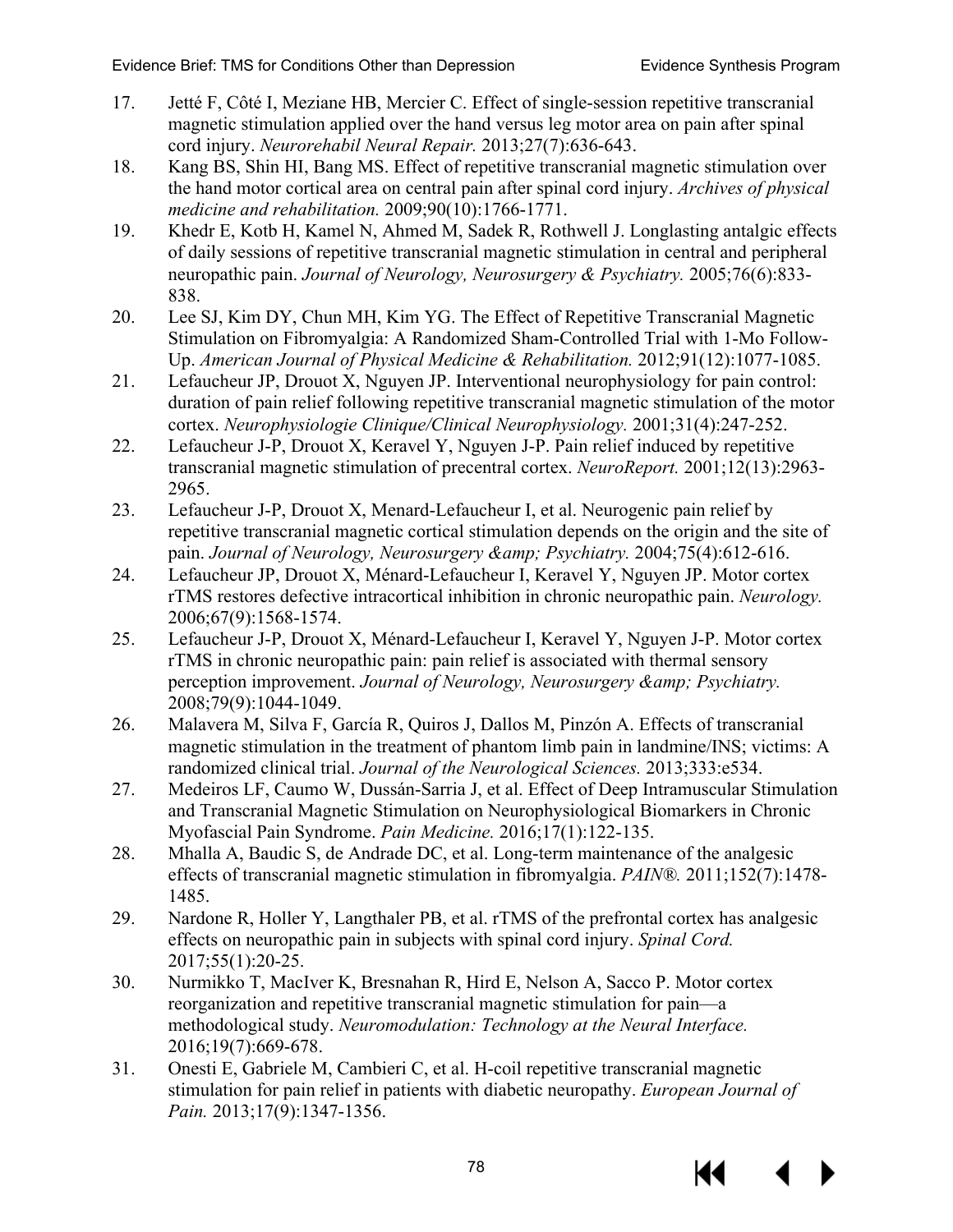- 32. Passard A, Attal N, Benadhira R, et al. Effects of unilateral repetitive transcranial magnetic stimulation of the motor cortex on chronic widespread pain in fibromyalgia. *Brain.* 2007;130(10):2661-2670.
- 33. Picarelli H, Teixeira MJ, de Andrade DC, et al. Repetitive transcranial magnetic stimulation is efficacious as an add-on to pharmacological therapy in complex regional pain syndrome (CRPS) type I. *J Pain.* 2010;11(11):1203-1210.
- 34. Pleger B, Janssen F, Schwenkreis P, Völker B, Maier C, Tegenthoff M. Repetitive transcranial magnetic stimulation of the motor cortex attenuates pain perception in complex regional pain syndrome type I. *Neuroscience Letters.* 2004;356(2):87-90.
- 35. Rollnik JD, Wüstefeld S, Däuper J, et al. Repetitive transcranial magnetic stimulation for the treatment of chronic pain–a pilot study. *European neurology.* 2002;48(1):6-10.
- 36. Saitoh Y, Hirayama A, Kishima H, et al. Reduction of intractable deafferentation pain due to spinal cord or peripheral lesion by high-frequency repetitive transcranial magnetic stimulation of the primary motor cortex. *Journal of neurosurgery.* 2007;107(3):555-559.
- 37. Tzabazis A, Aparici CM, Rowbotham MC, Schneider MB, Etkin A, Yeomans DC. Shaped magnetic field pulses by multi-coil repetitive transcranial magnetic stimulation (rTMS) differentially modulate anterior cingulate cortex responses and pain in volunteers and fibromyalgia patients. *Mol Pain.* 2013;9:33.
- 38. Short EB, Borckardt JJ, Anderson BS, et al. Ten sessions of adjunctive left prefrontal rTMS significantly reduces fibromyalgia pain: a randomized, controlled pilot study. *Pain.*  2011;152(11):2477-2484.
- 39. Tekin A, Özdil E, Güleken MD, et al. Efficacy of high frequency [10 Hz] repetitive transcranial magnetic stimulation of the primary motor cortex in patients with fibromyalgia syndrome: a randomized, double blind, sham-controlled trial. *Journal of Musculoskeletal Pain.* 2014;22(1):20-26.
- 40. Umezaki Y, Badran BW, DeVries WH, Moss J, Gonzales T, George MS. The efficacy of daily prefrontal repetitive transcranial magnetic stimulation (rTMS) for burning mouth syndrome (BMS): a randomized controlled single-blind study. *Brain Stimulation.*  2016;9(2):234-242.
- 41. Yağcı İ, Ağırman M, Öztürk D, Eren B. Is the transcranial magnetic stimulation an adjunctive treatment in fibromyalgia patients? 2014.
- 42. Yılmaz B, Kesikburun S, Yaşar E, Tan AK. The effect of repetitive transcranial magnetic stimulation on refractory neuropathic pain in spinal cord injury. *The Journal of Spinal Cord Medicine.* 2014;37(4):397-400.
- 43. Andre-Obadia N, Magnin M, Simon E, Garcia-Larrea L. Somatotopic effects of rTMS in neuropathic pain? A comparison between stimulation over hand and face motor areas. *European Journal of Pain.* 2018;22(4):707-715.
- 44. Galhardoni R, Aparecida da Silva V, Garcia-Larrea L, et al. Insular and anterior cingulate cortex deep stimulation for central neuropathic pain: Disassembling the percept of pain. *Neurology.* 2019;92(18):e2165-e2175.
- 45. Hosomi K, Sugiyama K, Nakamura Y, et al. A randomized controlled trial of 5 daily sessions and continuous trial of 4 wkly sessions of repetitive transcranial magnetic stimulation for neuropathic pain. *Pain.* 2020;161(2):351-360.
- 46. Kim JK, Park HS, Bae JS, Jeong YS, Jung KJ, Lim JY. Effects of multi-session intermittent theta burst stimulation on central neuropathic pain: A randomized controlled trial. *Neurorehabilitation.* 2020;46(1):127-134.
- 47. Quesada C, Pommier B, Fauchon C, et al. New procedure of high-frequency repetitive transcranial magnetic stimulation for central neuropathic pain: a placebo-controlled randomized crossover study. *Pain.* 2020;161(4):718-728.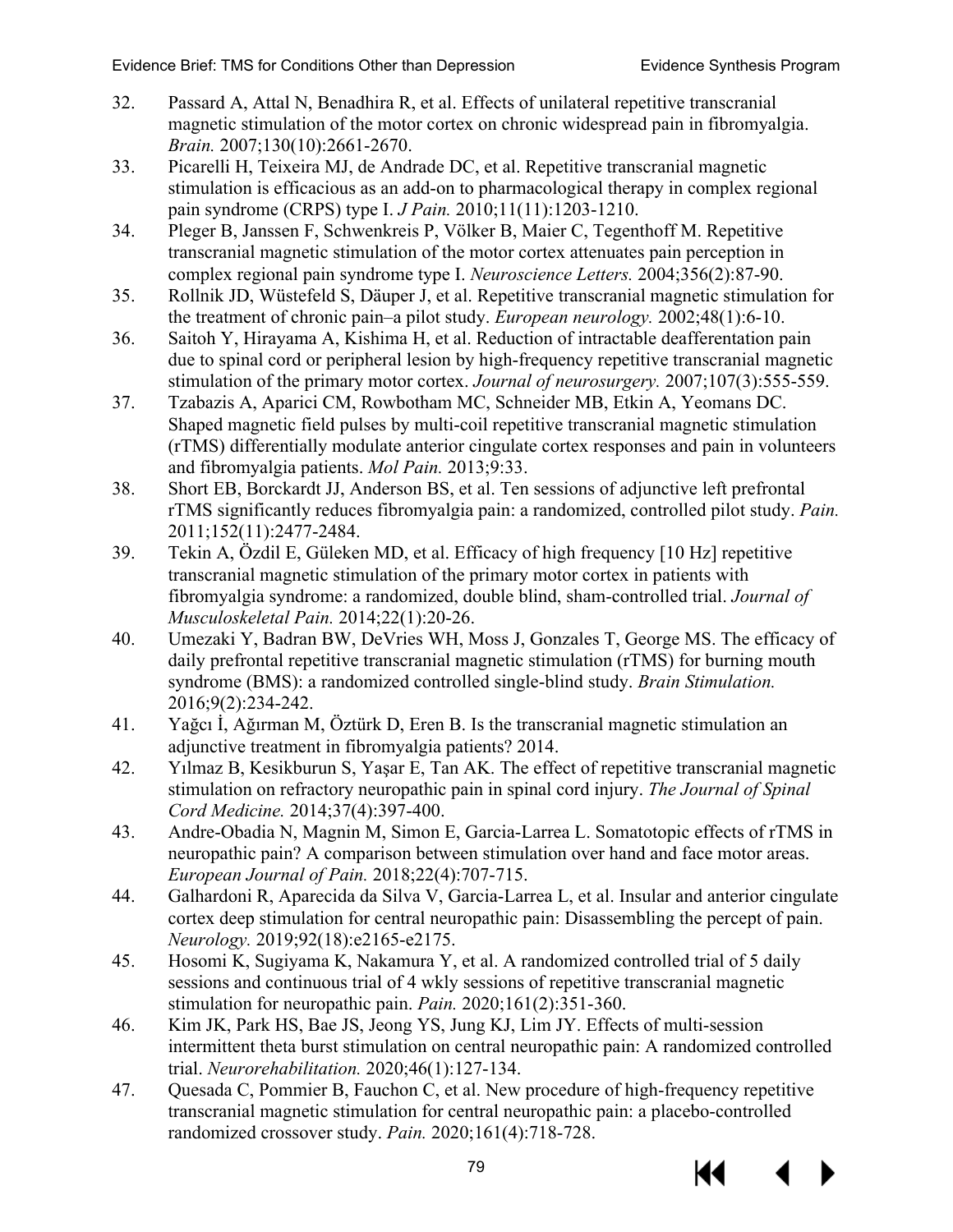- 48. Sun X, Long H, Zhao C, et al. Analgesia-enhancing effects of repetitive transcranial magnetic stimulation on neuropathic pain after spinal cord injury:An fNIRS study. *Restorative Neurology & Neuroscience.* 2019;37(5):497-507.
- 49. Gaertner M, Kong JT, Scherrer KH, Foote A, Mackey S, Johnson KA. Advancing Transcranial Magnetic Stimulation Methods for Complex Regional Pain Syndrome: An Open-Label Study of Paired Theta Burst and High-Frequency Stimulation. *Neuromodulation.* 2018;21(4):409-416.
- 50. Abd Elghany SE, Al Ashkar DS, El-Barbary AM, et al. Regenerative injection therapy and repetitive transcranial magnetic stimulation in primary fibromyalgia treatment: A comparative study. *Journal of Back & Musculoskeletal Rehabilitation.* 2019;32(1):55-62.
- 51. Altas EU, Askin A, Besiroglu L, Tosun A. Is high-frequency repetitive transcranial magnetic stimulation of the left primary motor cortex superior to the stimulation of the left dorsolateral prefrontal cortex in fibromyalgia syndrome? *Somatosensory & Motor Research.* 2019;36(1):56-62.
- 52. Bilir B, Askin A, Sengul I, Tosun A. Effects of high frequency neuronavigated repetitive transcranial magnetic stimulation in fibromyalgia syndrome: A double-blinded, randomized controlled study. *American Journal of Physical Medicine & Rehabilitation.*  2020;20:20.
- 53. Cheng CM, Wang SJ, Su TP, et al. Analgesic effects of repetitive transcranial magnetic stimulation on modified 2010 criteria-diagnosed fibromyalgia: Pilot study. *Psychiatry & Clinical Neurosciences.* 2019;73(4):187-193.
- 54. Fitzgibbon BM, Hoy KE, Knox LA, et al. Evidence for the improvement of fatigue in fibromyalgia: A 4-wk left dorsolateral prefrontal cortex repetitive transcranial magnetic stimulation randomized-controlled trial. *European Journal of Pain.* 2018;22(7):1255- 1267.
- 55. Guinot M, Maindet C, Hodaj H, et al. Effects of repetitive transcranial magnetic stimulation and multicomponent therapy in patients with fibromyalgia: a randomized controlled trial. *Arthritis care & research.* 2019;30:30.
- 56. Mattoo B, Tanwar S, Bhatia R, Tripathi M, Bhatia R. Repetitive transcranial magnetic stimulation in chronic tension-type headache: A pilot study. *Indian Journal of Medical Research.* 2019;150(1):73-80.
- <span id="page-81-0"></span>57. Sahu AK, Sinha VK, Goyal N. Effect of adjunctive intermittent theta-burst repetitive transcranial magnetic stimulation as a prophylactic treatment in migraine patients: A double-blind sham-controlled study. *Indian Journal of Psychiatry.* 2019;61(2):139-145.
- <span id="page-81-1"></span>58. Ahmadizadeh MJ, Rezaei M. Unilateral right and bilateral dorsolateral prefrontal cortex transcranial magnetic stimulation in treatment post-traumatic stress disorder: A randomized controlled study. *Brain Research Bulletin.* 2018;140:334-340.
- 59. Fryml LD, Pelic CG, Acierno R, et al. Exposure Therapy and Simultaneous Repetitive Transcranial Magnetic Stimulation: A Controlled Pilot Trial for the Treatment of Posttraumatic Stress Disorder. *Journal of ECT.* 2019;35(1):53-60.
- 60. Isserles M, Shalev AY, Roth Y, et al. Effectiveness of deep transcranial magnetic stimulation combined with a brief exposure procedure in post-traumatic stress disorder--a pilot study. *Brain Stimulation.* 2013;6(3):377-383.
- 61. Kozel FA, Motes MA, Didehbani N, et al. Repetitive TMS to augment cognitive processing therapy in combat veterans of recent conflicts with PTSD: A randomized clinical trial. *Journal of Affective Disorders.* 2018;229:506-514.
- 62. Kozel FA, Van Trees K, Larson V, et al. One hertz versus ten hertz repetitive TMS treatment of PTSD: A randomized clinical trial. *Psychiatry Research.* 2019;273:153-162.

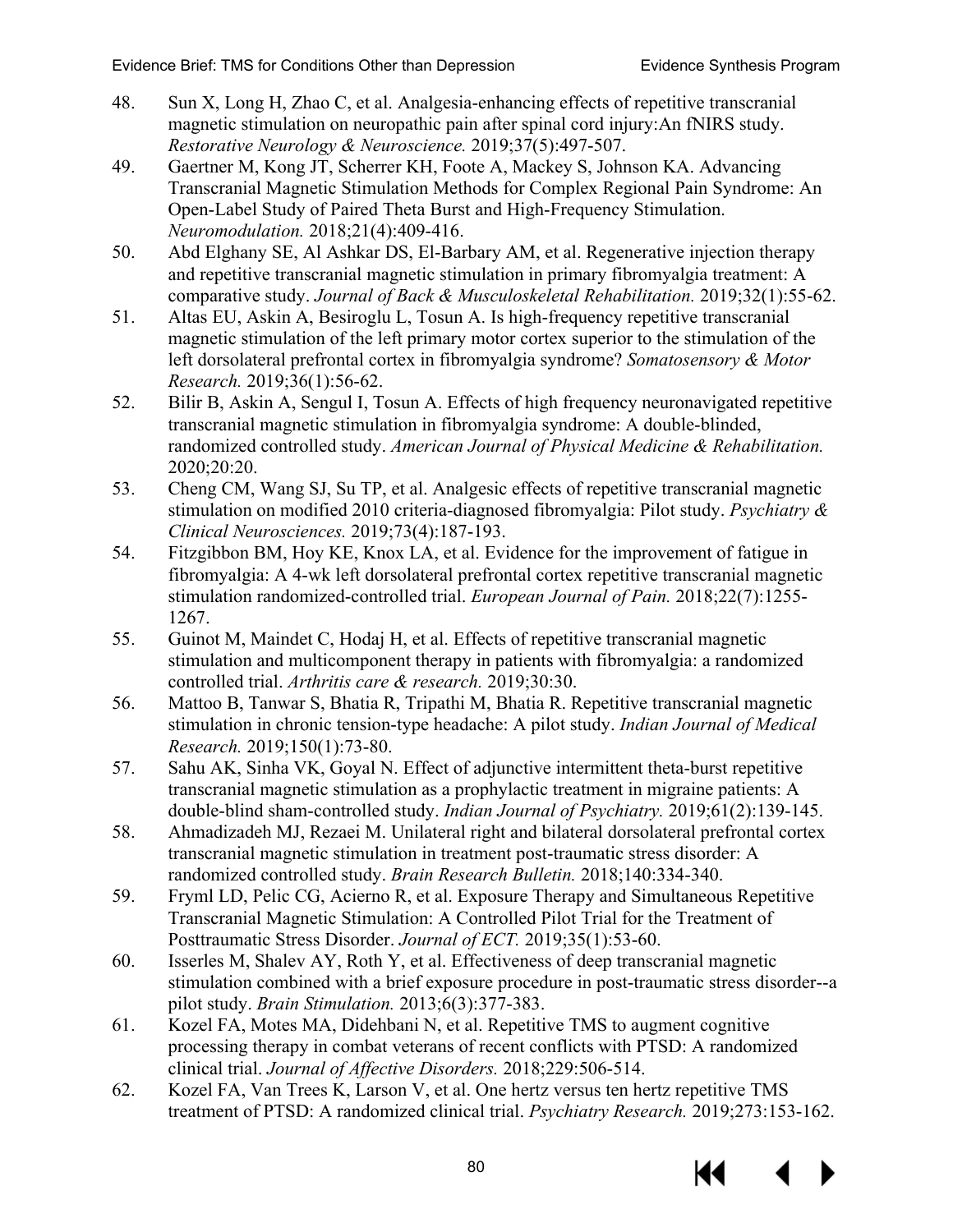- <span id="page-82-5"></span><span id="page-82-3"></span><span id="page-82-2"></span><span id="page-82-1"></span><span id="page-82-0"></span>63. Leong K, Chan P, Ong L, et al. A Randomized Sham-controlled Trial of 1-Hz and 10-Hz Repetitive Transcranial Magnetic Stimulation (rTMS) of the Right Dorsolateral Prefrontal Cortex in Civilian Post-traumatic Stress Disorder. *Canadian Journal of Psychiatry - Revue Canadienne de Psychiatrie.* 2020:706743720923064.
- <span id="page-82-6"></span><span id="page-82-4"></span>64. Nam DH, Pae CU, Chae JH. Low-frequency, Repetitive Transcranial Magnetic Stimulation for the Treatment of Patients with Posttraumatic Stress Disorder: a Doubleblind, Sham-controlled Study. *Clinical Psychopharmacology & Neuroscience.*  2013;11(2):96-102.
- <span id="page-82-7"></span>65. Petrosino NJ, Wout-Frank MV, Aiken E, et al. One-year clinical outcomes following theta burst stimulation for post-traumatic stress disorder. *Neuropsychopharmacology.*  2020;45(6):940-946.
- 66. Philip NS, Aiken EE, Kelley ME, Burch W, Waterman L, Holtzheimer PE. Synchronized transcranial magnetic stimulation for posttraumatic stress disorder and comorbid major depression. *Brain Stimulation.* 2019;12(5):1335-1337.
- <span id="page-82-8"></span>67. Philip NS, Barredo J, Aiken E, et al. Theta-Burst Transcranial Magnetic Stimulation for Posttraumatic Stress Disorder. *American Journal of Psychiatry.* 2019;176(11):939-948.
- <span id="page-82-11"></span>68. Watts BV, Landon B, Groft A, Young-Xu Y. A sham controlled study of repetitive transcranial magnetic stimulation for posttraumatic stress disorder. *Brain Stimulation.*  2012;5(1):38-43.
- <span id="page-82-12"></span>69. Choi GS, Kwak SG, Lee HD, Chang MC. Effect of high-frequency repetitive transcranial magnetic stimulation on chronic central pain after mild traumatic brain injury: A pilot study. *Journal of Rehabilitation Medicine.* 2018;50(3):246-252.
- <span id="page-82-15"></span><span id="page-82-14"></span>70. Hoy KE, McQueen S, Elliot D, Herring SE, Maller JJ, Fitzgerald PB. A Pilot Investigation of Repetitive Transcranial Magnetic Stimulation for Post-Traumatic Brain Injury Depression: Safety, Tolerability, and Efficacy. *Journal of Neurotrauma.*  2019;36(13):2092-2098.
- <span id="page-82-9"></span>71. Lee SA, Kim MK. Effect of Low Frequency Repetitive Transcranial Magnetic Stimulation on Depression and Cognition of Patients with Traumatic Brain Injury: A Randomized Controlled Trial. *Medical Science Monitor.* 2018;24:8789-8794.
- <span id="page-82-10"></span>72. Leung A, Fallah A, Shukla S, et al. rTMS in Alleviating Mild TBI Related Headaches--A Case Series. *Pain Physician.* 2016;19(2):E347-354.
- 73. Leung A, Metzger-Smith V, He Y, et al. Left Dorsolateral Prefrontal Cortex rTMS in Alleviating MTBI Related Headaches and Depressive Symptoms. *Neuromodulation.*  2018;21(4):390-401.
- <span id="page-82-13"></span>74. Manko G, Olszewski H, Krawczynski M, Tlokinski W. Evaluation of differentiated neurotherapy programs for patients recovering from severe TBI and long term coma. *Acta Neuropsychologica.* 2013;11(1):9-18.
- 75. Neville IS, Zaninotto AL, Hayashi CY, et al. Repetitive TMS does not improve cognition in patients with TBI: A randomized double-blind trial. *Neurology.* 2019;93(2):e190-e199.
- 76. Rao V, Bechtold K, McCann U, et al. Low-Frequency Right Repetitive Transcranial Magnetic Stimulation for the Treatment of Depression After Traumatic Brain Injury: A Randomized Sham-Controlled Pilot Study. *Journal of Neuropsychiatry & Clinical Neurosciences.* 2019;31(4):306-318.
- 77. Siddiqi S, Trapp N, Hacker C, et al. Repetitive Transcranial Magnetic Stimulation with Resting-State Network Targeting for Treatment-Resistant Depression in Traumatic Brain Injury: a Randomized, Controlled, Double-Blinded Pilot Study. *Journal of neurotrauma.*  2019;36(8):1361-1374.
- 78. Stilling J, Paxman E, Mercier L, et al. Treatment of Persistent Post-Traumatic Headache and Post-Concussion Symptoms Using Repetitive Transcranial Magnetic Stimulation: A

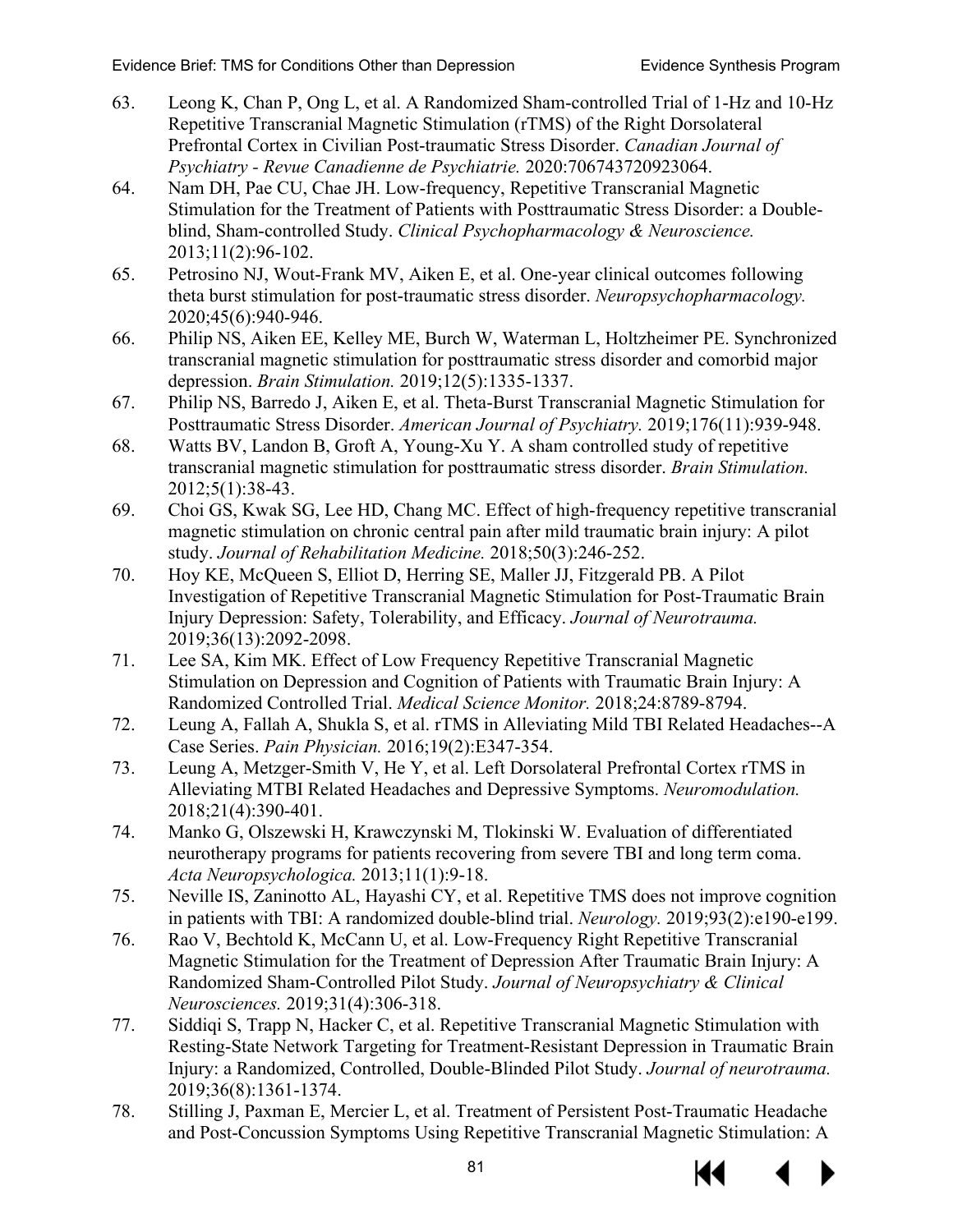<span id="page-83-1"></span><span id="page-83-0"></span>Pilot, Double-Blind, Randomized Controlled Trial. *Journal of Neurotrauma.*  2020;37(2):312-323.

- 79. Liu X, Zhao X, Liu T, et al. The effects of repetitive transcranial magnetic stimulation on cue-induced craving in male patients with heroin use disorder. *EBioMedicine.*  2020;56:102809.
- 80. Shen Y, Cao X, Tan T, et al. 10-Hz Repetitive Transcranial Magnetic Stimulation of the Left Dorsolateral Prefrontal Cortex Reduces Heroin Cue Craving in Long-Term Addicts. *Biological Psychiatry.* 2016;80(3):e13-14.
- 81. Mrabet H, Mrabet A, Hattab N, Manai R, Zouari B. Repetitive transcranial magnetic stimulation as a treatment for chronic pain: A Tunisian series. *Neurophysiologie Clinique.* 2019;49(3):249-250.
- 82. Lawson McLean A, Frank S, Zafar N, Waschke A, Kalff R, Reichart R. Time course of the response to navigated repetitive transcranial magnetic stimulation at 10 Hz in chronic neuropathic pain. *Neurological Research.* 2018;40(7):564-572.
- 83. Hodaj H, Payen JF, Hodaj E, et al. Long-term treatment of chronic orofacial, pudendal, and central neuropathic limb pain with repetitive transcranial magnetic stimulation of the motor cortex. *Clinical Neurophysiology.* 2020;131(7):1423-1432.
- 84. Pinot-Monange A, Moisset X, Chauvet P, et al. Repetitive Transcranial Magnetic Stimulation Therapy (rTMS) for Endometriosis Patients with Refractory Pelvic Chronic Pain: A Pilot Study. *Journal of Clinical Medicine.* 2019;8(4):13.
- 85. Nikkola J, Holm A, Seppanen M, Joutsi T, Rauhala E, Kaipia A. Repetitive Transcranial Magnetic Stimulation for Chronic Prostatitis/Chronic Pelvic Pain Syndrome: A Prospective Pilot Study. *International neurourology journal.* 2020;24(2):144-149.
- 86. Carpenter LL, Conelea C, Tyrka AR, et al. 5Hz Repetitive transcranial magnetic stimulation for posttraumatic stress disorder comorbid with major depressive disorder. *Journal of Affective Disorders.* 2018;235:414-420.
- 87. Taghva A, Silvetz R, Ring A, et al. Magnetic Resonance Therapy Improves Clinical Phenotype and EEG Alpha Power in Posttraumatic Stress Disorder. *Trauma Monthly.*  2015;20(4):e27360.
- 88. Oznur T, Akarsu S, Celik C, et al. Is transcranial magnetic stimulation effective in treatment-resistant combat related posttraumatic stress disorder? *Neurosciences.*  2014;19(1):29-32.
- 89. Woodside DB, Colton P, Lam E, Dunlop K, Rzeszutek J, Downar J. Dorsomedial prefrontal cortex repetitive transcranial magnetic stimulation treatment of posttraumatic stress disorder in eating disorders: An open-label case series. *International Journal of Eating Disorders.* 2017;50(10):1231-1234.
- 90. Philip NS, Ridout SJ, Albright SE, Sanchez G, Carpenter LL. 5-Hz Transcranial Magnetic Stimulation for Comorbid Posttraumatic Stress Disorder and Major Depression. *Journal of Traumatic Stress.* 2016;29(1):93-96.
- 91. Nursey J, Sbisa A, Knight H, et al. Exploring Theta Burst Stimulation for Post-traumatic Stress Disorder in Australian Veterans-A Pilot Study. *Military Medicine.* 2020;30:30.
- 92. Seagly KS. PTSD symptom severity and neurocognitive performance as a function of combined TMS and imaginal exposure in OIF/OEF combat veterans with treatment resistant PTSD. *Dissertation Abstracts International: Section B: The Sciences and Engineering.* 2016;77(3-B(E).
- 93. Koski L, Kolivakis T, Yu C, Chen JK, Delaney S, Ptito A. Noninvasive brain stimulation for persistent postconcussion symptoms in mild traumatic brain injury. *Journal of Neurotrauma.* 2015;32(1):38-44.